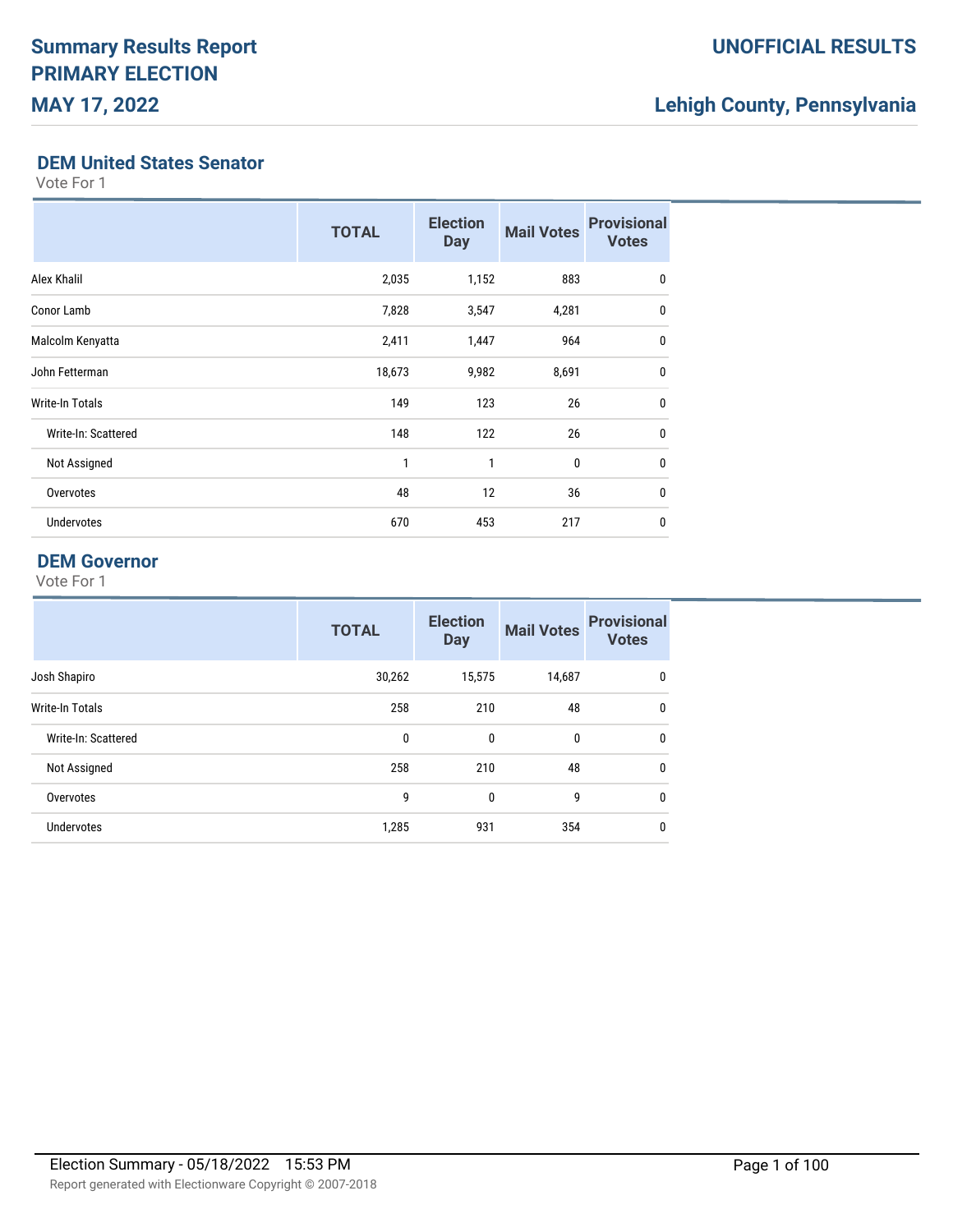### **DEM Lieutenant Governor**

Vote For 1

|                        | <b>TOTAL</b> | <b>Election</b><br><b>Day</b> | <b>Mail Votes</b> | <b>Provisional</b><br><b>Votes</b> |
|------------------------|--------------|-------------------------------|-------------------|------------------------------------|
| <b>Austin Davis</b>    | 15,511       | 6,765                         | 8,746             | 0                                  |
| Ray Sosa               | 5,628        | 3,431                         | 2,197             | $\mathbf{0}$                       |
| <b>Brian Sims</b>      | 8,599        | 5,145                         | 3,454             | $\mathbf{0}$                       |
| <b>Write-In Totals</b> | 132          | 103                           | 29                | $\mathbf{0}$                       |
| Write-In: Scattered    | $\mathbf{0}$ | $\mathbf{0}$                  | $\mathbf{0}$      | $\mathbf{0}$                       |
| Not Assigned           | 132          | 103                           | 29                | $\mathbf{0}$                       |
| Overvotes              | 23           | 1                             | 22                | $\mathbf{0}$                       |
| <b>Undervotes</b>      | 1,921        | 1,271                         | 650               | 0                                  |

# **DEM Member of the County Committee Allentown 1st Ward**

Vote For 2

|                 | <b>TOTAL</b> | <b>Election</b><br><b>Day</b> | <b>Mail Votes</b> | <b>Provisional</b><br><b>Votes</b> |
|-----------------|--------------|-------------------------------|-------------------|------------------------------------|
| Write-In Totals | 8            | 8                             | 0                 | 0                                  |
| Not Assigned    | 8            | 8                             | 0                 | 0                                  |
| Overvotes       | 0            | $\mathbf{0}$                  | $\mathbf{0}$      | 0                                  |
| Undervotes      | 134          | 116                           | 18                |                                    |

# **DEM Member of the County Committee Allentown 2nd Ward**

|                        | <b>TOTAL</b> | <b>Election</b><br><b>Day</b> | <b>Mail Votes</b> | <b>Provisional</b><br><b>Votes</b> |
|------------------------|--------------|-------------------------------|-------------------|------------------------------------|
| <b>Write-In Totals</b> | 14           |                               |                   | $\mathbf{0}$                       |
| Not Assigned           | 14           | 7                             |                   | $\mathbf{0}$                       |
| Overvotes              | 0            | 0                             | 0                 | $\mathbf{0}$                       |
| <b>Undervotes</b>      | 156          | 107                           | 49                | $\mathbf{0}$                       |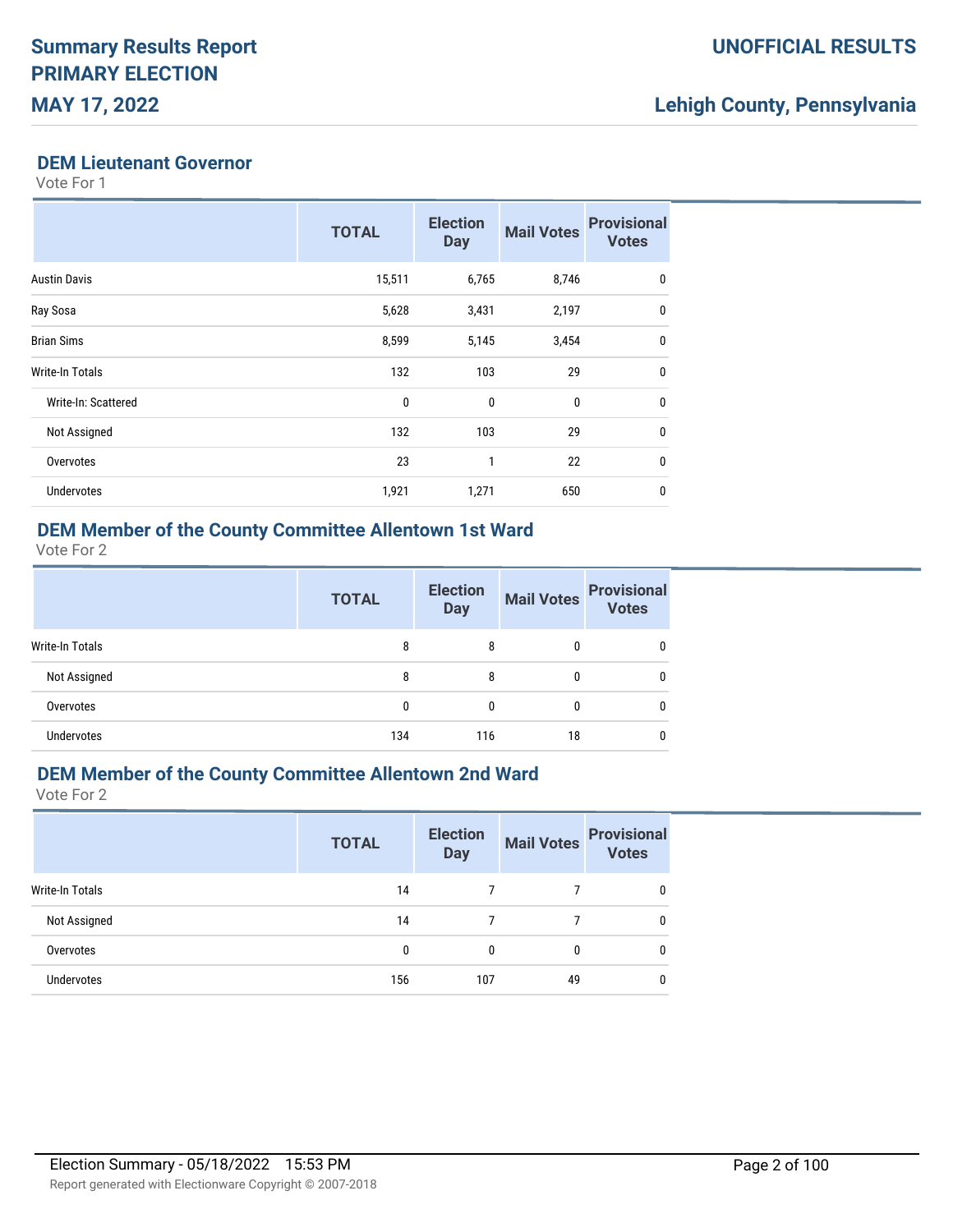### **DEM Member of the County Committee Allentown 3rd Ward**

Vote For 2

|                   | <b>TOTAL</b> | <b>Election</b><br><b>Day</b> | <b>Mail Votes</b> | <b>Provisional</b><br><b>Votes</b> |
|-------------------|--------------|-------------------------------|-------------------|------------------------------------|
| Ce Ce Gerlach     | 83           | 53                            | 30                | 0                                  |
| Write-In Totals   | 9            | 7                             | $\overline{2}$    | 0                                  |
| Not Assigned      | 9            | 7                             | 2                 | 0                                  |
| Overvotes         | 0            | 0                             | 0                 | 0                                  |
| <b>Undervotes</b> | 152          | 102                           | 50                | 0                                  |

## **DEM Member of the County Committee Allentown 4th Ward**

Vote For 2

|                 | <b>TOTAL</b> | <b>Election</b><br><b>Day</b> | <b>Mail Votes</b> | <b>Provisional</b><br><b>Votes</b> |
|-----------------|--------------|-------------------------------|-------------------|------------------------------------|
| Write-In Totals | 21           | 13                            | 8                 | 0                                  |
| Not Assigned    | 21           | 13                            | 8                 | 0                                  |
| Overvotes       | 0            | 0                             | 0                 | 0                                  |
| Undervotes      | 107          | 81                            | 26                | 0                                  |

## **DEM Member of the County Committee Allentown 5th Ward**

|                 | <b>TOTAL</b> | <b>Election</b><br><b>Day</b> | <b>Mail Votes</b> | <b>Provisional</b><br>Votes |
|-----------------|--------------|-------------------------------|-------------------|-----------------------------|
| Write-In Totals | 5            | 3                             | 2                 |                             |
| Not Assigned    | 5            | 3                             | 2                 |                             |
| Overvotes       | 0            | 0                             | 0                 |                             |
| Undervotes      | 113          | 67                            | 46                |                             |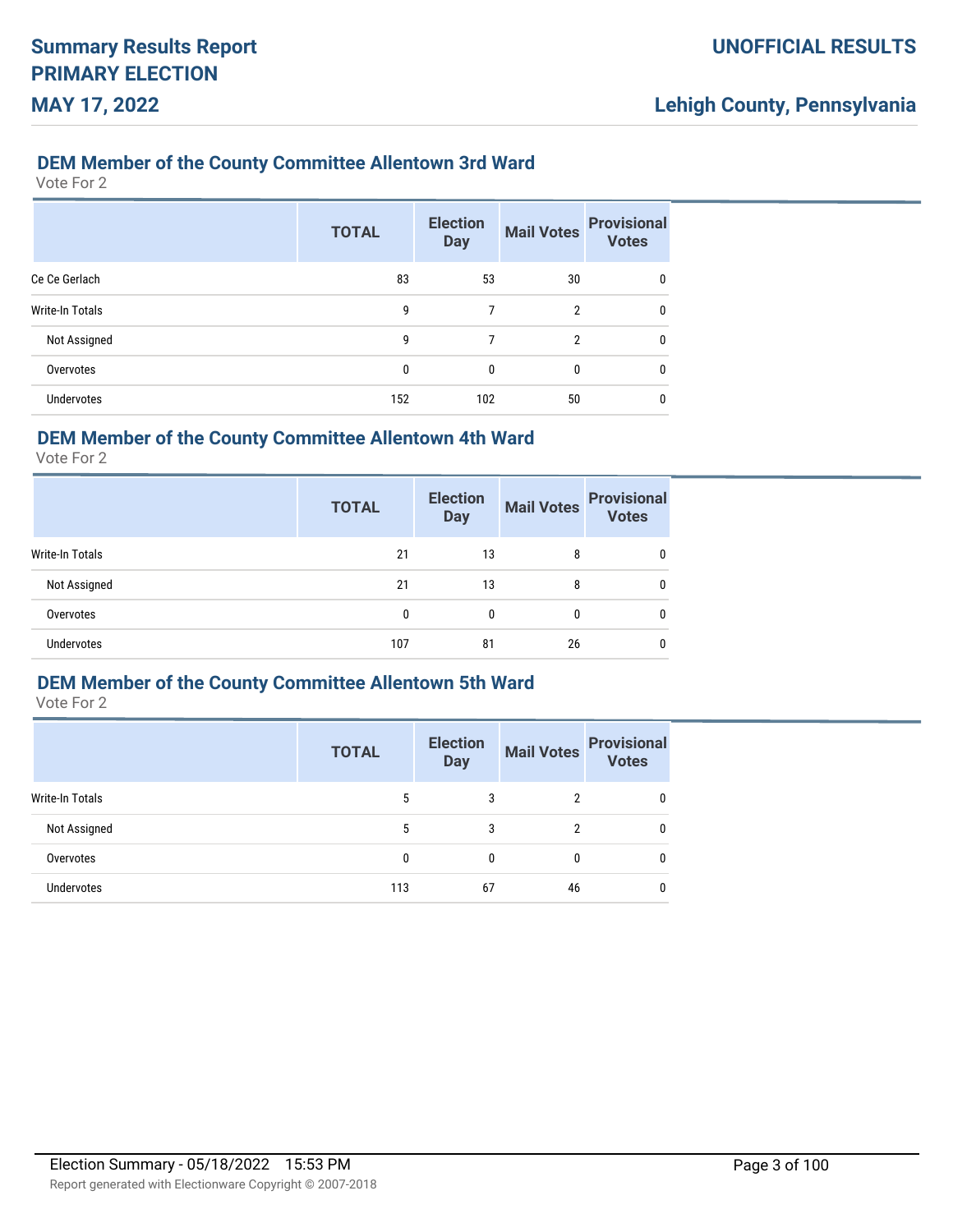## **DEM Member of the County Committee Allentown 6th Ward 1st District**

Vote For 2

|                        | <b>TOTAL</b> | <b>Election</b><br><b>Day</b> | <b>Mail Votes</b> | <b>Provisional</b><br><b>Votes</b> |
|------------------------|--------------|-------------------------------|-------------------|------------------------------------|
| James T Spang Jr       | 28           | 20                            | 8                 | $\mathbf{0}$                       |
| Randy A Staudt         | 35           | 27                            | 8                 | $\mathbf{0}$                       |
| <b>Write-In Totals</b> | 0            | 0                             | 0                 | $\mathbf{0}$                       |
| Not Assigned           | 0            | 0                             | $\bf{0}$          | $\mathbf{0}$                       |
| Overvotes              | 0            | 0                             | 0                 | 0                                  |
| Undervotes             | 41           | 39                            | $\overline{2}$    | 0                                  |

## **DEM Member of the County Committee Allentown 6th Ward 2nd District**

Vote For 2

|                        | <b>TOTAL</b> | <b>Election</b><br><b>Day</b> | <b>Mail Votes</b> | <b>Provisional</b><br><b>Votes</b> |
|------------------------|--------------|-------------------------------|-------------------|------------------------------------|
| <b>Write-In Totals</b> | 8            | 8                             | 0                 |                                    |
| Not Assigned           | 8            | 8                             | 0                 | 0                                  |
| Overvotes              | 0            | 0                             | 0                 | 0                                  |
| <b>Undervotes</b>      | 170          | 102                           | 68                |                                    |

## **DEM Member of the County Committee Allentown 7th Ward**

|                   | <b>TOTAL</b> | <b>Election</b><br><b>Day</b> | <b>Mail Votes</b> | <b>Provisional</b><br><b>Votes</b> |
|-------------------|--------------|-------------------------------|-------------------|------------------------------------|
| Arthur Benson     | 75           | 36                            | 39                | 0                                  |
| Write-In Totals   | 7            | 4                             | 3                 | 0                                  |
| Not Assigned      | 7            | 4                             | 3                 | 0                                  |
| Overvotes         | $\mathbf{0}$ | $\mathbf{0}$                  | 0                 | 0                                  |
| <b>Undervotes</b> | 128          | 80                            | 48                | 0                                  |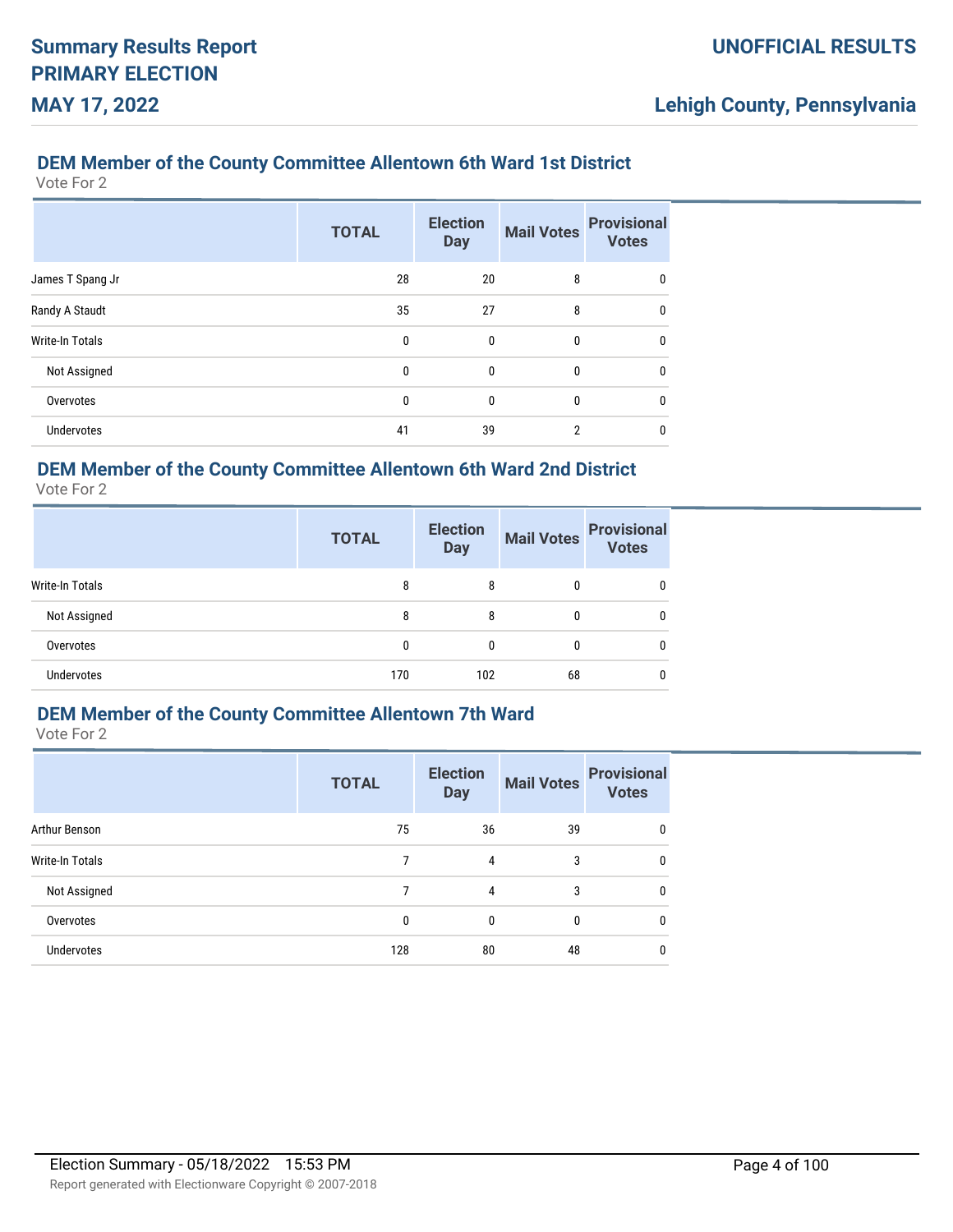## **DEM Member of the County Committee Allentown 8th Ward 1st District**

Vote For 2

|                   | <b>TOTAL</b> | <b>Election</b><br><b>Day</b> | <b>Mail Votes</b> | <b>Provisional</b><br>Votes |
|-------------------|--------------|-------------------------------|-------------------|-----------------------------|
| Write-In Totals   | 6            | 4                             |                   | 0                           |
| Not Assigned      | 6            | 4                             | 2                 | 0                           |
| Overvotes         | 0            | 0                             | 0                 | 0                           |
| <b>Undervotes</b> | 88           | 38                            | 50                | 0                           |

### **DEM Member of the County Committee Allentown 8th Ward 2nd District**

Vote For 2

|                   | <b>TOTAL</b> | <b>Election</b><br><b>Day</b> | <b>Mail Votes</b> | <b>Provisional</b><br><b>Votes</b> |
|-------------------|--------------|-------------------------------|-------------------|------------------------------------|
| Write-In Totals   | 8            | 4                             | 4                 |                                    |
| Not Assigned      | 8            | 4                             |                   |                                    |
| Overvotes         | 0            | 0                             | 0                 |                                    |
| <b>Undervotes</b> | 90           | 42                            | 48                |                                    |

## **DEM Member of the County Committee Allentown 8th Ward 3rd District**

|                 | <b>TOTAL</b> | <b>Election</b><br><b>Day</b> | <b>Mail Votes</b> | <b>Provisional</b><br><b>Votes</b> |
|-----------------|--------------|-------------------------------|-------------------|------------------------------------|
| Write-In Totals | 10           |                               | 3                 |                                    |
| Not Assigned    | 10           |                               | 3                 |                                    |
| Overvotes       | 0            | 0                             | 0                 | 0                                  |
| Undervotes      | 142          | 103                           | 39                | 0                                  |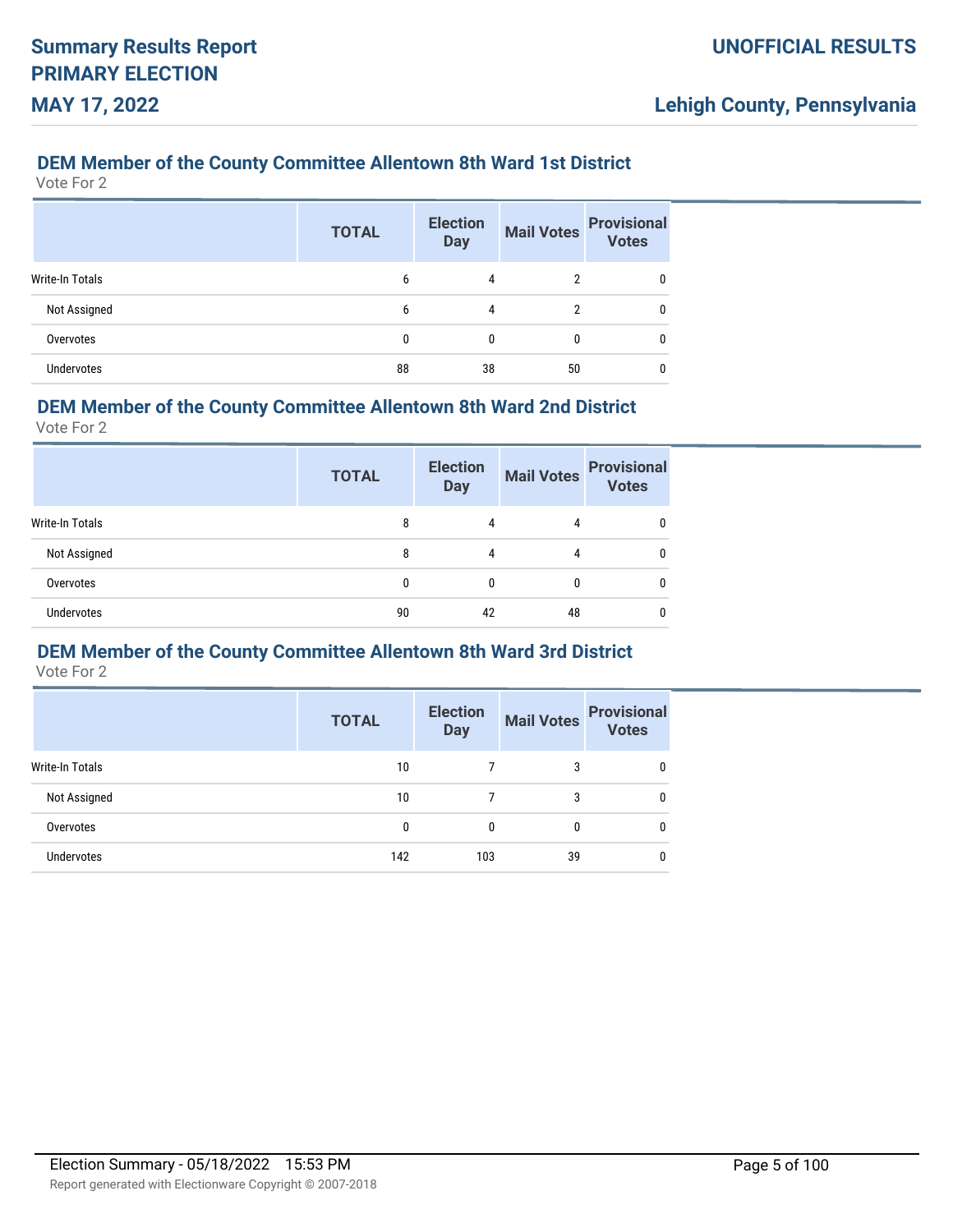## **DEM Member of the County Committee Allentown 8th Ward 4th District**

Vote For 2

|                        | <b>TOTAL</b> | <b>Election</b><br><b>Day</b> | <b>Mail Votes</b> | <b>Provisional</b><br><b>Votes</b> |
|------------------------|--------------|-------------------------------|-------------------|------------------------------------|
| Sandra Barnes          | 93           | 36                            | 57                | 0                                  |
| <b>Ruth Rinker</b>     | 67           | 22                            | 45                | $\mathbf{0}$                       |
| <b>Write-In Totals</b> | 0            | 0                             | 0                 | 0                                  |
| Not Assigned           | 0            | $\mathbf{0}$                  | $\mathbf{0}$      | $\mathbf{0}$                       |
| Overvotes              | 0            | 0                             | 0                 | 0                                  |
| <b>Undervotes</b>      | 90           | 48                            | 42                | 0                                  |

## **DEM Member of the County Committee Allentown 8th Ward 5th District**

Vote For 2

|                        | <b>TOTAL</b> | <b>Election</b><br><b>Day</b> | <b>Mail Votes</b> | <b>Provisional</b><br><b>Votes</b> |
|------------------------|--------------|-------------------------------|-------------------|------------------------------------|
| <b>Write-In Totals</b> | 6            | 3                             | 3                 |                                    |
| Not Assigned           | 6            | 3                             | 3                 | 0                                  |
| Overvotes              | 0            | 0                             |                   | 0                                  |
| <b>Undervotes</b>      | 84           | 51                            | 33                | 0                                  |

# **DEM Member of the County Committee Allentown 8th Ward 6th District**

Vote For 2

|                   | <b>TOTAL</b> | <b>Election</b><br><b>Day</b> | <b>Mail Votes</b> | <b>Provisional</b><br><b>Votes</b> |
|-------------------|--------------|-------------------------------|-------------------|------------------------------------|
| Write-In Totals   | 5            | 3                             | 2                 |                                    |
| Not Assigned      | 5            | 3                             | 2                 | 0                                  |
| Overvotes         | 0            | $\mathbf{0}$                  | 0                 | 0                                  |
| <b>Undervotes</b> | 97           | 77                            | 20                | 0                                  |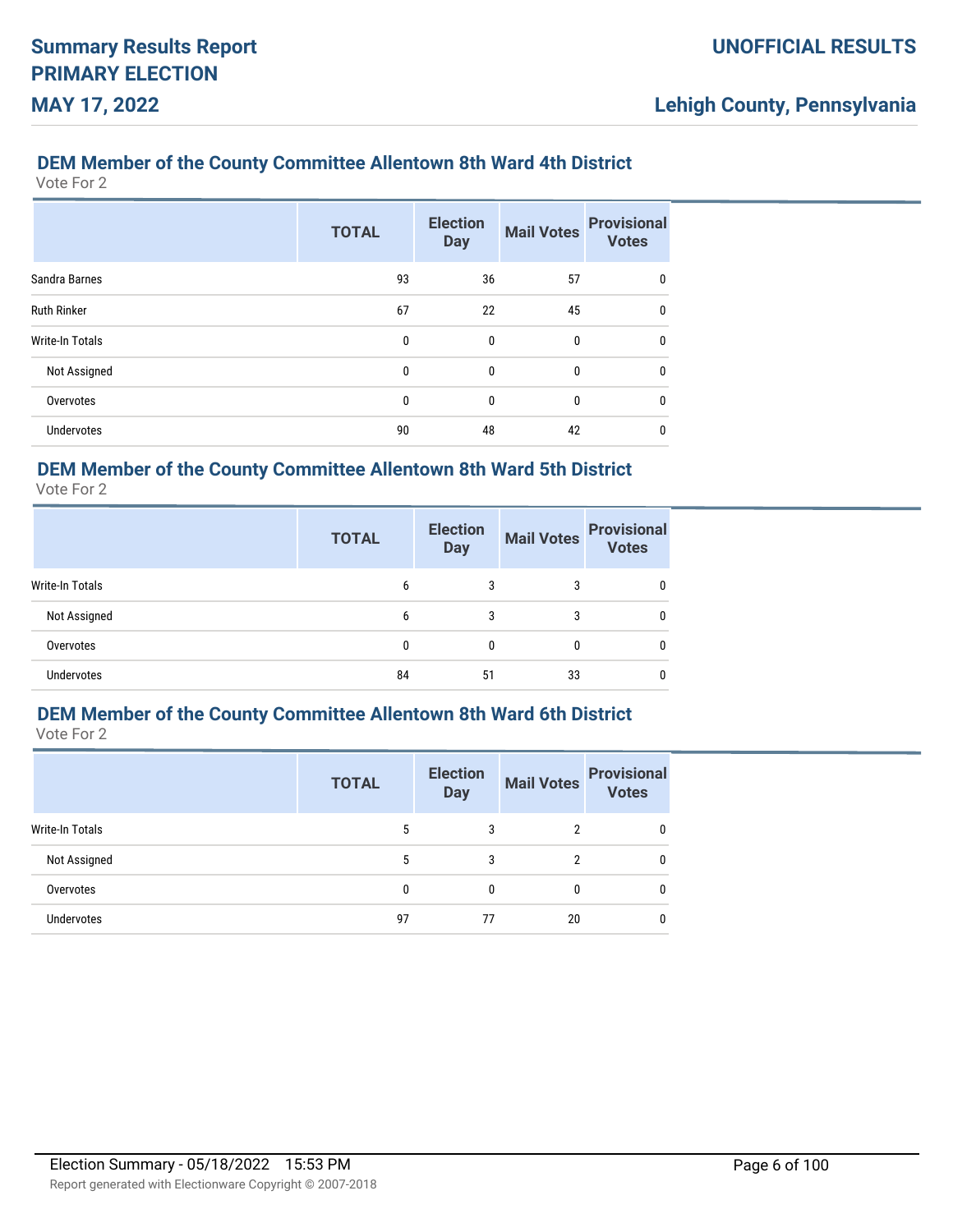## **DEM Member of the County Committee Allentown 8th Ward 7th District**

Vote For 2

|                        | <b>TOTAL</b> | <b>Election</b><br><b>Day</b> | <b>Mail Votes</b> | <b>Provisional</b><br><b>Votes</b> |
|------------------------|--------------|-------------------------------|-------------------|------------------------------------|
| <b>Write-In Totals</b> | 10           | 6                             | 4                 |                                    |
| Not Assigned           | 10           | 6                             | 4                 | 0                                  |
| Overvotes              | 0            | $\theta$                      | $\bf{0}$          | 0                                  |
| <b>Undervotes</b>      | 276          | 152                           | 124               | 0                                  |

### **DEM Member of the County Committee Allentown 9th Ward**

Vote For 2

|                        | <b>TOTAL</b> | <b>Election</b><br><b>Day</b> | <b>Mail Votes</b> | <b>Provisional</b><br><b>Votes</b> |
|------------------------|--------------|-------------------------------|-------------------|------------------------------------|
| <b>Write-In Totals</b> | 2            | 2                             | 0                 |                                    |
| Not Assigned           | 2            | 2                             | 0                 |                                    |
| Overvotes              | 0            | 0                             | 0                 |                                    |
| <b>Undervotes</b>      | 154          | 114                           | 40                |                                    |

## **DEM Member of the County Committee Allentown 10th Ward 1st District**

|                         | <b>TOTAL</b> | <b>Election</b><br><b>Day</b> | <b>Mail Votes</b> | <b>Provisional</b><br><b>Votes</b> |
|-------------------------|--------------|-------------------------------|-------------------|------------------------------------|
| Norberto E Dominguez Jr | 53           | 39                            | 14                | 0                                  |
| Charle Rockmore         | 28           | 20                            | 8                 | 0                                  |
| Write-In Totals         |              |                               | 0                 | 0                                  |
| Not Assigned            |              |                               | 0                 | 0                                  |
| Overvotes               | 0            | 0                             | 0                 | 0                                  |
| <b>Undervotes</b>       | 74           | 60                            | 14                |                                    |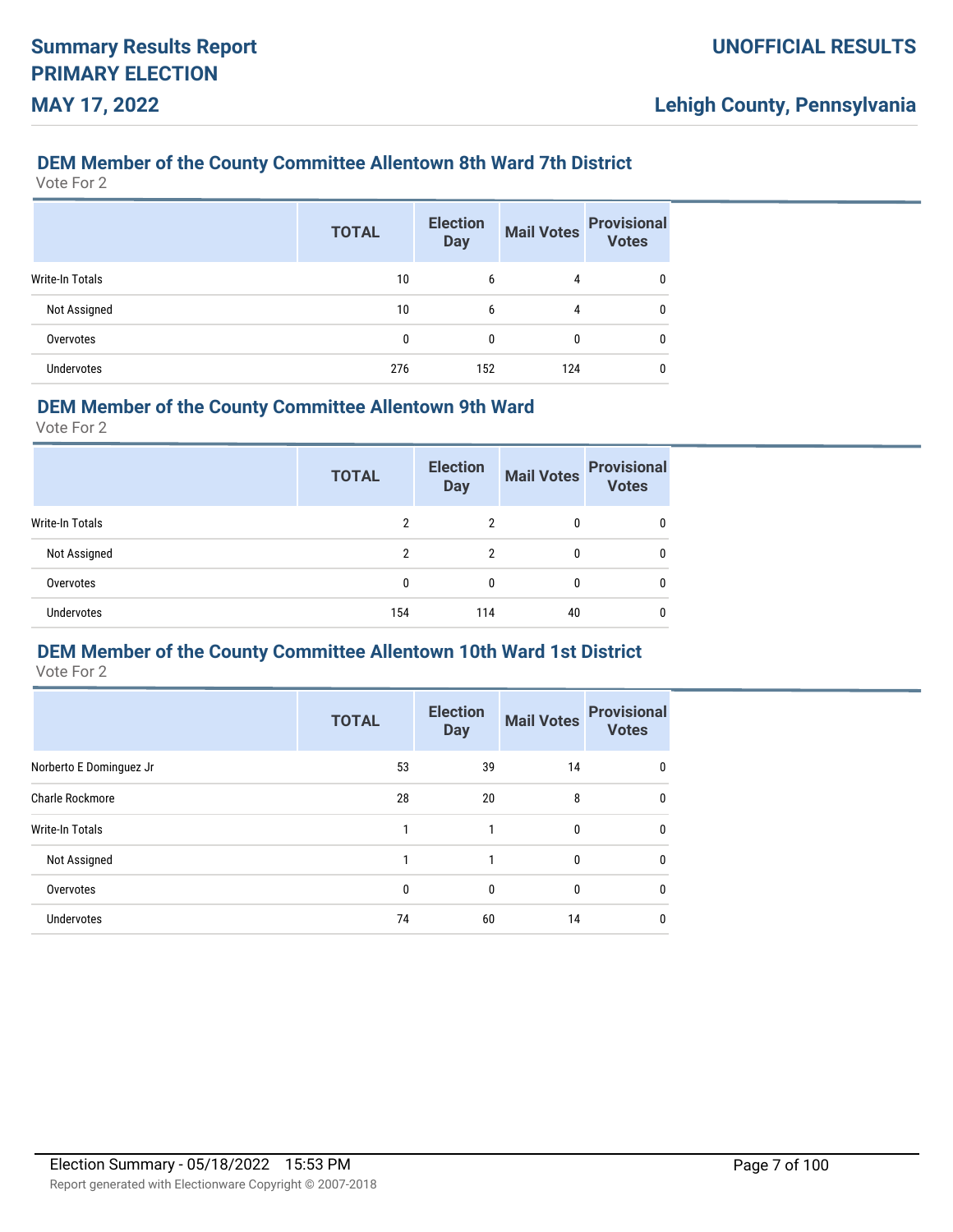## **DEM Member of the County Committee Allentown 10th Ward 3rd District**

Vote For 2

|                   | <b>TOTAL</b> | <b>Election</b><br><b>Day</b> | <b>Mail Votes</b> | <b>Provisional</b><br><b>Votes</b> |
|-------------------|--------------|-------------------------------|-------------------|------------------------------------|
| Write-In Totals   | 5            | 4                             |                   |                                    |
| Not Assigned      | 5            | 4                             |                   |                                    |
| Overvotes         | 0            | 0                             | 0                 |                                    |
| <b>Undervotes</b> | 101          | 68                            | 33                |                                    |

### **DEM Member of the County Committee Allentown 10th Ward 4th District**

Vote For 2

|                   | <b>TOTAL</b> | <b>Election</b><br><b>Day</b> | <b>Mail Votes</b> | <b>Provisional</b><br><b>Votes</b> |
|-------------------|--------------|-------------------------------|-------------------|------------------------------------|
| Write-In Totals   | 10           | 5                             | 5                 |                                    |
| Not Assigned      | 10           | 5                             | 5                 | 0                                  |
| Overvotes         | 0            | 0                             | 0                 | 0                                  |
| <b>Undervotes</b> | 108          | 75                            | 33                |                                    |

# **DEM Member of the County Committee Allentown 11th Ward 1st District**

Vote For 2

|                        | <b>TOTAL</b> | <b>Election</b><br><b>Day</b> | <b>Mail Votes</b> | <b>Provisional</b><br><b>Votes</b> |
|------------------------|--------------|-------------------------------|-------------------|------------------------------------|
| <b>Carol Gonzalez</b>  | 47           | 32                            | 15                |                                    |
| <b>Write-In Totals</b> | 2            | 2                             | 0                 |                                    |
| Not Assigned           | 2            | $\overline{2}$                | 0                 |                                    |
| Overvotes              | 0            | 0                             | 0                 |                                    |
| <b>Undervotes</b>      | 69           | 52                            | 17                |                                    |

# **DEM Member of the County Committee Allentown 11th Ward 2nd District**

|                   | <b>TOTAL</b> | <b>Election</b><br><b>Day</b> | <b>Mail Votes</b> | <b>Provisional</b><br><b>Votes</b> |
|-------------------|--------------|-------------------------------|-------------------|------------------------------------|
| Write-In Totals   | 10           | 5                             | 5                 |                                    |
| Not Assigned      | 10           | 5                             | 5                 |                                    |
| Overvotes         | 0            | 0                             | 0                 |                                    |
| <b>Undervotes</b> | 134          | 75                            | 59                |                                    |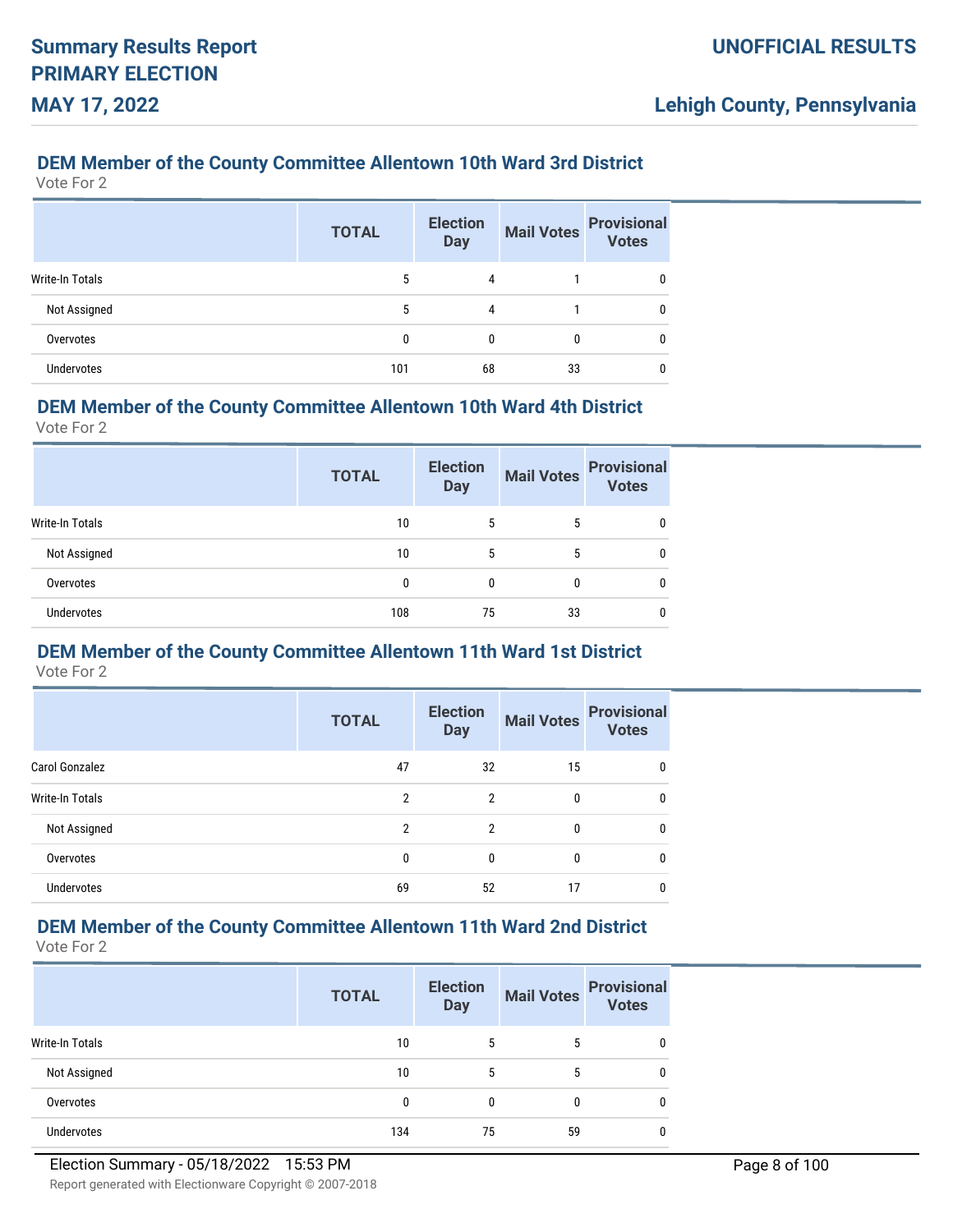### **DEM Member of the County Committee Allentown 11th Ward 3rd District**

Vote For 2

|                        | <b>TOTAL</b> | <b>Election</b><br><b>Day</b> | <b>Mail Votes</b> | <b>Provisional</b><br><b>Votes</b> |
|------------------------|--------------|-------------------------------|-------------------|------------------------------------|
| <b>Write-In Totals</b> | 30           | 22                            | 8                 | 0                                  |
| Not Assigned           | 30           | 22                            | 8                 | 0                                  |
| Overvotes              | 0            | 0                             | 0                 | 0                                  |
| <b>Undervotes</b>      | 184          | 124                           | 60                | 0                                  |

### **DEM Member of the County Committee Allentown 11th Ward 4th District**

Vote For 2

|                        | <b>TOTAL</b> | <b>Election</b><br><b>Day</b> | <b>Mail Votes</b> | <b>Provisional</b><br><b>Votes</b> |
|------------------------|--------------|-------------------------------|-------------------|------------------------------------|
| Ben Torda              | 147          | 61                            | 86                | 0                                  |
| <b>Write-In Totals</b> | 4            | 3                             |                   | 0                                  |
| Not Assigned           | 4            | 3                             |                   | 0                                  |
| Overvotes              | 0            | $\mathbf{0}$                  | 0                 | 0                                  |
| <b>Undervotes</b>      | 201          | 100                           | 101               | 0                                  |

## **DEM Member of the County Committee Allentown 11th Ward 5th District**

Vote For 2

|                 | <b>TOTAL</b> | <b>Election</b><br><b>Day</b> |    | Mail Votes Provisional |
|-----------------|--------------|-------------------------------|----|------------------------|
| Write-In Totals | 11           | 8                             | 3  | 0                      |
| Not Assigned    | 11           | 8                             | 3  | 0                      |
| Overvotes       | Ω            | 0                             | 0  | 0                      |
| Undervotes      | 225          | 130                           | 95 | 0                      |

# **DEM Member of the County Committee Allentown 11th Ward 6th District**

|                 | <b>TOTAL</b> | <b>Election</b><br><b>Day</b> | <b>Mail Votes</b> | <b>Provisional</b><br><b>Votes</b> |
|-----------------|--------------|-------------------------------|-------------------|------------------------------------|
| Write-In Totals | 17           | 11                            | 6                 |                                    |
| Not Assigned    | 17           | 11                            | 6                 |                                    |
| Overvotes       | $\mathbf{0}$ | 0                             | 0                 |                                    |
| Undervotes      | 385          | 253                           | 132               |                                    |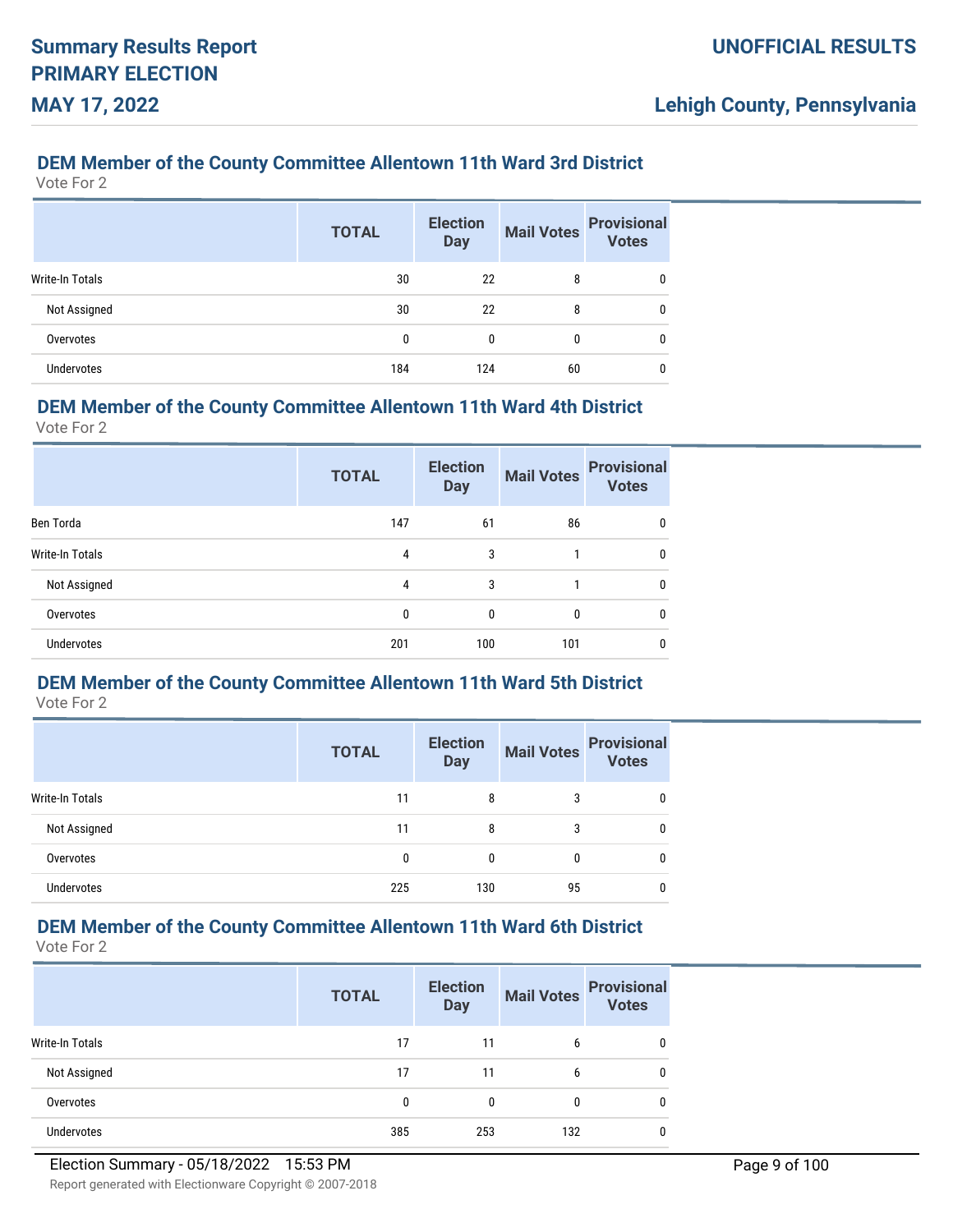## **DEM Member of the County Committee Allentown 11th Ward 7th District**

Vote For 2

|                   | <b>TOTAL</b> | <b>Election</b><br><b>Day</b> | <b>Mail Votes</b> | <b>Provisional</b><br><b>Votes</b> |
|-------------------|--------------|-------------------------------|-------------------|------------------------------------|
| Write-In Totals   | 13           | 9                             | 4                 | 0                                  |
| Not Assigned      | 13           | 9                             | 4                 | 0                                  |
| Overvotes         | 0            | 0                             | 0                 | 0                                  |
| <b>Undervotes</b> | 335          | 193                           | 142               | 0                                  |

### **DEM Member of the County Committee Allentown 12th Ward 1st District**

Vote For 2

|                   | <b>TOTAL</b> | <b>Election</b><br><b>Day</b> | <b>Mail Votes</b> | <b>Provisional</b><br><b>Votes</b> |
|-------------------|--------------|-------------------------------|-------------------|------------------------------------|
| April Riddick     | 77           | 36                            | 41                | 0                                  |
| Write-In Totals   | 4            | 3                             |                   | 0                                  |
| Not Assigned      | 4            | 3                             |                   | 0                                  |
| Overvotes         | 0            | $\mathbf{0}$                  | $\mathbf{0}$      | 0                                  |
| <b>Undervotes</b> | 103          | 47                            | 56                | 0                                  |

## **DEM Member of the County Committee Allentown 12th Ward 2nd District**

|                   | <b>TOTAL</b> | <b>Election</b><br><b>Day</b> |     | Mail Votes Provisional |
|-------------------|--------------|-------------------------------|-----|------------------------|
| Write-In Totals   | 8            | 3                             | 5   | 0                      |
| Not Assigned      | 8            | 3                             | 5   | 0                      |
| Overvotes         | 0            | 0                             | 0   | 0                      |
| <b>Undervotes</b> | 256          | 119                           | 137 | 0                      |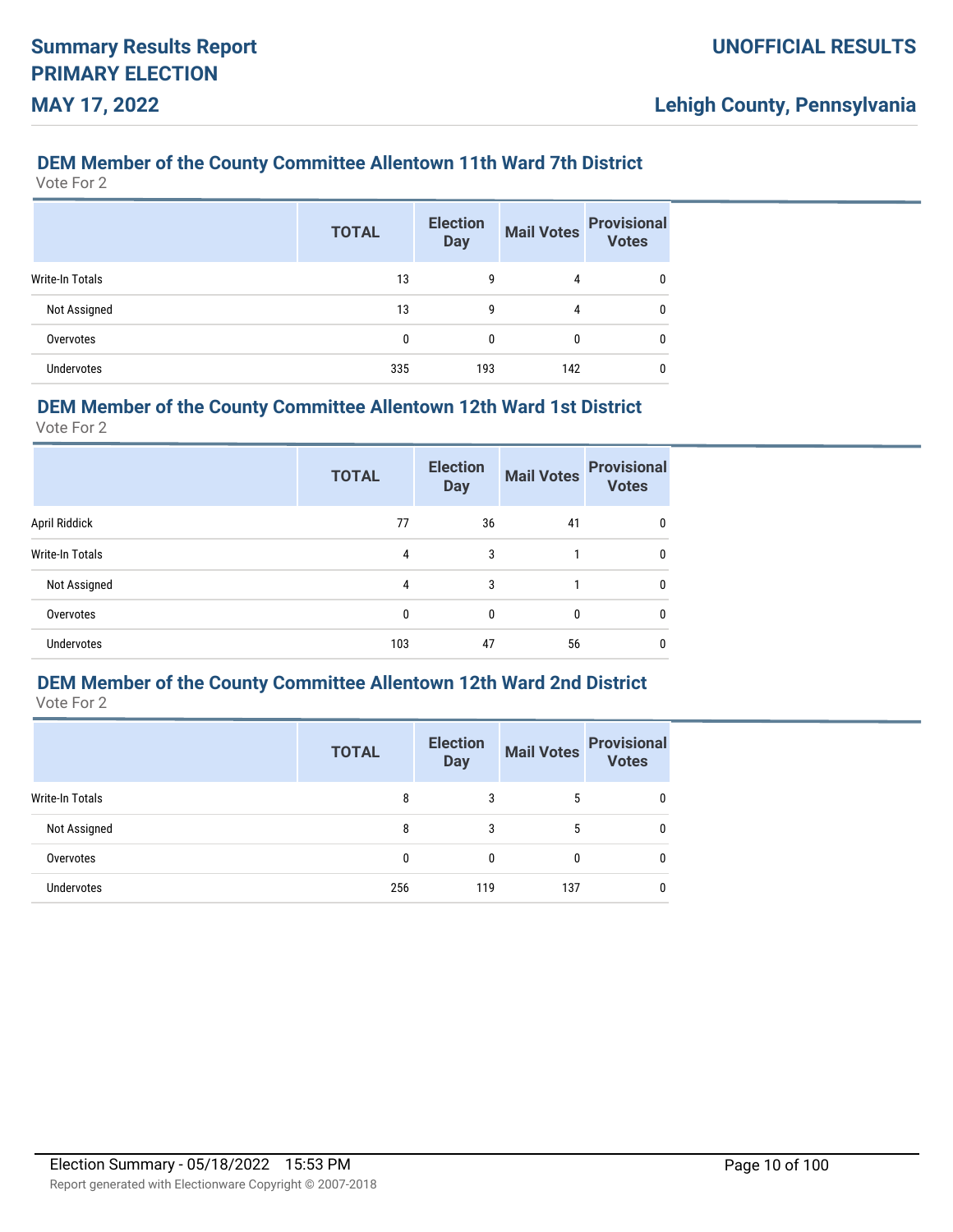## **DEM Member of the County Committee Allentown 12th Ward 3rd District**

Vote For 2

|                        | <b>TOTAL</b> | <b>Election</b><br><b>Day</b> | <b>Mail Votes</b> | <b>Provisional</b><br><b>Votes</b> |
|------------------------|--------------|-------------------------------|-------------------|------------------------------------|
| <b>Tonya Morrow</b>    | 112          | 64                            | 48                | 0                                  |
| Maurice Muhamad        | 76           | 43                            | 33                | 0                                  |
| <b>Write-In Totals</b> |              | 1                             | $\mathbf{0}$      | $\mathbf{0}$                       |
| Not Assigned           | 1            | 1                             | $\mathbf{0}$      | 0                                  |
| Overvotes              | 0            | 0                             | $\mathbf{0}$      | 0                                  |
| <b>Undervotes</b>      | 99           | 70                            | 29                | 0                                  |

## **DEM Member of the County Committee Allentown 12th Ward 4th District**

Vote For 2

|                        | <b>TOTAL</b> | <b>Election</b><br><b>Day</b> | <b>Mail Votes</b> | <b>Provisional</b><br><b>Votes</b> |
|------------------------|--------------|-------------------------------|-------------------|------------------------------------|
| <b>Write-In Totals</b> | 16           | 4                             | 12                | 0                                  |
| Not Assigned           | 16           | 4                             | 12                | 0                                  |
| Overvotes              | 0            | 0                             | 0                 | 0                                  |
| <b>Undervotes</b>      | 364          | 156                           | 208               | 0                                  |

# **DEM Member of the County Committee Allentown 12th Ward 5th District**

|                        | <b>TOTAL</b> | <b>Election</b><br><b>Day</b> | <b>Mail Votes</b> | <b>Provisional</b><br><b>Votes</b> |
|------------------------|--------------|-------------------------------|-------------------|------------------------------------|
| Brenda Fernandez       | 77           | 42                            | 35                | 0                                  |
| <b>Connie Santos</b>   | 70           | 35                            | 35                | $\mathbf{0}$                       |
| <b>Write-In Totals</b> | 1            | $\mathbf{0}$                  | 1                 | $\mathbf{0}$                       |
| Not Assigned           |              | $\mathbf{0}$                  | 1                 | $\mathbf{0}$                       |
| Overvotes              | $\mathbf{0}$ | $\mathbf{0}$                  | $\mathbf{0}$      | $\mathbf{0}$                       |
| <b>Undervotes</b>      | 90           | 67                            | 23                | 0                                  |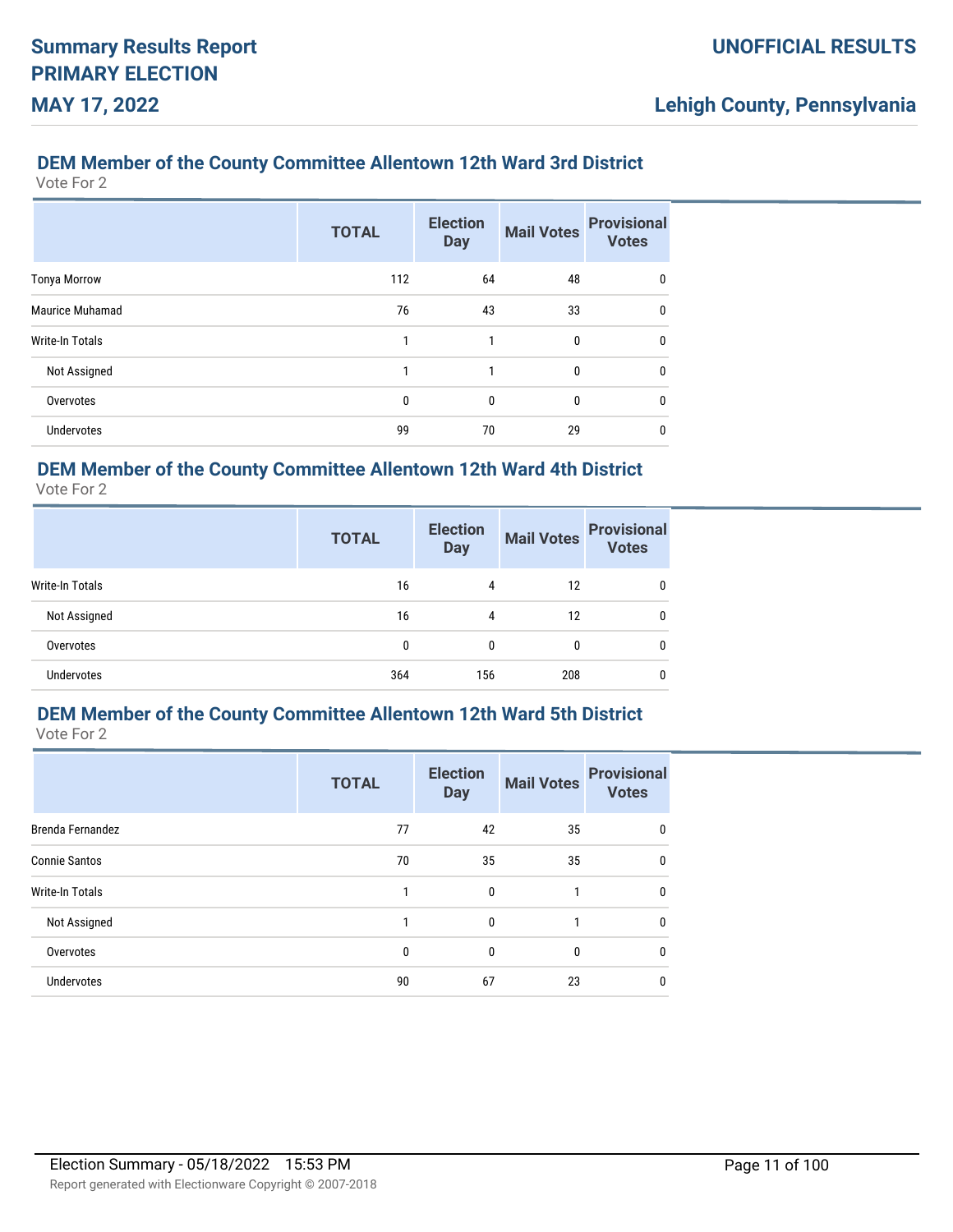### **DEM Member of the County Committee Allentown 13th Ward 1st District**

Vote For 2

|                        | <b>TOTAL</b> | <b>Election</b><br><b>Day</b> | <b>Mail Votes</b> | <b>Provisional</b><br><b>Votes</b> |
|------------------------|--------------|-------------------------------|-------------------|------------------------------------|
| <b>Write-In Totals</b> | 25           | 14                            | 11                | 0                                  |
| Not Assigned           | 25           | 14                            | 11                | 0                                  |
| Overvotes              | 0            | 0                             | 0                 | 0                                  |
| <b>Undervotes</b>      | 219          | 126                           | 93                | 0                                  |

### **DEM Member of the County Committee Allentown 13th Ward 2nd District**

Vote For 2

|                   | <b>TOTAL</b> | <b>Election</b><br><b>Day</b> | <b>Mail Votes</b> | <b>Provisional</b><br><b>Votes</b> |
|-------------------|--------------|-------------------------------|-------------------|------------------------------------|
| Write-In Totals   | 11           | 5                             | 6                 |                                    |
| Not Assigned      | 11           | 5                             | 6                 | 0                                  |
| Overvotes         | 0            | 0                             | 0                 |                                    |
| <b>Undervotes</b> | 187          | 121                           | 66                |                                    |

# **DEM Member of the County Committee Allentown 13th Ward 3rd District**

Vote For 2

|                   | <b>TOTAL</b> | <b>Election</b><br><b>Day</b> | <b>Mail Votes</b> | <b>Provisional</b><br><b>Votes</b> |
|-------------------|--------------|-------------------------------|-------------------|------------------------------------|
| Write-In Totals   | 9            | 5                             | 4                 |                                    |
| Not Assigned      | 9            | 5                             | 4                 |                                    |
| Overvotes         | 0            | 0                             |                   |                                    |
| <b>Undervotes</b> | 225          | 151                           | 74                |                                    |

## **DEM Member of the County Committee Allentown 13th Ward 4th District**

|                   | <b>TOTAL</b> | <b>Election</b><br><b>Day</b> | <b>Mail Votes</b> | <b>Provisional</b><br><b>Votes</b> |
|-------------------|--------------|-------------------------------|-------------------|------------------------------------|
| Write-In Totals   | 16           | g                             |                   |                                    |
| Not Assigned      | 16           | g                             |                   | 0                                  |
| Overvotes         | 0            | $\Omega$                      |                   | 0                                  |
| <b>Undervotes</b> | 118          | 73                            | 45                | 0                                  |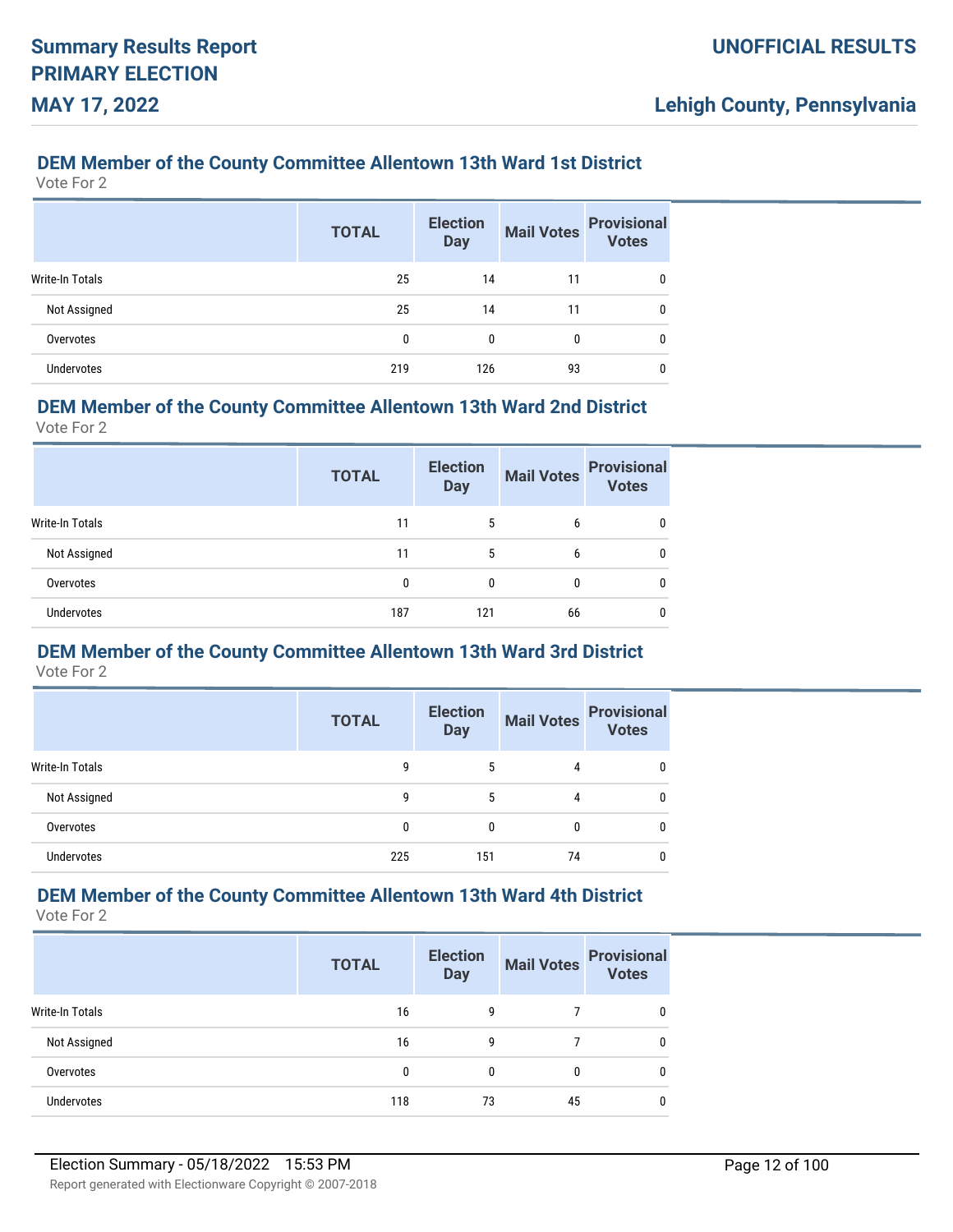## **DEM Member of the County Committee Allentown 14th Ward 1st District**

Vote For 2

|                        | <b>TOTAL</b> | <b>Election</b><br><b>Day</b> | <b>Mail Votes</b> | <b>Provisional</b><br><b>Votes</b> |
|------------------------|--------------|-------------------------------|-------------------|------------------------------------|
| Erik Rodriguez         | 92           | 53                            | 39                | $\mathbf{0}$                       |
| Diana Rodriguez        | 100          | 63                            | 37                | 0                                  |
| <b>Write-In Totals</b> | 4            | 4                             | $\mathbf{0}$      | 0                                  |
| Not Assigned           | 4            | $\overline{4}$                | $\mathbf{0}$      | 0                                  |
| Overvotes              | 0            | 0                             | 0                 | 0                                  |
| <b>Undervotes</b>      | 130          | 108                           | 22                | 0                                  |

## **DEM Member of the County Committee Allentown 14th Ward 2nd District**

Vote For 2

|                 | <b>TOTAL</b> | <b>Election</b><br><b>Day</b> | <b>Mail Votes</b> | <b>Provisional</b><br><b>Votes</b> |
|-----------------|--------------|-------------------------------|-------------------|------------------------------------|
| Write-In Totals | 26           | 17                            | 9                 | 0                                  |
| Not Assigned    | 26           | 17                            | 9                 | 0                                  |
| Overvotes       | 0            | 0                             | 0                 | 0                                  |
| Undervotes      | 286          | 137                           | 149               | 0                                  |

# **DEM Member of the County Committee Allentown 15th Ward 1st District**

Vote For 2

|                   | <b>TOTAL</b> | <b>Election</b><br><b>Day</b> | <b>Mail Votes</b> | <b>Provisional</b><br><b>Votes</b> |
|-------------------|--------------|-------------------------------|-------------------|------------------------------------|
| Patricia DAmore   | 125          | 64                            | 61                | 0                                  |
| Write-In Totals   | 6            | 3                             | 3                 | $\mathbf{0}$                       |
| Not Assigned      | 6            | 3                             | 3                 | $\mathbf{0}$                       |
| Overvotes         | 0            | 0                             | 0                 | 0                                  |
| <b>Undervotes</b> | 211          | 139                           | 72                | 0                                  |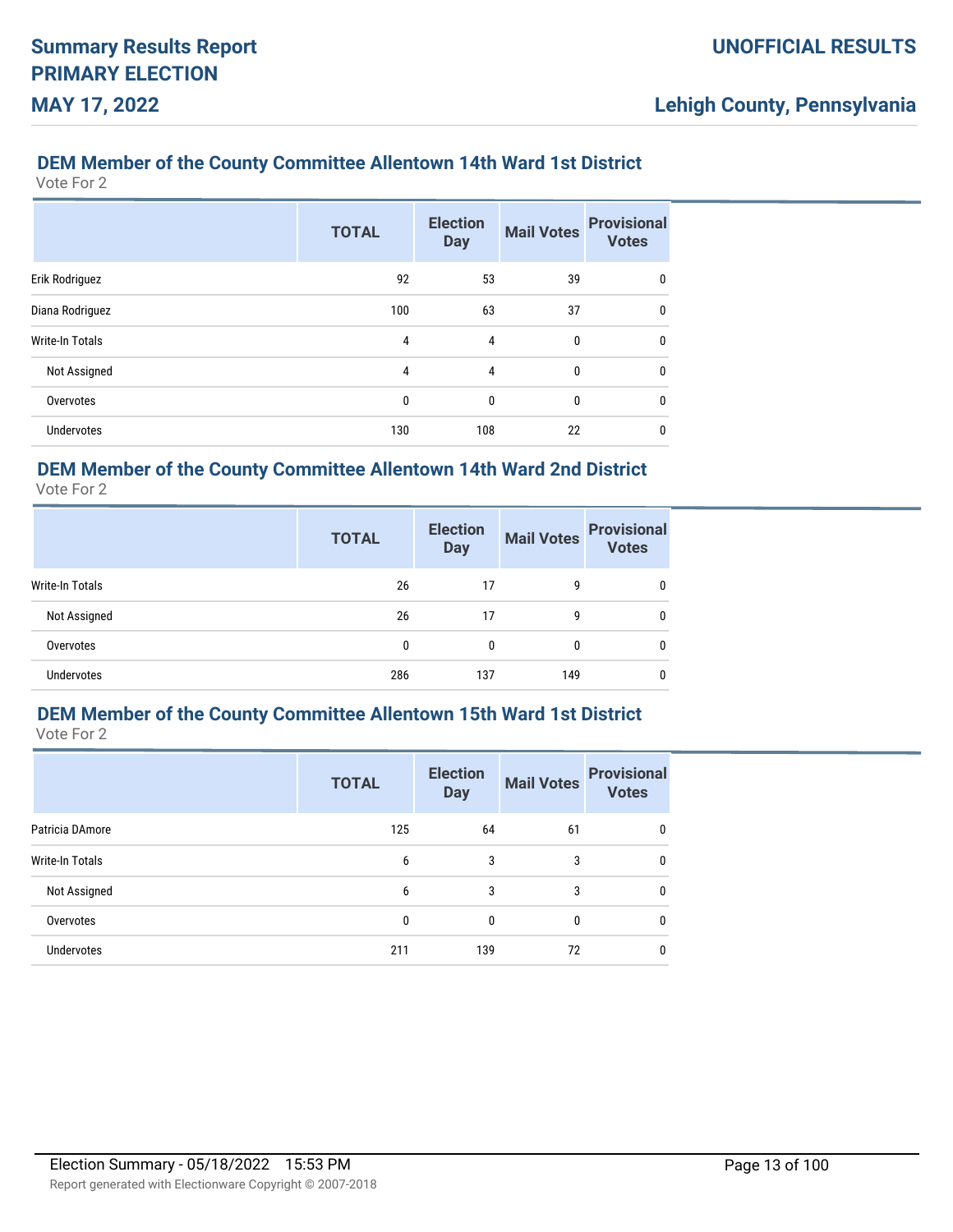## **DEM Member of the County Committee Allentown 15th Ward 2nd District**

Vote For 2

|                        | <b>TOTAL</b> | <b>Election</b><br><b>Day</b> | <b>Mail Votes</b> | <b>Provisional</b><br><b>Votes</b> |
|------------------------|--------------|-------------------------------|-------------------|------------------------------------|
| Nasheera Brown         | 120          | 74                            | 46                | 0                                  |
| LaTarsha Brown         | 100          | 56                            | 44                | $\mathbf{0}$                       |
| <b>Write-In Totals</b> | 4            | 3                             | 1                 | $\mathbf{0}$                       |
| Not Assigned           | 4            | 3                             | 1                 | 0                                  |
| Overvotes              | 0            | 0                             | 0                 | $\mathbf{0}$                       |
| <b>Undervotes</b>      | 216          | 169                           | 47                | 0                                  |

## **DEM Member of the County Committee Allentown 15th Ward 3rd District**

Vote For 2

|                   | <b>TOTAL</b> | <b>Election</b><br><b>Day</b> | <b>Mail Votes</b> | <b>Provisional</b><br><b>Votes</b> |
|-------------------|--------------|-------------------------------|-------------------|------------------------------------|
| Write-In Totals   | 14           |                               |                   | 0                                  |
| Not Assigned      | 14           |                               |                   | 0                                  |
| Overvotes         | 0            | 0                             | 0                 | 0                                  |
| <b>Undervotes</b> | 404          | 217                           | 187               | 0                                  |

# **DEM Member of the County Committee Allentown 15th Ward 4th District**

Vote For 2

|                        | <b>TOTAL</b> | <b>Election</b><br><b>Day</b> | <b>Mail Votes</b> | <b>Provisional</b><br><b>Votes</b> |
|------------------------|--------------|-------------------------------|-------------------|------------------------------------|
| <b>Evette DAmore</b>   | 88           | 53                            | 35                | 0                                  |
| <b>Write-In Totals</b> | 3            |                               | 2                 | 0                                  |
| Not Assigned           | 3            |                               | $\mathfrak{p}$    | $\mathbf{0}$                       |
| Overvotes              | $\mathbf{0}$ | 0                             | 0                 | $\mathbf{0}$                       |
| <b>Undervotes</b>      | 135          | 100                           | 35                | $\mathbf{0}$                       |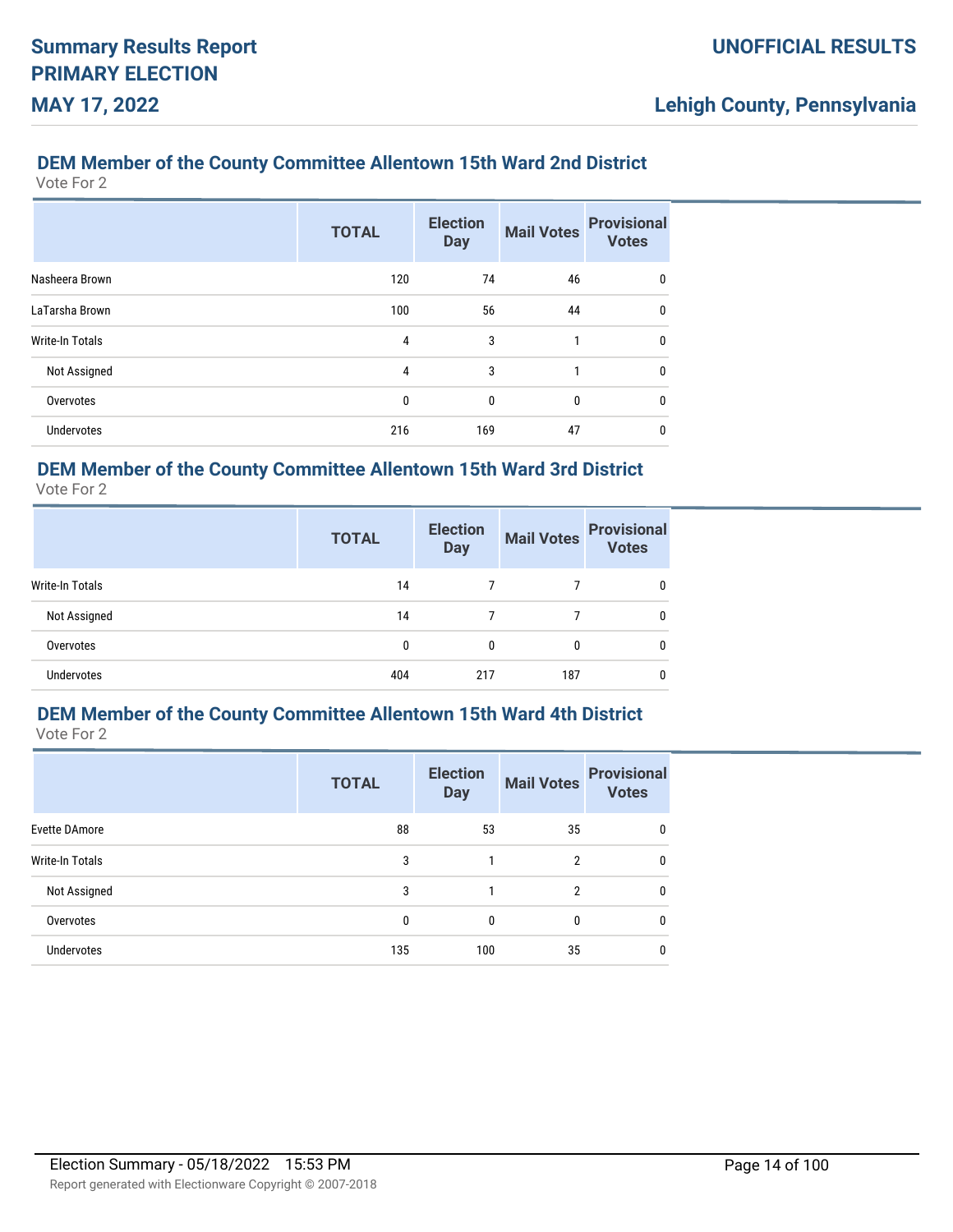## **DEM Member of the County Committee Allentown 16th Ward 1st District**

Vote For 2

|                   | <b>TOTAL</b> | <b>Election</b><br><b>Day</b> | <b>Mail Votes</b> | <b>Provisional</b><br><b>Votes</b> |
|-------------------|--------------|-------------------------------|-------------------|------------------------------------|
| Write-In Totals   | 25           | 15                            | 10                | 0                                  |
| Not Assigned      | 25           | 15                            | 10                | 0                                  |
| Overvotes         | 0            | 0                             | 0                 | 0                                  |
| <b>Undervotes</b> | 229          | 115                           | 114               | 0                                  |

### **DEM Member of the County Committee Allentown 16th Ward 2nd District**

Vote For 2

|                       | <b>TOTAL</b> | <b>Election</b><br><b>Day</b> | <b>Mail Votes</b> | <b>Provisional</b><br><b>Votes</b> |
|-----------------------|--------------|-------------------------------|-------------------|------------------------------------|
| Ashleigh Strange      | 143          | 52                            | 91                | 0                                  |
| <b>Natalie Santos</b> | 161          | 70                            | 91                | 0                                  |
| Write-In Totals       | 0            | 0                             | 0                 | $\mathbf{0}$                       |
| Not Assigned          | 0            | 0                             | 0                 | $\mathbf{0}$                       |
| Overvotes             | 0            | 0                             | 0                 | $\mathbf{0}$                       |
| <b>Undervotes</b>     | 182          | 116                           | 66                | 0                                  |

# **DEM Member of the County Committee Allentown 17th Ward 1st District**

Vote For 2

|                      | <b>TOTAL</b> | <b>Election</b><br><b>Day</b> | <b>Mail Votes</b> | <b>Provisional</b><br><b>Votes</b> |
|----------------------|--------------|-------------------------------|-------------------|------------------------------------|
| Danielle Shackelford | 156          | 84                            | 72                | 0                                  |
| Write-In Totals      | 11           | 6                             | 5                 | $\mathbf{0}$                       |
| Not Assigned         | 11           | 6                             | 5                 | $\mathbf{0}$                       |
| Overvotes            | 2            | $\Omega$                      | 2                 | $\mathbf{0}$                       |
| <b>Undervotes</b>    | 197          | 112                           | 85                | 0                                  |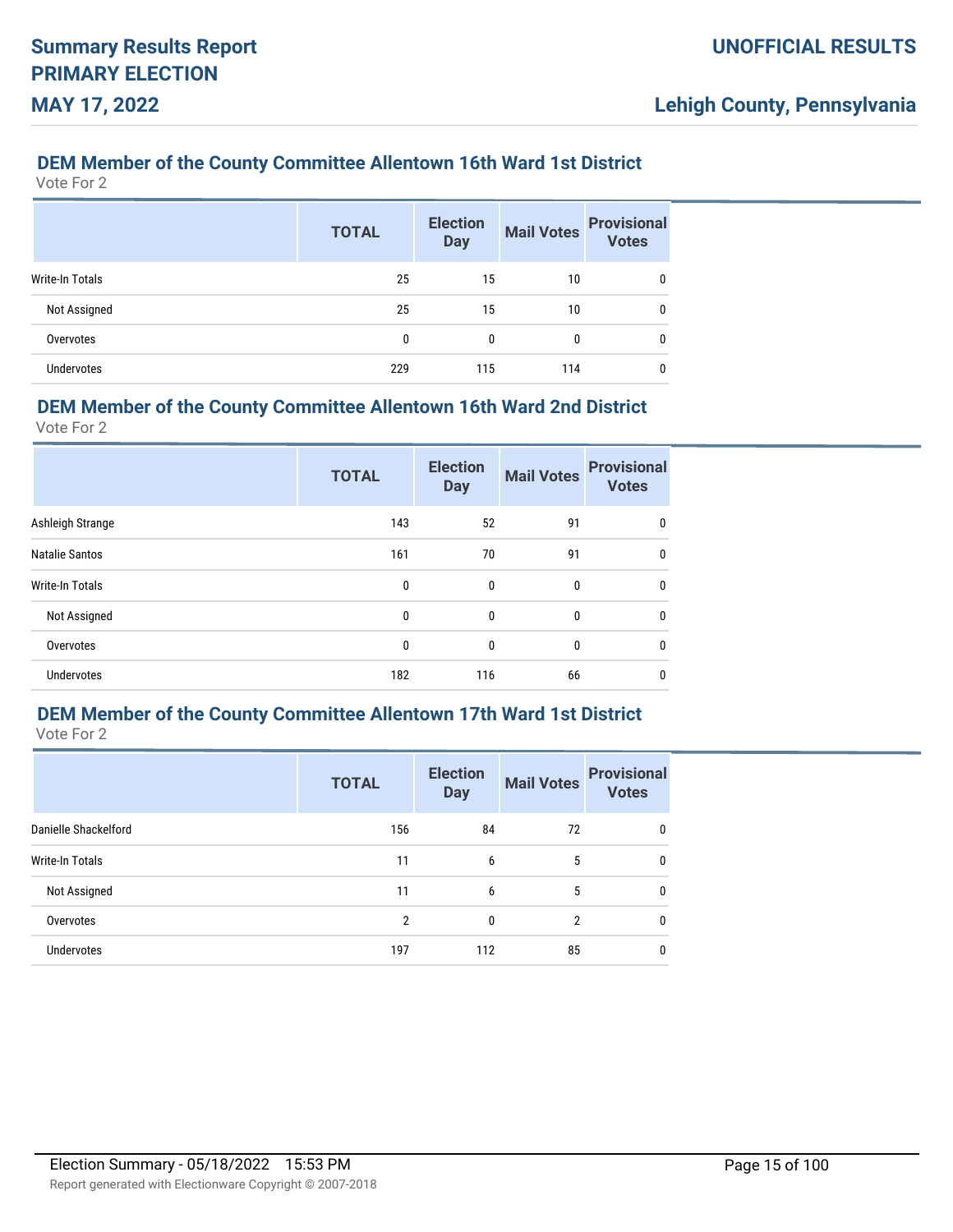## **DEM Member of the County Committee Allentown 17th Ward 2nd District**

Vote For 2

|                        | <b>TOTAL</b> | <b>Election</b><br><b>Day</b> | <b>Mail Votes</b> | <b>Provisional</b><br><b>Votes</b> |
|------------------------|--------------|-------------------------------|-------------------|------------------------------------|
| Matt Lo                | 156          | 85                            | 71                | 0                                  |
| Emma Yeh               | 140          | 75                            | 65                | $\mathbf{0}$                       |
| <b>Write-In Totals</b> | 0            | 0                             | 0                 | 0                                  |
| Not Assigned           | 0            | $\mathbf 0$                   | 0                 | $\mathbf{0}$                       |
| Overvotes              | 0            | 0                             | 0                 | $\mathbf{0}$                       |
| <b>Undervotes</b>      | 136          | 90                            | 46                | 0                                  |

## **DEM Member of the County Committee Allentown 17th Ward 3rd District**

Vote For 2

|                        | <b>TOTAL</b> | <b>Election</b><br><b>Day</b> | <b>Mail Votes</b> | <b>Provisional</b><br><b>Votes</b> |
|------------------------|--------------|-------------------------------|-------------------|------------------------------------|
| <b>Write-In Totals</b> | 25           | 10                            | 15                | 0                                  |
| Not Assigned           | 25           | 10                            | 15                | 0                                  |
| Overvotes              | 0            | 0                             | 0                 | 0                                  |
| <b>Undervotes</b>      | 459          | 204                           | 255               | 0                                  |

# **DEM Member of the County Committee Allentown 17th Ward 4th District**

|                   | <b>TOTAL</b> | <b>Election</b><br><b>Day</b> | <b>Mail Votes</b> | <b>Provisional</b><br><b>Votes</b> |
|-------------------|--------------|-------------------------------|-------------------|------------------------------------|
| Write-In Totals   | 50           | 27                            | 23                | 0                                  |
| Not Assigned      | 50           | 27                            | 23                | 0                                  |
| Overvotes         | 0            | 0                             | 0                 | $\mathbf{0}$                       |
| <b>Undervotes</b> | 1,024        | 433                           | 591               | 0                                  |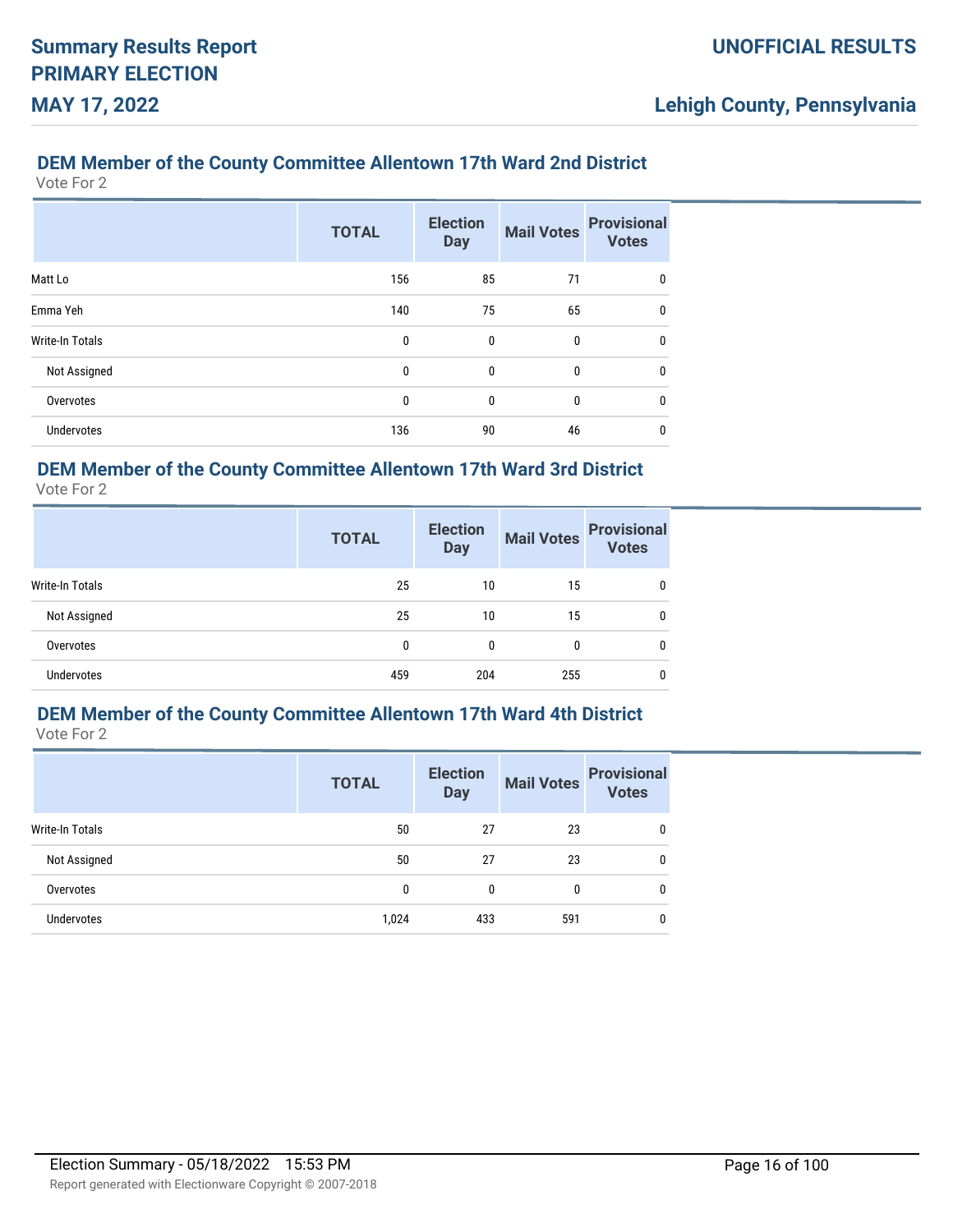## **DEM Member of the County Committee Allentown 18th Ward 1st District**

Vote For 2

|                   | <b>TOTAL</b> | <b>Election</b><br><b>Day</b> | <b>Mail Votes</b> | <b>Provisional</b><br><b>Votes</b> |
|-------------------|--------------|-------------------------------|-------------------|------------------------------------|
| Carmen A Bell     | 154          | 90                            | 64                | 0                                  |
| Write-In Totals   | 9            | 3                             | 6                 | 0                                  |
| Not Assigned      | 9            | 3                             | 6                 | 0                                  |
| Overvotes         | $\mathbf{0}$ | $\mathbf{0}$                  | 0                 | 0                                  |
| <b>Undervotes</b> | 209          | 121                           | 88                | 0                                  |

## **DEM Member of the County Committee Allentown 18th Ward 2nd District**

Vote For 2

|                   | <b>TOTAL</b> | <b>Election</b><br><b>Day</b> | <b>Mail Votes</b> | <b>Provisional</b><br><b>Votes</b> |
|-------------------|--------------|-------------------------------|-------------------|------------------------------------|
| Walter Felton Jr  | 204          | 119                           | 85                | 0                                  |
| Write-In Totals   | 9            | 9                             | 0                 | 0                                  |
| Not Assigned      | 9            | 9                             | 0                 | 0                                  |
| Overvotes         | 0            | 0                             | 0                 | 0                                  |
| <b>Undervotes</b> | 251          | 146                           | 105               | 0                                  |

# **DEM Member of the County Committee Allentown 19th Ward 1st District**

Vote For 2

|                   | <b>TOTAL</b> | <b>Election</b><br><b>Day</b> | <b>Mail Votes</b> | <b>Provisional</b><br><b>Votes</b> |
|-------------------|--------------|-------------------------------|-------------------|------------------------------------|
| Write-In Totals   |              | 4                             | 3                 |                                    |
| Not Assigned      |              | 4                             | 3                 | 0                                  |
| Overvotes         | 0            | $\mathbf{0}$                  | $\Omega$          | 0                                  |
| <b>Undervotes</b> | 195          | 102                           | 93                | 0                                  |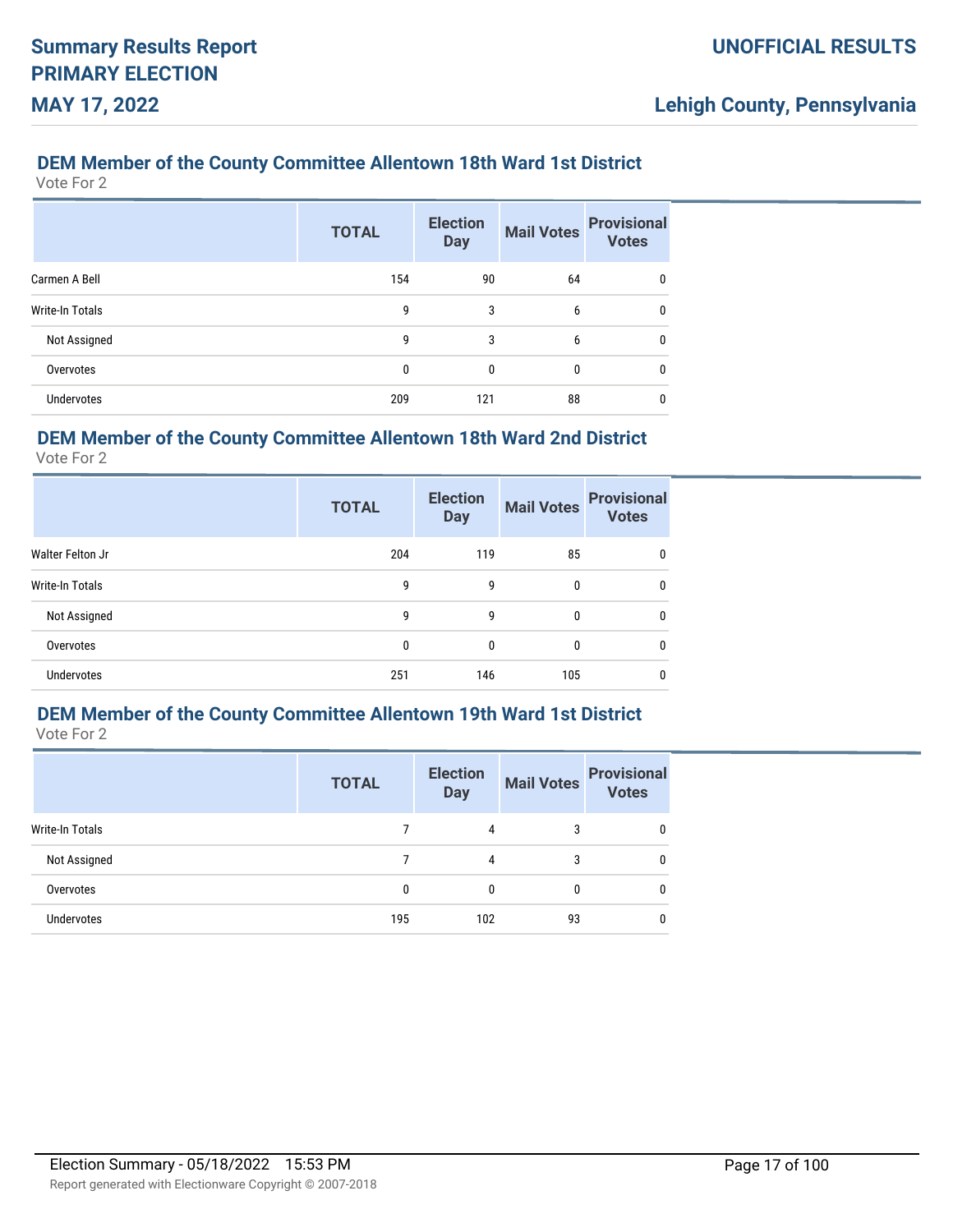## **DEM Member of the County Committee Allentown 19th Ward 2nd District**

Vote For 2

|                  | <b>TOTAL</b> | <b>Election</b><br><b>Day</b> | <b>Mail Votes</b> | <b>Provisional</b><br><b>Votes</b> |
|------------------|--------------|-------------------------------|-------------------|------------------------------------|
| Yamelisa Taveras | 138          | 79                            | 59                | 0                                  |
| Write-In Totals  | 5            | 2                             | 3                 | 0                                  |
| Not Assigned     | 5            | $\mathfrak{p}$                | 3                 | 0                                  |
| Overvotes        | 0            | 0                             | 0                 | 0                                  |
| Undervotes       | 209          | 135                           | 74                | 0                                  |

## **DEM Member of the County Committee Allentown 19th Ward 3rd District**

Vote For 2

|                   | <b>TOTAL</b> | <b>Election</b><br><b>Day</b> | <b>Mail Votes</b> | <b>Provisional</b><br><b>Votes</b> |
|-------------------|--------------|-------------------------------|-------------------|------------------------------------|
| Write-In Totals   | 5            | 3                             | 2                 |                                    |
| Not Assigned      | 5            | 3                             | 2                 |                                    |
| Overvotes         | 0            | 0                             | 0                 |                                    |
| <b>Undervotes</b> | 227          | 135                           | 92                |                                    |

# **DEM Member of the County Committee Allentown 19th Ward 4th District**

Vote For 2

|                   | <b>TOTAL</b> | <b>Election</b><br><b>Day</b> |    | Mail Votes Provisional<br>Votes |
|-------------------|--------------|-------------------------------|----|---------------------------------|
| Write-In Totals   | 17           | 11                            | 6  | 0                               |
| Not Assigned      | 17           | 11                            | 6  | 0                               |
| Overvotes         | 0            | 0                             | 0  |                                 |
| <b>Undervotes</b> | 215          | 123                           | 92 |                                 |

# **DEM Member of the County Committee Allentown 19th Ward 5th District**

|                   | <b>TOTAL</b> | <b>Election</b><br><b>Day</b> | <b>Mail Votes</b> | <b>Provisional</b><br><b>Votes</b> |
|-------------------|--------------|-------------------------------|-------------------|------------------------------------|
| Write-In Totals   | 9            | 6                             | 3                 | 0                                  |
| Not Assigned      | 9            | 6                             | 3                 | 0                                  |
| Overvotes         | 0            |                               |                   | 0                                  |
| <b>Undervotes</b> | 343          | 196                           | 147               | 0                                  |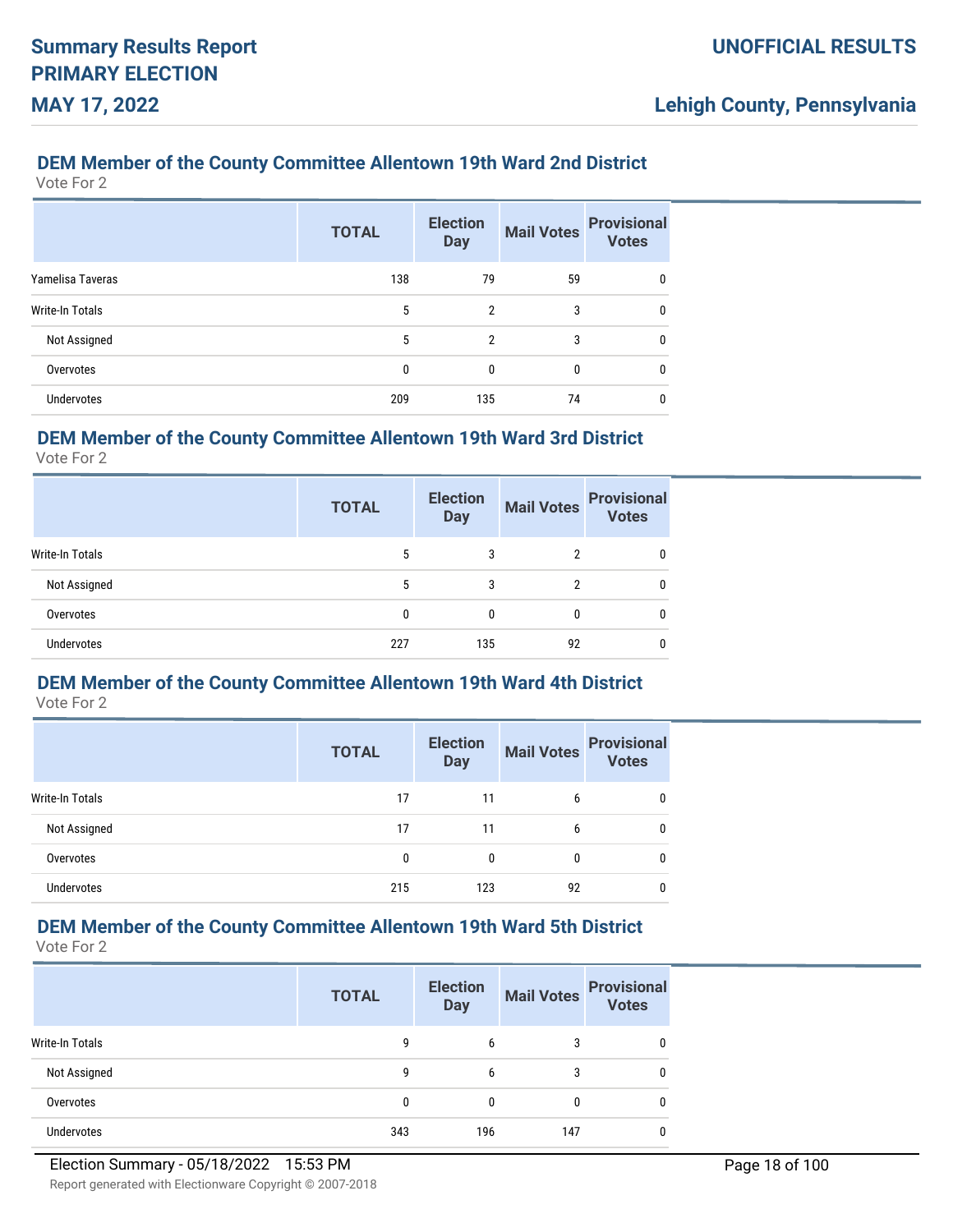## **DEM Member of the County Committee Allentown 19th Ward 6th District**

Vote For 2

|                        | <b>TOTAL</b> | <b>Election</b><br><b>Day</b> | <b>Mail Votes</b> | <b>Provisional</b><br>Votes |
|------------------------|--------------|-------------------------------|-------------------|-----------------------------|
| <b>Write-In Totals</b> | 15           | 10                            | 5                 | 0                           |
| Not Assigned           | 15           | 10                            | 5                 | 0                           |
| Overvotes              | 0            | 0                             | $\mathbf{0}$      | 0                           |
| <b>Undervotes</b>      | 395          | 168                           | 227               | 0                           |

### **DEM Member of the County Committee Bethlehem 10th Ward**

Vote For 2

|                        | <b>TOTAL</b> | <b>Election</b><br><b>Day</b> | <b>Mail Votes</b> | <b>Provisional</b><br><b>Votes</b> |
|------------------------|--------------|-------------------------------|-------------------|------------------------------------|
| Morgan Tucker          | 180          | 103                           | 77                | 0                                  |
| <b>Write-In Totals</b> | 15           | $12 \overline{ }$             | 3                 | 0                                  |
| Not Assigned           | 15           | 12                            | 3                 | 0                                  |
| Overvotes              | 0            | $\mathbf{0}$                  | 0                 | 0                                  |
| Undervotes             | 235          | 137                           | 98                | 0                                  |

## **DEM Member of the County Committee Bethlehem 11th Ward**

Vote For 2

|                   | <b>TOTAL</b> | <b>Election</b><br><b>Day</b> | <b>Mail Votes</b> | <b>Provisional</b><br><b>Votes</b> |
|-------------------|--------------|-------------------------------|-------------------|------------------------------------|
| Write-In Totals   | 6            | 5                             |                   |                                    |
| Not Assigned      | 6            | 5                             |                   |                                    |
| Overvotes         | 0            | 0                             |                   |                                    |
| <b>Undervotes</b> | 236          | 177                           | 59                |                                    |

## **DEM Member of the County Committee Bethlehem 12th Ward 1st District**

|                   | <b>TOTAL</b> | <b>Election</b><br><b>Day</b> | <b>Mail Votes</b> | <b>Provisional</b><br><b>Votes</b> |
|-------------------|--------------|-------------------------------|-------------------|------------------------------------|
| Write-In Totals   | 37           | 27                            | 10                | 0                                  |
| Not Assigned      | 37           | 27                            | 10                | 0                                  |
| Overvotes         | 0            | 0                             | 0                 | 0                                  |
| <b>Undervotes</b> | 339          | 253                           | 86                | 0                                  |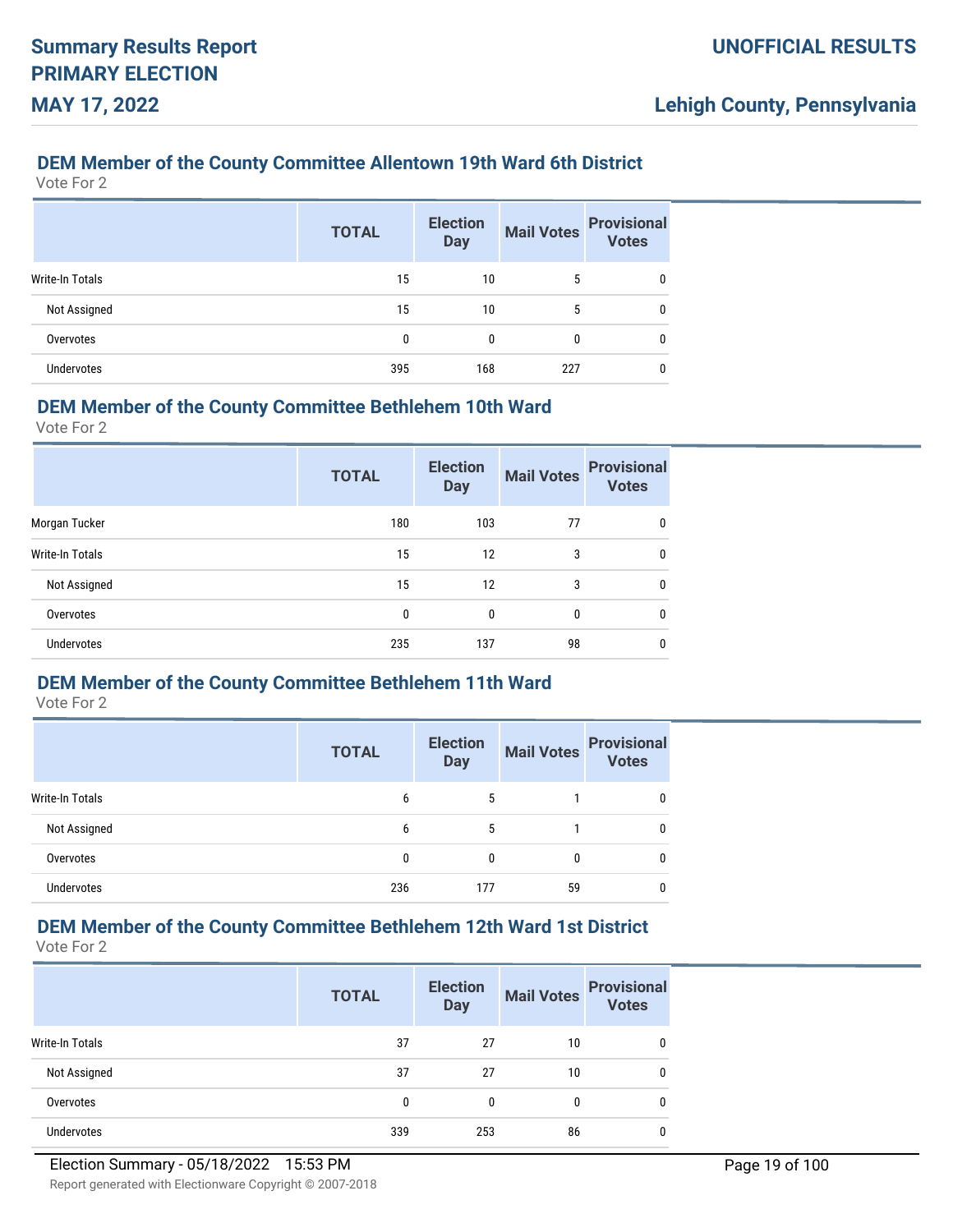# **DEM Member of the County Committee Bethlehem 12th Ward 2nd District**

Vote For 2

|                         | <b>TOTAL</b> | <b>Election</b><br><b>Day</b> | <b>Mail Votes</b> | <b>Provisional</b><br><b>Votes</b> |
|-------------------------|--------------|-------------------------------|-------------------|------------------------------------|
| <b>Brooke McDermott</b> | 192          | 132                           | 60                | 0                                  |
| Write-In Totals         | 7            | 6                             |                   | 0                                  |
| Not Assigned            | 7            | 6                             | 1                 | 0                                  |
| Overvotes               | 0            | 0                             | 0                 | 0                                  |
| <b>Undervotes</b>       | 225          | 152                           | 73                | 0                                  |

## **DEM Member of the County Committee Bethlehem 13th Ward 1st District**

Vote For 2

|                   | <b>TOTAL</b> | <b>Election</b><br><b>Day</b> | <b>Mail Votes</b> | <b>Provisional</b><br><b>Votes</b> |
|-------------------|--------------|-------------------------------|-------------------|------------------------------------|
| Write-In Totals   | 30           | 16                            | 14                | 0                                  |
| Not Assigned      | 30           | 16                            | 14                | 0                                  |
| Overvotes         | 0            | 0                             | $\mathbf{0}$      | $\mathbf{0}$                       |
| <b>Undervotes</b> | 408          | 224                           | 184               | 0                                  |

# **DEM Member of the County Committee Bethlehem 13th Ward 2nd District**

|                   | <b>TOTAL</b>   | <b>Election</b><br><b>Day</b> | <b>Mail Votes</b> | <b>Provisional</b><br><b>Votes</b> |
|-------------------|----------------|-------------------------------|-------------------|------------------------------------|
| Jeff McConnell    | 115            | 77                            | 38                | 0                                  |
| Jonathan Irons    | 93             | 62                            | 31                | $\mathbf{0}$                       |
| Mark D Moss       | 90             | 47                            | 43                | 0                                  |
| Write-In Totals   | 5              | 1                             | 4                 | $\Omega$                           |
| Not Assigned      | 5              | 1                             | 4                 | $\Omega$                           |
| Overvotes         | $\overline{2}$ | $\Omega$                      | $\overline{2}$    | $\Omega$                           |
| <b>Undervotes</b> | 85             | 49                            | 36                | 0                                  |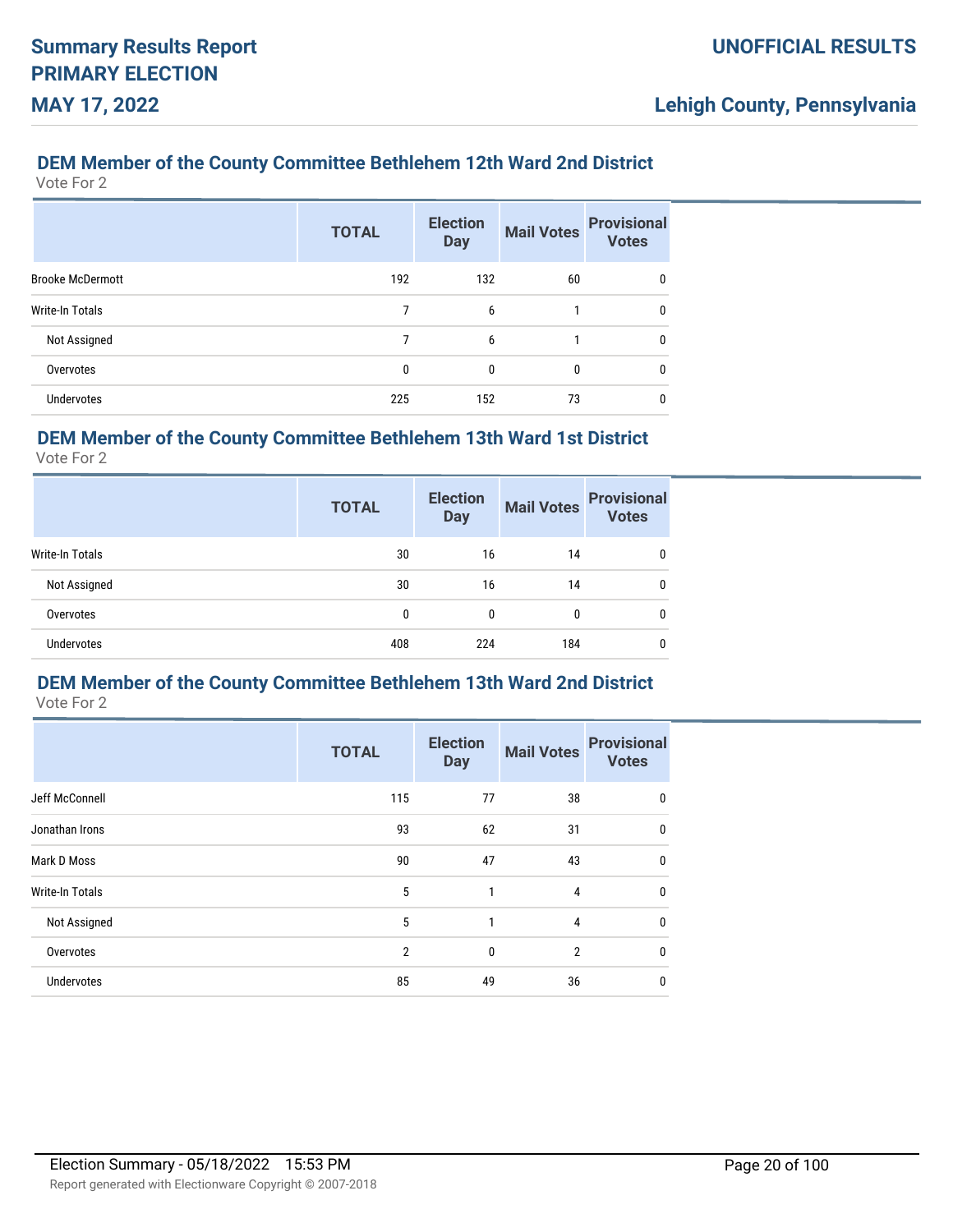## **DEM Member of the County Committee Bethlehem 13th Ward 3rd District**

Vote For 2

|                   | <b>TOTAL</b> | <b>Election</b><br><b>Day</b> | <b>Mail Votes</b> | <b>Provisional</b><br><b>Votes</b> |
|-------------------|--------------|-------------------------------|-------------------|------------------------------------|
| Write-In Totals   | 10           |                               | g                 | 0                                  |
| Not Assigned      | 10           |                               | g                 | 0                                  |
| Overvotes         | 0            | 0                             | 0                 | 0                                  |
| <b>Undervotes</b> | 400          | 195                           | 205               | 0                                  |

#### **DEM Member of the County Committee Bethlehem 13th Ward 4th District**

Vote For 2

|                        | <b>TOTAL</b> | <b>Election</b><br><b>Day</b> | <b>Mail Votes</b> | <b>Provisional</b><br><b>Votes</b> |
|------------------------|--------------|-------------------------------|-------------------|------------------------------------|
| Jane Berger            | 222          | 121                           | 101               | $\mathbf{0}$                       |
| <b>Write-In Totals</b> | 4            | 3                             |                   | 0                                  |
| Not Assigned           | 4            | 3                             |                   | $\mathbf{0}$                       |
| Overvotes              | 0            | 0                             | $\Omega$          | $\mathbf{0}$                       |
| <b>Undervotes</b>      | 320          | 180                           | 140               | $\Omega$                           |

# **DEM Member of the County Committee Bethlehem 13th Ward 5th District**

Vote For 2

|                   | <b>TOTAL</b> | <b>Election</b><br><b>Day</b> | <b>Mail Votes</b> | <b>Provisional</b><br><b>Votes</b> |
|-------------------|--------------|-------------------------------|-------------------|------------------------------------|
| Write-In Totals   | 15           | 4                             | 11                | 0                                  |
| Not Assigned      | 15           | 4                             | 11                | 0                                  |
| Overvotes         | 0            | 0                             | 0                 | 0                                  |
| <b>Undervotes</b> | 399          | 230                           | 169               | 0                                  |

# **DEM Member of the County Committee Bethlehem 13th Ward 6th District**

|                   | <b>TOTAL</b> | <b>Election</b><br><b>Day</b> | <b>Mail Votes</b> | <b>Provisional</b><br><b>Votes</b> |
|-------------------|--------------|-------------------------------|-------------------|------------------------------------|
| Write-In Totals   | 6            |                               | 5                 |                                    |
| Not Assigned      | 6            |                               | 5                 |                                    |
| Overvotes         | 0            |                               | 0                 |                                    |
| <b>Undervotes</b> | 258          | 141                           | 117               |                                    |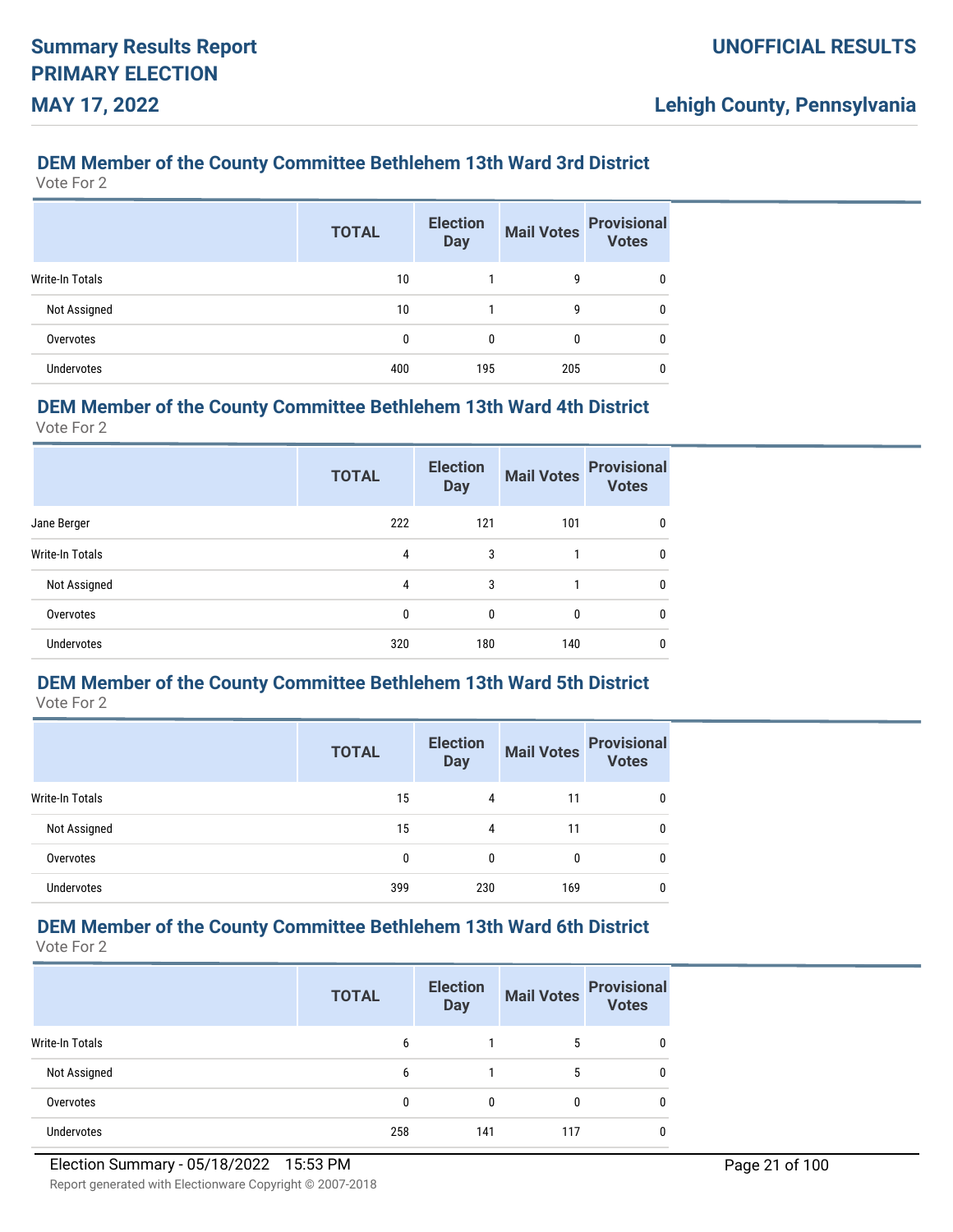## **DEM Member of the County Committee Bethlehem 13th Ward 7th District**

Vote For 2

|                   | <b>TOTAL</b> | <b>Election</b><br><b>Day</b> | <b>Mail Votes</b> | <b>Provisional</b><br>Votes |
|-------------------|--------------|-------------------------------|-------------------|-----------------------------|
| Write-In Totals   | 16           | 13                            | 3                 | 0                           |
| Not Assigned      | 16           | 13                            | 3                 | 0                           |
| Overvotes         | 0            | 0                             | 0                 | 0                           |
| <b>Undervotes</b> | 300          | 153                           | 147               | 0                           |

### **DEM Member of the County Committee Bethlehem 13th Ward 8th District**

Vote For 2

|                   | <b>TOTAL</b> | <b>Election</b><br><b>Day</b> | <b>Mail Votes</b> | <b>Provisional</b><br><b>Votes</b> |
|-------------------|--------------|-------------------------------|-------------------|------------------------------------|
| Write-In Totals   | 18           | 8                             | 10                | 0                                  |
| Not Assigned      | 18           | 8                             | 10                | 0                                  |
| Overvotes         | 0            | 0                             | 0                 | 0                                  |
| <b>Undervotes</b> | 370          | 132                           | 238               | 0                                  |

## **DEM Member of the County Committee Alburtis**

Vote For 2

|                 | <b>TOTAL</b> | <b>Election</b><br><b>Day</b> | <b>Mail Votes</b> | <b>Provisional</b><br><b>Votes</b> |
|-----------------|--------------|-------------------------------|-------------------|------------------------------------|
| Write-In Totals | 18           | 16                            | 2                 | 0                                  |
| Not Assigned    | 18           | 16                            | 2                 | 0                                  |
| Overvotes       | 0            | 0                             | 0                 | 0                                  |
| Undervotes      | 366          | 222                           | 144               | 0                                  |

## **DEM Member of the County Committee Catasauqua 1st District**

|                   | <b>TOTAL</b> | <b>Election</b><br><b>Day</b> | <b>Mail Votes</b> | <b>Provisional</b><br><b>Votes</b> |
|-------------------|--------------|-------------------------------|-------------------|------------------------------------|
| Write-In Totals   | 28           | 24                            | 4                 | 0                                  |
| Not Assigned      | 28           | 24                            | 4                 | 0                                  |
| Overvotes         | 0            | $\Omega$                      | $\mathbf{0}$      | 0                                  |
| <b>Undervotes</b> | 334          | 214                           | 120               | 0                                  |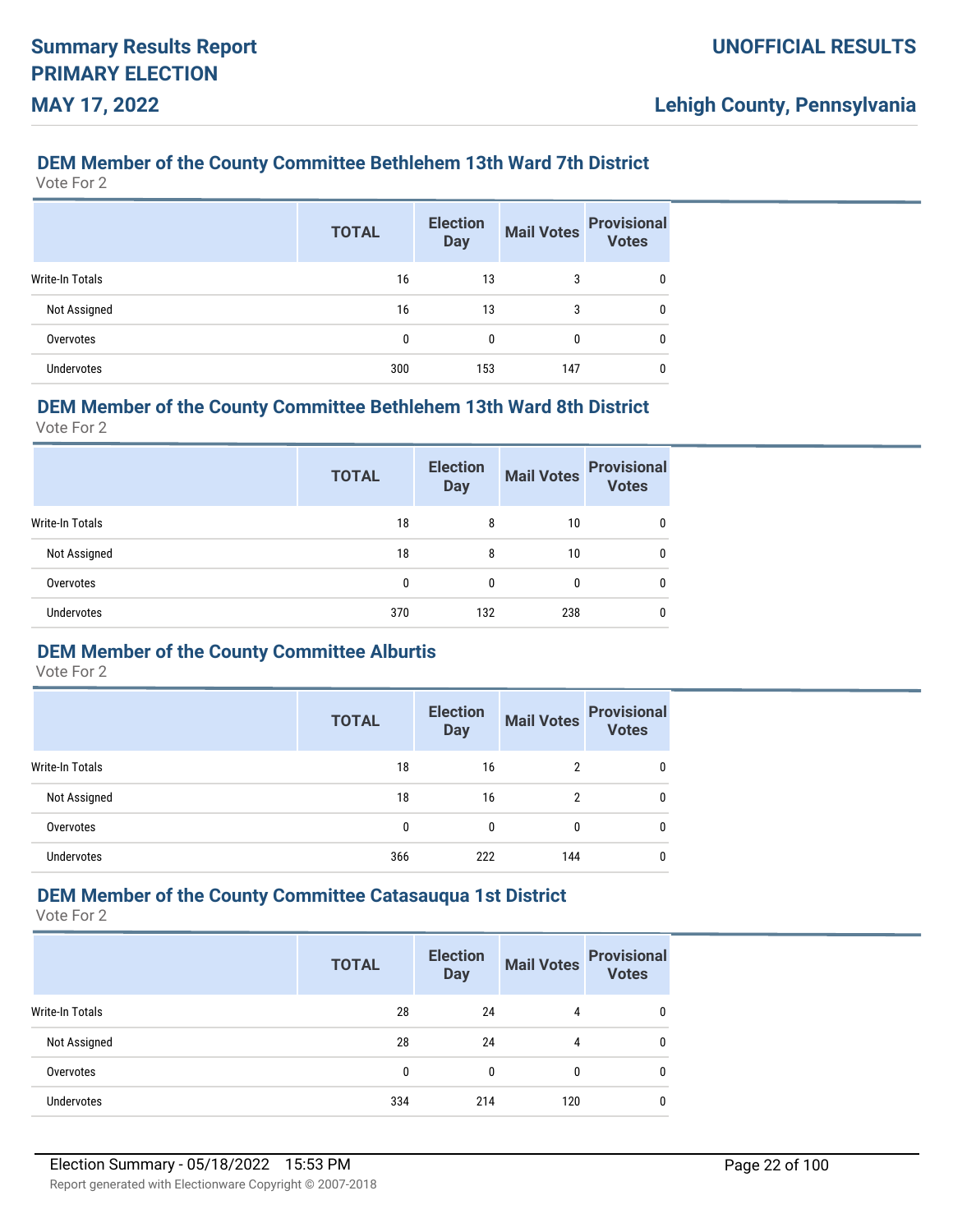### **DEM Member of the County Committee Catasauqua 2nd District**

Vote For 2

|                        | <b>TOTAL</b> | <b>Election</b><br><b>Day</b> | <b>Mail Votes</b> | <b>Provisional</b><br><b>Votes</b> |
|------------------------|--------------|-------------------------------|-------------------|------------------------------------|
| <b>Write-In Totals</b> | 5            | 4                             |                   |                                    |
| Not Assigned           | 5            | 4                             |                   |                                    |
| Overvotes              | 0            | 0                             | 0                 |                                    |
| <b>Undervotes</b>      | 275          | 154                           | 121               |                                    |

### **DEM Member of the County Committee Catasauqua 3rd District**

Vote For 2

|                   | <b>TOTAL</b> | <b>Election</b><br><b>Day</b> | <b>Mail Votes</b> | <b>Provisional</b><br><b>Votes</b> |
|-------------------|--------------|-------------------------------|-------------------|------------------------------------|
| Write-In Totals   | 10           | 5                             | 5                 | 0                                  |
| Not Assigned      | 10           | 5                             | 5                 | 0                                  |
| Overvotes         | 0            |                               | 0                 | 0                                  |
| <b>Undervotes</b> | 396          | 193                           | 203               | 0                                  |

### **DEM Member of the County Committee Coopersburg**

|                        | <b>TOTAL</b> | <b>Election</b><br><b>Day</b> | <b>Mail Votes</b> | <b>Provisional</b><br><b>Votes</b> |
|------------------------|--------------|-------------------------------|-------------------|------------------------------------|
| Jenny Vogt             | 209          | 123                           | 86                | 0                                  |
| Danielle Thrapp        | 191          | 115                           | 76                | 0                                  |
| <b>Write-In Totals</b> | 3            | 3                             | 0                 | $\mathbf{0}$                       |
| Not Assigned           | 3            | 3                             | 0                 | 0                                  |
| Overvotes              | 0            | $\mathbf{0}$                  | 0                 | $\mathbf{0}$                       |
| Undervotes             | 151          | 119                           | 32                | $\mathbf{0}$                       |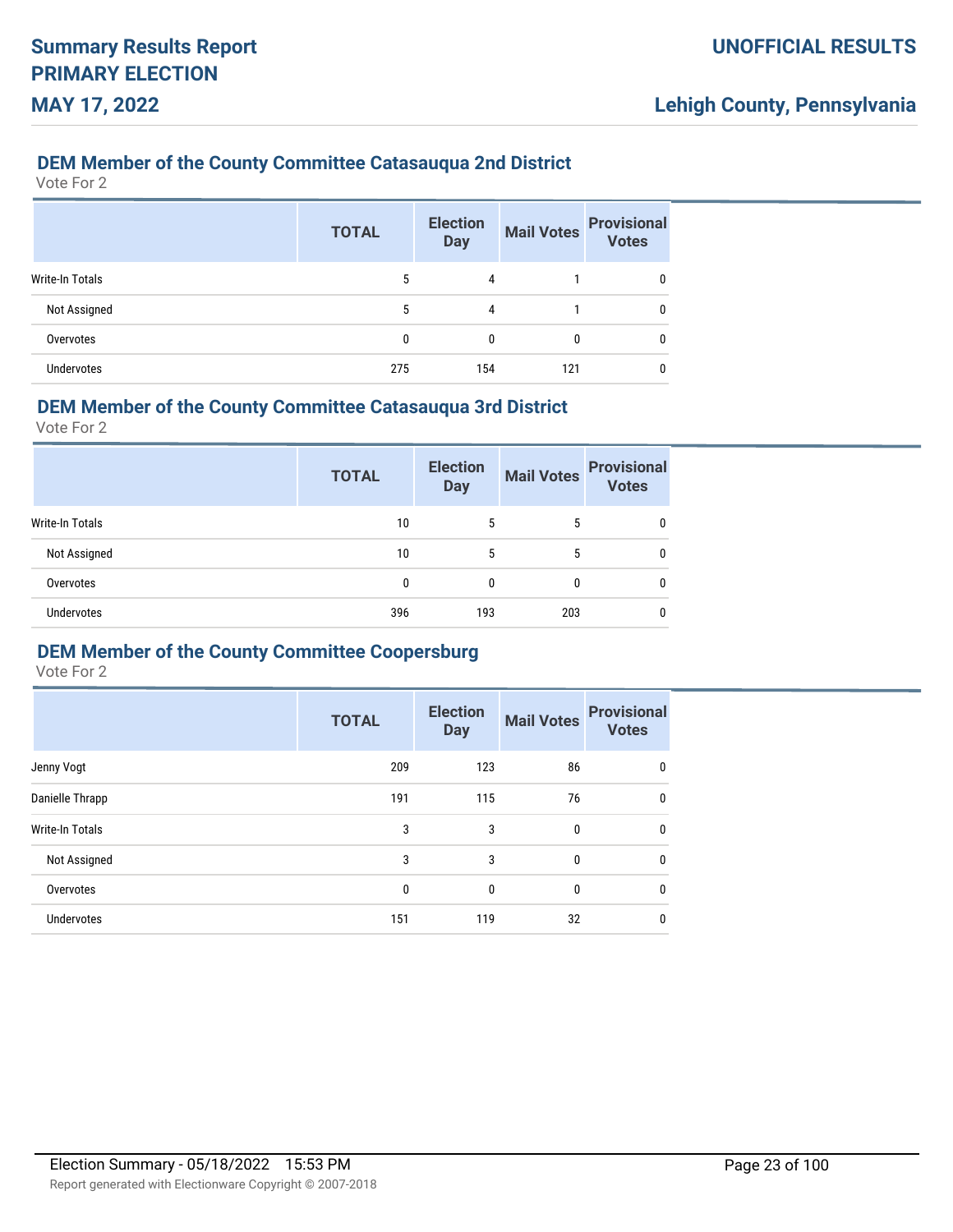### **DEM Member of the County Committee Coplay 1st District**

Vote For 2

|                        | <b>TOTAL</b> | <b>Election</b><br><b>Day</b> | <b>Mail Votes</b> | <b>Provisional</b><br><b>Votes</b> |
|------------------------|--------------|-------------------------------|-------------------|------------------------------------|
| <b>Write-In Totals</b> | 4            | $\overline{2}$                | $\overline{2}$    | 0                                  |
| Not Assigned           | 4            | $\overline{2}$                | $\overline{2}$    | 0                                  |
| Overvotes              | 0            | 0                             | 0                 | 0                                  |
| <b>Undervotes</b>      | 328          | 218                           | 110               | 0                                  |

### **DEM Member of the County Committee Coplay 2nd District**

Vote For 2

|                        | <b>TOTAL</b> | <b>Election</b><br><b>Day</b> | <b>Mail Votes</b> | <b>Provisional</b><br><b>Votes</b> |
|------------------------|--------------|-------------------------------|-------------------|------------------------------------|
| <b>Bill Leiner Jr</b>  | 144          | 87                            | 57                | 0                                  |
| Theresa Roth           | 108          | 72                            | 36                | 0                                  |
| <b>Write-In Totals</b> | 3            | 3                             | 0                 | $\mathbf{0}$                       |
| Not Assigned           | 3            | 3                             | 0                 | $\mathbf{0}$                       |
| Overvotes              | 0            | $\mathbf 0$                   | 0                 | $\mathbf{0}$                       |
| Undervotes             | 137          | 98                            | 39                | 0                                  |

## **DEM Member of the County Committee Emmaus 1st District**

|                     | <b>TOTAL</b> | <b>Election</b><br><b>Day</b> | <b>Mail Votes</b> | <b>Provisional</b><br><b>Votes</b> |
|---------------------|--------------|-------------------------------|-------------------|------------------------------------|
| Jennifer M Schwartz | 185          | 123                           | 62                | 0                                  |
| Write-In Totals     | 2            | $\mathbf{0}$                  | 2                 | $\mathbf{0}$                       |
| Not Assigned        | 2            | $\mathbf{0}$                  | 2                 | $\mathbf{0}$                       |
| Overvotes           | 0            | $\mathbf{0}$                  | 0                 | $\mathbf{0}$                       |
| <b>Undervotes</b>   | 235          | 157                           | 78                | 0                                  |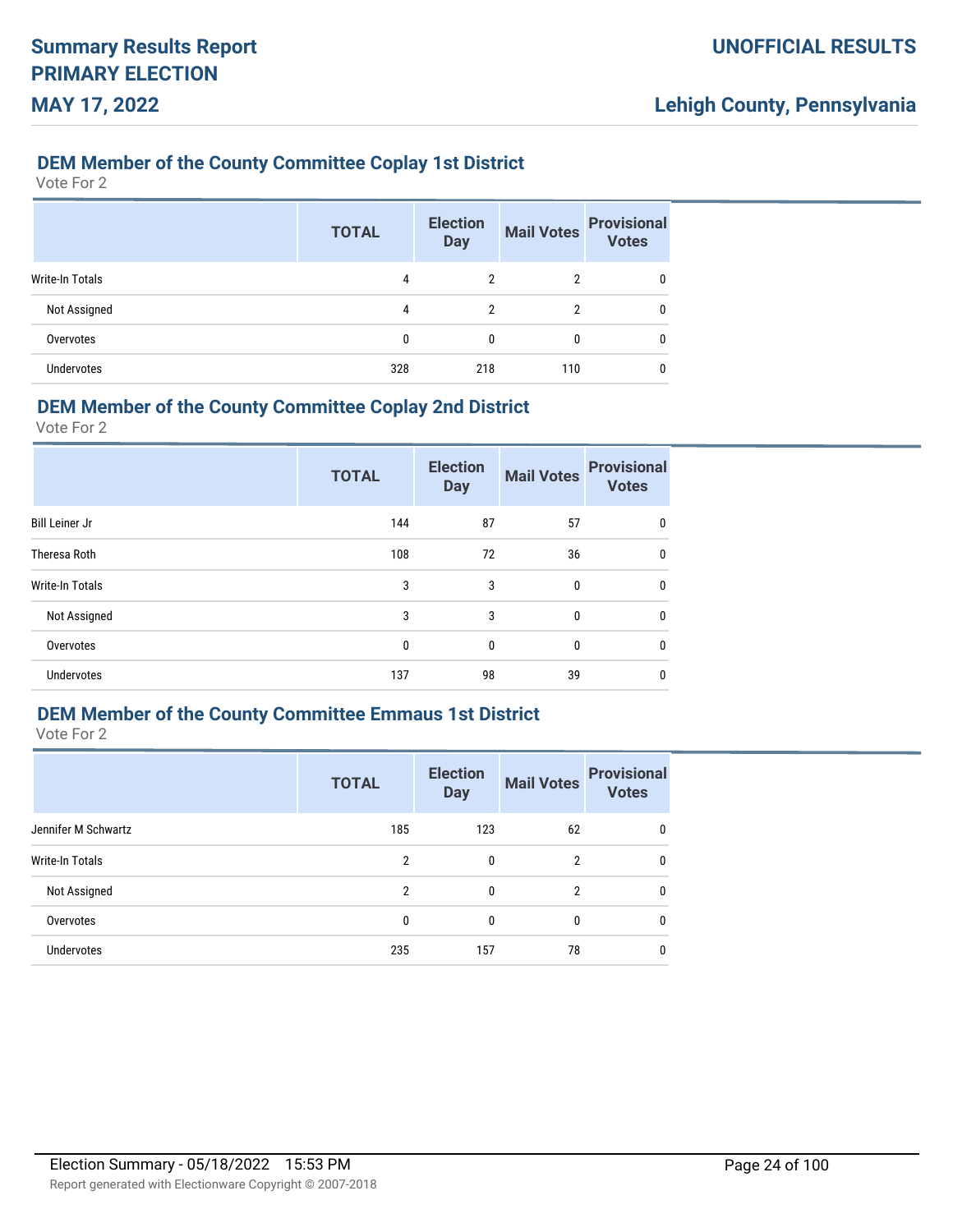### **DEM Member of the County Committee Emmaus 2nd District**

Vote For 2

|                   | <b>TOTAL</b> | <b>Election</b><br><b>Day</b> | <b>Mail Votes</b> | <b>Provisional</b><br><b>Votes</b> |
|-------------------|--------------|-------------------------------|-------------------|------------------------------------|
| Write-In Totals   | 14           | 8                             | 6                 | 0                                  |
| Not Assigned      | 14           | 8                             | 6                 | 0                                  |
| Overvotes         | 0            | 0                             | 0                 | 0                                  |
| <b>Undervotes</b> | 386          | 210                           | 176               |                                    |

### **DEM Member of the County Committee Emmaus 3rd District**

Vote For 2

|                   | <b>TOTAL</b> | <b>Election</b><br><b>Day</b> | <b>Mail Votes</b> | <b>Provisional</b><br><b>Votes</b> |
|-------------------|--------------|-------------------------------|-------------------|------------------------------------|
| Write-In Totals   | 30           | 12                            | 18                | 0                                  |
| Not Assigned      | 30           | 12                            | 18                | 0                                  |
| Overvotes         | 0            | 0                             | 0                 | 0                                  |
| <b>Undervotes</b> | 362          | 196                           | 166               | 0                                  |

### **DEM Member of the County Committee Emmaus 4th District**

|                        | <b>TOTAL</b> | <b>Election</b><br><b>Day</b> | <b>Mail Votes</b> | <b>Provisional</b><br><b>Votes</b> |
|------------------------|--------------|-------------------------------|-------------------|------------------------------------|
| Lucy H McLeod          | 176          | 99                            | 77                |                                    |
| Sean Jones             | 121          | 66                            | 55                | 0                                  |
| <b>Write-In Totals</b> |              | 0                             | 1                 | 0                                  |
| Not Assigned           |              | 0                             |                   | 0                                  |
| Overvotes              | 0            | 0                             | 0                 | 0                                  |
| Undervotes             | 114          | 73                            | 41                | 0                                  |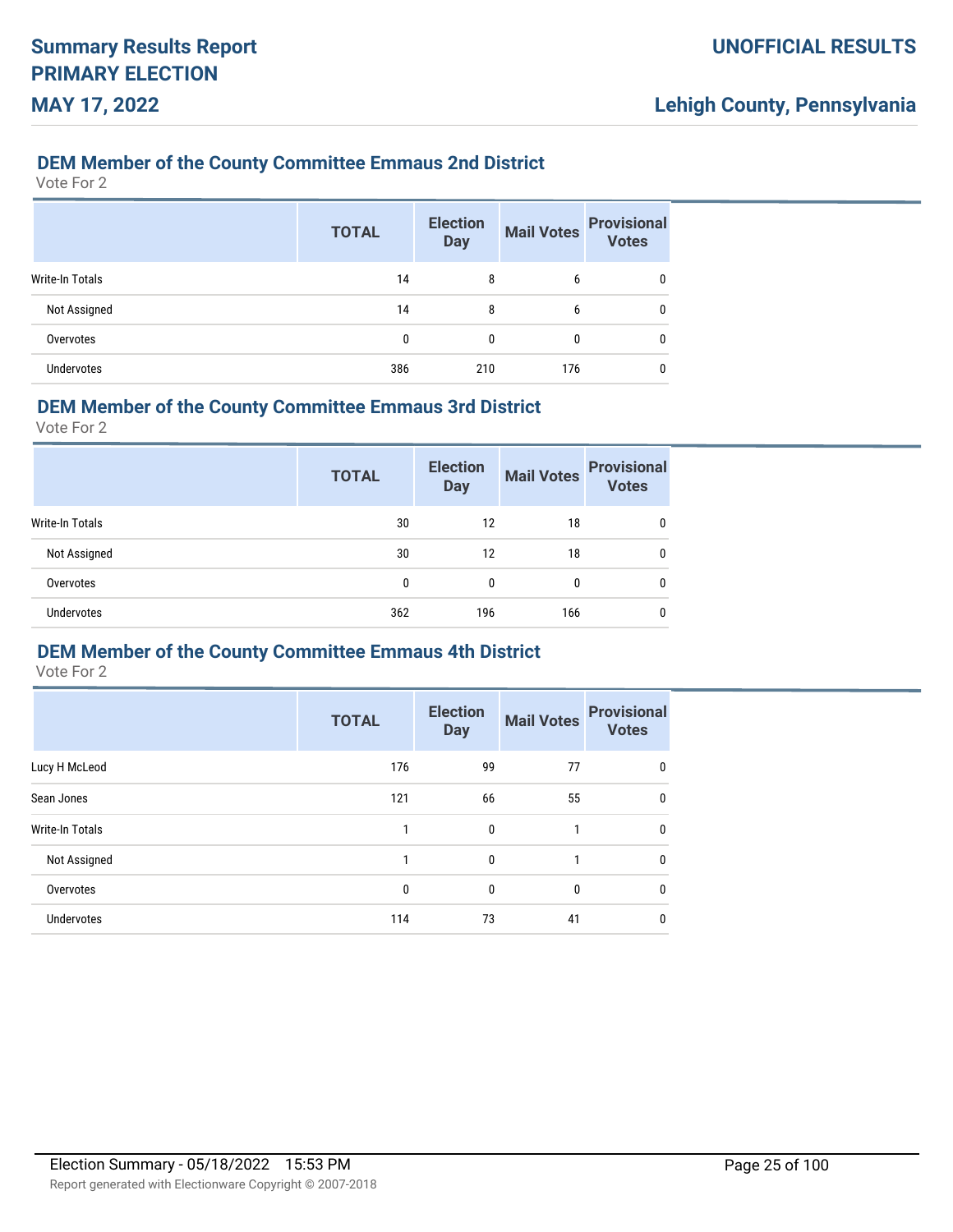### **DEM Member of the County Committee Emmaus 5th District**

Vote For 2

|                        | <b>TOTAL</b> | <b>Election</b><br><b>Day</b> | <b>Mail Votes</b> | <b>Provisional</b><br><b>Votes</b> |
|------------------------|--------------|-------------------------------|-------------------|------------------------------------|
| <b>Write-In Totals</b> | 24           | 17                            |                   | 0                                  |
| Not Assigned           | 24           | 17                            |                   | 0                                  |
| Overvotes              | 0            | 0                             | $\mathbf{0}$      | 0                                  |
| <b>Undervotes</b>      | 276          | 171                           | 105               | 0                                  |

### **DEM Member of the County Committee Emmaus 6th District**

Vote For 2

|                     | <b>TOTAL</b> | <b>Election</b><br><b>Day</b> | <b>Mail Votes</b> | <b>Provisional</b><br><b>Votes</b> |
|---------------------|--------------|-------------------------------|-------------------|------------------------------------|
| Louise Dillensnyder | 207          | 110                           | 97                | 0                                  |
| Mariska Van Aalst   | 224          | 131                           | 93                | $\mathbf{0}$                       |
| Write-In Totals     | 4            | 4                             | $\mathbf{0}$      | $\mathbf{0}$                       |
| Not Assigned        | 4            | 4                             | 0                 | 0                                  |
| Overvotes           | 0            | $\mathbf{0}$                  | 0                 | 0                                  |
| <b>Undervotes</b>   | 173          | 103                           | 70                | 0                                  |

## **DEM Member of the County Committee Fountain Hill 1st District**

|                    | <b>TOTAL</b> | <b>Election</b><br><b>Day</b> | <b>Mail Votes</b> | <b>Provisional</b><br><b>Votes</b> |
|--------------------|--------------|-------------------------------|-------------------|------------------------------------|
| Christina Cardinal | 150          | 86                            | 64                | 0                                  |
| Write-In Totals    | 2            | $\mathcal{P}$                 | 0                 | $\mathbf{0}$                       |
| Not Assigned       | 2            | $\overline{2}$                | $\mathbf{0}$      | $\mathbf{0}$                       |
| Overvotes          | 0            | $\mathbf{0}$                  | 0                 | $\mathbf{0}$                       |
| <b>Undervotes</b>  | 186          | 100                           | 86                | 0                                  |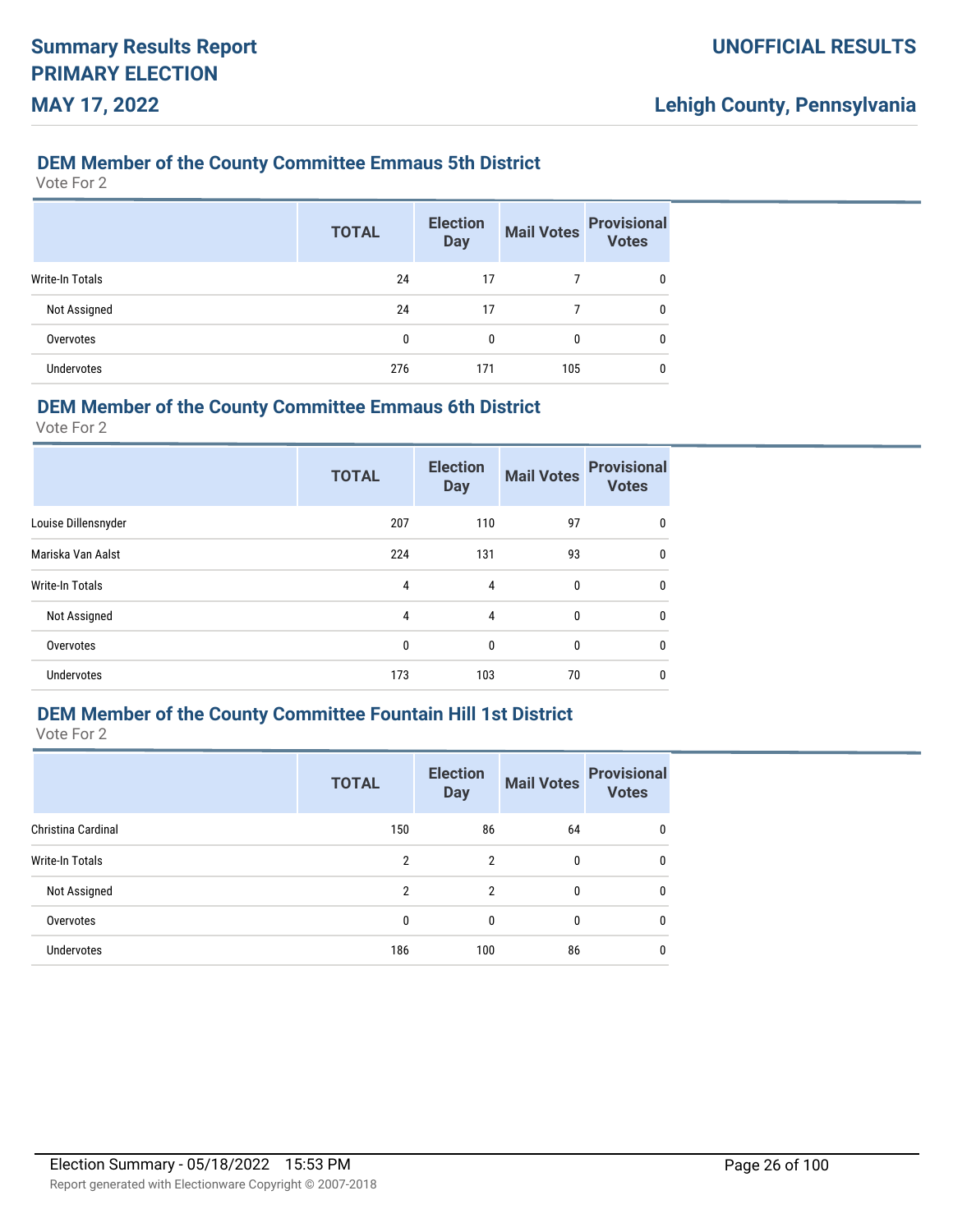### **DEM Member of the County Committee Fountain Hill 2nd District**

Vote For 2

|                 | <b>TOTAL</b> | <b>Election</b><br><b>Day</b> | <b>Mail Votes</b> | <b>Provisional</b><br><b>Votes</b> |
|-----------------|--------------|-------------------------------|-------------------|------------------------------------|
| Write-In Totals | 27           | 17                            | 10                | 0                                  |
| Not Assigned    | 27           | 17                            | 10                | 0                                  |
| Overvotes       | 0            | 0                             | 0                 | 0                                  |
| Undervotes      | 275          | 199                           | 76                |                                    |

### **DEM Member of the County Committee Fountain Hill 3rd District**

Vote For 2

|                   | <b>TOTAL</b> | <b>Election</b><br><b>Day</b> | <b>Mail Votes</b> | <b>Provisional</b><br><b>Votes</b> |
|-------------------|--------------|-------------------------------|-------------------|------------------------------------|
| Write-In Totals   | 28           | 15                            | 13                | 0                                  |
| Not Assigned      | 28           | 15                            | 13                | 0                                  |
| Overvotes         | 0            | 0                             | 0                 | 0                                  |
| <b>Undervotes</b> | 318          | 181                           | 137               | 0                                  |

### **DEM Member of the County Committee Macungie**

Vote For 2

|                        | <b>TOTAL</b> | <b>Election</b><br><b>Day</b> | <b>Mail Votes</b> | <b>Provisional</b><br><b>Votes</b> |
|------------------------|--------------|-------------------------------|-------------------|------------------------------------|
| Cathleen OConnor       | 280          | 161                           | 119               | 0                                  |
| <b>Write-In Totals</b> | 8            | 5                             | 3                 | 0                                  |
| Not Assigned           | 8            | 5                             | 3                 | 0                                  |
| Overvotes              | 0            | 0                             | 0                 | 0                                  |
| <b>Undervotes</b>      | 352          | 196                           | 156               | 0                                  |

## **DEM Member of the County Committee Slatington 1st District**

|                        | <b>TOTAL</b> | <b>Election</b><br><b>Day</b> | <b>Mail Votes</b> | <b>Provisional</b><br><b>Votes</b> |
|------------------------|--------------|-------------------------------|-------------------|------------------------------------|
| <b>Write-In Totals</b> |              |                               |                   | 0                                  |
| Not Assigned           |              |                               |                   | 0                                  |
| Overvotes              | 0            |                               |                   | 0                                  |
| <b>Undervotes</b>      | 131          | 95                            | 36                | 0                                  |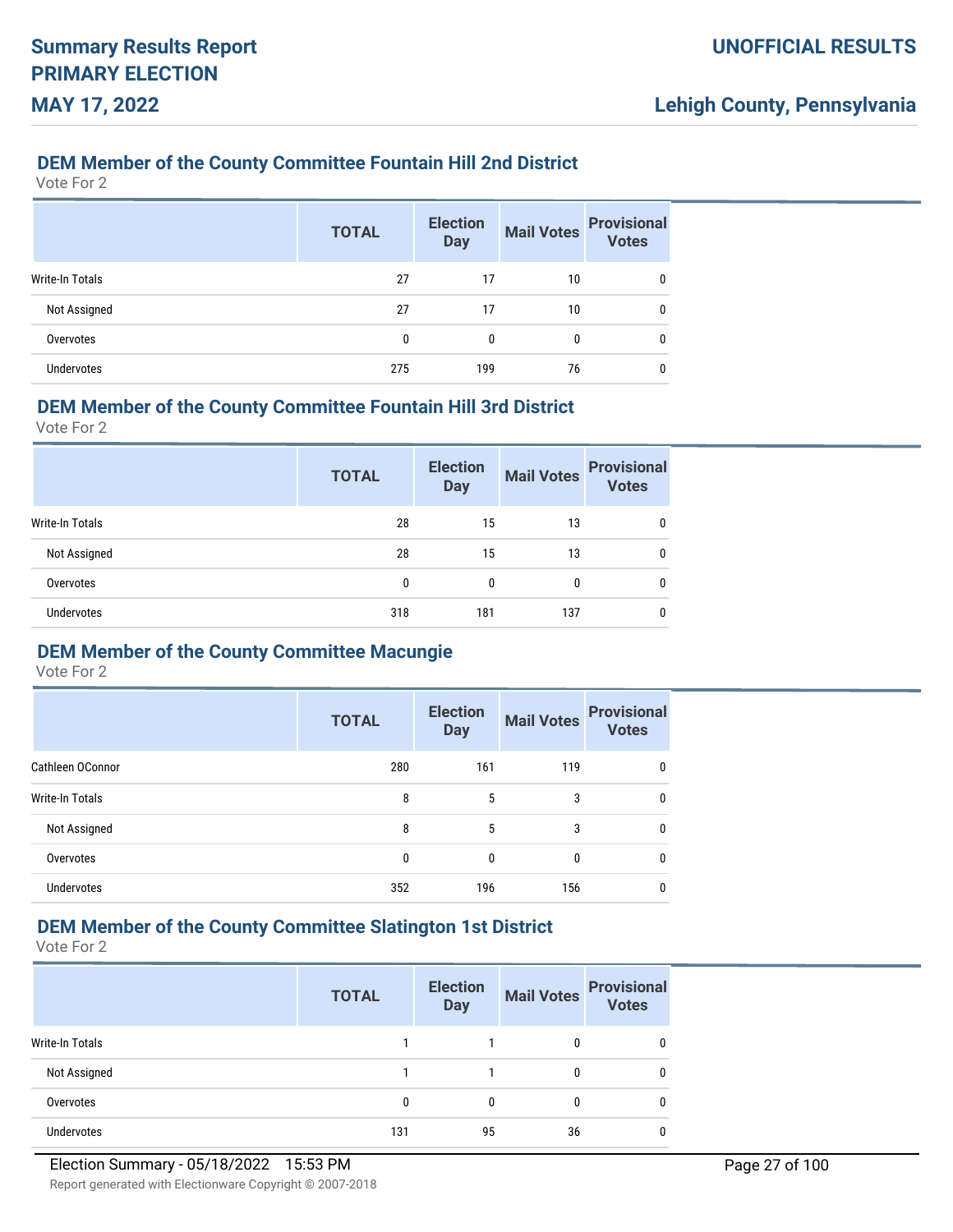### **DEM Member of the County Committee Slatington 2nd District**

Vote For 2

|                   | <b>TOTAL</b> | <b>Election</b><br><b>Day</b> | <b>Mail Votes</b> | <b>Provisional</b><br>Votes |
|-------------------|--------------|-------------------------------|-------------------|-----------------------------|
| Write-In Totals   |              | 5                             | 2                 |                             |
| Not Assigned      |              | 5                             | 2                 | 0                           |
| Overvotes         | 0            | 0                             | 0                 | 0                           |
| <b>Undervotes</b> | 105          | 65                            | 40                |                             |

### **DEM Member of the County Committee Slatington 3rd District**

Vote For 2

|                        | <b>TOTAL</b> | <b>Election</b><br><b>Day</b> | <b>Mail Votes</b> | <b>Provisional</b><br><b>Votes</b> |
|------------------------|--------------|-------------------------------|-------------------|------------------------------------|
| <b>Write-In Totals</b> | 11           |                               | 4                 | 0                                  |
| Not Assigned           | 11           |                               | 4                 | 0                                  |
| Overvotes              | 0            | 0                             |                   | 0                                  |
| <b>Undervotes</b>      | 225          | 133                           | 92                | 0                                  |

### **DEM Member of the County Committee Hanover**

|                        | <b>TOTAL</b> | <b>Election</b><br><b>Day</b> | <b>Mail Votes</b> | <b>Provisional</b><br><b>Votes</b> |
|------------------------|--------------|-------------------------------|-------------------|------------------------------------|
| <b>Write-In Totals</b> | 18           | 3                             | 15                | $\mathbf{0}$                       |
| Not Assigned           | 18           | 3                             | 15                | $\mathbf 0$                        |
| Overvotes              | 0            | 0                             | 0                 | $\mathbf{0}$                       |
| <b>Undervotes</b>      | 224          | 127                           | 97                | 0                                  |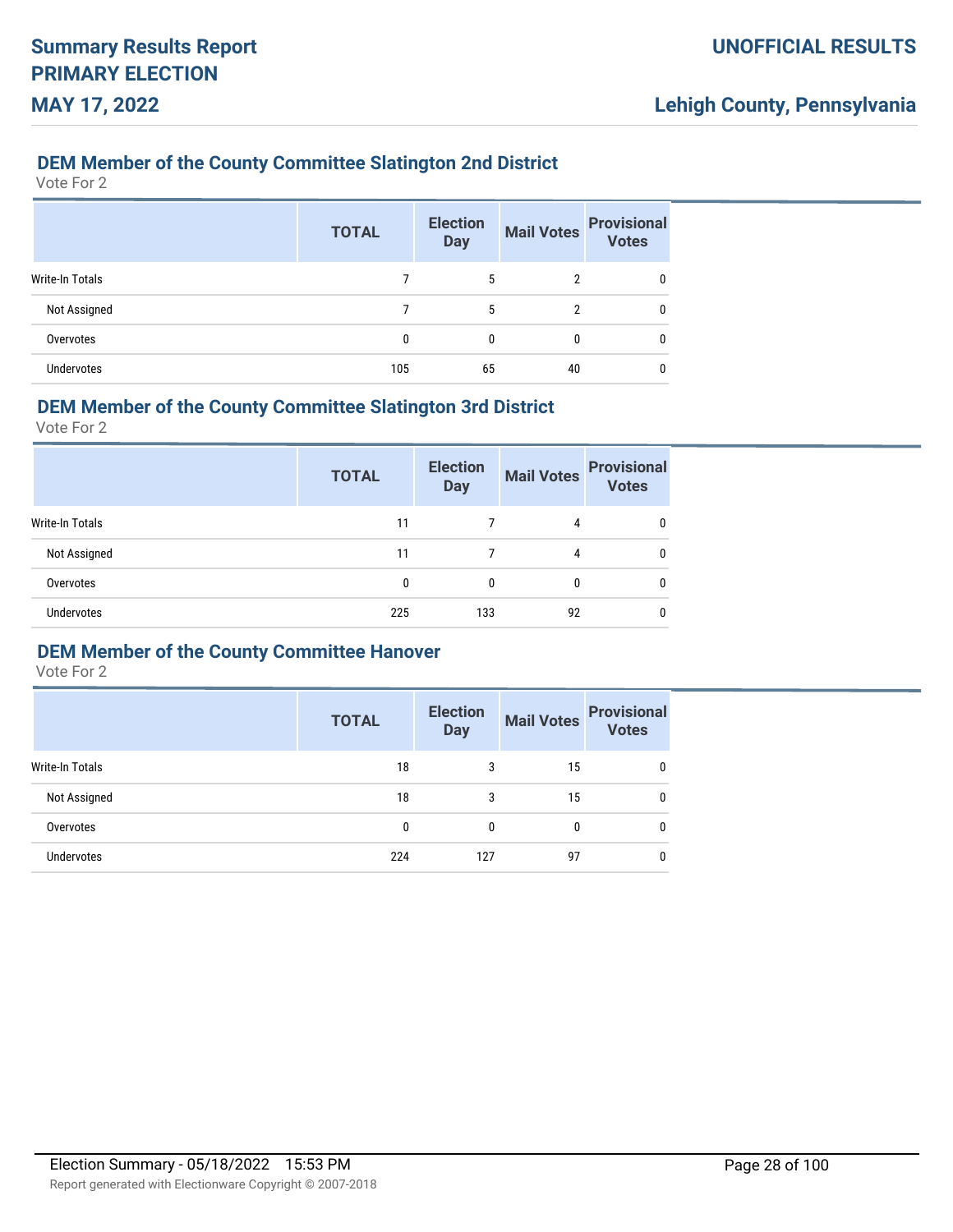## **DEM Member of the County Committee Heidelberg**

Vote For 2

|                        | <b>TOTAL</b>   | <b>Election</b><br><b>Day</b> | <b>Mail Votes</b> | <b>Provisional</b><br><b>Votes</b> |
|------------------------|----------------|-------------------------------|-------------------|------------------------------------|
| <b>Brian Alnutt</b>    | 140            | 71                            | 69                | 0                                  |
| Luke Savage            | 173            | 93                            | 80                | 0                                  |
| <b>Write-In Totals</b> | $\overline{2}$ | $\overline{2}$                | 0                 | 0                                  |
| Not Assigned           | $\overline{2}$ | $\mathfrak{p}$                | $\mathbf{0}$      | 0                                  |
| Overvotes              | 0              | 0                             | 0                 | 0                                  |
| <b>Undervotes</b>      | 149            | 98                            | 51                | 0                                  |

### **DEM Member of the County Committee Lower Macungie 1st District**

Vote For 2

|                        | <b>TOTAL</b> | <b>Election</b><br><b>Day</b> | <b>Mail Votes</b> | <b>Provisional</b><br><b>Votes</b> |
|------------------------|--------------|-------------------------------|-------------------|------------------------------------|
| Sharon P Finnegan      | 291          | 135                           | 156               | $\mathbf{0}$                       |
| <b>Write-In Totals</b> | 8            | 5                             | 3                 | 0                                  |
| Not Assigned           | 8            | 5                             | 3                 | $\mathbf{0}$                       |
| Overvotes              | 0            | 0                             | $\Omega$          | $\mathbf{0}$                       |
| Undervotes             | 361          | 180                           | 181               | $\mathbf{0}$                       |

## **DEM Member of the County Committee Lower Macungie 2nd District**

|                        | <b>TOTAL</b> | <b>Election</b><br><b>Day</b> | <b>Mail Votes</b> | <b>Provisional</b><br><b>Votes</b> |
|------------------------|--------------|-------------------------------|-------------------|------------------------------------|
| <b>Write-In Totals</b> | 42           | 33                            | 9                 |                                    |
| Not Assigned           | 42           | 33                            | 9                 | 0                                  |
| Overvotes              | 0            | 0                             | 0                 | 0                                  |
| <b>Undervotes</b>      | 1,154        | 539                           | 615               | 0                                  |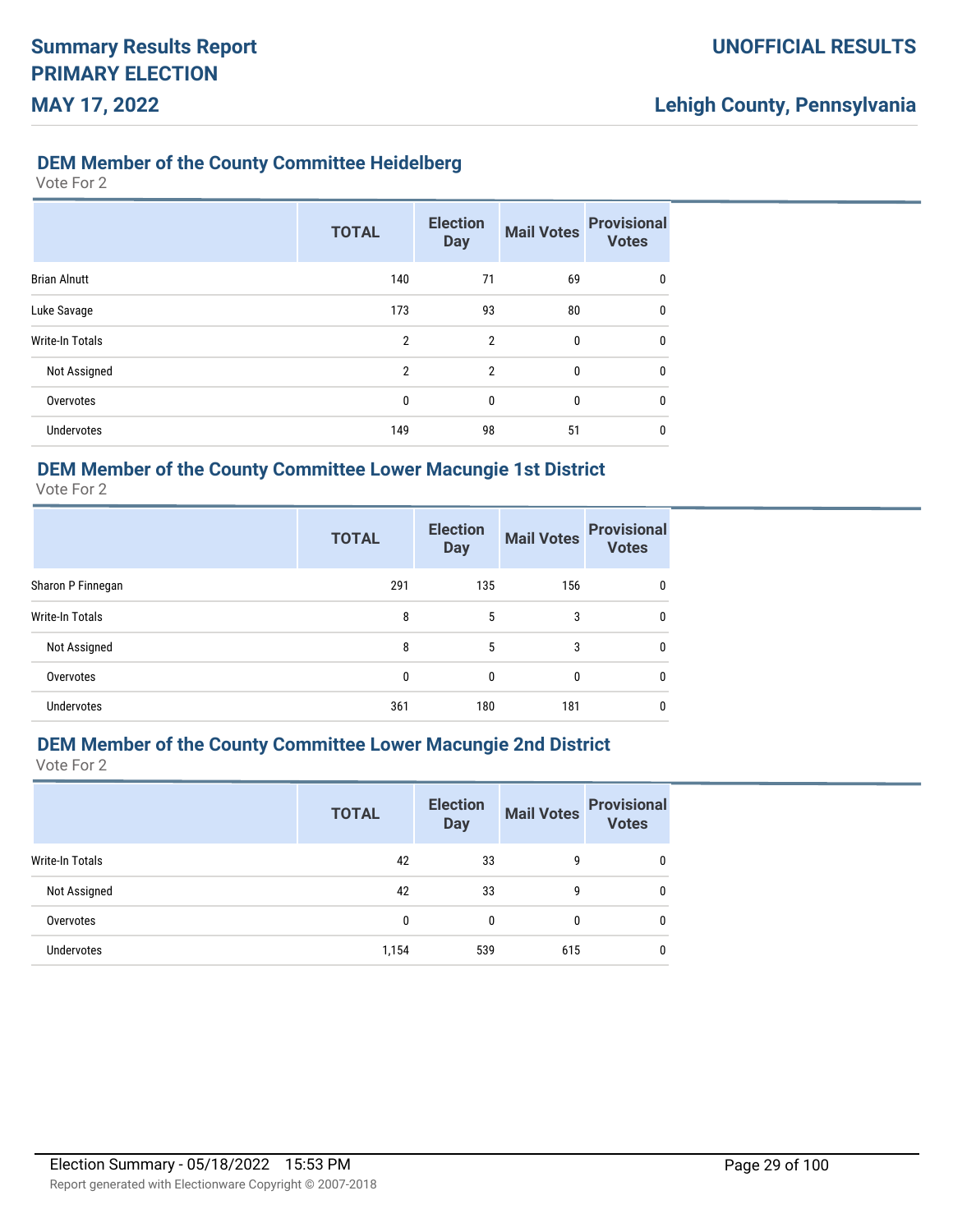### **DEM Member of the County Committee Lower Macungie 3rd District**

Vote For 2

|                        | <b>TOTAL</b> | <b>Election</b><br><b>Day</b> | <b>Mail Votes</b> | <b>Provisional</b><br>Votes |
|------------------------|--------------|-------------------------------|-------------------|-----------------------------|
| <b>Write-In Totals</b> | 13           | 8                             | 5                 | 0                           |
| Not Assigned           | 13           | 8                             | 5                 | 0                           |
| Overvotes              | 0            | 0                             | 0                 | 0                           |
| <b>Undervotes</b>      | 663          | 334                           | 329               |                             |

### **DEM Member of the County Committee Lower Macungie 4th District**

Vote For 2

|                        | <b>TOTAL</b> | <b>Election</b><br><b>Day</b> | <b>Mail Votes</b> | <b>Provisional</b><br><b>Votes</b> |
|------------------------|--------------|-------------------------------|-------------------|------------------------------------|
| James L Shackelford    | 243          | 113                           | 130               | 0                                  |
| <b>Write-In Totals</b> | 7            | 6                             |                   | 0                                  |
| Not Assigned           | 7            | 6                             |                   | 0                                  |
| Overvotes              | 0            | $\mathbf{0}$                  | 0                 | 0                                  |
| <b>Undervotes</b>      | 306          | 147                           | 159               | 0                                  |

### **DEM Member of the County Committee Lower Macungie 5th District**

|                   | <b>TOTAL</b> | <b>Election</b><br><b>Day</b> | <b>Mail Votes</b> | <b>Provisional</b><br><b>Votes</b> |
|-------------------|--------------|-------------------------------|-------------------|------------------------------------|
| Kirsten Hess      | 232          | 96                            | 136               | 0                                  |
| Write-In Totals   | 5            | $\mathfrak{p}$                | 3                 | 0                                  |
| Not Assigned      | 5            | $\overline{2}$                | 3                 | 0                                  |
| Overvotes         | 0            | 0                             | $\mathbf{0}$      | 0                                  |
| <b>Undervotes</b> | 343          | 142                           | 201               | 0                                  |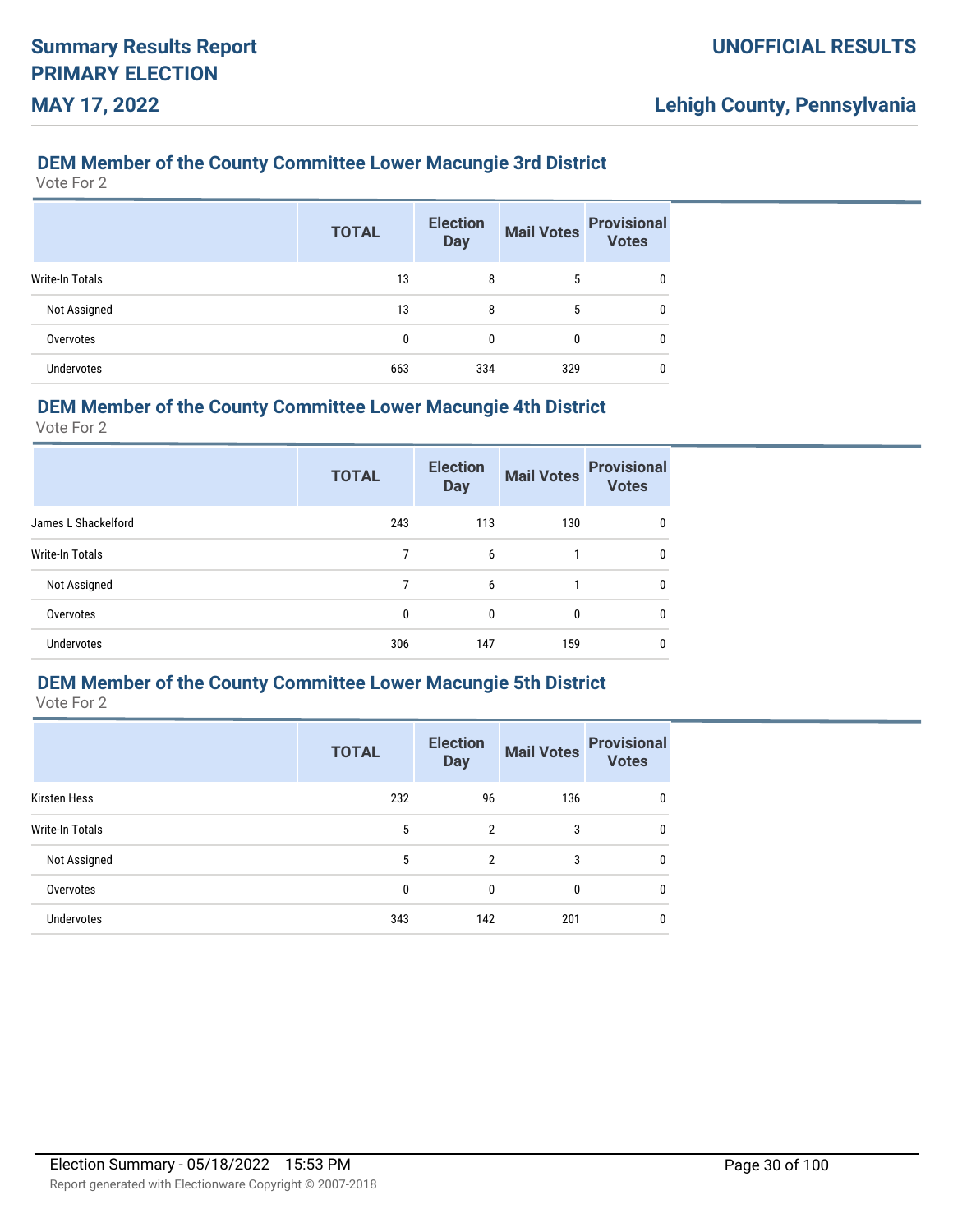### **DEM Member of the County Committee Lower Macungie 6th District**

Vote For 2

|                 | <b>TOTAL</b> | <b>Election</b><br><b>Day</b> | <b>Mail Votes</b> | <b>Provisional</b><br><b>Votes</b> |
|-----------------|--------------|-------------------------------|-------------------|------------------------------------|
| Write-In Totals | 36           | 20                            | 16                | 0                                  |
| Not Assigned    | 36           | 20                            | 16                | 0                                  |
| Overvotes       | 0            | 0                             | 0                 | 0                                  |
| Undervotes      | 794          | 430                           | 364               |                                    |

### **DEM Member of the County Committee Lower Macungie 7th District**

Vote For 2

|                        | <b>TOTAL</b>   | <b>Election</b><br><b>Day</b> | <b>Mail Votes</b> | <b>Provisional</b><br><b>Votes</b> |
|------------------------|----------------|-------------------------------|-------------------|------------------------------------|
| Neil Ren               | 168            | 60                            | 108               | 0                                  |
| Janet W Warren         | 236            | 108                           | 128               | 0                                  |
| <b>Write-In Totals</b> | $\overline{2}$ | $\overline{2}$                | 0                 | $\mathbf{0}$                       |
| Not Assigned           | $\overline{2}$ | $\overline{2}$                | 0                 | $\mathbf{0}$                       |
| Overvotes              | $\overline{2}$ | $\overline{2}$                | 0                 | 0                                  |
| <b>Undervotes</b>      | 182            | 108                           | 74                | 0                                  |

## **DEM Member of the County Committee Lower Macungie 8th District**

|                   | <b>TOTAL</b> | <b>Election</b><br><b>Day</b> | <b>Mail Votes</b> | <b>Provisional</b><br><b>Votes</b> |
|-------------------|--------------|-------------------------------|-------------------|------------------------------------|
| Write-In Totals   | 19           | 12                            |                   | 0                                  |
| Not Assigned      | 19           | 12                            |                   | 0                                  |
| Overvotes         | 0            | 0                             | 0                 | 0                                  |
| <b>Undervotes</b> | 547          | 276                           | 271               | 0                                  |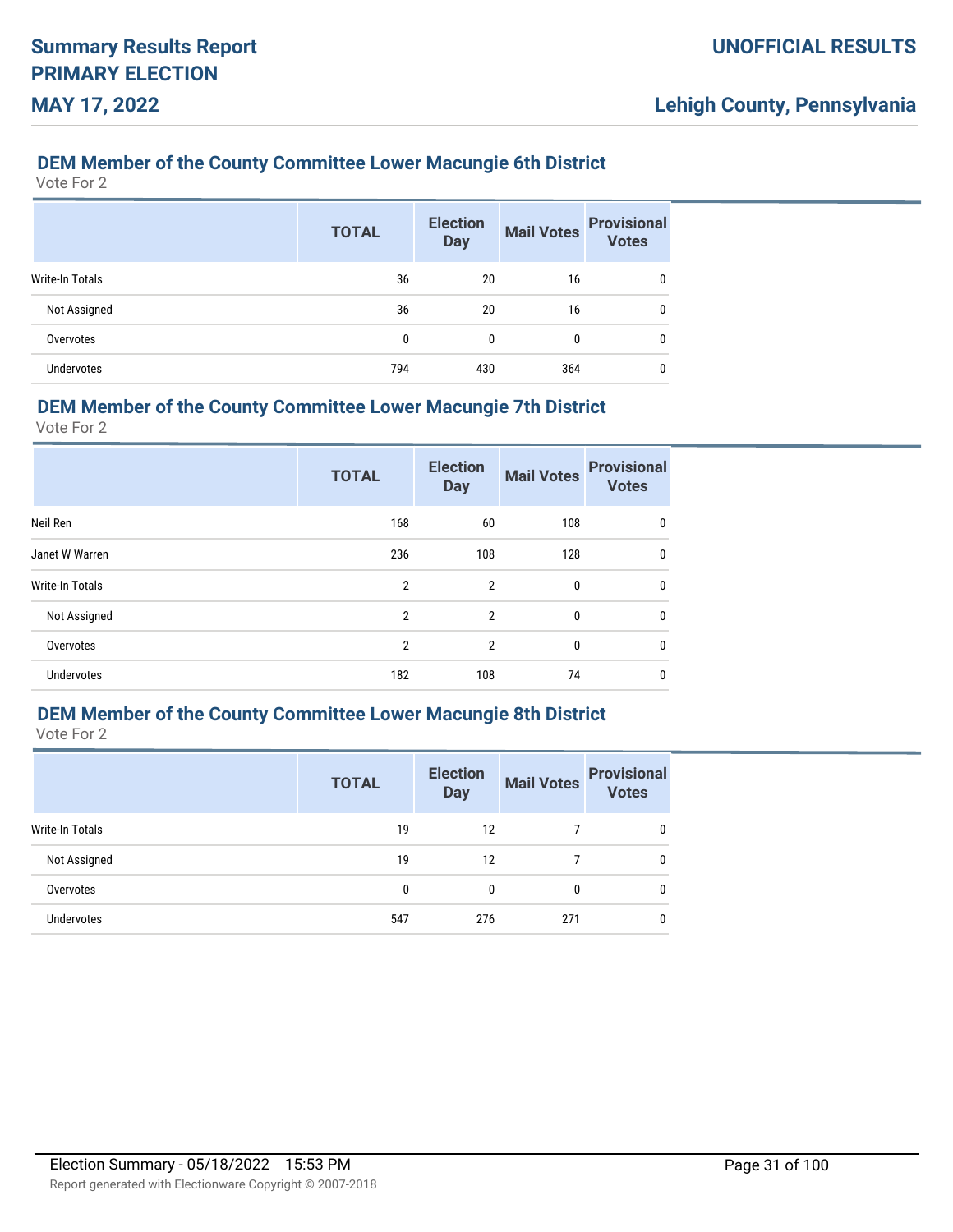### **DEM Member of the County Committee Lower Macungie 9th District**

Vote For 2

|                        | <b>TOTAL</b> | <b>Election</b><br><b>Day</b> | <b>Mail Votes</b> | <b>Provisional</b><br><b>Votes</b> |
|------------------------|--------------|-------------------------------|-------------------|------------------------------------|
| <b>Write-In Totals</b> | 13           | 5                             | 8                 | 0                                  |
| Not Assigned           | 13           | 5                             | 8                 | 0                                  |
| Overvotes              | 0            | 0                             | 0                 | 0                                  |
| <b>Undervotes</b>      | 375          | 207                           | 168               | 0                                  |

### **DEM Member of the County Committee Lower Macungie 10th District**

Vote For 2

|                   | <b>TOTAL</b> | <b>Election</b><br><b>Day</b> | <b>Mail Votes</b> | <b>Provisional</b><br><b>Votes</b> |
|-------------------|--------------|-------------------------------|-------------------|------------------------------------|
| Write-In Totals   | 18           | 12                            | 6                 | 0                                  |
| Not Assigned      | 18           | 12                            | 6                 | 0                                  |
| Overvotes         | 0            | 0                             | 0                 | 0                                  |
| <b>Undervotes</b> | 658          | 244                           | 414               | 0                                  |

### **DEM Member of the County Committee Lower Milford**

|                        | <b>TOTAL</b> | <b>Election</b><br><b>Day</b> | <b>Mail Votes</b> | <b>Provisional</b><br><b>Votes</b> |
|------------------------|--------------|-------------------------------|-------------------|------------------------------------|
| Rebecca Seidenberger   | 270          | 124                           | 146               | 0                                  |
| Katherine Harrington   | 300          | 137                           | 163               | 0                                  |
| <b>Write-In Totals</b> | 3            | 3                             | 0                 | 0                                  |
| Not Assigned           | 3            | 3                             | 0                 | 0                                  |
| Overvotes              | 0            | $\mathbf{0}$                  | 0                 | 0                                  |
| <b>Undervotes</b>      | 143          | 88                            | 55                | 0                                  |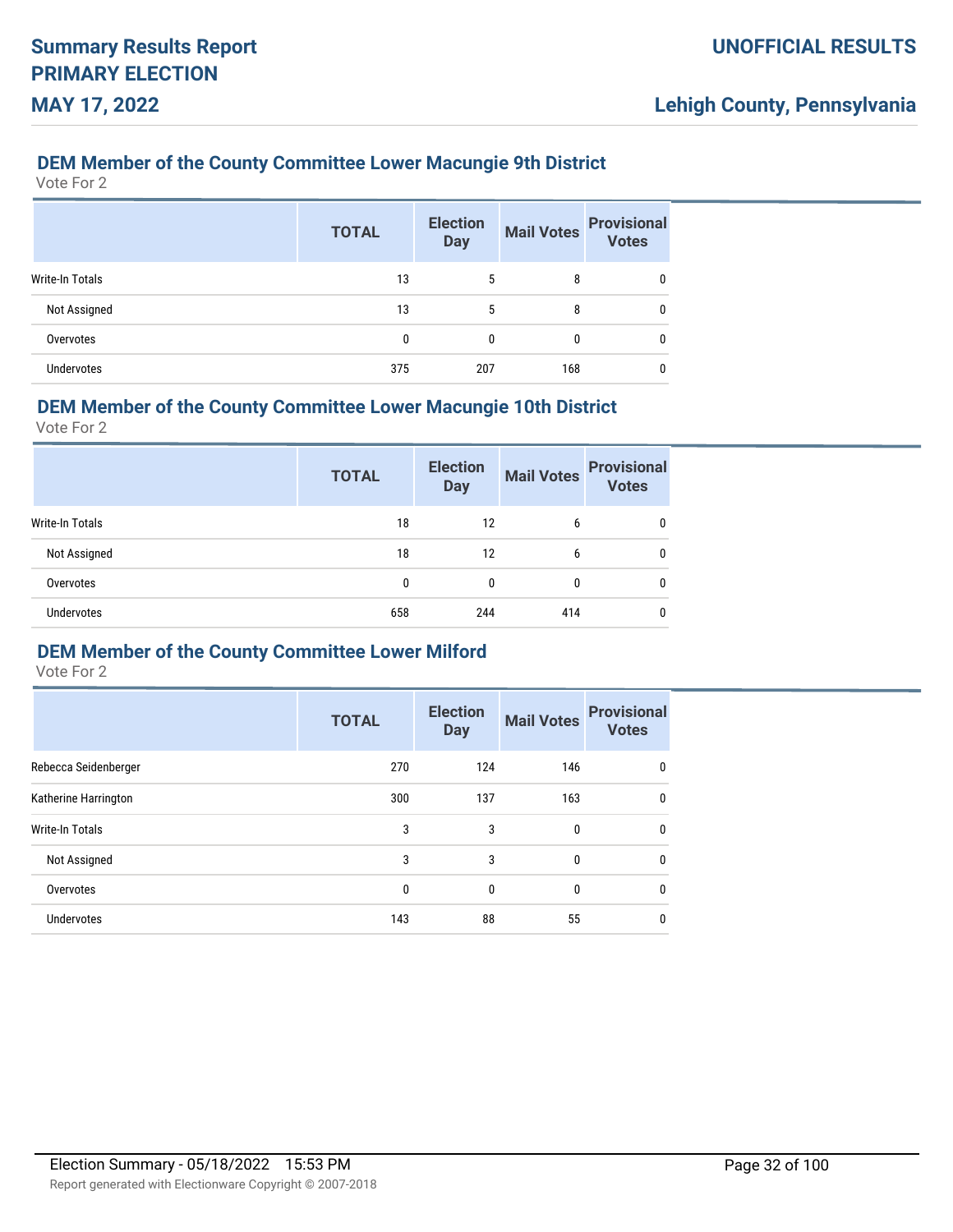### **DEM Member of the County Committee Lowhill**

#### Vote For 2

|                   | <b>TOTAL</b> | <b>Election</b><br><b>Day</b> | <b>Mail Votes</b> | <b>Provisional</b><br><b>Votes</b> |
|-------------------|--------------|-------------------------------|-------------------|------------------------------------|
| Anna E Nestor     | 174          | 89                            | 85                | $\mathbf{0}$                       |
| Write-In Totals   | 2            | $\overline{2}$                | 0                 | $\mathbf{0}$                       |
| Not Assigned      | 2            | $\mathfrak{p}$                | 0                 | 0                                  |
| Overvotes         | 0            | 0                             | 0                 | 0                                  |
| <b>Undervotes</b> | 222          | 127                           | 95                | 0                                  |

## **DEM Member of the County Committee Lynn New Tripoli**

Vote For 2

|                   | <b>TOTAL</b> | <b>Election</b><br><b>Day</b> | <b>Mail Votes</b> | <b>Provisional</b><br><b>Votes</b> |
|-------------------|--------------|-------------------------------|-------------------|------------------------------------|
| Paula Klein       | 145          | 77                            | 68                | 0                                  |
| William J Klein   | 118          | 56                            | 62                | $\mathbf{0}$                       |
| Write-In Totals   | 4            | 1                             | 3                 | $\mathbf{0}$                       |
| Not Assigned      | 4            |                               | 3                 | $\mathbf{0}$                       |
| Overvotes         | 0            | $\mathbf{0}$                  | $\mathbf{0}$      | $\mathbf{0}$                       |
| <b>Undervotes</b> | 105          | 62                            | 43                | 0                                  |

### **DEM Member of the County Committee Lynn Lynnville**

|                   | <b>TOTAL</b> | <b>Election</b><br><b>Day</b> | <b>Mail Votes</b> | <b>Provisional</b><br><b>Votes</b> |
|-------------------|--------------|-------------------------------|-------------------|------------------------------------|
| Write-In Totals   | 12           | 5                             |                   | 0                                  |
| Not Assigned      | 12           | 5                             |                   | 0                                  |
| Overvotes         | 0            | 0                             | 0                 | 0                                  |
| <b>Undervotes</b> | 106          | 53                            | 53                | 0                                  |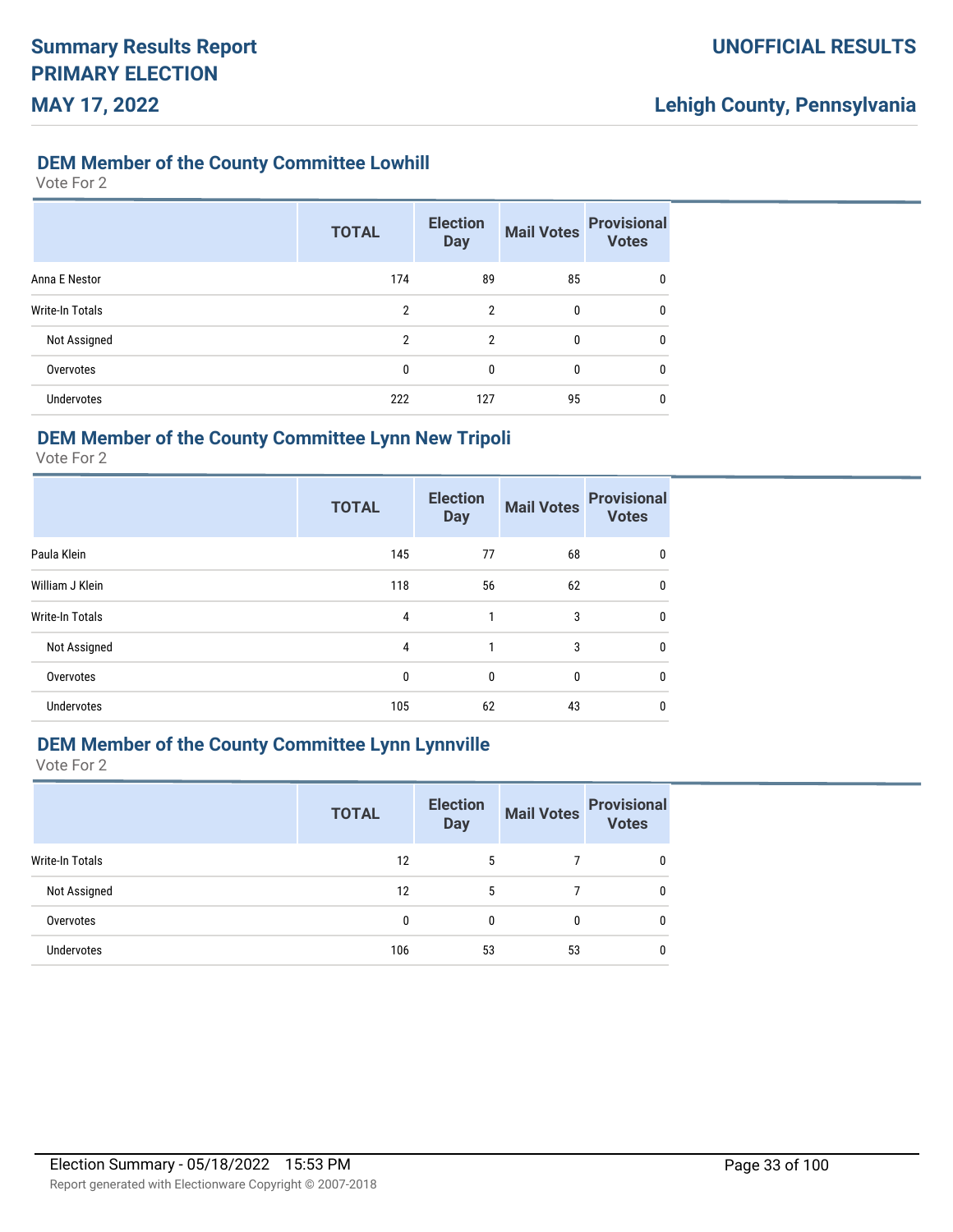### **DEM Member of the County Committee Lynn Jacksonville**

Vote For 2

|                   | <b>TOTAL</b> | <b>Election</b><br><b>Day</b> | <b>Mail Votes</b> | <b>Provisional</b><br><b>Votes</b> |
|-------------------|--------------|-------------------------------|-------------------|------------------------------------|
| Write-In Totals   |              | 5                             | 2                 | 0                                  |
| Not Assigned      |              | 5                             | $\overline{2}$    | 0                                  |
| Overvotes         | 0            | 0                             | 0                 | 0                                  |
| <b>Undervotes</b> | 141          | 99                            | 42                | 0                                  |

### **DEM Member of the County Committee North Whitehall 1st District**

Vote For 2

|                      | <b>TOTAL</b> | <b>Election</b><br><b>Day</b> | <b>Mail Votes</b> | <b>Provisional</b><br><b>Votes</b> |
|----------------------|--------------|-------------------------------|-------------------|------------------------------------|
| Susan L Williams     | 270          | 133                           | 137               | 0                                  |
| Dianne Wall Gillikin | 270          | 127                           | 143               | 0                                  |
| Write-In Totals      | $\mathbf{0}$ | $\mathbf{0}$                  | 0                 | $\mathbf{0}$                       |
| Not Assigned         | $\mathbf{0}$ | $\mathbf{0}$                  | 0                 | $\mathbf{0}$                       |
| Overvotes            | 0            | $\mathbf{0}$                  | 0                 | $\mathbf{0}$                       |
| Undervotes           | 188          | 90                            | 98                | 0                                  |

## **DEM Member of the County Committee North Whitehall 2nd District**

|                        | <b>TOTAL</b> | <b>Election</b><br><b>Day</b> | <b>Mail Votes</b> | <b>Provisional</b><br><b>Votes</b> |
|------------------------|--------------|-------------------------------|-------------------|------------------------------------|
| <b>Edward J Pullin</b> | 185          | 81                            | 104               | 0                                  |
| Karl Foerster          | 176          | 81                            | 95                | 0                                  |
| <b>Write-In Totals</b> | 3            | $\mathbf{0}$                  | 3                 | 0                                  |
| Not Assigned           | 3            | $\mathbf{0}$                  | 3                 | 0                                  |
| Overvotes              | $\mathbf{0}$ | $\mathbf{0}$                  | 0                 | 0                                  |
| Undervotes             | 144          | 86                            | 58                | 0                                  |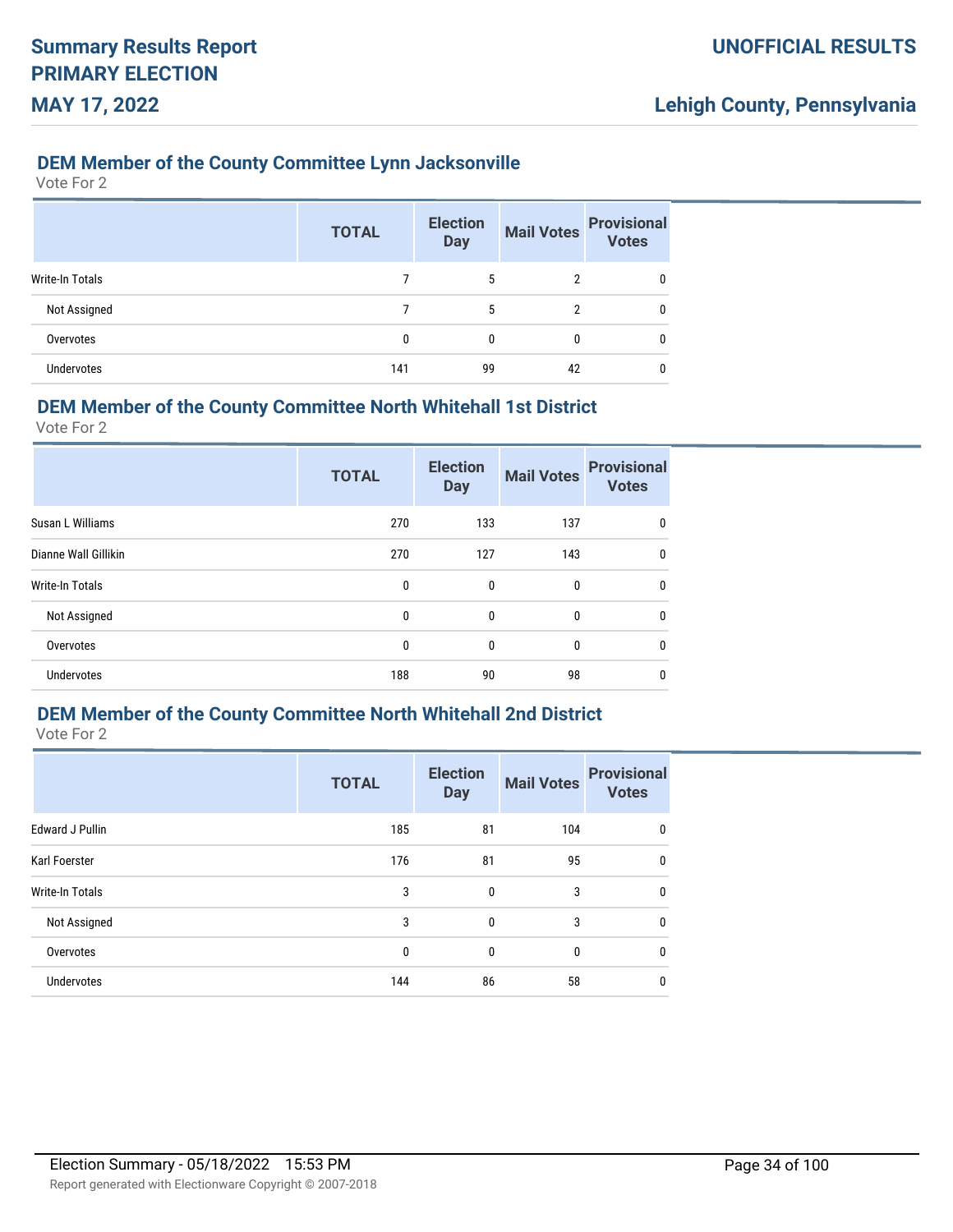### **DEM Member of the County Committee North Whitehall 3rd District**

Vote For 2

|                        | <b>TOTAL</b> | <b>Election</b><br><b>Day</b> | <b>Mail Votes</b> | <b>Provisional</b><br>Votes |
|------------------------|--------------|-------------------------------|-------------------|-----------------------------|
| <b>Write-In Totals</b> | 10           | 6                             | 4                 | 0                           |
| Not Assigned           | 10           | 6                             | 4                 |                             |
| Overvotes              | 0            | 0                             | 0                 | 0                           |
| <b>Undervotes</b>      | 332          | 160                           | 172               |                             |

### **DEM Member of the County Committee North Whitehall 4th District**

Vote For 2

|                   | <b>TOTAL</b> | <b>Election</b><br><b>Day</b> | <b>Mail Votes</b> | <b>Provisional</b><br><b>Votes</b> |
|-------------------|--------------|-------------------------------|-------------------|------------------------------------|
| Write-In Totals   | 18           | 11                            |                   |                                    |
| Not Assigned      | 18           | 11                            |                   | 0                                  |
| Overvotes         | 0            | 0                             | 0                 | 0                                  |
| <b>Undervotes</b> | 440          | 247                           | 193               | 0                                  |

### **DEM Member of the County Committee North Whitehall 5th District**

Vote For 2

|                 | <b>TOTAL</b> | <b>Election</b><br><b>Day</b> | <b>Mail Votes</b> | <b>Provisional</b><br><b>Votes</b> |
|-----------------|--------------|-------------------------------|-------------------|------------------------------------|
| Write-In Totals | 15           | 8                             |                   | 0                                  |
| Not Assigned    | 15           | 8                             |                   |                                    |
| Overvotes       | 0            | 0                             | 0                 |                                    |
| Undervotes      | 401          | 174                           | 227               |                                    |

## **DEM Member of the County Committee North Whitehall 6th District**

|                   | <b>TOTAL</b>  | <b>Election</b><br><b>Day</b> | <b>Mail Votes</b> | <b>Provisional</b><br><b>Votes</b> |
|-------------------|---------------|-------------------------------|-------------------|------------------------------------|
| Joan Strong       | 137           | 79                            | 58                | 0                                  |
| Write-In Totals   | 2             | 0                             | 2                 | 0                                  |
| Not Assigned      | $\mathcal{P}$ | 0                             | 2                 | 0                                  |
| Overvotes         | 0             | 0                             | 0                 | 0                                  |
| <b>Undervotes</b> | 177           | 111                           | 66                | 0                                  |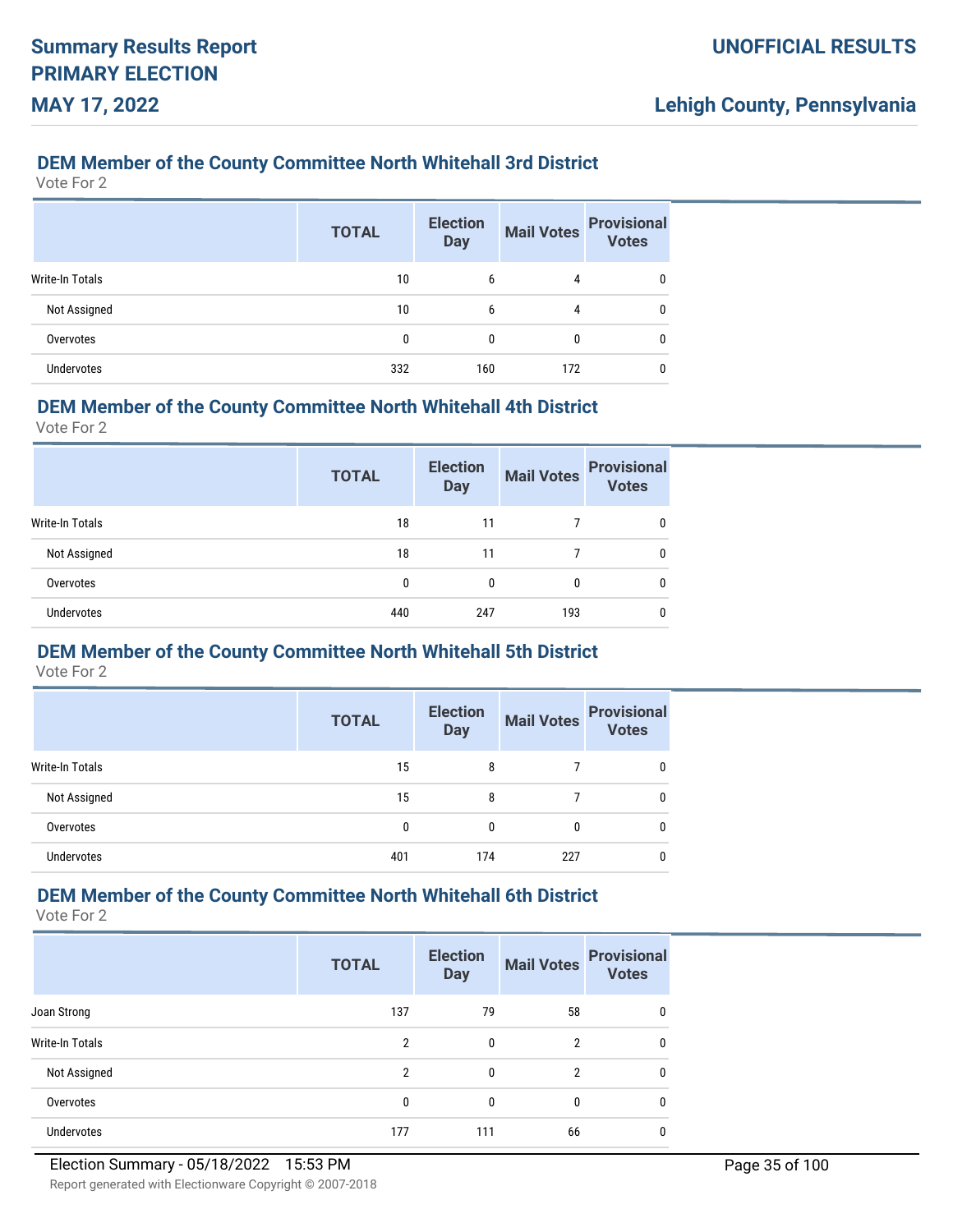### **DEM Member of the County Committee Salisbury 1st Ward**

Vote For 2

|                            | <b>TOTAL</b> | <b>Election</b><br><b>Day</b> | <b>Mail Votes</b> | <b>Provisional</b><br><b>Votes</b> |
|----------------------------|--------------|-------------------------------|-------------------|------------------------------------|
| <b>Edward M Del Viscio</b> | 137          | 71                            | 66                | 0                                  |
| <b>Heather Lipkin</b>      | 194          | 113                           | 81                | 0                                  |
| <b>Write-In Totals</b>     | $\mathbf{0}$ | 0                             | 0                 | $\mathbf{0}$                       |
| Not Assigned               | $\mathbf{0}$ | $\mathbf{0}$                  | $\mathbf{0}$      | $\mathbf{0}$                       |
| Overvotes                  | $\mathbf{0}$ | $\mathbf 0$                   | 0                 | $\mathbf{0}$                       |
| Undervotes                 | 151          | 104                           | 47                | 0                                  |

## **DEM Member of the County Committee Salisbury 2nd Ward**

Vote For 2

|                   | <b>TOTAL</b> | <b>Election</b><br><b>Day</b> | <b>Mail Votes</b> | <b>Provisional</b><br><b>Votes</b> |
|-------------------|--------------|-------------------------------|-------------------|------------------------------------|
| Write-In Totals   | 23           | 11                            | 12                | 0                                  |
| Not Assigned      | 23           | 11                            | 12                | 0                                  |
| Overvotes         | 0            | 0                             | 0                 | 0                                  |
| <b>Undervotes</b> | 535          | 333                           | 202               | 0                                  |

## **DEM Member of the County Committee Salisbury 3rd Ward 1st District**

Vote For 2

|                   | <b>TOTAL</b> | <b>Election</b><br><b>Day</b> | <b>Mail Votes</b> | <b>Provisional</b><br><b>Votes</b> |
|-------------------|--------------|-------------------------------|-------------------|------------------------------------|
| Pamela Briody     | 124          | 65                            | 59                | 0                                  |
| Write-In Totals   | 4            | 4                             | $\mathbf{0}$      | 0                                  |
| Not Assigned      | 4            | 4                             | $\mathbf{0}$      | 0                                  |
| Overvotes         | $\mathbf{0}$ | $\mathbf{0}$                  | 0                 | 0                                  |
| <b>Undervotes</b> | 162          | 89                            | 73                | 0                                  |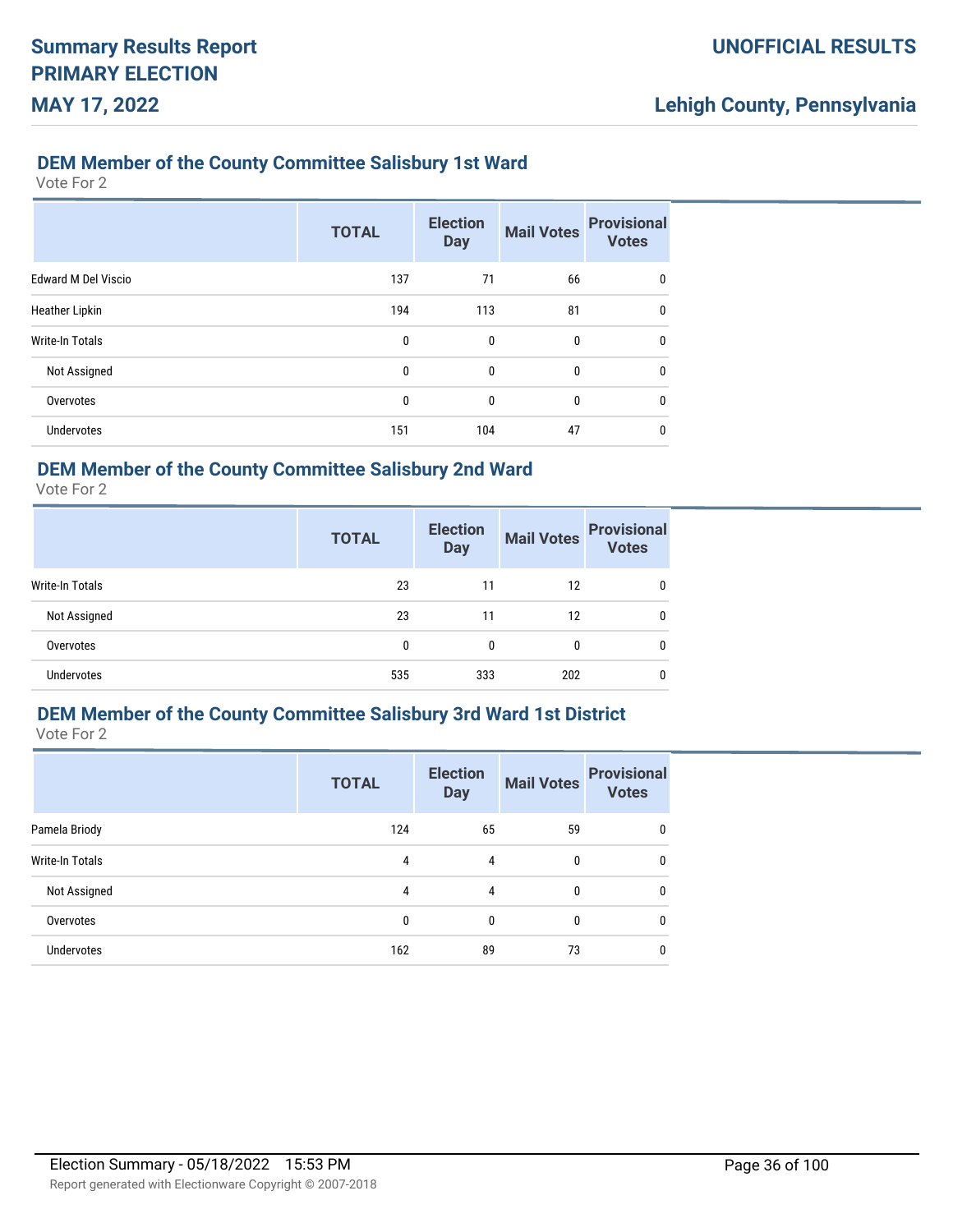### **DEM Member of the County Committee Salisbury 3rd Ward 2nd District**

Vote For 2

|                        | <b>TOTAL</b> | <b>Election</b><br><b>Day</b> | <b>Mail Votes</b> | <b>Provisional</b><br><b>Votes</b> |
|------------------------|--------------|-------------------------------|-------------------|------------------------------------|
| <b>Write-In Totals</b> | 22           | 12                            | 10                |                                    |
| Not Assigned           | 22           | 12                            | 10                |                                    |
| Overvotes              | 0            | 0                             | 0                 |                                    |
| <b>Undervotes</b>      | 316          | 158                           | 158               |                                    |

#### **DEM Member of the County Committee Salisbury 4th Ward 1st District**

Vote For 2

|                 | <b>TOTAL</b> | <b>Election</b><br><b>Day</b> | <b>Mail Votes</b> | <b>Provisional</b><br><b>Votes</b> |
|-----------------|--------------|-------------------------------|-------------------|------------------------------------|
| Write-In Totals | 31           | 17                            | 14                | 0                                  |
| Not Assigned    | 31           | 17                            | 14                | 0                                  |
| Overvotes       | 0            | 0                             | 0                 | 0                                  |
| Undervotes      | 343          | 181                           | 162               | 0                                  |

# **DEM Member of the County Committee Salisbury 4th Ward 2nd District**

Vote For 2

|                   | <b>TOTAL</b> | <b>Election</b><br><b>Day</b> | <b>Mail Votes</b> | <b>Provisional</b><br><b>Votes</b> |
|-------------------|--------------|-------------------------------|-------------------|------------------------------------|
| Write-In Totals   | 4            | 2                             | 2                 | 0                                  |
| Not Assigned      | 4            | 2                             | 2                 | 0                                  |
| Overvotes         | 0            | 0                             | 0                 |                                    |
| <b>Undervotes</b> | 256          | 134                           | 122               |                                    |

### **DEM Member of the County Committee Salisbury 5th Ward 1st District**

|                   | <b>TOTAL</b> | <b>Election</b><br><b>Day</b> | <b>Mail Votes</b> | <b>Provisional</b><br><b>Votes</b> |
|-------------------|--------------|-------------------------------|-------------------|------------------------------------|
| Write-In Totals   |              | 5                             | 2                 | 0                                  |
| Not Assigned      |              | 5                             | 2                 | 0                                  |
| Overvotes         |              | $\Omega$                      | $\Omega$          | 0                                  |
| <b>Undervotes</b> | 297          | 169                           | 128               | 0                                  |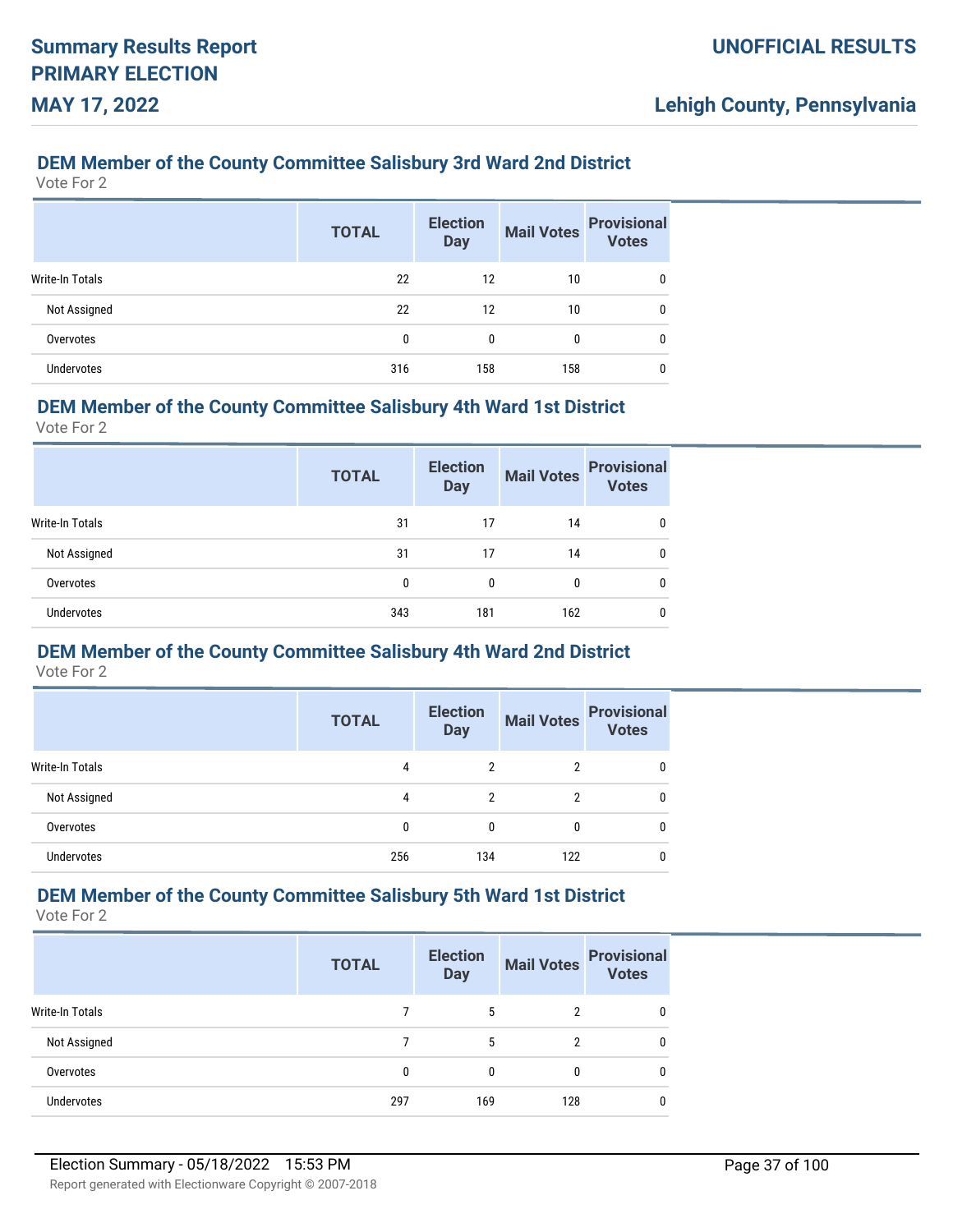# **DEM Member of the County Committee Salisbury 5th Ward 2nd District**

Vote For 2

|                        | <b>TOTAL</b> | <b>Election</b><br><b>Day</b> | <b>Mail Votes</b> | <b>Provisional</b><br><b>Votes</b> |
|------------------------|--------------|-------------------------------|-------------------|------------------------------------|
| Joseph J McDermott     | 191          | 84                            | 107               | 0                                  |
| <b>Write-In Totals</b> | 5            | 4                             |                   | 0                                  |
| Not Assigned           | 5            | 4                             |                   | 0                                  |
| Overvotes              | 0            | 0                             | 0                 | 0                                  |
| Undervotes             | 256          | 108                           | 148               | 0                                  |

### **DEM Member of the County Committee South Whitehall 1st District**

Vote For 2

|                        | <b>TOTAL</b> | <b>Election</b><br><b>Day</b> | <b>Mail Votes</b> | <b>Provisional</b><br><b>Votes</b> |
|------------------------|--------------|-------------------------------|-------------------|------------------------------------|
| Lori Davidson          | 323          | 163                           | 160               | 0                                  |
| <b>Write-In Totals</b> | 9            | $\overline{2}$                | 7                 | 0                                  |
| Not Assigned           | 9            | 2                             | 7                 | 0                                  |
| Overvotes              | 0            | 0                             | 0                 | 0                                  |
| <b>Undervotes</b>      | 386          | 205                           | 181               | 0                                  |

### **DEM Member of the County Committee South Whitehall 2nd District**

Vote For 2

|                   | <b>TOTAL</b> | <b>Election</b><br><b>Day</b> | <b>Mail Votes</b> | <b>Provisional</b><br><b>Votes</b> |
|-------------------|--------------|-------------------------------|-------------------|------------------------------------|
| Write-In Totals   | 16           | 6                             | 10                | 0                                  |
| Not Assigned      | 16           | 6                             | 10                | 0                                  |
| Overvotes         | 0            | $\mathbf{0}$                  | 0                 | 0                                  |
| <b>Undervotes</b> | 260          | 110                           | 150               | 0                                  |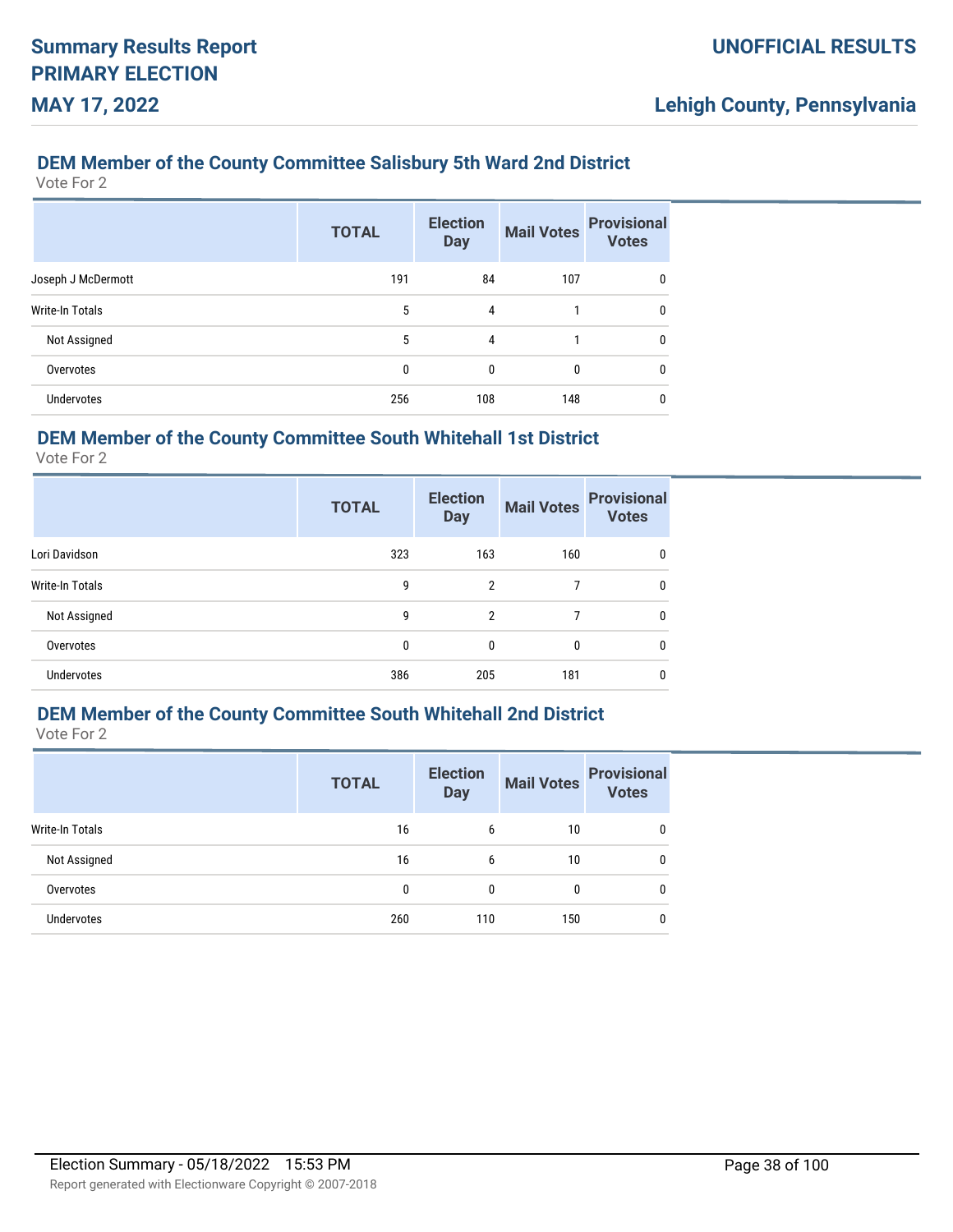#### **DEM Member of the County Committee South Whitehall 3rd District**

Vote For 2

|                   | <b>TOTAL</b> | <b>Election</b><br><b>Day</b> | <b>Mail Votes</b> | <b>Provisional</b><br><b>Votes</b> |
|-------------------|--------------|-------------------------------|-------------------|------------------------------------|
| Lynne Hanna       | 378          | 172                           | 206               | 0                                  |
| Write-In Totals   | 11           | 7                             | 4                 | 0                                  |
| Not Assigned      | 11           | 7                             | 4                 | 0                                  |
| Overvotes         | 0            | $\mathbf{0}$                  | 0                 | 0                                  |
| <b>Undervotes</b> | 471          | 225                           | 246               | 0                                  |

### **DEM Member of the County Committee South Whitehall 4th District**

Vote For 2

|                    | <b>TOTAL</b> | <b>Election</b><br><b>Day</b> | <b>Mail Votes</b> | <b>Provisional</b><br><b>Votes</b> |
|--------------------|--------------|-------------------------------|-------------------|------------------------------------|
| Stephen E Ziminsky | 180          | 78                            | 102               | 0                                  |
| Write-In Totals    | 9            | 8                             |                   | 0                                  |
| Not Assigned       | 9            | 8                             |                   | 0                                  |
| Overvotes          | 0            | $\mathbf{0}$                  | 0                 | 0                                  |
| Undervotes         | 207          | 88                            | 119               | 0                                  |

### **DEM Member of the County Committee South Whitehall 5th District**

|                   | <b>TOTAL</b> | <b>Election</b><br><b>Day</b> | <b>Mail Votes</b> | <b>Provisional</b><br><b>Votes</b> |
|-------------------|--------------|-------------------------------|-------------------|------------------------------------|
| David Ellowitch   | 372          | 144                           | 228               | 0                                  |
| Write-In Totals   | 4            | 3                             |                   | $\mathbf{0}$                       |
| Not Assigned      | 4            | 3                             |                   | $\mathbf{0}$                       |
| Overvotes         | 0            | $\mathbf{0}$                  | 0                 | 0                                  |
| <b>Undervotes</b> | 484          | 195                           | 289               | 0                                  |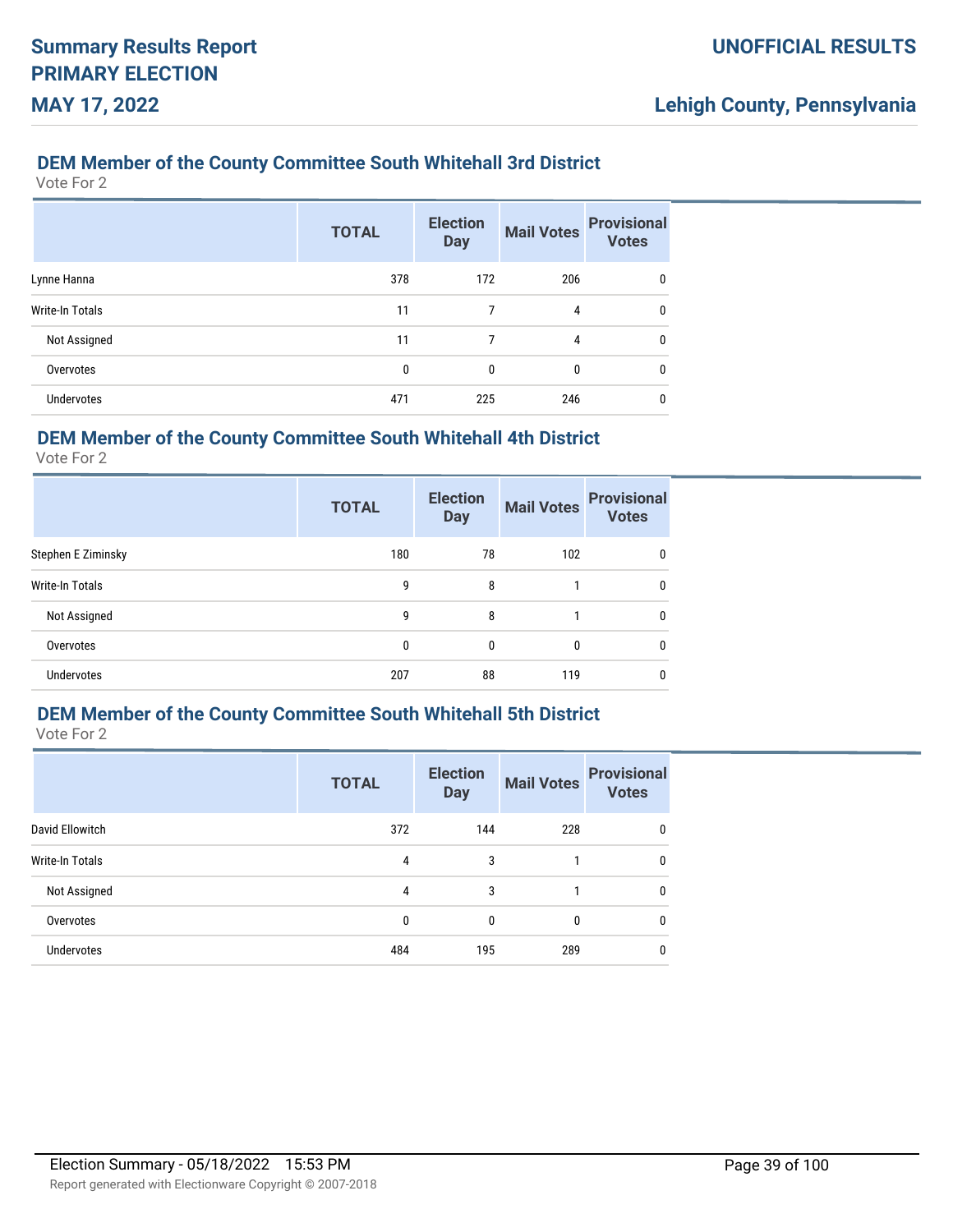#### **DEM Member of the County Committee South Whitehall 6th District**

Vote For 2

|                   | <b>TOTAL</b> | <b>Election</b><br><b>Day</b> | <b>Mail Votes</b> | <b>Provisional</b><br><b>Votes</b> |
|-------------------|--------------|-------------------------------|-------------------|------------------------------------|
| Lucy C Horton     | 319          | 162                           | 157               | 0                                  |
| Mark J Fedorov    | 318          | 159                           | 159               | 0                                  |
| Write-In Totals   | 3            | 3                             | 0                 | 0                                  |
| Not Assigned      | 3            | 3                             | $\mathbf{0}$      | $\mathbf{0}$                       |
| Overvotes         | 0            | 0                             | 0                 | 0                                  |
| <b>Undervotes</b> | 210          | 118                           | 92                | 0                                  |

### **DEM Member of the County Committee South Whitehall 7th District**

Vote For 2

|                   | <b>TOTAL</b> | <b>Election</b><br><b>Day</b> | <b>Mail Votes</b> | <b>Provisional</b><br><b>Votes</b> |
|-------------------|--------------|-------------------------------|-------------------|------------------------------------|
| Write-In Totals   | 20           | 13                            |                   | 0                                  |
| Not Assigned      | 20           | 13                            |                   | 0                                  |
| Overvotes         | 0            | 0                             | 0                 | 0                                  |
| <b>Undervotes</b> | 406          | 187                           | 219               | 0                                  |

### **DEM Member of the County Committee South Whitehall 8th District**

|                        | <b>TOTAL</b> | <b>Election</b><br><b>Day</b> | <b>Mail Votes</b> | <b>Provisional</b><br><b>Votes</b> |
|------------------------|--------------|-------------------------------|-------------------|------------------------------------|
| Barbara Redmond        | 336          | 147                           | 189               | 0                                  |
| <b>Write-In Totals</b> | 33           | 23                            | 10                | $\mathbf{0}$                       |
| Not Assigned           | 33           | 23                            | 10                | $\mathbf{0}$                       |
| Overvotes              | $\mathbf{0}$ | $\mathbf{0}$                  | 0                 | $\mathbf{0}$                       |
| <b>Undervotes</b>      | 447          | 194                           | 253               | 0                                  |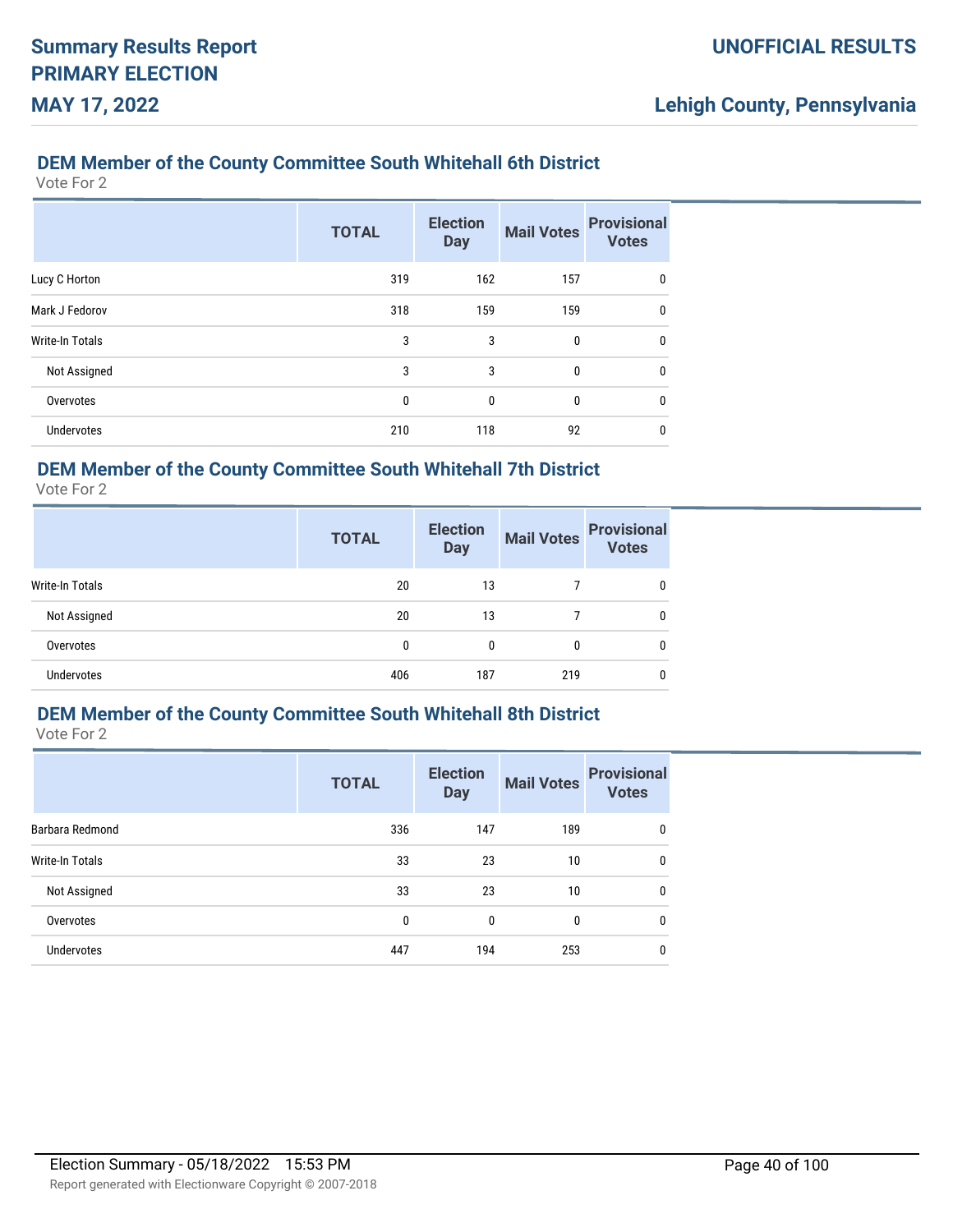#### **DEM Member of the County Committee Upper Macungie 1st District**

Vote For 2

|                   | <b>TOTAL</b> | <b>Election</b><br><b>Day</b> | <b>Mail Votes</b> | <b>Provisional</b><br><b>Votes</b> |
|-------------------|--------------|-------------------------------|-------------------|------------------------------------|
| Write-In Totals   | 42           | 27                            | 15                | 0                                  |
| Not Assigned      | 42           | 27                            | 15                | 0                                  |
| Overvotes         | 0            | 0                             | 0                 | 0                                  |
| <b>Undervotes</b> | 582          | 285                           | 297               | 0                                  |

#### **DEM Member of the County Committee Upper Macungie 2nd District**

Vote For 2

|                   | <b>TOTAL</b> | <b>Election</b><br><b>Day</b> | <b>Mail Votes</b> | <b>Provisional</b><br><b>Votes</b> |
|-------------------|--------------|-------------------------------|-------------------|------------------------------------|
| James M Kellerman | 300          | 125                           | 175               | 0                                  |
| Linda M Kellerman | 340          | 152                           | 188               | 0                                  |
| Write-In Totals   | 7            | 4                             | 3                 | $\mathbf{0}$                       |
| Not Assigned      | 7            | 4                             | 3                 | 0                                  |
| Overvotes         | 0            | 0                             | 0                 | 0                                  |
| <b>Undervotes</b> | 195          | 97                            | 98                | 0                                  |

### **DEM Member of the County Committee Upper Macungie 3rd District**

|                        | <b>TOTAL</b> | <b>Election</b><br><b>Day</b> | <b>Mail Votes</b> | <b>Provisional</b><br><b>Votes</b> |
|------------------------|--------------|-------------------------------|-------------------|------------------------------------|
| Melissa Sundahl        | 203          | 96                            | 107               | 0                                  |
| Rossana Dinicola Krick | 181          | 79                            | 102               | $\mathbf{0}$                       |
| <b>Write-In Totals</b> | 4            | 1                             | 3                 | $\mathbf{0}$                       |
| Not Assigned           | 4            | 1                             | 3                 | $\mathbf{0}$                       |
| Overvotes              | $\mathbf{0}$ | $\mathbf{0}$                  | 0                 | $\mathbf{0}$                       |
| <b>Undervotes</b>      | 102          | 62                            | 40                | 0                                  |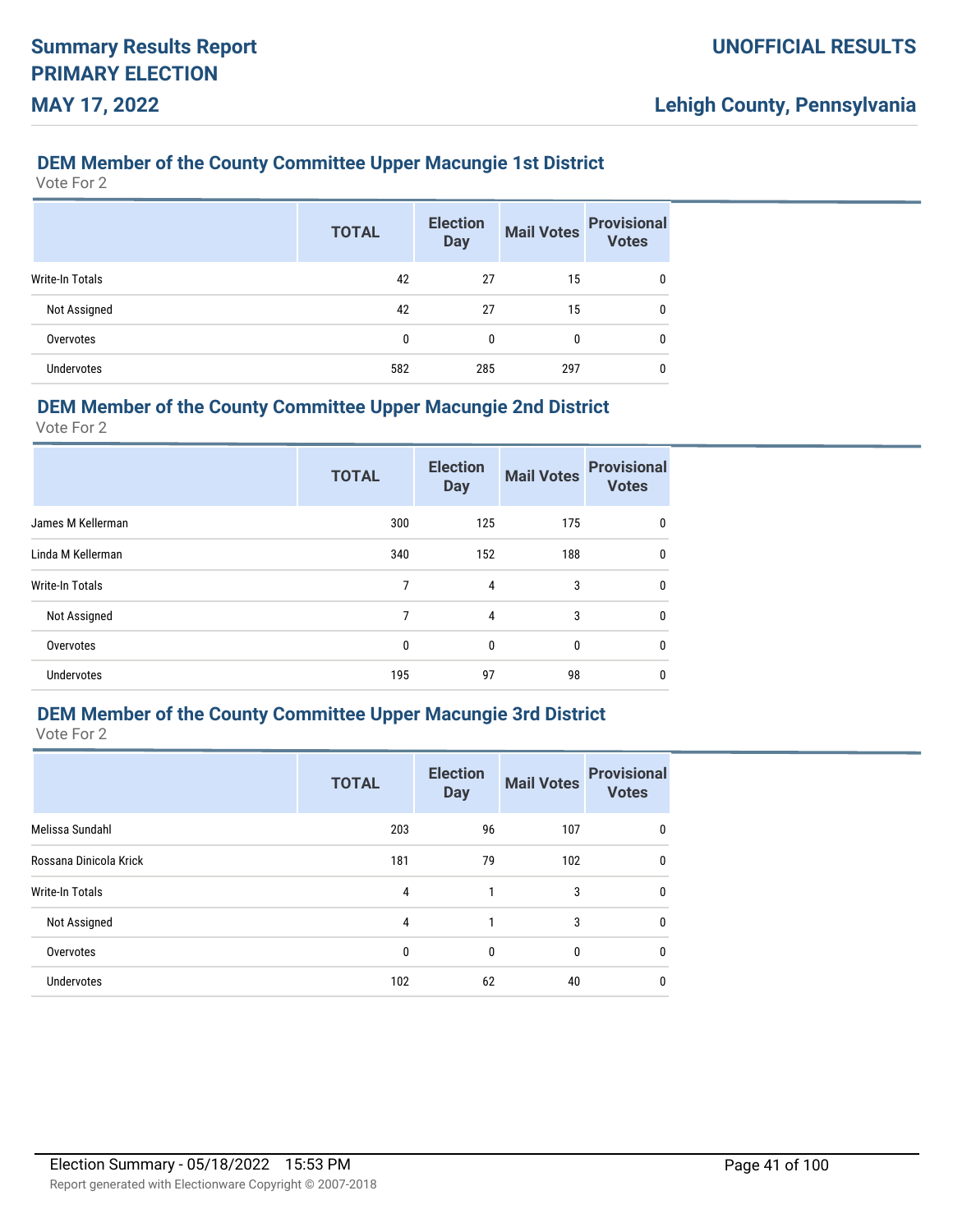#### **DEM Member of the County Committee Upper Macungie 4th District**

Vote For 2

|                        | <b>TOTAL</b> | <b>Election</b><br><b>Day</b> | <b>Mail Votes</b> | <b>Provisional</b><br>Votes |
|------------------------|--------------|-------------------------------|-------------------|-----------------------------|
| <b>Write-In Totals</b> | 16           | 11                            | 5                 | 0                           |
| Not Assigned           | 16           | 11                            | 5                 | 0                           |
| Overvotes              | 0            | 0                             | $\bf{0}$          | 0                           |
| <b>Undervotes</b>      | 266          | 197                           | 69                | 0                           |

#### **DEM Member of the County Committee Upper Macungie 5th District**

Vote For 2

|                   | <b>TOTAL</b> | <b>Election</b><br><b>Day</b> | <b>Mail Votes</b> | <b>Provisional</b><br><b>Votes</b> |
|-------------------|--------------|-------------------------------|-------------------|------------------------------------|
| Carla Colangelo   | 440          | 147                           | 293               | 0                                  |
| Vincent Lynott    | 374          | 106                           | 268               | 0                                  |
| Write-In Totals   | 3            | 3                             | 0                 | $\mathbf{0}$                       |
| Not Assigned      | 3            | 3                             | 0                 | $\mathbf{0}$                       |
| Overvotes         | 0            | 0                             | 0                 | $\mathbf{0}$                       |
| <b>Undervotes</b> | 307          | 138                           | 169               | 0                                  |

### **DEM Member of the County Committee Upper Macungie 6th District**

|                   | <b>TOTAL</b> | <b>Election</b><br><b>Day</b> | <b>Mail Votes</b> | <b>Provisional</b><br><b>Votes</b> |
|-------------------|--------------|-------------------------------|-------------------|------------------------------------|
| Write-In Totals   | 16           | 10                            | 6                 | 0                                  |
| Not Assigned      | 16           | 10                            | 6                 | 0                                  |
| Overvotes         | 0            | $\mathbf{0}$                  | 0                 | $\mathbf{0}$                       |
| <b>Undervotes</b> | 352          | 148                           | 204               | 0                                  |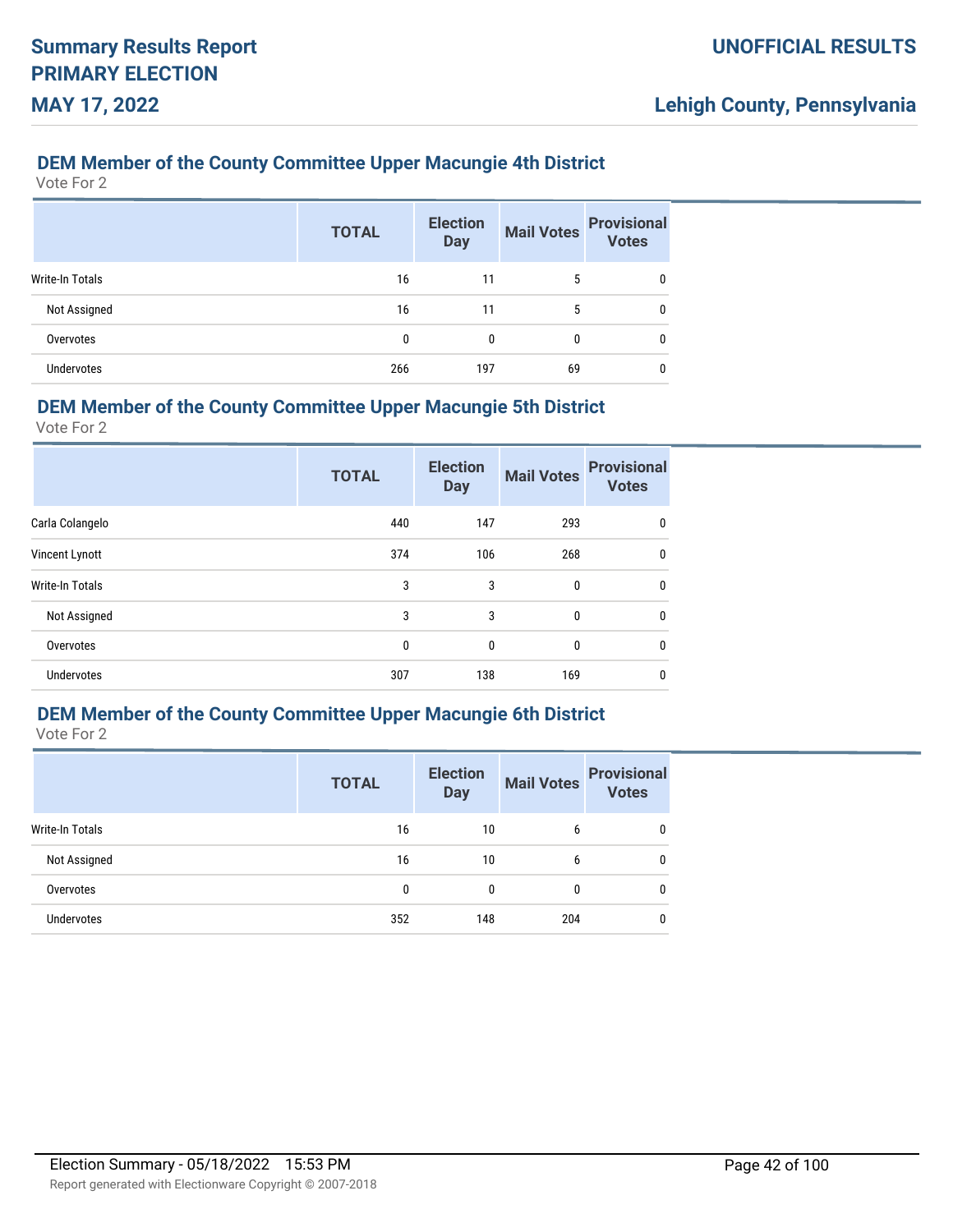#### **DEM Member of the County Committee Upper Macungie 7th District**

Vote For 2

|                        | <b>TOTAL</b> | <b>Election</b><br><b>Day</b> | <b>Mail Votes</b> | <b>Provisional</b><br><b>Votes</b> |
|------------------------|--------------|-------------------------------|-------------------|------------------------------------|
| Andrea Ziegler         | 125          | 59                            | 66                | 0                                  |
| Marisa Ziegler         | 114          | 51                            | 63                | $\mathbf{0}$                       |
| <b>Write-In Totals</b> | 0            | 0                             | 0                 | 0                                  |
| Not Assigned           | 0            | $\mathbf{0}$                  | $\mathbf{0}$      | $\mathbf{0}$                       |
| Overvotes              | 0            | 0                             | 0                 | $\mathbf{0}$                       |
| <b>Undervotes</b>      | 61           | 38                            | 23                | 0                                  |

#### **DEM Member of the County Committee Upper Macungie 8th District**

Vote For 2

|                        | <b>TOTAL</b> | <b>Election</b><br><b>Day</b> | <b>Mail Votes</b> | <b>Provisional</b><br><b>Votes</b> |
|------------------------|--------------|-------------------------------|-------------------|------------------------------------|
| Michael Frassetto      | 150          | 68                            | 82                | 0                                  |
| <b>Write-In Totals</b> |              |                               | 0                 | 0                                  |
| Not Assigned           | 1            | 1                             | $\boldsymbol{0}$  | 0                                  |
| Overvotes              | 0            | 0                             | $\boldsymbol{0}$  | 0                                  |
| <b>Undervotes</b>      | 205          | 105                           | 100               | 0                                  |

#### **DEM Member of the County Committee Upper Milford East**

|                        | <b>TOTAL</b>   | <b>Election</b><br><b>Day</b> | <b>Mail Votes</b> | <b>Provisional</b><br><b>Votes</b> |
|------------------------|----------------|-------------------------------|-------------------|------------------------------------|
| Adelaide Higgins       | 351            | 106                           | 245               | 0                                  |
| Lori McFarland         | 469            | 182                           | 287               | $\mathbf{0}$                       |
| <b>Write-In Totals</b> | $\overline{2}$ | 1                             | 1                 | 0                                  |
| Not Assigned           | 2              | 1                             | 1                 | 0                                  |
| Overvotes              | 0              | $\mathbf{0}$                  | $\mathbf{0}$      | 0                                  |
| <b>Undervotes</b>      | 292            | 125                           | 167               | 0                                  |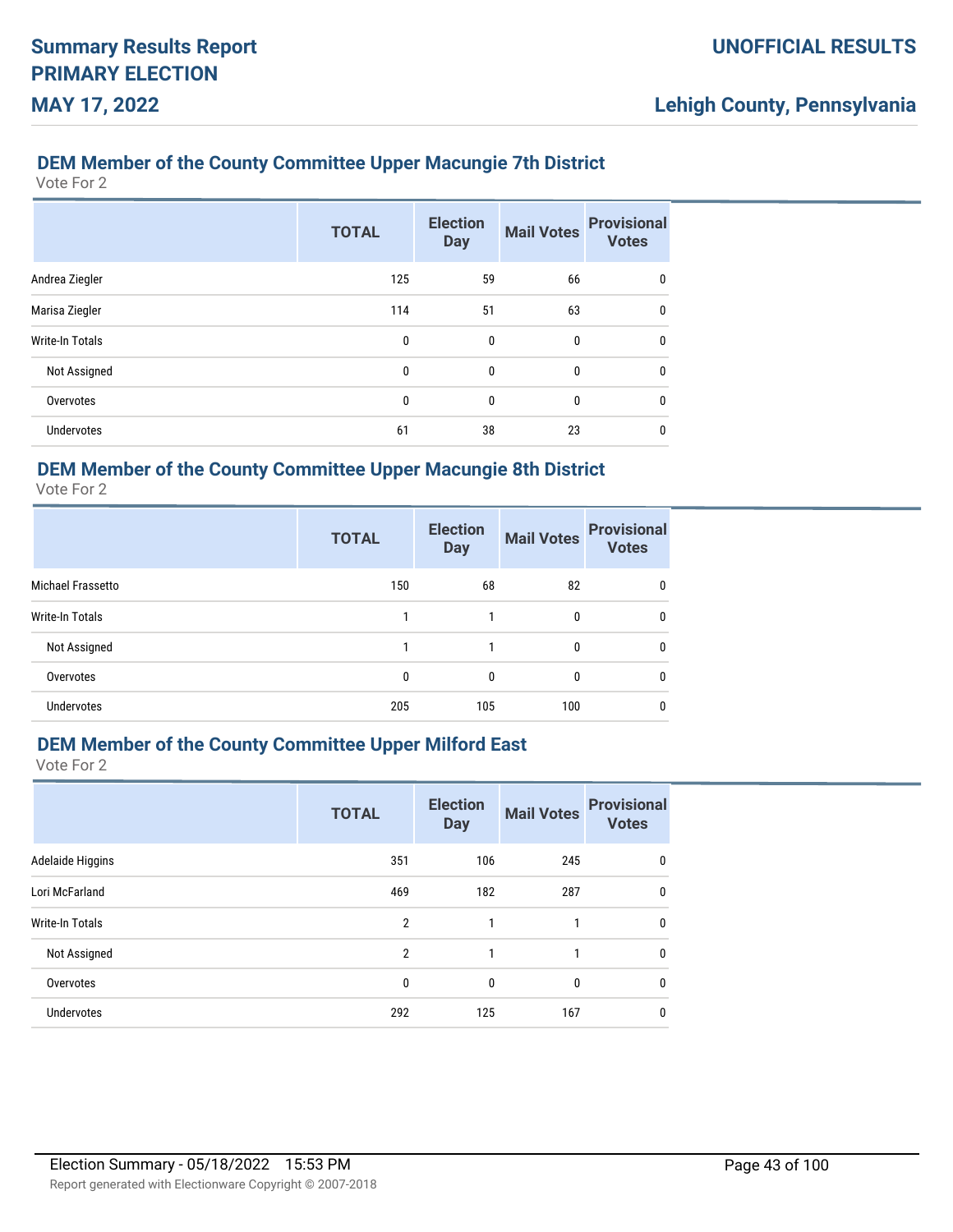#### **DEM Member of the County Committee Upper Milford West**

Vote For 2

|                   | <b>TOTAL</b> | <b>Election</b><br><b>Day</b> | <b>Mail Votes</b> | <b>Provisional</b><br><b>Votes</b> |
|-------------------|--------------|-------------------------------|-------------------|------------------------------------|
| Joyce K Moore     | 336          | 165                           | 171               | 0                                  |
| Write-In Totals   | 23           | 7                             | 16                | 0                                  |
| Not Assigned      | 23           | 7                             | 16                | 0                                  |
| Overvotes         | 0            | 0                             | 0                 | $\mathbf{0}$                       |
| <b>Undervotes</b> | 361          | 182                           | 179               | 0                                  |

### **DEM Member of the County Committee Upper Saucon 1st District**

Vote For 2

|                   | <b>TOTAL</b> | <b>Election</b><br><b>Day</b> | <b>Mail Votes</b> | <b>Provisional</b><br><b>Votes</b> |
|-------------------|--------------|-------------------------------|-------------------|------------------------------------|
| Roberta Barnes    | 414          | 168                           | 246               | 0                                  |
| Write-In Totals   | 4            | $\overline{2}$                | $\overline{2}$    | 0                                  |
| Not Assigned      | 4            | $\overline{2}$                | $\overline{2}$    | 0                                  |
| Overvotes         | 0            | $\mathbf{0}$                  | 0                 | 0                                  |
| <b>Undervotes</b> | 460          | 190                           | 270               | 0                                  |

### **DEM Member of the County Committee Upper Saucon 2nd District**

|                   | <b>TOTAL</b> | <b>Election</b><br><b>Day</b> | <b>Mail Votes</b> | <b>Provisional</b><br><b>Votes</b> |
|-------------------|--------------|-------------------------------|-------------------|------------------------------------|
| Jan Herzog        | 166          | 64                            | 102               | 0                                  |
| Omar Ray          | 147          | 53                            | 94                | 0                                  |
| Write-In Totals   | $\mathbf 0$  | $\mathbf 0$                   | $\mathbf 0$       | 0                                  |
| Not Assigned      | $\mathbf 0$  | $\mathbf 0$                   | $\mathbf 0$       | 0                                  |
| Overvotes         | $\mathbf 0$  | $\mathbf 0$                   | $\mathbf 0$       | 0                                  |
| <b>Undervotes</b> | 97           | 49                            | 48                | 0                                  |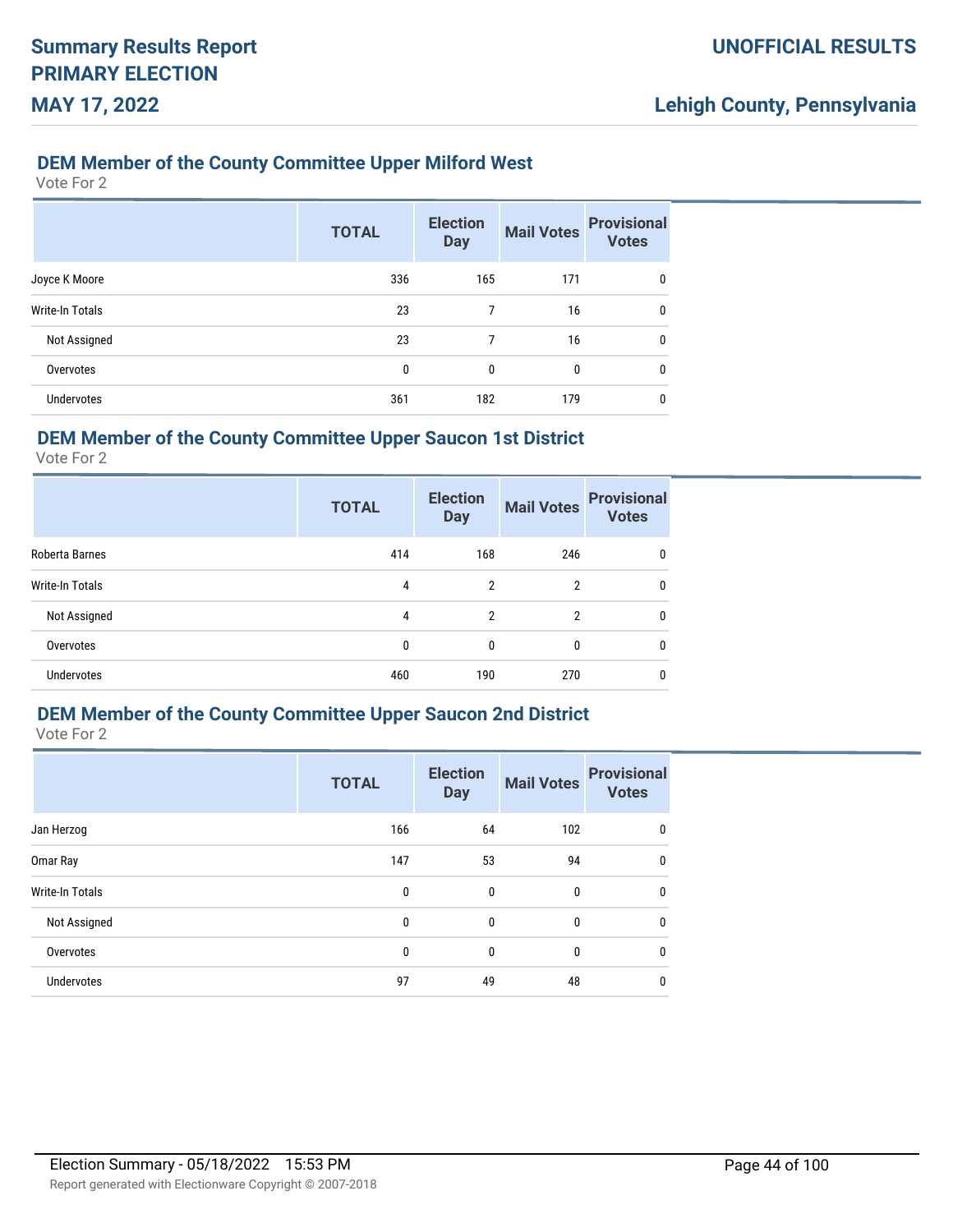#### **DEM Member of the County Committee Upper Saucon 3rd District**

Vote For 2

|                            | <b>TOTAL</b> | <b>Election</b><br><b>Day</b> | <b>Mail Votes</b> | <b>Provisional</b><br><b>Votes</b> |
|----------------------------|--------------|-------------------------------|-------------------|------------------------------------|
| <b>Gwen Illick Neumann</b> | 143          | 53                            | 90                | 0                                  |
| Lynn Birney                | 160          | 69                            | 91                | 0                                  |
| <b>Write-In Totals</b>     | 0            | 0                             | 0                 | 0                                  |
| Not Assigned               | 0            | $\mathbf{0}$                  | $\mathbf{0}$      | $\mathbf{0}$                       |
| Overvotes                  | 0            | 0                             | 0                 | $\mathbf{0}$                       |
| <b>Undervotes</b>          | 83           | 56                            | 27                | 0                                  |

### **DEM Member of the County Committee Upper Saucon 4th District**

Vote For 2

|                     | <b>TOTAL</b>   | <b>Election</b><br><b>Day</b> | <b>Mail Votes</b> | <b>Provisional</b><br><b>Votes</b> |
|---------------------|----------------|-------------------------------|-------------------|------------------------------------|
| Kathleen S Hutnik   | 444            | 198                           | 246               | 0                                  |
| <b>Meriam Sabih</b> | 381            | 163                           | 218               | 0                                  |
| Write-In Totals     | $\overline{2}$ | 0                             | $\overline{2}$    | 0                                  |
| Not Assigned        | $\overline{2}$ | $\mathbf{0}$                  | $\overline{2}$    | $\mathbf{0}$                       |
| Overvotes           | 0              | 0                             | 0                 | $\mathbf{0}$                       |
| <b>Undervotes</b>   | 301            | 175                           | 126               | 0                                  |

# **DEM Member of the County Committee Upper Saucon 5th District**

| Rona L Arena<br>196<br>89<br>107          | <b>Provisional</b><br><b>Votes</b> |
|-------------------------------------------|------------------------------------|
|                                           | 0                                  |
| Daniel A Miller<br>86<br>105<br>191       | $\mathbf{0}$                       |
| Write-In Totals<br>0<br>$\mathbf{0}$<br>0 | 0                                  |
| Not Assigned<br>0<br>0<br>0               | 0                                  |
| Overvotes<br>0<br>$\mathbf{0}$<br>0       | $\mathbf{0}$                       |
| <b>Undervotes</b><br>81<br>32<br>49       | 0                                  |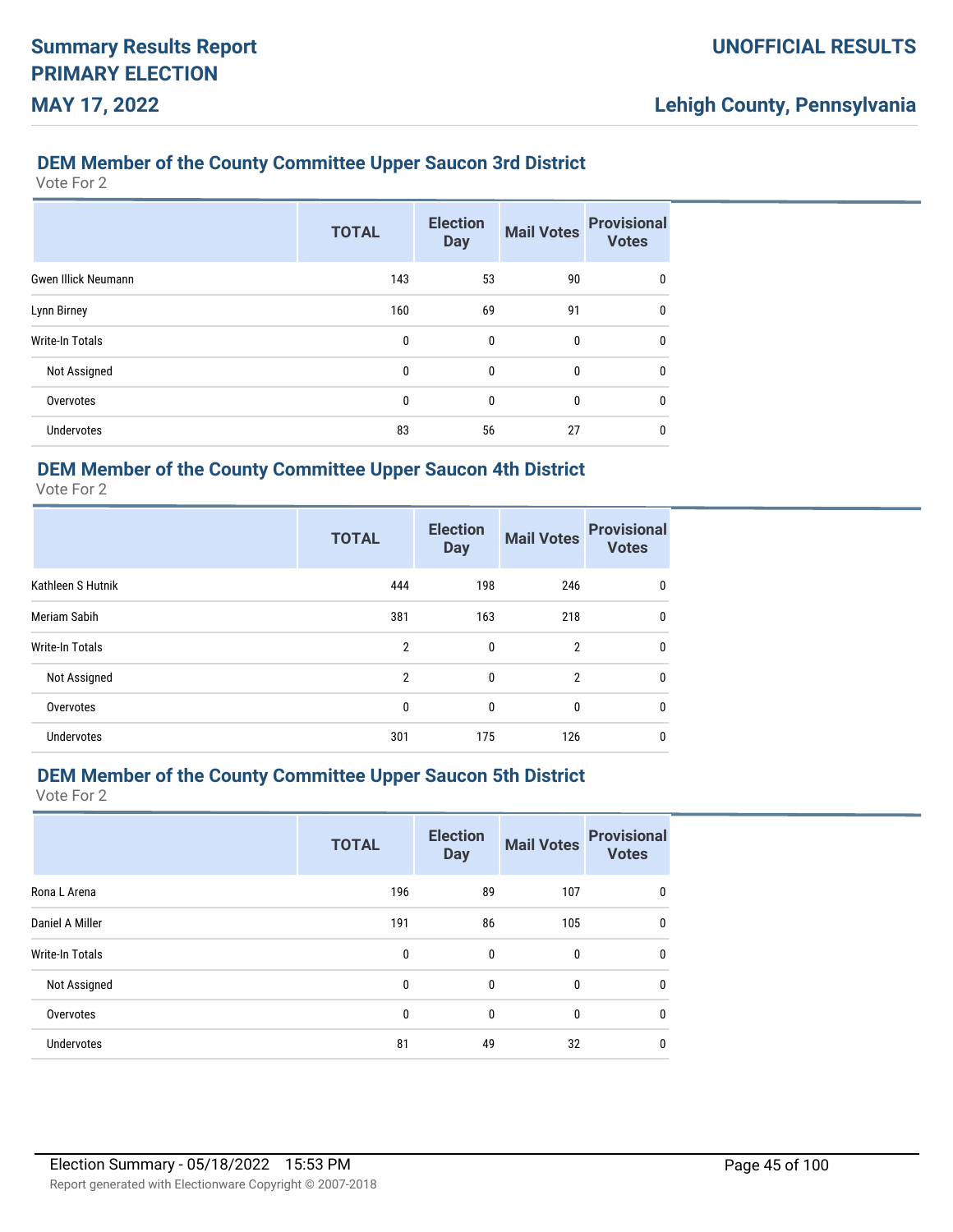#### **DEM Member of the County Committee Upper Saucon 6th District**

Vote For 2

|                    | <b>TOTAL</b> | <b>Election</b><br><b>Day</b> | <b>Mail Votes</b> | <b>Provisional</b><br><b>Votes</b> |
|--------------------|--------------|-------------------------------|-------------------|------------------------------------|
| Kathleen D Parsons | 198          | 88                            | 110               | $\mathbf{0}$                       |
| Write-In Totals    | 2            | 0                             | 2                 | 0                                  |
| Not Assigned       | 2            | 0                             | 2                 | 0                                  |
| Overvotes          | 0            | 0                             | 0                 | 0                                  |
| <b>Undervotes</b>  | 218          | 104                           | 114               | 0                                  |

### **DEM Member of the County Committee Washington East**

Vote For 2

|                   | <b>TOTAL</b> | <b>Election</b><br><b>Day</b> | <b>Mail Votes</b> | <b>Provisional</b><br><b>Votes</b> |
|-------------------|--------------|-------------------------------|-------------------|------------------------------------|
| Josh B Friebolin  | 92           | 62                            | 30                | 0                                  |
| Write-In Totals   | 6            | $\overline{2}$                | 4                 | 0                                  |
| Not Assigned      | 6            | $\overline{2}$                | 4                 | 0                                  |
| Overvotes         | 0            | 0                             | 0                 | 0                                  |
| <b>Undervotes</b> | 98           | 66                            | 32                | 0                                  |

### **DEM Member of the County Committee Washington South**

|                   | <b>TOTAL</b> | <b>Election</b><br><b>Day</b> | <b>Mail Votes</b> | <b>Provisional</b><br><b>Votes</b> |
|-------------------|--------------|-------------------------------|-------------------|------------------------------------|
| Write-In Totals   | 28           | 13                            | 15                | $\mathbf{0}$                       |
| Not Assigned      | 28           | 13                            | 15                | $\mathbf{0}$                       |
| Overvotes         | 0            | $\mathbf{0}$                  | $\bf{0}$          | $\mathbf{0}$                       |
| <b>Undervotes</b> | 598          | 289                           | 309               | $\mathbf{0}$                       |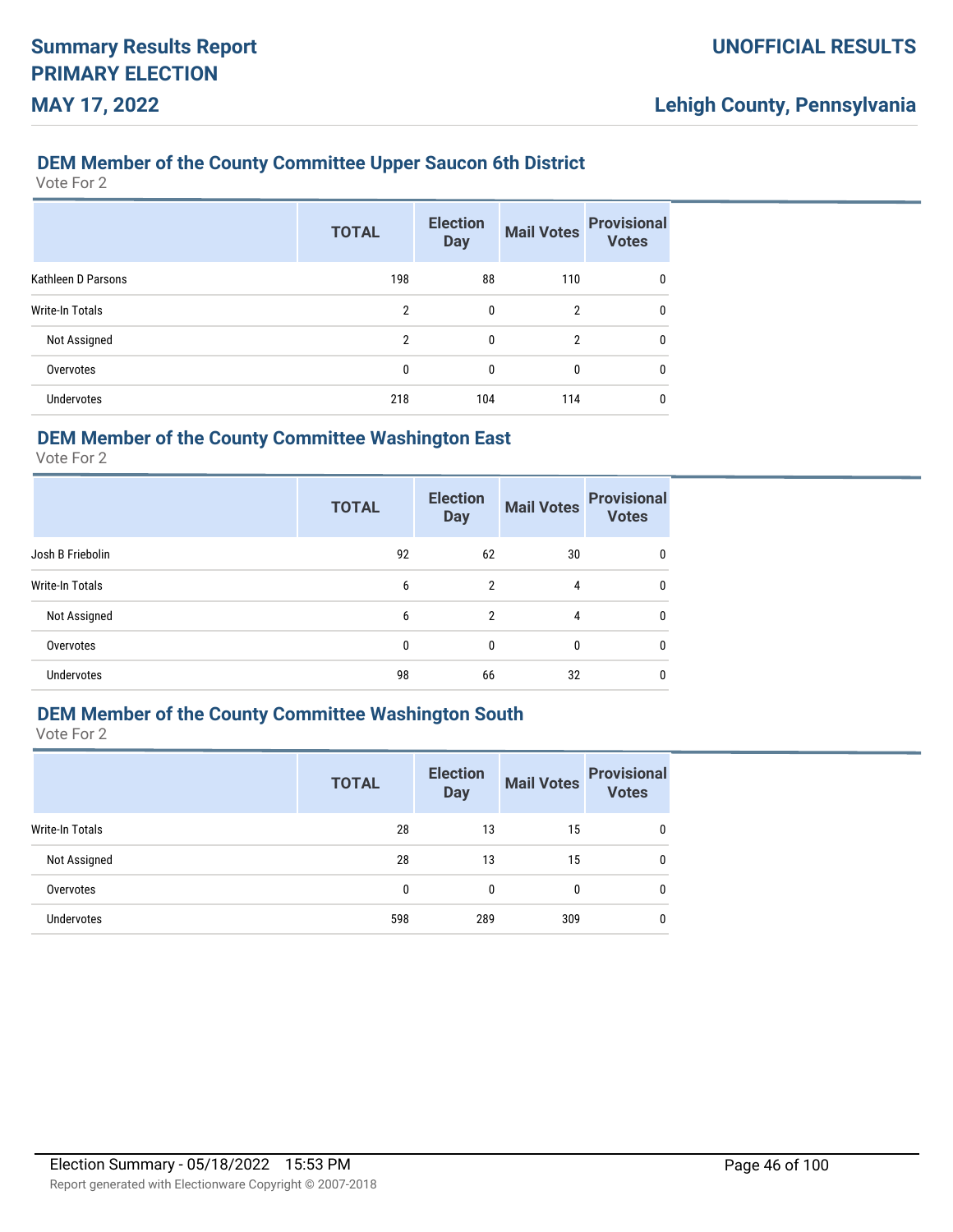#### **DEM Member of the County Committee Washington West**

Vote For 2

|                 | <b>TOTAL</b> | <b>Election</b><br><b>Day</b> | <b>Mail Votes</b> | <b>Provisional</b><br><b>Votes</b> |
|-----------------|--------------|-------------------------------|-------------------|------------------------------------|
| Write-In Totals | 3            | 3                             | 0                 | 0                                  |
| Not Assigned    | 3            | 3                             | 0                 | 0                                  |
| Overvotes       | 0            | 0                             | 0                 | 0                                  |
| Undervotes      | 125          | 83                            | 42                | 0                                  |

#### **DEM Member of the County Committee Weisenberg**

Vote For 2

|                        | <b>TOTAL</b> | <b>Election</b><br><b>Day</b> | <b>Mail Votes</b> | <b>Provisional</b><br><b>Votes</b> |
|------------------------|--------------|-------------------------------|-------------------|------------------------------------|
| <b>Robert Elbich</b>   | 314          | 127                           | 187               | 0                                  |
| Margie Ann Ohern       | 311          | 131                           | 180               | 0                                  |
| <b>Write-In Totals</b> | 5            | 5                             | $\mathbf{0}$      | $\mathbf{0}$                       |
| Not Assigned           | 5            | 5                             | $\mathbf{0}$      | $\mathbf{0}$                       |
| Overvotes              | 0            | 0                             | 0                 | $\mathbf{0}$                       |
| <b>Undervotes</b>      | 246          | 143                           | 103               | 0                                  |

### **DEM Member of the County Committee Whitehall 1st District**

|                   | <b>TOTAL</b> | <b>Election</b><br><b>Day</b> | <b>Mail Votes</b> | <b>Provisional</b><br><b>Votes</b> |
|-------------------|--------------|-------------------------------|-------------------|------------------------------------|
| Write-In Totals   | 19           | 13                            | 6                 | $\mathbf{0}$                       |
| Not Assigned      | 19           | 13                            | 6                 | 0                                  |
| Overvotes         | 0            | $\mathbf{0}$                  | 0                 | $\mathbf{0}$                       |
| <b>Undervotes</b> | 423          | 231                           | 192               | $\mathbf{0}$                       |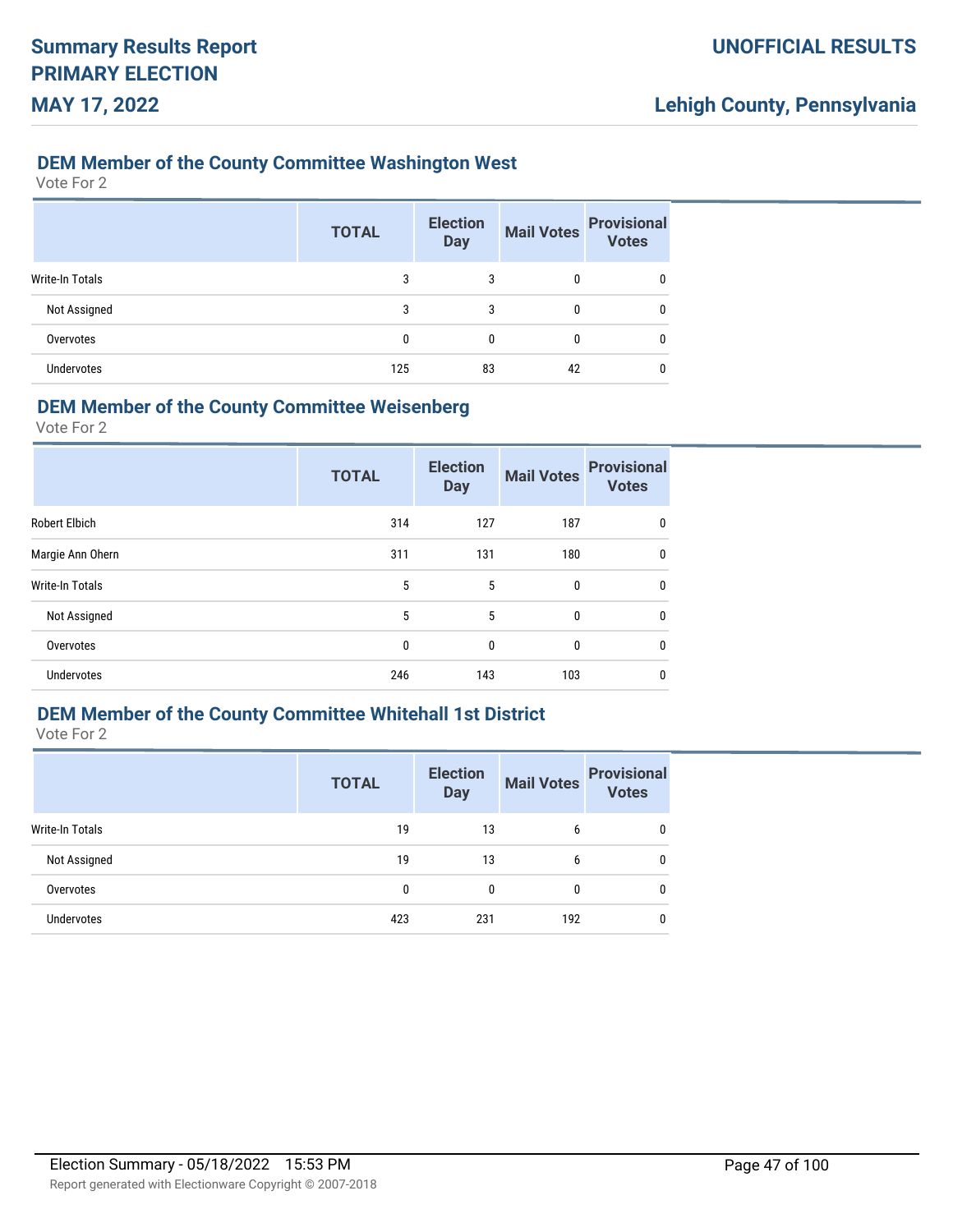#### **DEM Member of the County Committee Whitehall 2nd District**

Vote For 2

|                 | <b>TOTAL</b> | <b>Election</b><br><b>Day</b> | <b>Mail Votes</b> | <b>Provisional</b><br>Votes |
|-----------------|--------------|-------------------------------|-------------------|-----------------------------|
| Write-In Totals | 15           | 10                            | 5                 | 0                           |
| Not Assigned    | 15           | 10                            | 5                 | 0                           |
| Overvotes       | 0            | 0                             | 0                 | 0                           |
| Undervotes      | 191          | 110                           | 81                |                             |

#### **DEM Member of the County Committee Whitehall 3rd District**

Vote For 2

|                   | <b>TOTAL</b> | <b>Election</b><br><b>Day</b> | <b>Mail Votes</b> | <b>Provisional</b><br><b>Votes</b> |
|-------------------|--------------|-------------------------------|-------------------|------------------------------------|
| Write-In Totals   | 9            | 0                             | 9                 | 0                                  |
| Not Assigned      | 9            | 0                             | 9                 | 0                                  |
| Overvotes         | 0            | 0                             | 0                 | 0                                  |
| <b>Undervotes</b> | 261          | 148                           | 113               | 0                                  |

### **DEM Member of the County Committee Whitehall 4th District**

Vote For 2

|                        | <b>TOTAL</b> | <b>Election</b><br><b>Day</b> | <b>Mail Votes</b> | <b>Provisional</b><br><b>Votes</b> |
|------------------------|--------------|-------------------------------|-------------------|------------------------------------|
| Carol A Wikerd         | 154          | 79                            | 75                |                                    |
| <b>Write-In Totals</b> | 4            | 4                             | 0                 |                                    |
| Not Assigned           | 4            | 4                             | 0                 |                                    |
| Overvotes              | 0            | 0                             | 0                 | 0                                  |
| <b>Undervotes</b>      | 206          | 99                            | 107               |                                    |

### **DEM Member of the County Committee Whitehall 5th District**

|                 | <b>TOTAL</b> | <b>Election</b><br><b>Day</b> | <b>Mail Votes</b> | <b>Provisional</b><br><b>Votes</b> |
|-----------------|--------------|-------------------------------|-------------------|------------------------------------|
| Write-In Totals | 12           |                               | 5                 | 0                                  |
| Not Assigned    | 12           |                               | 5                 | 0                                  |
| Overvotes       | 0            | 0                             | 0                 | 0                                  |
| Undervotes      | 208          | 133                           | 75                | 0                                  |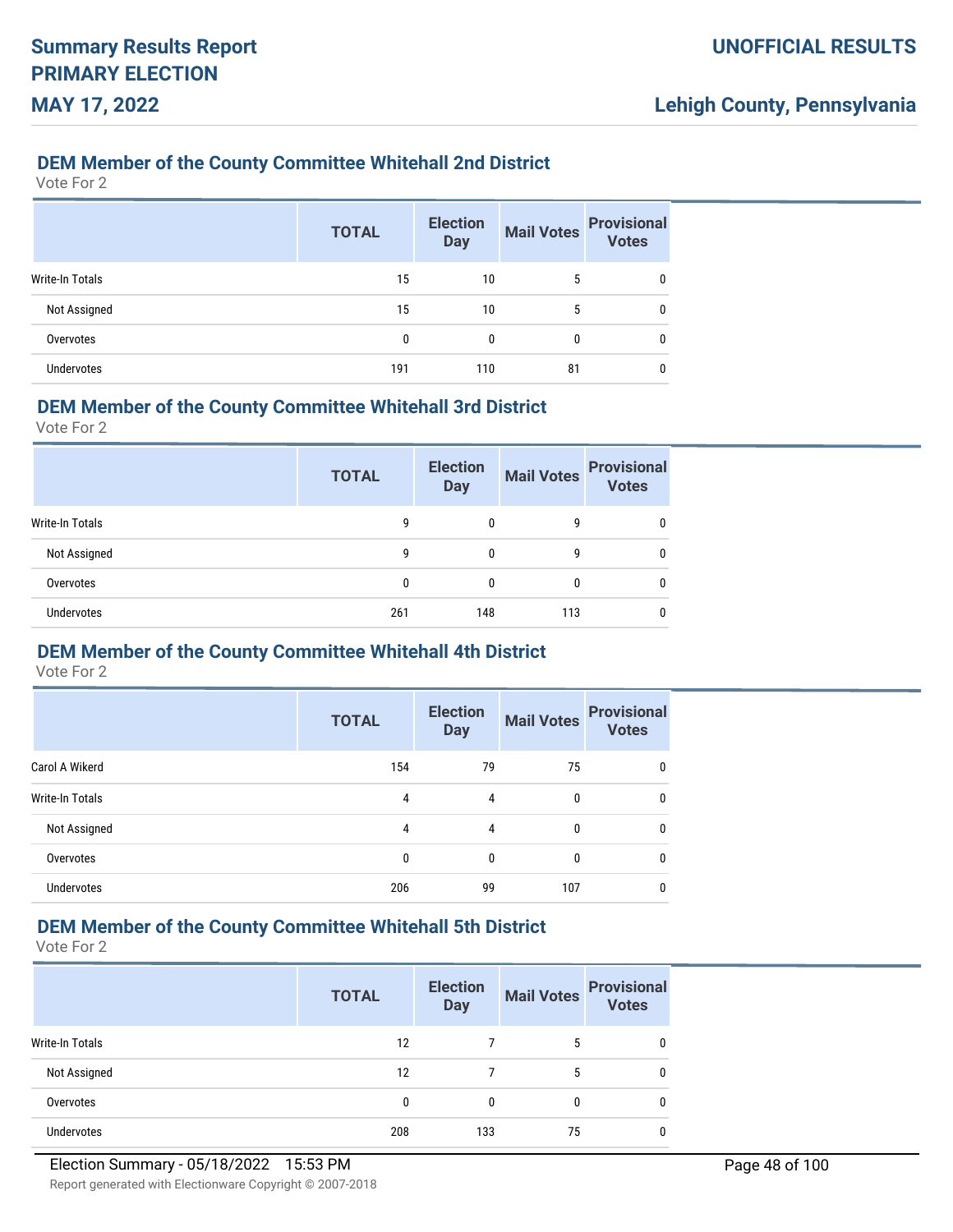#### **DEM Member of the County Committee Whitehall 6th District**

Vote For 2

|                        | <b>TOTAL</b> | <b>Election</b><br><b>Day</b> | <b>Mail Votes</b> | <b>Provisional</b><br><b>Votes</b> |
|------------------------|--------------|-------------------------------|-------------------|------------------------------------|
| <b>Write-In Totals</b> | 9            |                               | 2                 | 0                                  |
| Not Assigned           | 9            |                               | 2                 | 0                                  |
| Overvotes              | 0            | 0                             | 0                 | 0                                  |
| <b>Undervotes</b>      | 337          | 201                           | 136               | 0                                  |

#### **DEM Member of the County Committee Whitehall 7th District**

Vote For 2

|                   | <b>TOTAL</b> | <b>Election</b><br><b>Day</b> | <b>Mail Votes</b> | <b>Provisional</b><br><b>Votes</b> |
|-------------------|--------------|-------------------------------|-------------------|------------------------------------|
| Write-In Totals   | 23           | 14                            | 9                 | 0                                  |
| Not Assigned      | 23           | 14                            | 9                 | 0                                  |
| Overvotes         | 0            | 0                             | 0                 | 0                                  |
| <b>Undervotes</b> | 717          | 272                           | 445               | 0                                  |

#### **DEM Member of the County Committee Whitehall 8th District**

Vote For 2

|                        | <b>TOTAL</b> | <b>Election</b><br><b>Day</b> | <b>Mail Votes</b> | <b>Provisional</b><br><b>Votes</b> |
|------------------------|--------------|-------------------------------|-------------------|------------------------------------|
| <b>Write-In Totals</b> | 31           | 21                            | 10                | 0                                  |
| Not Assigned           | 31           | 21                            | 10                | 0                                  |
| Overvotes              | 0            | 0                             |                   | 0                                  |
| <b>Undervotes</b>      | 573          | 301                           | 272               |                                    |

### **DEM Member of the County Committee Whitehall 9th District**

|                   | <b>TOTAL</b> | <b>Election</b><br><b>Day</b> | <b>Mail Votes</b> | <b>Provisional</b><br><b>Votes</b> |
|-------------------|--------------|-------------------------------|-------------------|------------------------------------|
| Write-In Totals   | 20           | 10                            | 10                | 0                                  |
| Not Assigned      | 20           | 10                            | 10                | 0                                  |
| Overvotes         | 0            | $\Omega$                      | $\Omega$          | 0                                  |
| <b>Undervotes</b> | 428          | 216                           | 212               | 0                                  |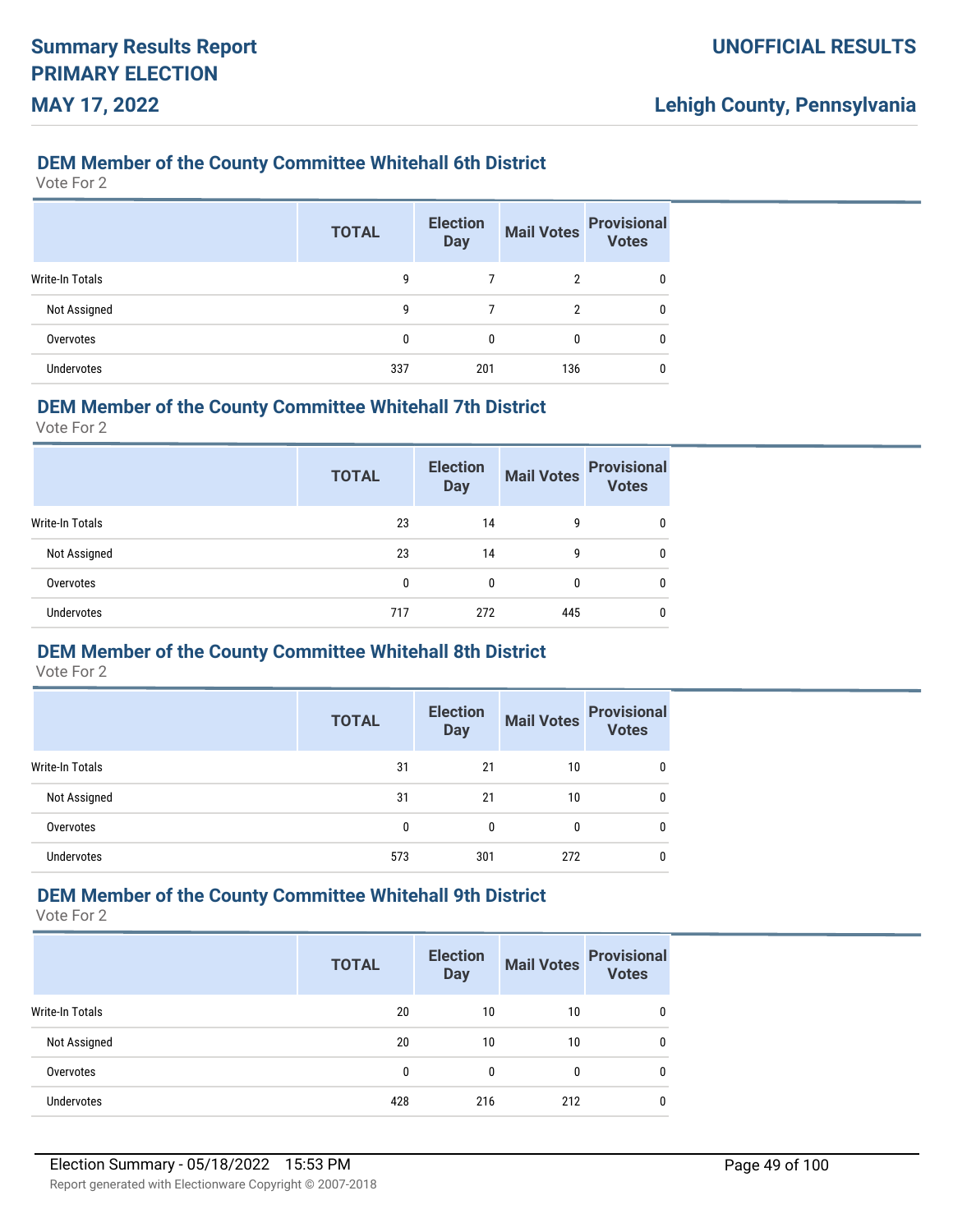#### **DEM Member of the County Committee Whitehall 10th District**

Vote For 2

|                        | <b>TOTAL</b> | <b>Election</b><br><b>Day</b> | <b>Mail Votes</b> | <b>Provisional</b><br>Votes |
|------------------------|--------------|-------------------------------|-------------------|-----------------------------|
| <b>Write-In Totals</b> | 43           | 13                            | 30                | 0                           |
| Not Assigned           | 43           | 13                            | 30                | 0                           |
| Overvotes              | 0            | 0                             | 0                 | 0                           |
| <b>Undervotes</b>      | 551          | 307                           | 244               | 0                           |

#### **DEM Member of the County Committee Whitehall 11th District**

Vote For 2

|                   | <b>TOTAL</b> | <b>Election</b><br><b>Day</b> | <b>Mail Votes</b> | <b>Provisional</b><br><b>Votes</b> |
|-------------------|--------------|-------------------------------|-------------------|------------------------------------|
| Write-In Totals   | 20           | 11                            | 9                 | 0                                  |
| Not Assigned      | 20           | 11                            | 9                 | 0                                  |
| Overvotes         | $\mathbf{0}$ | 0                             | 0                 | 0                                  |
| <b>Undervotes</b> | 428          | 209                           | 219               | 0                                  |

#### **DEM Member of the County Committee Whitehall 12th District**

|                   | <b>TOTAL</b> | <b>Election</b><br><b>Day</b> | <b>Mail Votes</b> | <b>Provisional</b><br><b>Votes</b> |
|-------------------|--------------|-------------------------------|-------------------|------------------------------------|
| Write-In Totals   | 28           | 19                            | 9                 |                                    |
| Not Assigned      | 28           | 19                            | 9                 |                                    |
| Overvotes         | 0            | 0                             | 0                 |                                    |
| <b>Undervotes</b> | 336          | 177                           | 159               |                                    |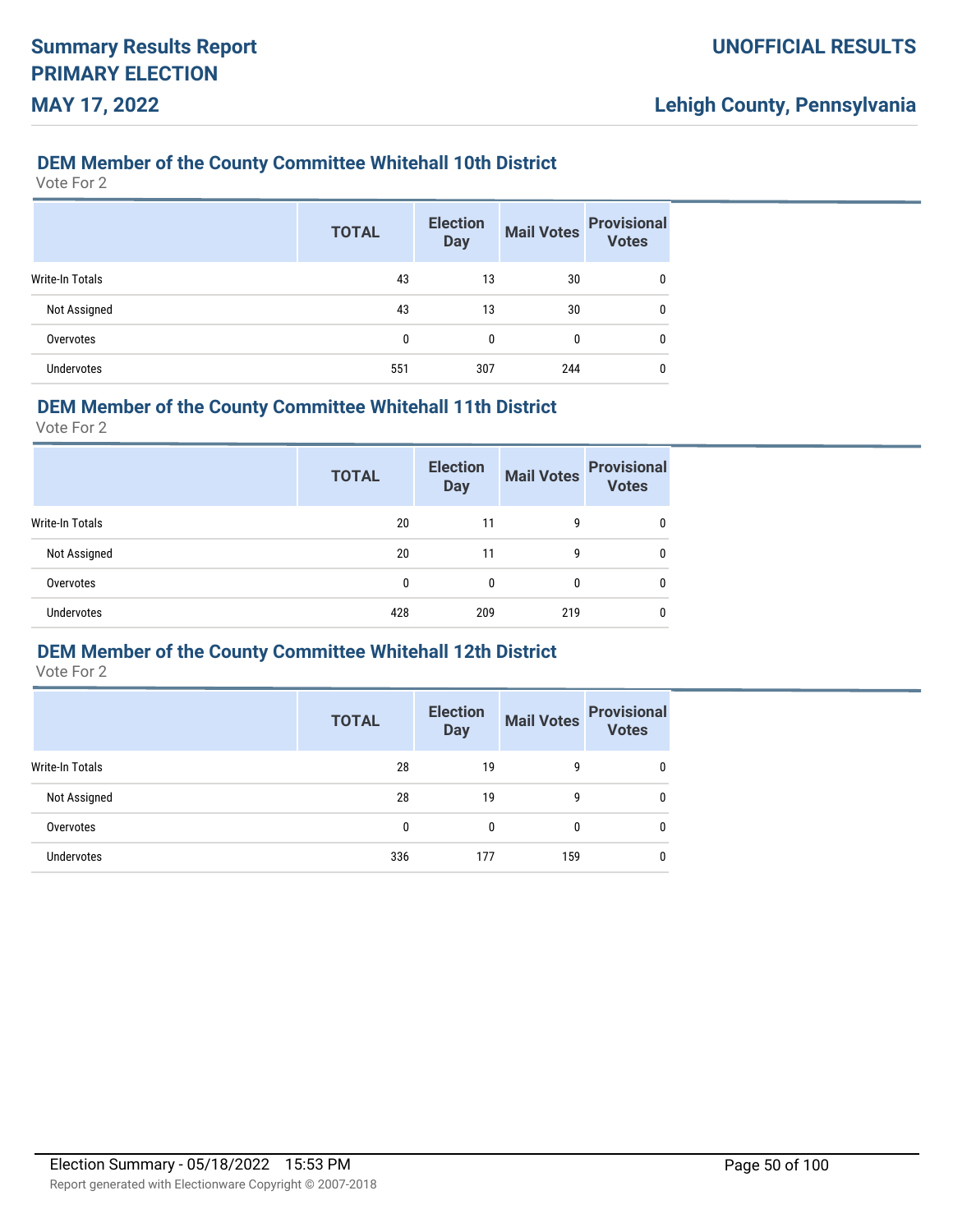#### **REP United States Senator**

|                     | <b>TOTAL</b> | <b>Election</b><br><b>Day</b> | <b>Mail Votes</b> | <b>Provisional</b><br><b>Votes</b> |
|---------------------|--------------|-------------------------------|-------------------|------------------------------------|
| Kathy Barnette      | 8,373        | 7,477                         | 896               | $\bf{0}$                           |
| Mehmet Oz           | 9,870        | 8,988                         | 882               | $\mathbf 0$                        |
| George Bochetto     | 312          | 222                           | 90                | $\mathbf 0$                        |
| <b>Jeff Bartos</b>  | 1,533        | 1,067                         | 466               | $\mathbf{0}$                       |
| Dave McCormick      | 9,858        | 8,344                         | 1,514             | $\mathbf{0}$                       |
| Sean Gale           | 341          | 247                           | 94                | $\mathbf{0}$                       |
| Carla Sands         | 1,001        | 710                           | 291               | $\mathbf{0}$                       |
| Write-In Totals     | 118          | 66                            | 52                | $\mathbf 0$                        |
| Write-In: Scattered | 118          | 66                            | 52                | $\pmb{0}$                          |
| Not Assigned        | 0            | $\mathbf 0$                   | $\mathbf 0$       | $\mathbf{0}$                       |
| Overvotes           | 32           | 18                            | 14                | 0                                  |
| <b>Undervotes</b>   | 461          | 327                           | 134               | $\mathbf{0}$                       |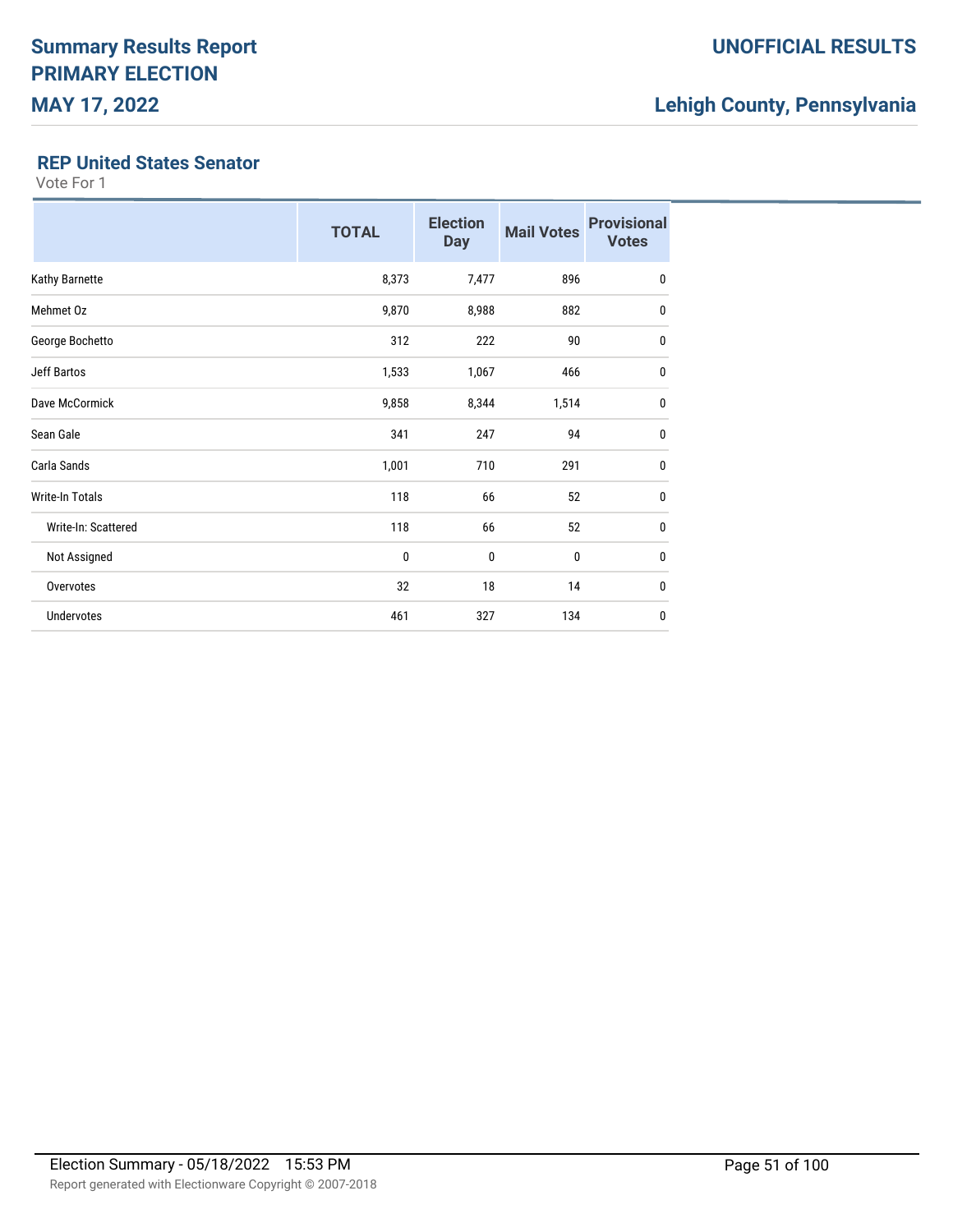#### **REP Governor**

|                        | <b>TOTAL</b> | <b>Election</b><br><b>Day</b> | <b>Mail Votes</b> | <b>Provisional</b><br><b>Votes</b> |
|------------------------|--------------|-------------------------------|-------------------|------------------------------------|
| Lou Barletta           | 8,455        | 7,445                         | 1,010             | $\pmb{0}$                          |
| Douglas V Mastriano    | 12,339       | 11,813                        | 526               | 0                                  |
| Nche Zama              | 718          | 489                           | 229               | $\pmb{0}$                          |
| Dave White             | 2,069        | 1,650                         | 419               | 0                                  |
| <b>Melissa Hart</b>    | 1,137        | 727                           | 410               | $\pmb{0}$                          |
| <b>Bill McSwain</b>    | 5,106        | 3,856                         | 1,250             | $\pmb{0}$                          |
| <b>Charlie Gerow</b>   | 524          | 397                           | 127               | $\mathbf 0$                        |
| Joe Gale               | 328          | 262                           | 66                | $\pmb{0}$                          |
| Jake Corman            | 555          | 356                           | 199               | 0                                  |
| <b>Write-In Totals</b> | 104          | 56                            | 48                | 0                                  |
| Write-In: Scattered    | 0            | 0                             | 0                 | 0                                  |
| Not Assigned           | 104          | 56                            | 48                | $\mathbf 0$                        |
| Overvotes              | 12           | 5                             | 7                 | 0                                  |
| <b>Undervotes</b>      | 552          | 410                           | 142               | $\pmb{0}$                          |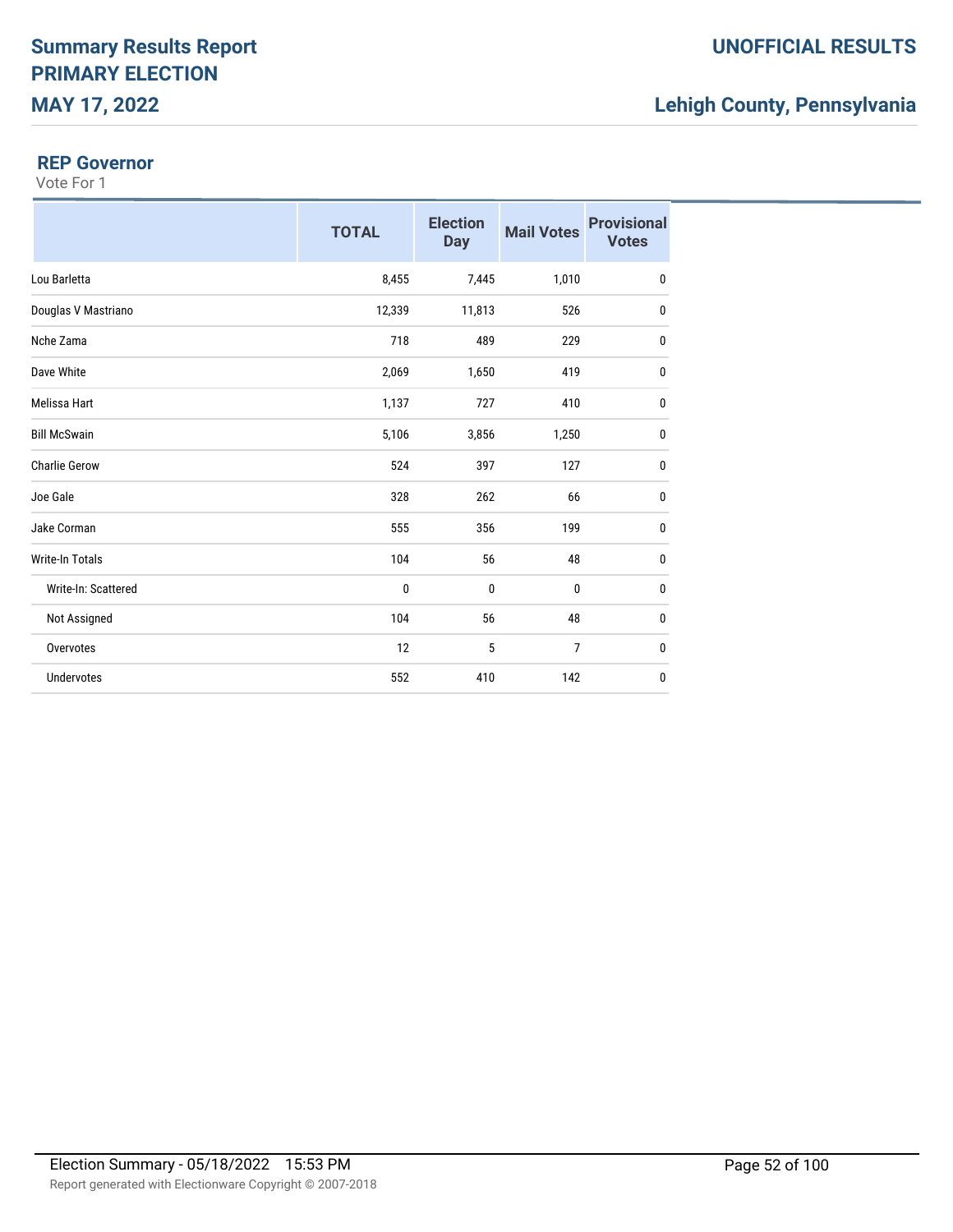#### **REP Lieutenant Governor**

Vote For 1

|                            | <b>TOTAL</b> | <b>Election</b><br><b>Day</b> | <b>Mail Votes</b> | <b>Provisional</b><br><b>Votes</b> |
|----------------------------|--------------|-------------------------------|-------------------|------------------------------------|
| <b>Clarice Schillinger</b> | 3,854        | 3,459                         | 395               | 0                                  |
| James Earl Jones           | 2,094        | 1,834                         | 260               | 0                                  |
| <b>Rick Saccone</b>        | 2,084        | 1,836                         | 248               | 0                                  |
| John Brown                 | 7,241        | 6,079                         | 1,162             | 0                                  |
| Chris Frye                 | 882          | 675                           | 207               | $\mathbf 0$                        |
| Jeff Coleman               | 3,574        | 3,124                         | 450               | 0                                  |
| <b>Russ Diamond</b>        | 1,008        | 885                           | 123               | 0                                  |
| Carrie Lewis Delrosso      | 5,233        | 4,296                         | 937               | 0                                  |
| <b>Teddy Daniels</b>       | 2,855        | 2,649                         | 206               | $\mathbf{0}$                       |
| <b>Write-In Totals</b>     | 129          | 80                            | 49                | $\mathbf{0}$                       |
| Write-In: Scattered        | 0            | $\mathbf 0$                   | $\mathbf 0$       | 0                                  |
| Not Assigned               | 129          | 80                            | 49                | $\mathbf{0}$                       |
| Overvotes                  | 6            | 6                             | $\mathbf 0$       | 0                                  |
| <b>Undervotes</b>          | 2,939        | 2,543                         | 396               | $\mathbf{0}$                       |

### **REP Member of the County Committee Allentown 1st Ward**

|                        | <b>TOTAL</b> | <b>Election</b><br><b>Day</b> | <b>Mail Votes</b> | <b>Provisional</b><br><b>Votes</b> |
|------------------------|--------------|-------------------------------|-------------------|------------------------------------|
| <b>Write-In Totals</b> |              |                               | 0                 | 0                                  |
| Not Assigned           |              |                               | 0                 | 0                                  |
| Overvotes              |              | 0                             | 0                 | 0                                  |
| <b>Undervotes</b>      | 31           | 23                            | 8                 | 0                                  |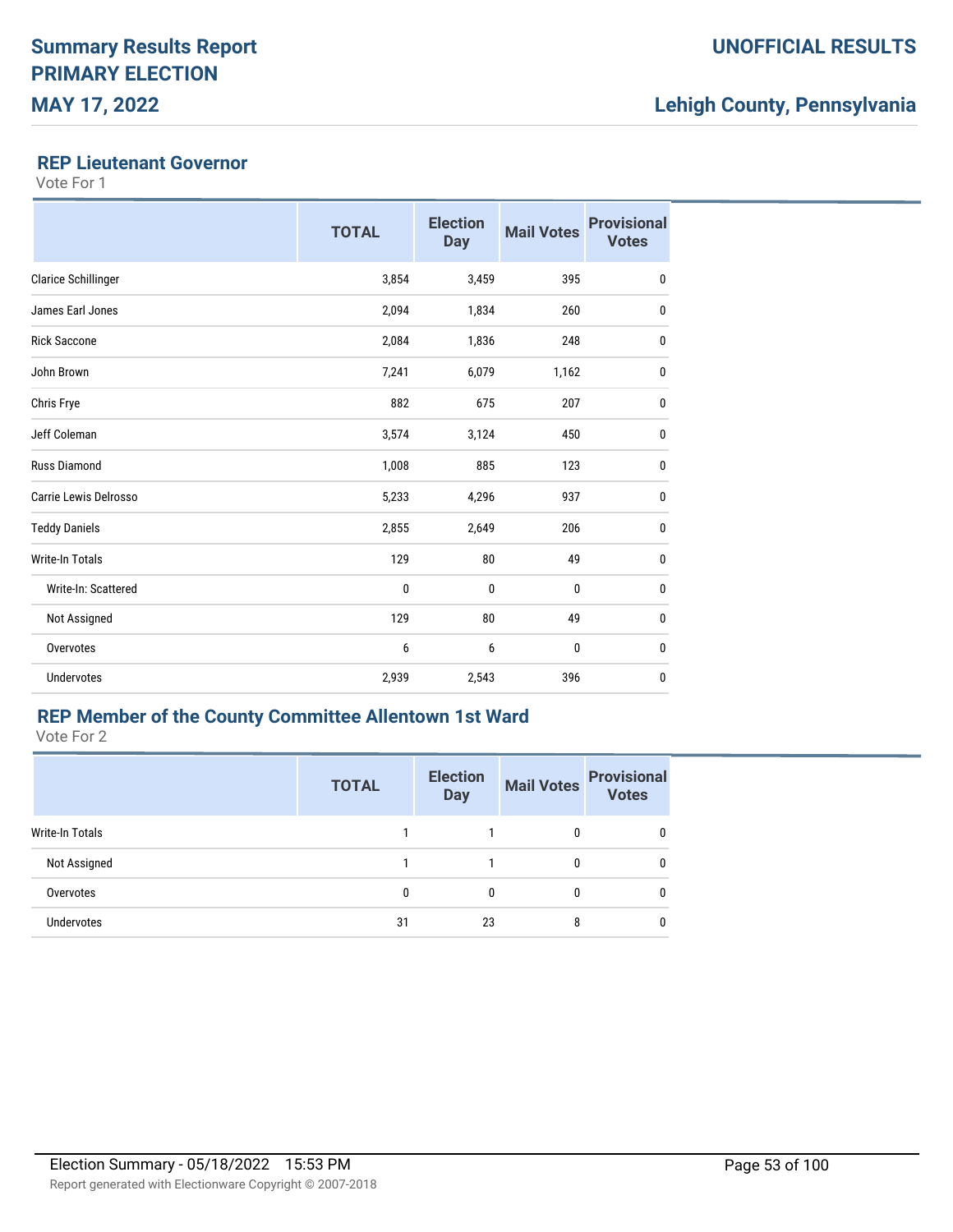#### **REP Member of the County Committee Allentown 2nd Ward**

Vote For 2

|                   | <b>TOTAL</b> | <b>Election</b><br><b>Day</b> | <b>Mail Votes</b> | <b>Provisional</b><br>Votes |
|-------------------|--------------|-------------------------------|-------------------|-----------------------------|
| Write-In Totals   | 3            | 3                             |                   |                             |
| Not Assigned      | 3            | 3                             | 0                 |                             |
| Overvotes         | 0            | 0                             | 0                 |                             |
| <b>Undervotes</b> | 39           | 33                            | 6                 |                             |

#### **REP Member of the County Committee Allentown 3rd Ward**

Vote For 2

|                   | <b>TOTAL</b> | <b>Election</b><br><b>Day</b> | <b>Mail Votes</b> | <b>Provisional</b><br><b>Votes</b> |
|-------------------|--------------|-------------------------------|-------------------|------------------------------------|
| Write-In Totals   | 5            | 3                             | 2                 |                                    |
| Not Assigned      | 5            | 3                             | ŋ                 | 0                                  |
| Overvotes         | 0            | 0                             |                   | 0                                  |
| <b>Undervotes</b> | 37           | 33                            | 4                 | 0                                  |

#### **REP Member of the County Committee Allentown 4th Ward**

Vote For 2

|                   | <b>TOTAL</b> | <b>Election</b><br><b>Day</b> | <b>Mail Votes</b> | <b>Provisional</b><br><b>Votes</b> |
|-------------------|--------------|-------------------------------|-------------------|------------------------------------|
| Write-In Totals   | 0            |                               | 0                 |                                    |
| Not Assigned      | 0            | 0                             | 0                 | 0                                  |
| Overvotes         | 0            | $\Omega$                      | 0                 |                                    |
| <b>Undervotes</b> | 42           | 36                            | 6                 |                                    |

### **REP Member of the County Committee Allentown 5th Ward**

|                   | <b>TOTAL</b> | <b>Election</b><br><b>Day</b> | <b>Mail Votes</b> | <b>Provisional</b><br><b>Votes</b> |
|-------------------|--------------|-------------------------------|-------------------|------------------------------------|
| Write-In Totals   | 3            |                               | 3                 |                                    |
| Not Assigned      | 3            |                               |                   |                                    |
| Overvotes         |              | <sup>0</sup>                  |                   | 0                                  |
| <b>Undervotes</b> | 21           | 16                            |                   |                                    |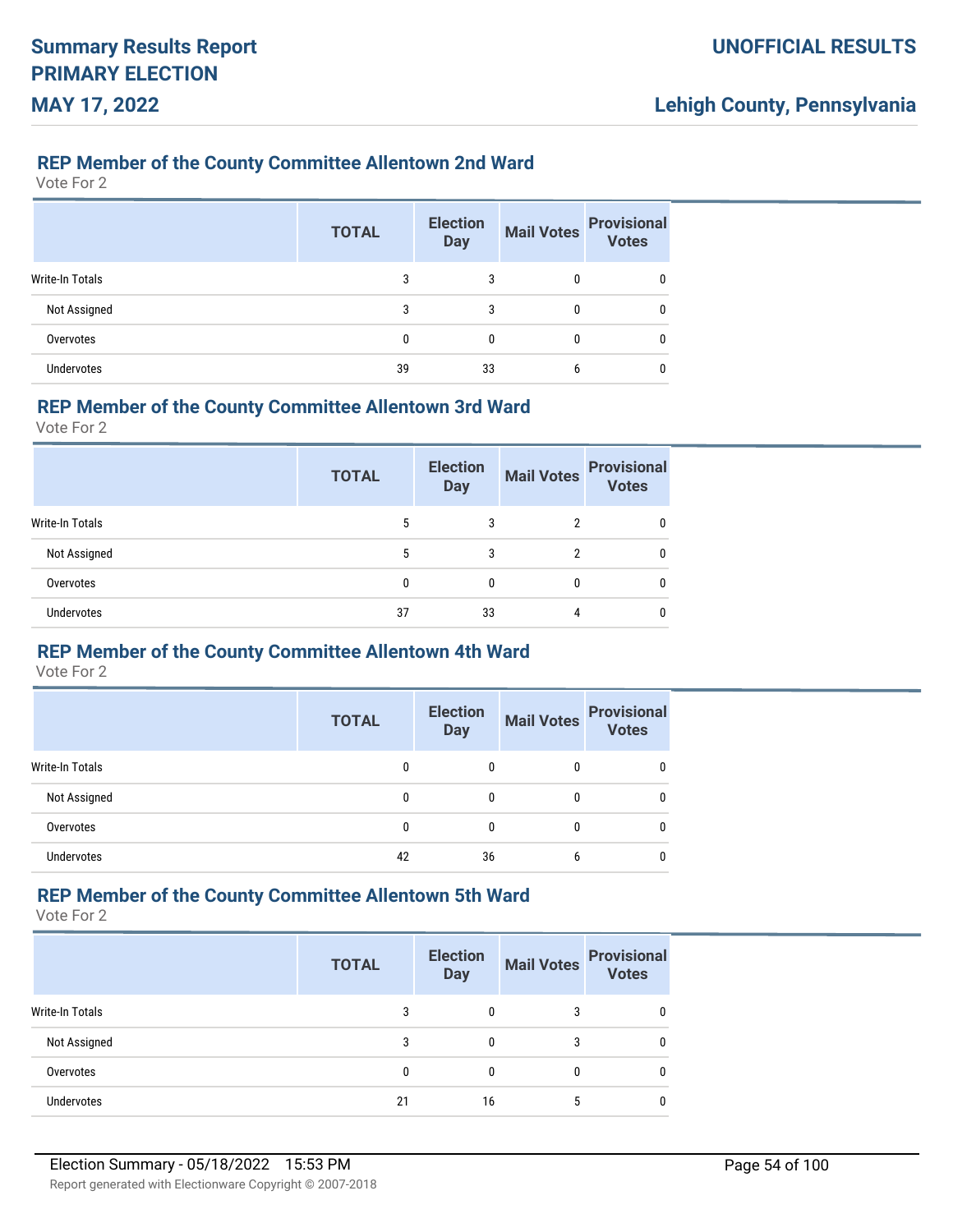### **REP Member of the County Committee Allentown 6th Ward 1st District**

Vote For 2

|                        | <b>TOTAL</b> | <b>Election</b><br><b>Day</b> | <b>Mail Votes</b> | <b>Provisional</b><br>Votes |
|------------------------|--------------|-------------------------------|-------------------|-----------------------------|
| <b>Write-In Totals</b> | 0            |                               |                   |                             |
| Not Assigned           | 0            | 0                             | 0                 |                             |
| Overvotes              | 0            | $\Omega$                      | 0                 |                             |
| <b>Undervotes</b>      | 20           | 16                            | 4                 |                             |

#### **REP Member of the County Committee Allentown 6th Ward 2nd District**

Vote For 2

|                   | <b>TOTAL</b> | <b>Election</b><br><b>Day</b> | <b>Mail Votes</b> | <b>Provisional</b><br><b>Votes</b> |
|-------------------|--------------|-------------------------------|-------------------|------------------------------------|
| Write-In Totals   | ົ            | 2                             | $\mathbf{0}$      | 0                                  |
| Not Assigned      | 2            | $\mathfrak{p}$                | 0                 | 0                                  |
| Overvotes         |              | 0                             | 0                 | 0                                  |
| <b>Undervotes</b> | 36           | 32                            |                   | 0                                  |

#### **REP Member of the County Committee Allentown 7th Ward**

Vote For 2

|                        | <b>TOTAL</b> | <b>Election</b><br><b>Day</b> | <b>Mail Votes</b> | <b>Provisional</b><br><b>Votes</b> |
|------------------------|--------------|-------------------------------|-------------------|------------------------------------|
| <b>Write-In Totals</b> | 3            |                               | 0                 |                                    |
| Not Assigned           | 3            | 3                             | 0                 |                                    |
| Overvotes              | 0            | $\Omega$                      | 0                 |                                    |
| <b>Undervotes</b>      | 65           | 59                            | 6                 |                                    |

### **REP Member of the County Committee Allentown 8th Ward 1st District**

|                   | <b>TOTAL</b> | <b>Election</b><br><b>Day</b> | <b>Mail Votes</b> | <b>Provisional</b><br><b>Votes</b> |
|-------------------|--------------|-------------------------------|-------------------|------------------------------------|
| Write-In Totals   |              |                               |                   | 0                                  |
| Not Assigned      |              |                               |                   | 0                                  |
| Overvotes         |              |                               |                   | 0                                  |
| <b>Undervotes</b> | 15           | 13                            |                   | 0                                  |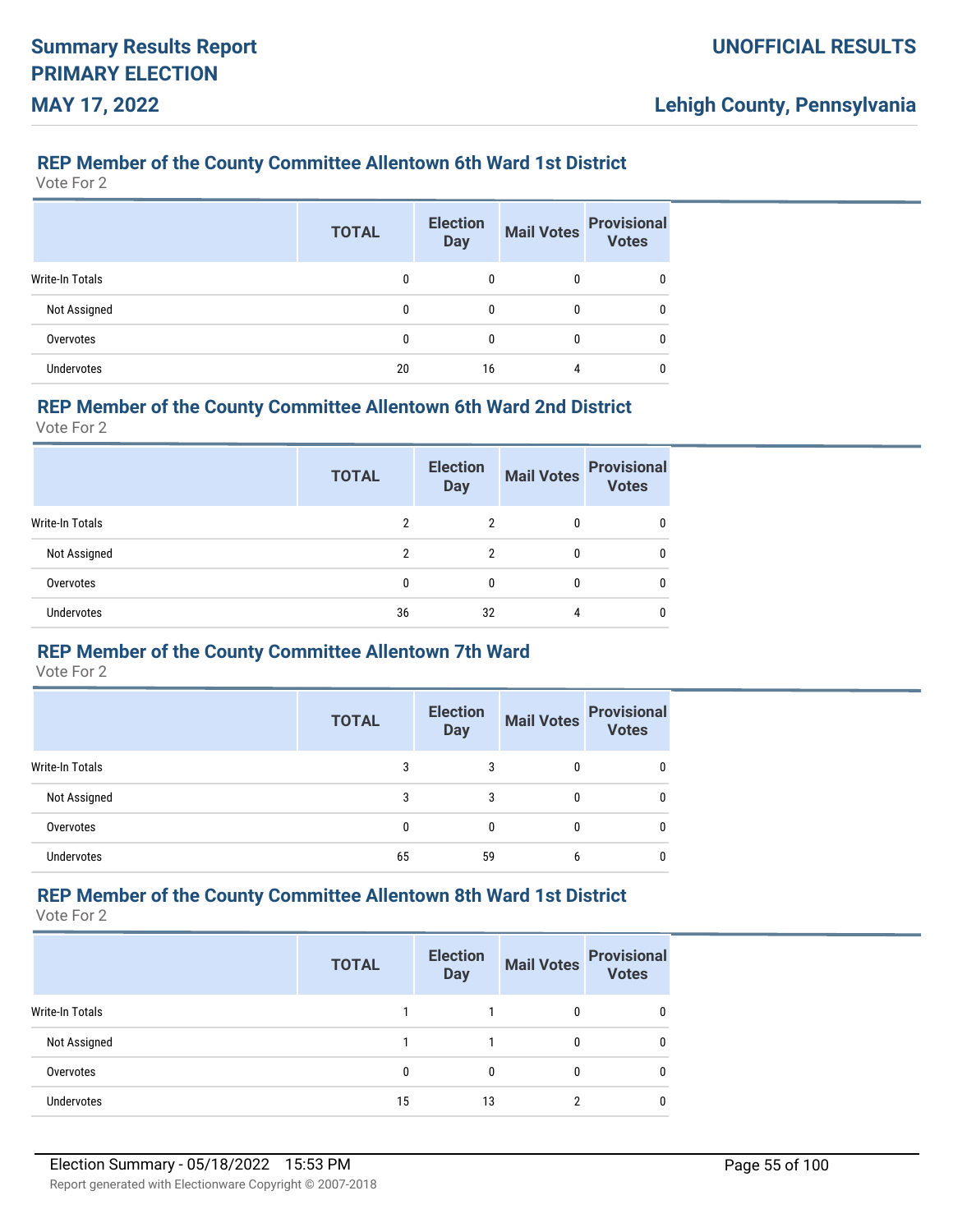### **REP Member of the County Committee Allentown 8th Ward 2nd District**

Vote For 2

|                        | <b>TOTAL</b> | <b>Election</b><br><b>Day</b> | <b>Mail Votes</b> | <b>Provisional</b><br><b>Votes</b> |
|------------------------|--------------|-------------------------------|-------------------|------------------------------------|
| <b>Write-In Totals</b> | 0            | 0                             | 0                 |                                    |
| Not Assigned           | 0            | 0                             | 0                 |                                    |
| Overvotes              | 0            | 0                             | 0                 |                                    |
| <b>Undervotes</b>      | 28           | 28                            | 0                 |                                    |

#### **REP Member of the County Committee Allentown 8th Ward 3rd District**

Vote For 2

|                        | <b>TOTAL</b> | <b>Election</b><br><b>Day</b> | <b>Mail Votes</b> | <b>Provisional</b><br><b>Votes</b> |
|------------------------|--------------|-------------------------------|-------------------|------------------------------------|
| <b>Write-In Totals</b> | 2            | 2                             | 0                 |                                    |
| Not Assigned           | 2            | 2                             | 0                 |                                    |
| Overvotes              | 0            | 0                             | 0                 |                                    |
| <b>Undervotes</b>      | 34           | 30                            |                   |                                    |

# **REP Member of the County Committee Allentown 8th Ward 4th District**

Vote For 2

|                   | <b>TOTAL</b> | <b>Election</b><br><b>Day</b> | <b>Mail Votes</b> | <b>Provisional</b><br><b>Votes</b> |
|-------------------|--------------|-------------------------------|-------------------|------------------------------------|
| Write-In Totals   | 6            | 4                             | 2                 |                                    |
| Not Assigned      | 6            | 4                             | 2                 |                                    |
| Overvotes         | 0            | $\Omega$                      | 0                 |                                    |
| <b>Undervotes</b> | 120          | 92                            | 28                |                                    |

### **REP Member of the County Committee Allentown 8th Ward 5th District**

|                        | <b>TOTAL</b> | <b>Election</b><br><b>Day</b> | <b>Mail Votes</b> | <b>Provisional</b><br><b>Votes</b> |
|------------------------|--------------|-------------------------------|-------------------|------------------------------------|
| <b>Write-In Totals</b> | 3            | 3                             |                   | 0                                  |
| Not Assigned           | 3            | 3                             |                   | 0                                  |
| Overvotes              |              | 0                             |                   | 0                                  |
| <b>Undervotes</b>      | 77           | 71                            |                   | 0                                  |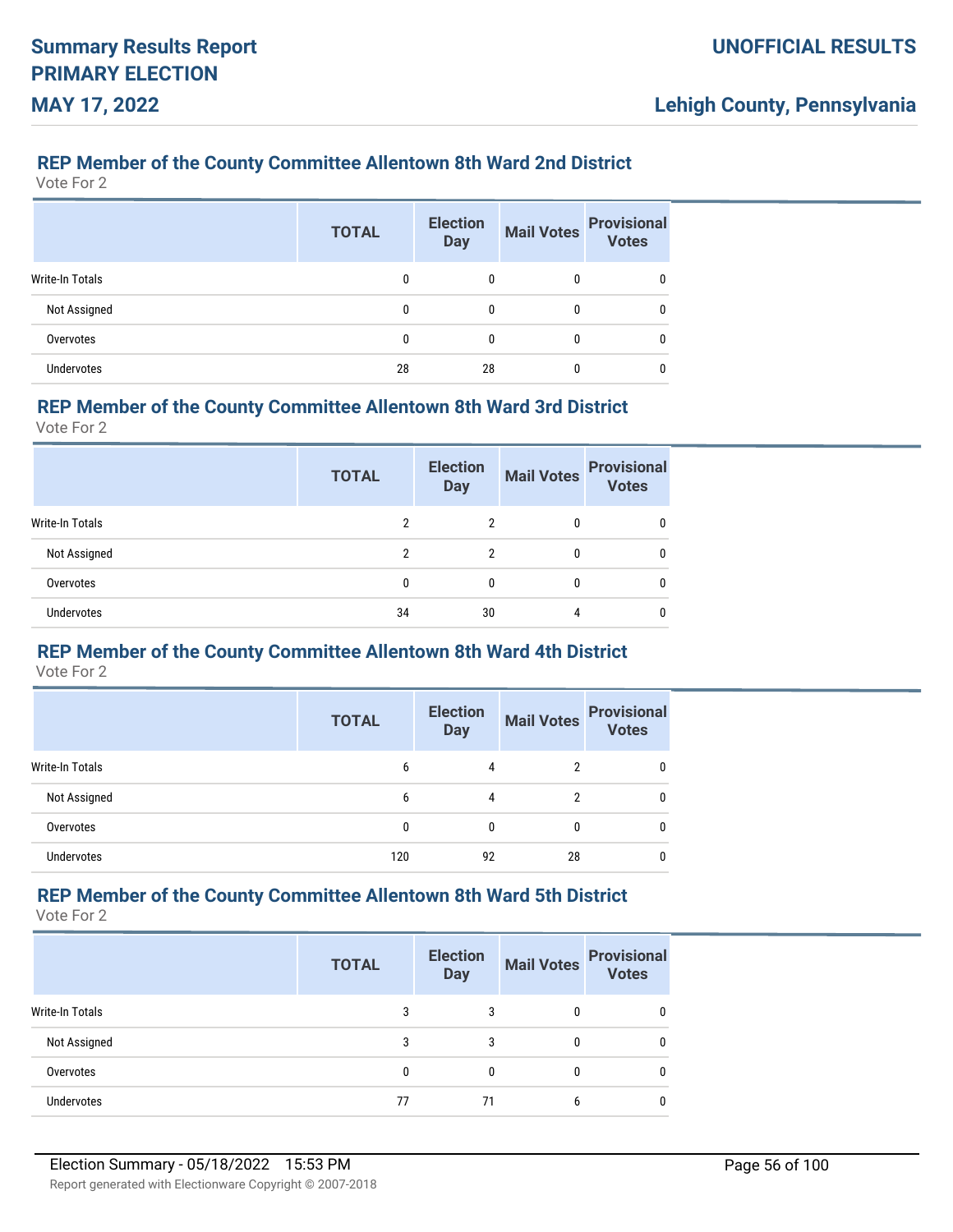### **REP Member of the County Committee Allentown 8th Ward 6th District**

Vote For 2

|                        | <b>TOTAL</b> | <b>Election</b><br><b>Day</b> | <b>Mail Votes</b> | <b>Provisional</b><br>Votes |
|------------------------|--------------|-------------------------------|-------------------|-----------------------------|
| <b>Write-In Totals</b> | 4            | 4                             |                   | 0                           |
| Not Assigned           | 4            | 4                             |                   | 0                           |
| Overvotes              | 0            | 0                             | 0                 | 0                           |
| <b>Undervotes</b>      | 38           | 38                            |                   |                             |

#### **REP Member of the County Committee Allentown 8th Ward 7th District**

Vote For 2

|                   | <b>TOTAL</b> | <b>Election</b><br><b>Day</b> | <b>Mail Votes</b> | <b>Provisional</b><br><b>Votes</b> |
|-------------------|--------------|-------------------------------|-------------------|------------------------------------|
| Write-In Totals   | 5            | 5                             | $\mathbf{0}$      | 0                                  |
| Not Assigned      | 5            | 5                             | 0                 | 0                                  |
| Overvotes         |              |                               | 0                 | 0                                  |
| <b>Undervotes</b> | 137          | 121                           | 16                | 0                                  |

#### **REP Member of the County Committee Allentown 9th Ward**

Vote For 2

|                        | <b>TOTAL</b> | <b>Election</b><br><b>Day</b> | <b>Mail Votes</b> | <b>Provisional</b><br><b>Votes</b> |
|------------------------|--------------|-------------------------------|-------------------|------------------------------------|
| Joseph P Maher         | g            | 8                             |                   |                                    |
| <b>Write-In Totals</b> | 0            | 0                             | 0                 |                                    |
| Not Assigned           | 0            | 0                             | 0                 | 0                                  |
| Overvotes              | 0            | 0                             | 0                 |                                    |
| <b>Undervotes</b>      | 19           | 18                            |                   |                                    |

# **REP Member of the County Committee Allentown 10th Ward 1st District**

|                        | <b>TOTAL</b> | <b>Election</b><br><b>Day</b> | <b>Mail Votes</b> | <b>Provisional</b><br><b>Votes</b> |
|------------------------|--------------|-------------------------------|-------------------|------------------------------------|
| <b>Write-In Totals</b> | ົ            | 2                             |                   | 0                                  |
| Not Assigned           | າ            | 2                             |                   | 0                                  |
| Overvotes              | 0            |                               |                   | 0                                  |
| <b>Undervotes</b>      | 26           | 22                            |                   | 0                                  |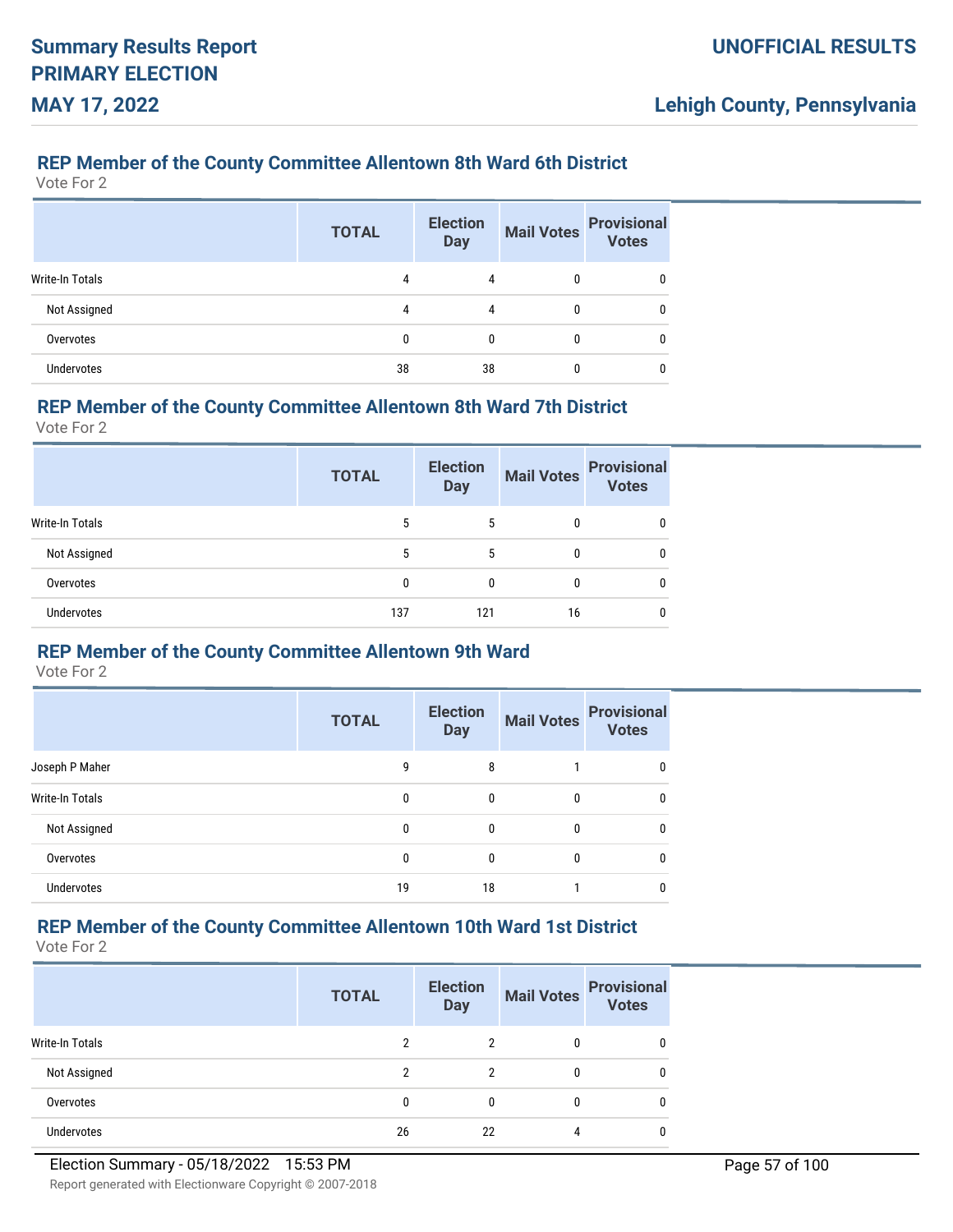# **REP Member of the County Committee Allentown 10th Ward 3rd District**

Vote For 2

|                        | <b>TOTAL</b>   | <b>Election</b><br><b>Day</b> | <b>Mail Votes</b> | <b>Provisional</b><br><b>Votes</b> |
|------------------------|----------------|-------------------------------|-------------------|------------------------------------|
| Noemi Ramos            | 4              | 4                             | $\mathbf{0}$      | 0                                  |
| Luis Ramos             | 9              | 9                             | $\mathbf{0}$      | 0                                  |
| <b>Write-In Totals</b> | $\mathfrak{p}$ | $\mathfrak{p}$                | $\mathbf{0}$      | 0                                  |
| Not Assigned           | $\mathfrak{p}$ | $\mathfrak{p}$                | $\mathbf{0}$      | 0                                  |
| Overvotes              | 0              | 0                             | 0                 | 0                                  |
| <b>Undervotes</b>      | 9              | 9                             | $\Omega$          | 0                                  |

### **REP Member of the County Committee Allentown 10th Ward 4th District**

Vote For 2

|                        | <b>TOTAL</b> | <b>Election</b><br><b>Day</b> | <b>Mail Votes</b> | <b>Provisional</b><br><b>Votes</b> |
|------------------------|--------------|-------------------------------|-------------------|------------------------------------|
| <b>Write-In Totals</b> | 4            | 4                             | 0                 |                                    |
| Not Assigned           | 4            | 4                             | 0                 |                                    |
| Overvotes              | 0            | 0                             | 0                 |                                    |
| <b>Undervotes</b>      | 24           | 16                            | 8                 |                                    |

# **REP Member of the County Committee Allentown 11th Ward 1st District**

Vote For 2

|                   | <b>TOTAL</b> | <b>Election</b><br><b>Day</b> | <b>Mail Votes</b> | <b>Provisional</b><br><b>Votes</b> |
|-------------------|--------------|-------------------------------|-------------------|------------------------------------|
| Robert W Walker   | 11           | 10                            | 1                 | $\mathbf{0}$                       |
| <b>Tim Ramos</b>  | 16           | 16                            | $\mathbf{0}$      | 0                                  |
| Write-In Totals   | $\mathbf{0}$ | $\mathbf{0}$                  | $\mathbf{0}$      | $\mathbf{0}$                       |
| Not Assigned      | 0            | $\mathbf 0$                   | $\mathbf{0}$      | $\mathbf{0}$                       |
| Overvotes         | 0            | $\mathbf{0}$                  | $\mathbf{0}$      | $\mathbf{0}$                       |
| <b>Undervotes</b> | 27           | 26                            |                   | 0                                  |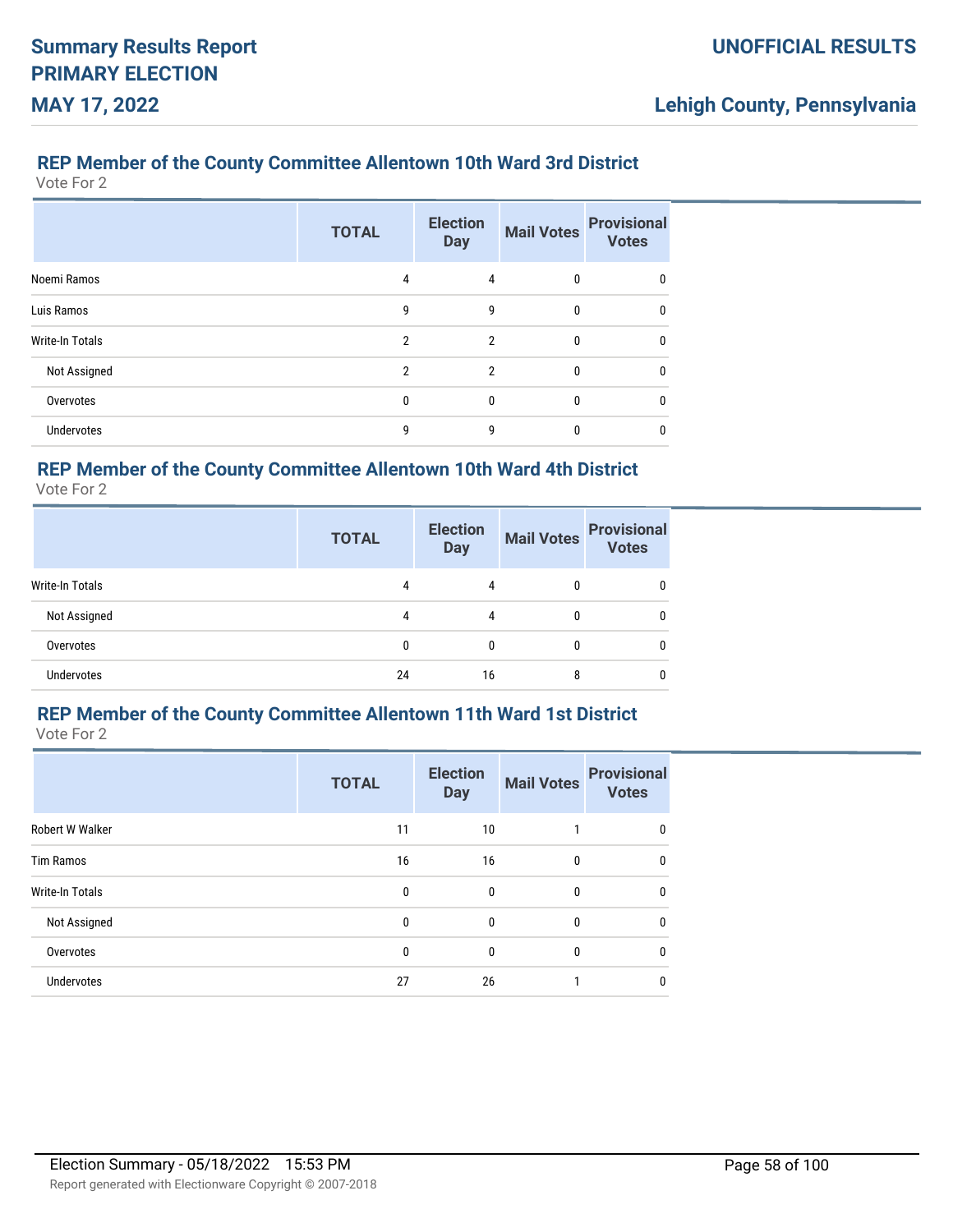### **REP Member of the County Committee Allentown 11th Ward 2nd District**

Vote For 2

|                   | <b>TOTAL</b>   | <b>Election</b><br><b>Day</b> | <b>Mail Votes</b> | <b>Provisional</b><br>Votes |
|-------------------|----------------|-------------------------------|-------------------|-----------------------------|
| Write-In Totals   | $\overline{2}$ | 0                             |                   |                             |
| Not Assigned      | $\overline{2}$ | 0                             | 2                 |                             |
| Overvotes         | 0              | 0                             | 0                 |                             |
| <b>Undervotes</b> | 28             | 22                            | 6                 |                             |

#### **REP Member of the County Committee Allentown 11th Ward 3rd District**

Vote For 2

|                        | <b>TOTAL</b>   | <b>Election</b><br><b>Day</b> | <b>Mail Votes</b> | <b>Provisional</b><br><b>Votes</b> |
|------------------------|----------------|-------------------------------|-------------------|------------------------------------|
| <b>Scott Armstrong</b> | 28             | 26                            | $\overline{2}$    | 0                                  |
| <b>Write-In Totals</b> | 2              | 1                             |                   | 0                                  |
| Not Assigned           | $\mathfrak{p}$ |                               |                   | 0                                  |
| Overvotes              | $\Omega$       | $\mathbf{0}$                  | 0                 | 0                                  |
| <b>Undervotes</b>      | 48             | 45                            | 3                 | 0                                  |

#### **REP Member of the County Committee Allentown 11th Ward 4th District**

|                        | <b>TOTAL</b> | <b>Election</b><br><b>Day</b> | <b>Mail Votes</b> | <b>Provisional</b><br><b>Votes</b> |
|------------------------|--------------|-------------------------------|-------------------|------------------------------------|
| Shirley Arnold         | 51           | 30                            | 21                | 0                                  |
| <b>Write-In Totals</b> |              | 0                             |                   | 0                                  |
| Not Assigned           |              | 0                             |                   | 0                                  |
| Overvotes              | 0            | 0                             | 0                 | 0                                  |
| <b>Undervotes</b>      | 94           | 60                            | 34                | 0                                  |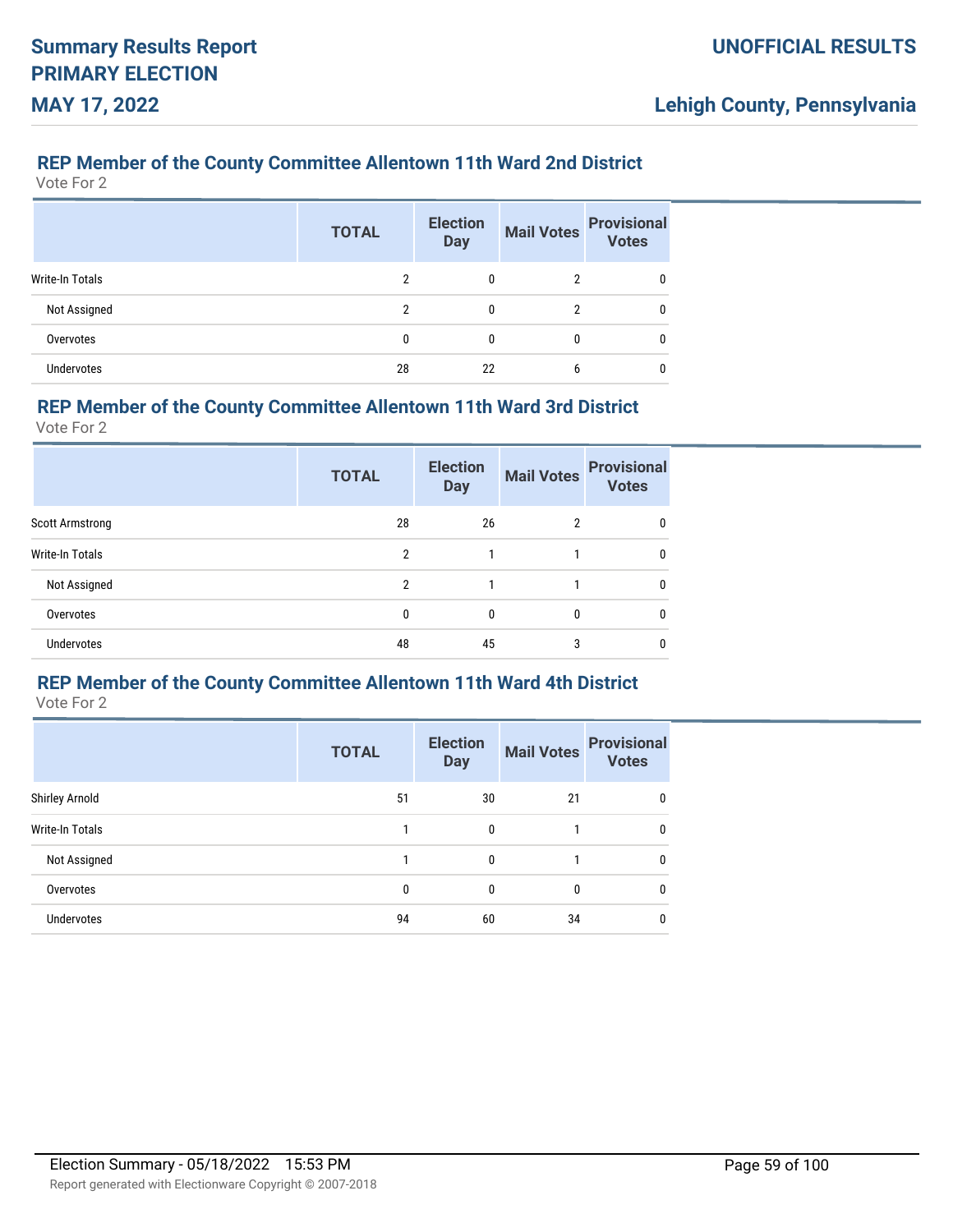### **REP Member of the County Committee Allentown 11th Ward 5th District**

Vote For 2

|                   | <b>TOTAL</b> | <b>Election</b><br><b>Day</b> | <b>Mail Votes</b> | <b>Provisional</b><br><b>Votes</b> |
|-------------------|--------------|-------------------------------|-------------------|------------------------------------|
| Joseph Facchiano  | 43           | 37                            | 6                 | 0                                  |
| Write-In Totals   | 2            | 2                             | 0                 | 0                                  |
| Not Assigned      | 2            | $\mathfrak{p}$                | $\Omega$          | $\mathbf{0}$                       |
| Overvotes         | 0            | $\Omega$                      | 0                 | $\mathbf{0}$                       |
| <b>Undervotes</b> | 65           | 59                            | 6                 | 0                                  |

### **REP Member of the County Committee Allentown 11th Ward 6th District**

Vote For 2

|                   | <b>TOTAL</b> | <b>Election</b><br><b>Day</b> | <b>Mail Votes</b> | <b>Provisional</b><br><b>Votes</b> |
|-------------------|--------------|-------------------------------|-------------------|------------------------------------|
| <b>Tom Houck</b>  | 86           | 74                            | 12                | 0                                  |
| Write-In Totals   | 8            | 5                             | 3                 | 0                                  |
| Not Assigned      | 8            | 5                             | 3                 | 0                                  |
| Overvotes         | $\mathbf{0}$ | 0                             | 0                 | 0                                  |
| <b>Undervotes</b> | 128          | 103                           | 25                | 0                                  |

# **REP Member of the County Committee Allentown 11th Ward 7th District**

Vote For 2

|                     | <b>TOTAL</b> | <b>Election</b><br><b>Day</b> | <b>Mail Votes</b> | <b>Provisional</b><br><b>Votes</b> |
|---------------------|--------------|-------------------------------|-------------------|------------------------------------|
| Hugh J Gallagher Jr | 83           | 73                            | 10                | 0                                  |
| Write-In Totals     | 5            | 2                             | 3                 | $\mathbf{0}$                       |
| Not Assigned        | 5            | $\mathfrak{p}$                | 3                 | $\mathbf{0}$                       |
| Overvotes           | 0            | $\mathbf{0}$                  | $\mathbf{0}$      | $\mathbf{0}$                       |
| <b>Undervotes</b>   | 134          | 115                           | 19                | $\mathbf{0}$                       |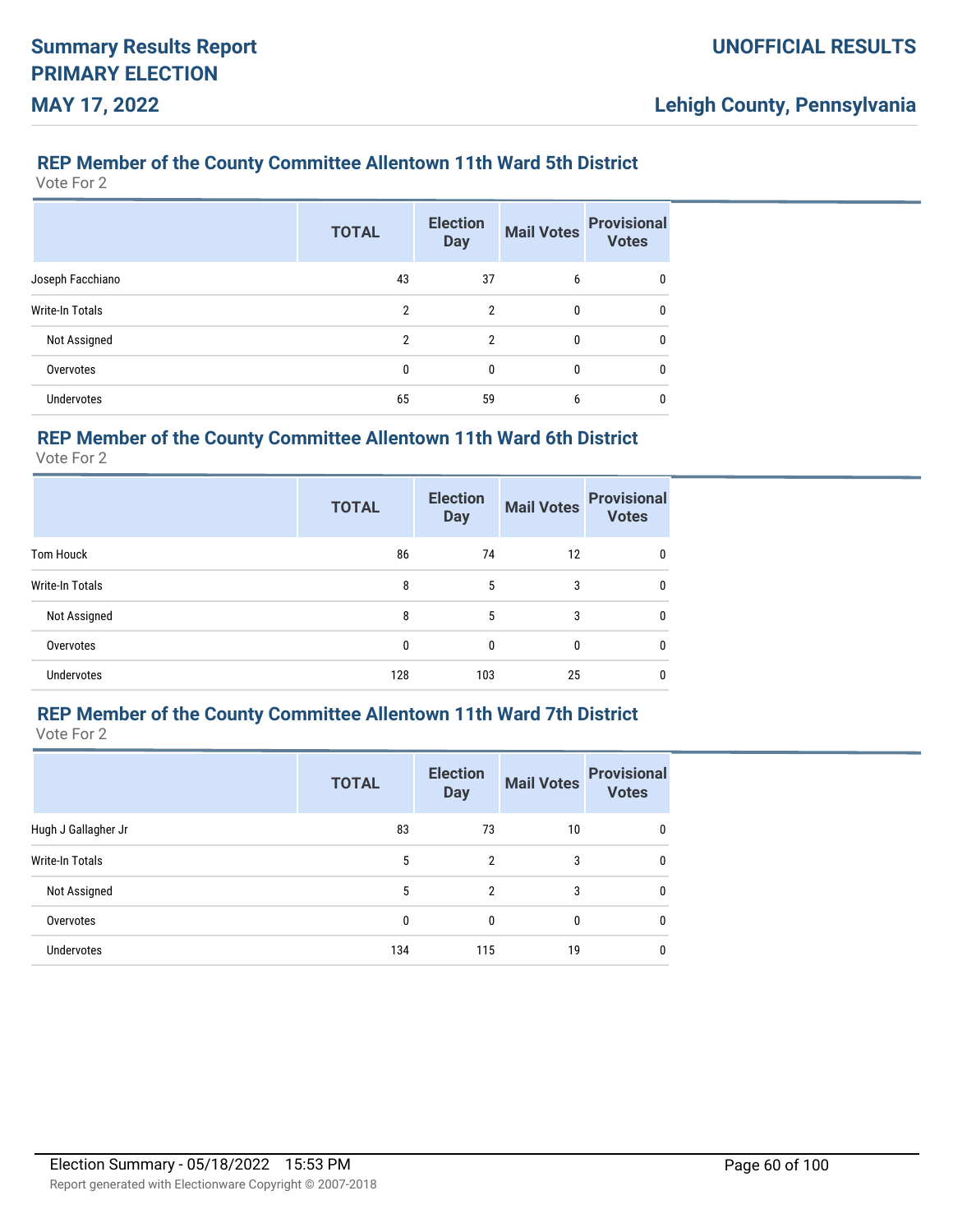### **REP Member of the County Committee Allentown 12th Ward 1st District**

Vote For 2

|                   | <b>TOTAL</b> | <b>Election</b><br><b>Day</b> | <b>Mail Votes</b> | <b>Provisional</b><br><b>Votes</b> |
|-------------------|--------------|-------------------------------|-------------------|------------------------------------|
| Write-In Totals   | 6            | 3                             | 3                 | 0                                  |
| Not Assigned      | 6            | 3                             | 3                 | 0                                  |
| Overvotes         | 0            | 0                             | 0                 | 0                                  |
| <b>Undervotes</b> | 84           | 47                            | 37                | 0                                  |

#### **REP Member of the County Committee Allentown 12th Ward 2nd District**

Vote For 2

|                   | <b>TOTAL</b> | <b>Election</b><br><b>Day</b> | <b>Mail Votes</b> | <b>Provisional</b><br><b>Votes</b> |
|-------------------|--------------|-------------------------------|-------------------|------------------------------------|
| Write-In Totals   |              |                               | 0                 |                                    |
| Not Assigned      |              |                               | 0                 | 0                                  |
| Overvotes         | 0            | 0                             | 0                 |                                    |
| <b>Undervotes</b> | 111          | 81                            | 30                |                                    |

# **REP Member of the County Committee Allentown 12th Ward 3rd District**

Vote For 2

|                   | <b>TOTAL</b> | <b>Election</b><br><b>Day</b> | <b>Mail Votes</b> | <b>Provisional</b><br><b>Votes</b> |
|-------------------|--------------|-------------------------------|-------------------|------------------------------------|
| Write-In Totals   |              |                               |                   |                                    |
| Not Assigned      |              |                               |                   |                                    |
| Overvotes         | 0            | 0                             |                   |                                    |
| <b>Undervotes</b> | 177          | 159                           | 18                |                                    |

### **REP Member of the County Committee Allentown 12th Ward 4th District**

|                   | <b>TOTAL</b> | <b>Election</b><br><b>Day</b> | <b>Mail Votes</b> | <b>Provisional</b><br><b>Votes</b> |
|-------------------|--------------|-------------------------------|-------------------|------------------------------------|
| Write-In Totals   | 6            | 6                             |                   | 0                                  |
| Not Assigned      | 6            | 6                             |                   | 0                                  |
| Overvotes         |              |                               |                   | 0                                  |
| <b>Undervotes</b> | 202          | 170                           | 32                | 0                                  |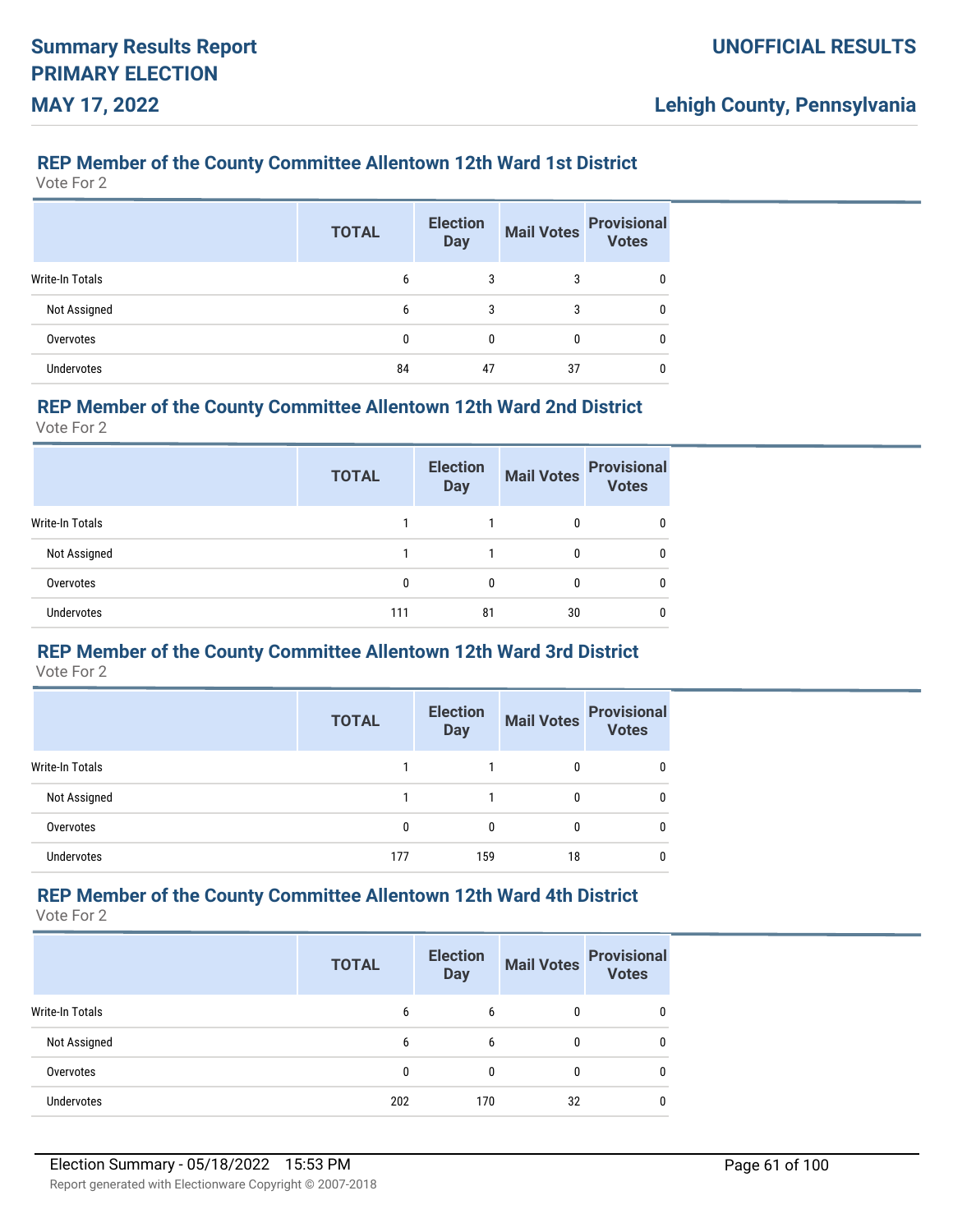### **REP Member of the County Committee Allentown 12th Ward 5th District**

Vote For 2

|                   | <b>TOTAL</b>   | <b>Election</b><br><b>Day</b> | <b>Mail Votes</b> | <b>Provisional</b><br><b>Votes</b> |
|-------------------|----------------|-------------------------------|-------------------|------------------------------------|
| Jacob J Stofko    | 43             | 38                            | 5                 | 0                                  |
| Write-In Totals   | 2              | 2                             | 0                 | 0                                  |
| Not Assigned      | $\mathfrak{p}$ | $\mathfrak{p}$                | 0                 | 0                                  |
| Overvotes         | 0              | 0                             | 0                 | 0                                  |
| <b>Undervotes</b> | 61             | 56                            | 5                 | 0                                  |

### **REP Member of the County Committee Allentown 13th Ward 1st District**

Vote For 2

|                   | <b>TOTAL</b> | <b>Election</b><br><b>Day</b> | <b>Mail Votes</b> | <b>Provisional</b><br>Votes |
|-------------------|--------------|-------------------------------|-------------------|-----------------------------|
| Write-In Totals   |              |                               |                   | 0                           |
| Not Assigned      |              |                               | 0                 | 0                           |
| Overvotes         | 0            | 0                             | $\Omega$          | 0                           |
| <b>Undervotes</b> | 77           | 71                            | 6                 | 0                           |

# **REP Member of the County Committee Allentown 13th Ward 2nd District**

Vote For 2

|                 | <b>TOTAL</b> | <b>Election</b><br><b>Day</b> |              | Mail Votes Provisional |
|-----------------|--------------|-------------------------------|--------------|------------------------|
| Write-In Totals |              | 3                             | 0            | 0                      |
| Not Assigned    | 3            | 3                             | $\mathbf{0}$ | 0                      |
| Overvotes       | 0            | $\mathbf{0}$                  | $\mathbf{0}$ | 0                      |
| Undervotes      | 83           | 75                            | 8            |                        |

# **REP Member of the County Committee Allentown 13th Ward 3rd District**

|                        | <b>TOTAL</b> | <b>Election</b><br><b>Day</b> | <b>Mail Votes</b> | <b>Provisional</b><br><b>Votes</b> |
|------------------------|--------------|-------------------------------|-------------------|------------------------------------|
| <b>Write-In Totals</b> |              | q                             | 0                 |                                    |
| Not Assigned           | q            | q                             | 0                 | 0                                  |
| Overvotes              |              |                               | 0                 | 0                                  |
| Undervotes             | 91           | 83                            | 8                 |                                    |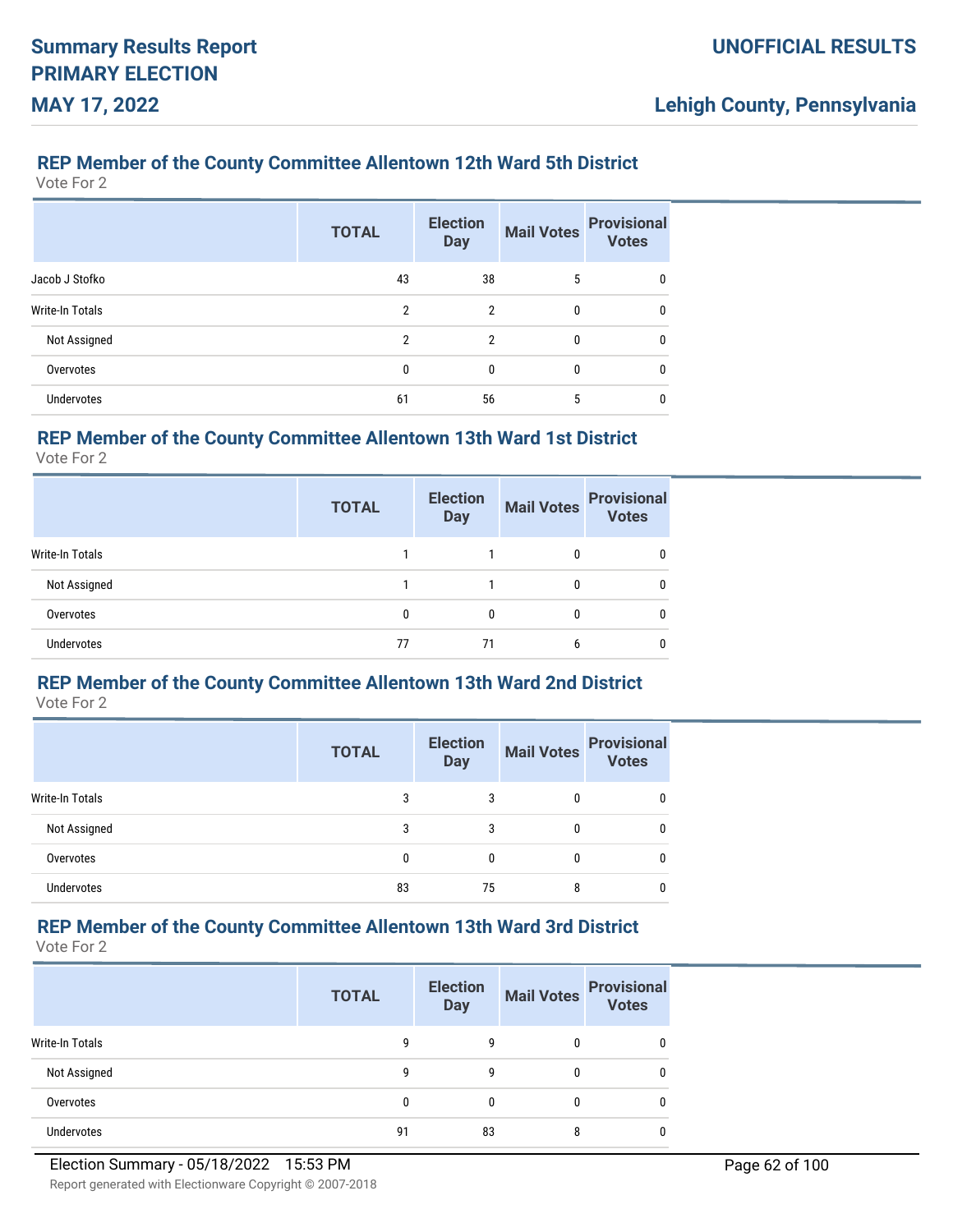### **REP Member of the County Committee Allentown 13th Ward 4th District**

Vote For 2

|                   | <b>TOTAL</b> | <b>Election</b><br><b>Day</b> | <b>Mail Votes</b> | <b>Provisional</b><br>Votes |
|-------------------|--------------|-------------------------------|-------------------|-----------------------------|
| Write-In Totals   | 6            | 4                             | $\overline{2}$    | 0                           |
| Not Assigned      | 6            | 4                             | 2                 | 0                           |
| Overvotes         | 0            | 0                             | 0                 | 0                           |
| <b>Undervotes</b> | 82           | 78                            | 4                 | 0                           |

#### **REP Member of the County Committee Allentown 14th Ward 1st District**

Vote For 2

|                        | <b>TOTAL</b> | <b>Election</b><br><b>Day</b> | <b>Mail Votes</b> | <b>Provisional</b><br><b>Votes</b> |
|------------------------|--------------|-------------------------------|-------------------|------------------------------------|
| <b>Write-In Totals</b> | າ            |                               |                   |                                    |
| Not Assigned           | 2            |                               |                   | 0                                  |
| Overvotes              | 0            | 0                             | 0                 |                                    |
| <b>Undervotes</b>      | 148          | 143                           | 5                 |                                    |

# **REP Member of the County Committee Allentown 14th Ward 2nd District**

|                   | <b>TOTAL</b> | <b>Election</b><br><b>Day</b> | <b>Mail Votes</b> | <b>Provisional</b><br><b>Votes</b> |
|-------------------|--------------|-------------------------------|-------------------|------------------------------------|
| Write-In Totals   | 2            | 2                             | 0                 |                                    |
| Not Assigned      | 2            | າ                             | 0                 |                                    |
| Overvotes         | 0            | 0                             | 0                 |                                    |
| <b>Undervotes</b> | 74           | 66                            | 8                 |                                    |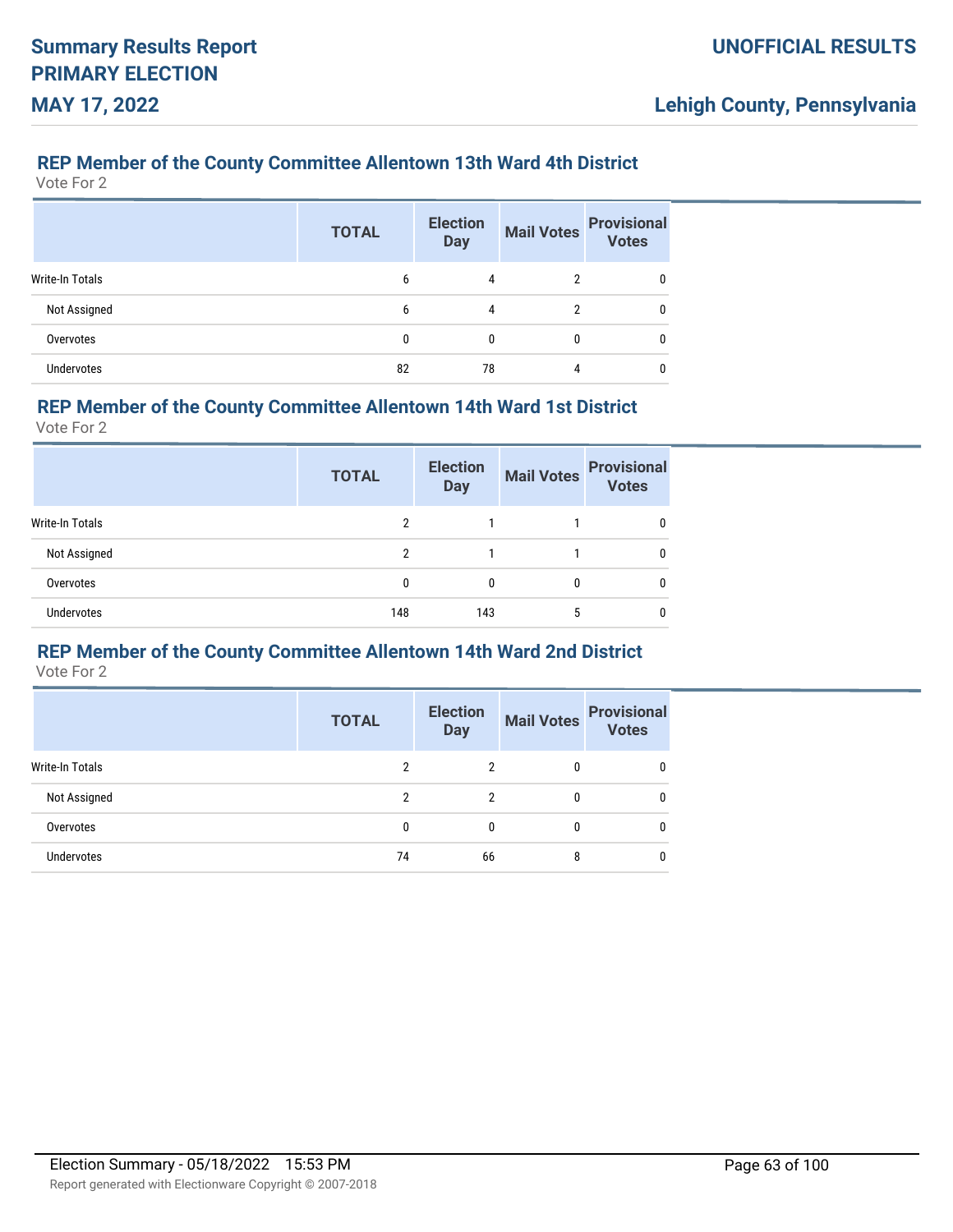### **REP Member of the County Committee Allentown 15th Ward 1st District**

Vote For 2

|                        | <b>TOTAL</b> | <b>Election</b><br><b>Day</b> | <b>Mail Votes</b> | <b>Provisional</b><br><b>Votes</b> |
|------------------------|--------------|-------------------------------|-------------------|------------------------------------|
| Robert E Smith Jr      | 59           | 53                            | 6                 | 0                                  |
| Eva L Smith            | 32           | 25                            | 7                 | $\mathbf{0}$                       |
| <b>Write-In Totals</b> | 0            | 0                             | 0                 | $\mathbf{0}$                       |
| Not Assigned           | $\mathbf{0}$ | $\mathbf{0}$                  | 0                 | $\mathbf{0}$                       |
| Overvotes              | 0            | 0                             | 0                 | $\mathbf{0}$                       |
| <b>Undervotes</b>      | 49           | 46                            | 3                 | $\mathbf{0}$                       |

# **REP Member of the County Committee Allentown 15th Ward 2nd District**

Vote For 2

|                   | <b>TOTAL</b> | <b>Election</b><br><b>Day</b> | <b>Mail Votes</b> | <b>Provisional</b><br><b>Votes</b> |
|-------------------|--------------|-------------------------------|-------------------|------------------------------------|
| Write-In Totals   | 10           | 8                             | 2                 | 0                                  |
| Not Assigned      | 10           | 8                             | ŋ                 | 0                                  |
| Overvotes         | 0            | 0                             | 0                 | 0                                  |
| <b>Undervotes</b> | 164          | 142                           | 22                | 0                                  |

# **REP Member of the County Committee Allentown 15th Ward 3rd District**

Vote For 2

|                   | <b>TOTAL</b> | <b>Election</b><br><b>Day</b> | <b>Mail Votes</b> | <b>Provisional</b><br>Votes |
|-------------------|--------------|-------------------------------|-------------------|-----------------------------|
| Write-In Totals   | g            | 5                             | 4                 | 0                           |
| Not Assigned      | 9            | 5                             | 4                 | 0                           |
| Overvotes         |              | $\Omega$                      | 0                 | 0                           |
| <b>Undervotes</b> | 179          | 149                           | 30                | 0                           |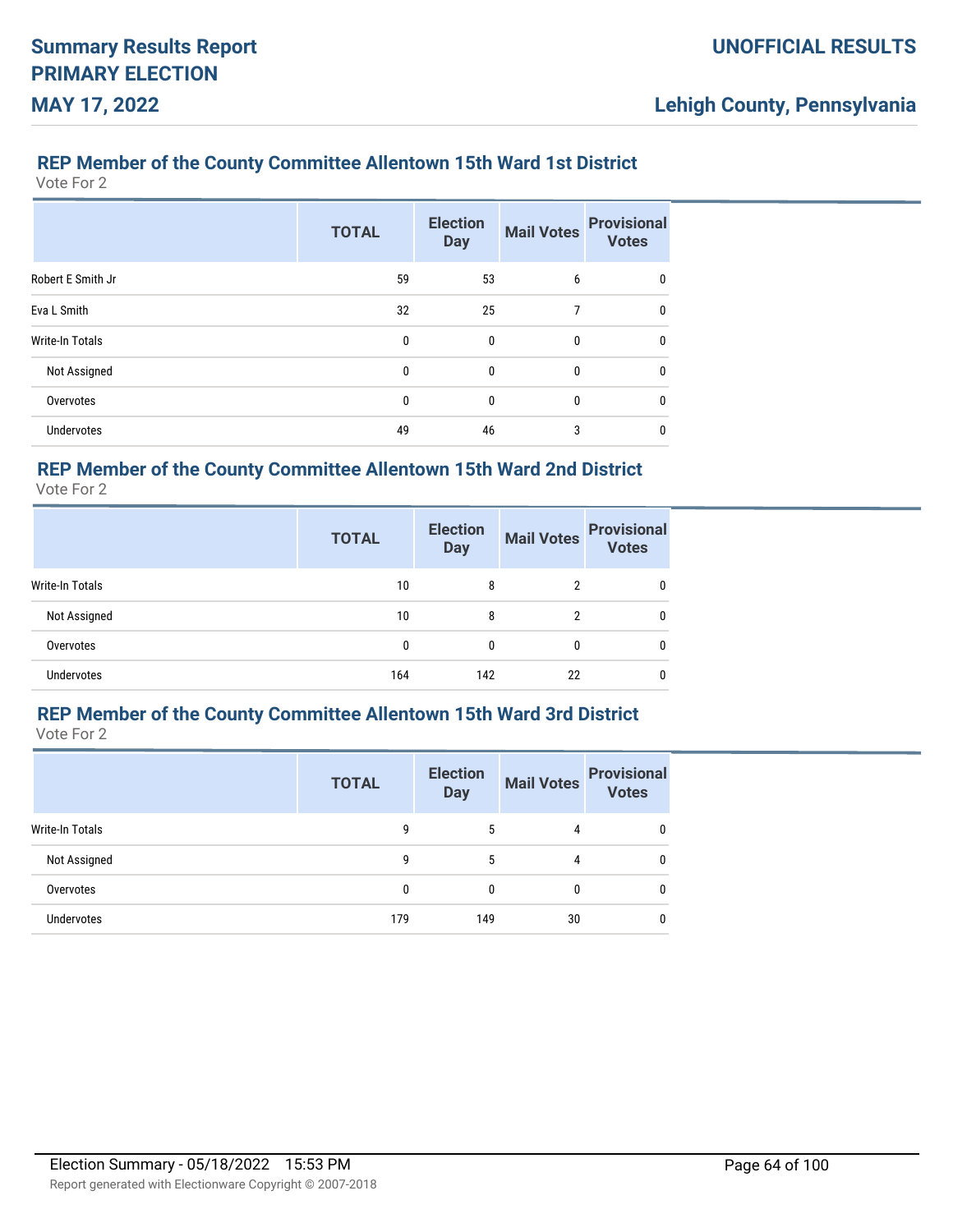### **REP Member of the County Committee Allentown 15th Ward 4th District**

Vote For 2

|                   | <b>TOTAL</b> | <b>Election</b><br><b>Day</b> | <b>Mail Votes</b> | <b>Provisional</b><br>Votes |
|-------------------|--------------|-------------------------------|-------------------|-----------------------------|
| Write-In Totals   |              |                               | 0                 |                             |
| Not Assigned      |              |                               | 0                 |                             |
| Overvotes         | 0            | 0                             | 0                 |                             |
| <b>Undervotes</b> | 97           | 79                            | 18                |                             |

#### **REP Member of the County Committee Allentown 16th Ward 1st District**

Vote For 2

|                   | <b>TOTAL</b> | <b>Election</b><br><b>Day</b> | <b>Mail Votes</b> | <b>Provisional</b><br><b>Votes</b> |
|-------------------|--------------|-------------------------------|-------------------|------------------------------------|
| Write-In Totals   | 10           | 10                            | 0                 | 0                                  |
| Not Assigned      | 10           | 10                            | 0                 | 0                                  |
| Overvotes         | 0            | 0                             | 0                 | 0                                  |
| <b>Undervotes</b> | 132          | 114                           | 18                | 0                                  |

# **REP Member of the County Committee Allentown 16th Ward 2nd District**

Vote For 2

|                   | <b>TOTAL</b> | <b>Election</b><br><b>Day</b> | <b>Mail Votes</b> | <b>Provisional</b><br><b>Votes</b> |
|-------------------|--------------|-------------------------------|-------------------|------------------------------------|
| Write-In Totals   | 5            | 5                             | 0                 |                                    |
| Not Assigned      | 5            | 5                             | 0                 |                                    |
| Overvotes         | 0            | $\Omega$                      | 0                 |                                    |
| <b>Undervotes</b> | 205          | 173                           | 32                |                                    |

### **REP Member of the County Committee Allentown 17th Ward 1st District**

|                   | <b>TOTAL</b> | <b>Election</b><br><b>Day</b> | <b>Mail Votes</b> | <b>Provisional</b><br><b>Votes</b> |
|-------------------|--------------|-------------------------------|-------------------|------------------------------------|
| Write-In Totals   | 5            | 3                             | 2                 |                                    |
| Not Assigned      | 5            | 3                             | ົ                 | 0                                  |
| Overvotes         |              | 0                             | 0                 | 0                                  |
| <b>Undervotes</b> | 143          | 121                           | 22                |                                    |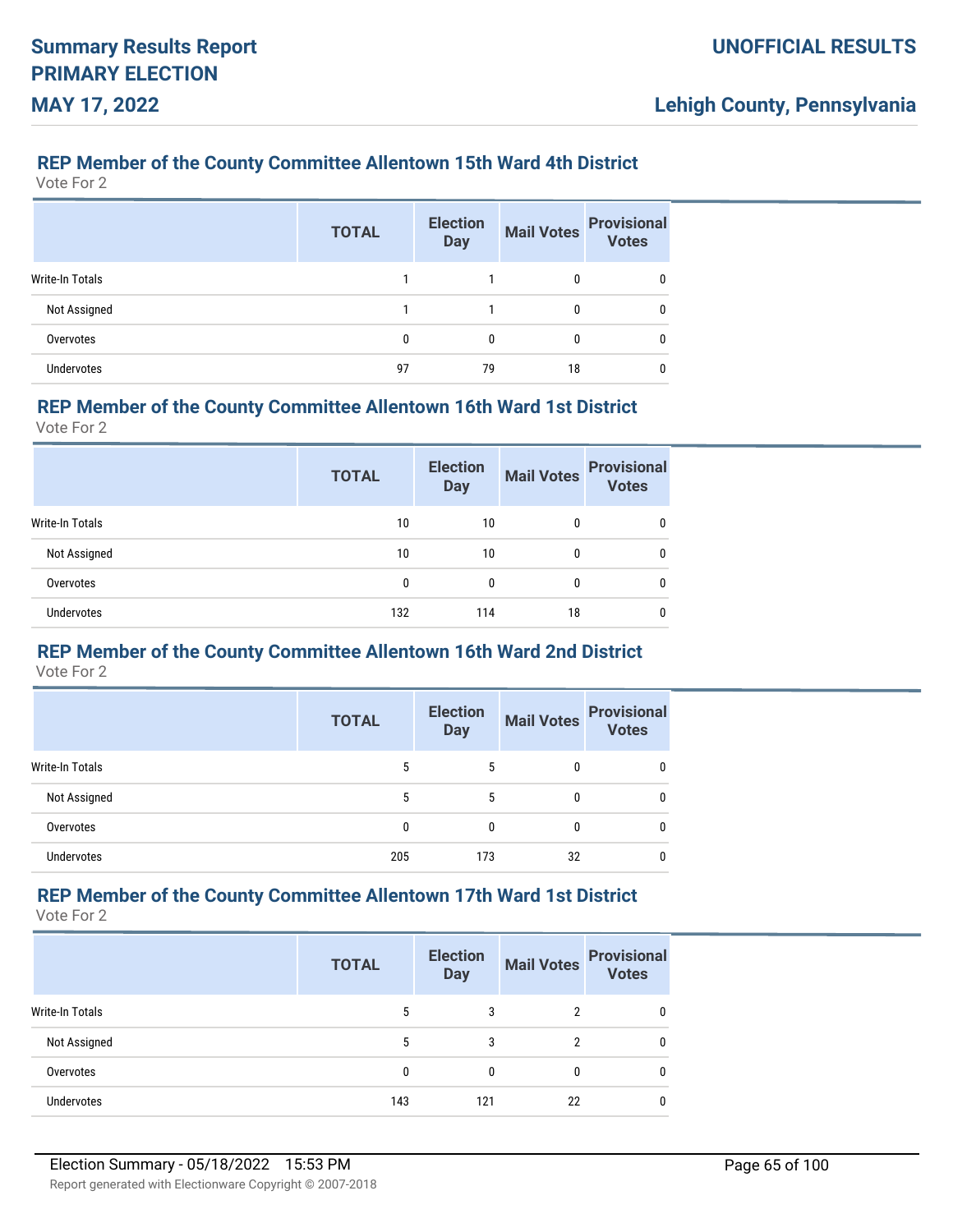### **REP Member of the County Committee Allentown 17th Ward 2nd District**

Vote For 2

|                      | <b>TOTAL</b> | <b>Election</b><br><b>Day</b> | <b>Mail Votes</b> | <b>Provisional</b><br><b>Votes</b> |
|----------------------|--------------|-------------------------------|-------------------|------------------------------------|
| <b>Vic Mazziotti</b> | 91           | 74                            | 17                | 0                                  |
| Write-In Totals      | 4            | 3                             |                   | 0                                  |
| Not Assigned         | 4            | 3                             | 1                 | 0                                  |
| Overvotes            | 0            | 0                             | 0                 | 0                                  |
| <b>Undervotes</b>    | 145          | 123                           | 22                | 0                                  |

### **REP Member of the County Committee Allentown 17th Ward 3rd District**

Vote For 2

|                   | <b>TOTAL</b> | <b>Election</b><br><b>Day</b> | <b>Mail Votes</b> | <b>Provisional</b><br><b>Votes</b> |
|-------------------|--------------|-------------------------------|-------------------|------------------------------------|
| Write-In Totals   | 4            | 4                             |                   | 0                                  |
| Not Assigned      | 4            | 4                             | $\Omega$          | 0                                  |
| Overvotes         | 0            | 0                             | $\Omega$          | 0                                  |
| <b>Undervotes</b> | 302          | 246                           | 56                | 0                                  |

# **REP Member of the County Committee Allentown 17th Ward 4th District**

|                        | <b>TOTAL</b> | <b>Election</b><br><b>Day</b> |              | Mail Votes Provisional<br><b>Votes</b> |
|------------------------|--------------|-------------------------------|--------------|----------------------------------------|
| JoAnn C Fonzone        | 243          | 193                           | 50           | 0                                      |
| <b>Write-In Totals</b> | 5            | 4                             |              | 0                                      |
| Not Assigned           | 5            | 4                             |              | 0                                      |
| Overvotes              | 0            | 0                             | $\mathbf{0}$ | 0                                      |
| <b>Undervotes</b>      | 432          | 347                           | 85           | 0                                      |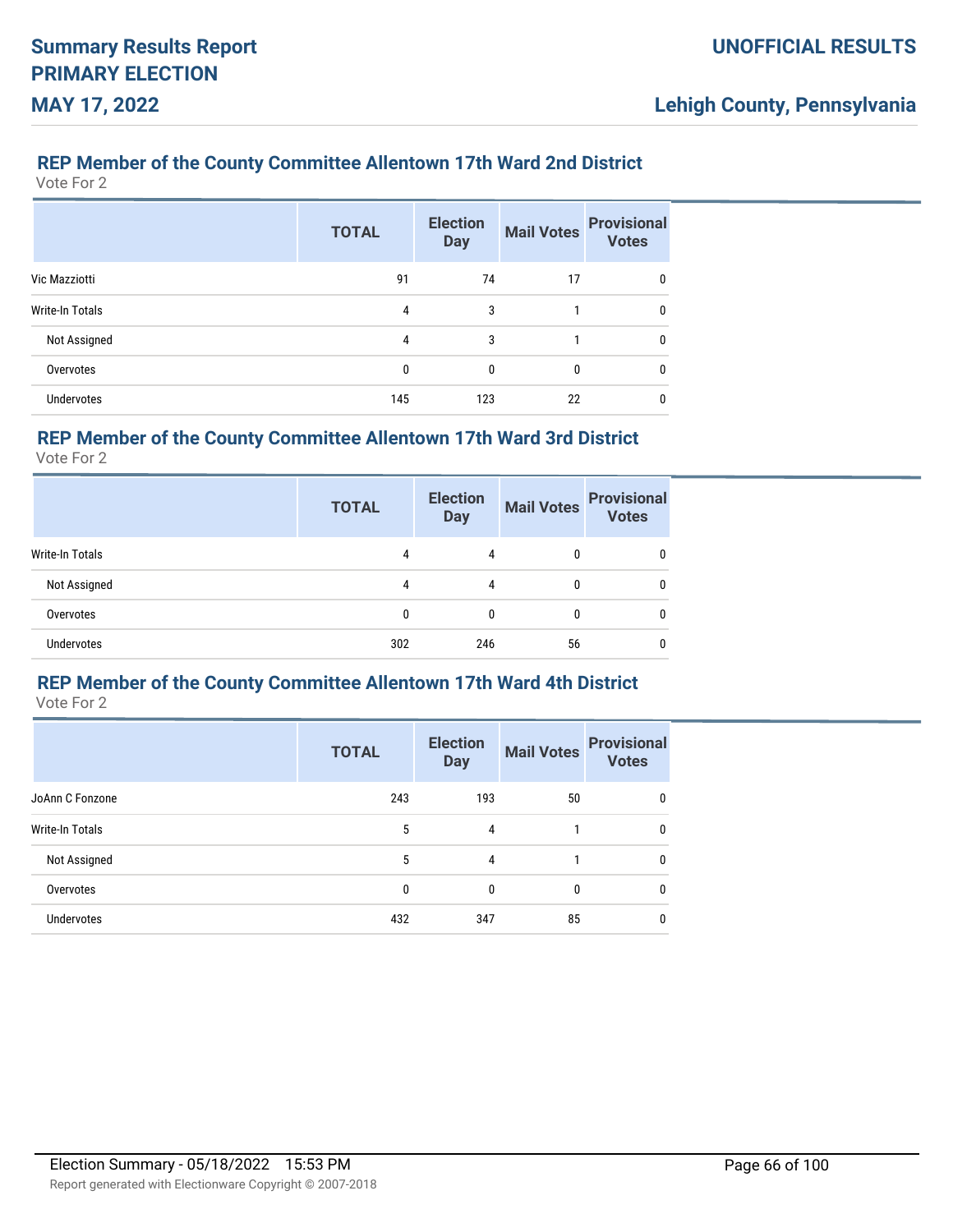### **REP Member of the County Committee Allentown 18th Ward 1st District**

Vote For 2

|                   | <b>TOTAL</b> | <b>Election</b><br><b>Day</b> | <b>Mail Votes</b> | <b>Provisional</b><br>Votes |
|-------------------|--------------|-------------------------------|-------------------|-----------------------------|
| Write-In Totals   | 3            | 2                             |                   |                             |
| Not Assigned      | 3            | $\overline{2}$                |                   |                             |
| Overvotes         | 0            | 0                             | 0                 |                             |
| <b>Undervotes</b> | 191          | 152                           | 39                |                             |

#### **REP Member of the County Committee Allentown 18th Ward 2nd District**

Vote For 2

|                 | <b>TOTAL</b> | <b>Election</b><br><b>Day</b> | <b>Mail Votes</b> | <b>Provisional</b><br><b>Votes</b> |
|-----------------|--------------|-------------------------------|-------------------|------------------------------------|
| Write-In Totals | 11           | 10                            |                   | 0                                  |
| Not Assigned    | 11           | 10                            |                   | 0                                  |
| Overvotes       | 0            | 0                             | 0                 | 0                                  |
| Undervotes      | 301          | 264                           | 37                | 0                                  |

# **REP Member of the County Committee Allentown 19th Ward 1st District**

Vote For 2

|                   | <b>TOTAL</b> | <b>Election</b><br><b>Day</b> | <b>Mail Votes</b> | <b>Provisional</b><br><b>Votes</b> |
|-------------------|--------------|-------------------------------|-------------------|------------------------------------|
| Write-In Totals   | 5            | 5                             | 0                 | 0                                  |
| Not Assigned      | 5            | 5                             | 0                 |                                    |
| Overvotes         | 0            | 0                             | 0                 |                                    |
| <b>Undervotes</b> | 93           | 77                            | 16                |                                    |

### **REP Member of the County Committee Allentown 19th Ward 2nd District**

|                   | <b>TOTAL</b> | <b>Election</b><br><b>Day</b> | <b>Mail Votes</b> | <b>Provisional</b><br><b>Votes</b> |
|-------------------|--------------|-------------------------------|-------------------|------------------------------------|
| Write-In Totals   | 0            | 0                             |                   |                                    |
| Not Assigned      | 0            | $\Omega$                      |                   |                                    |
| Overvotes         | 0            | $\Omega$                      |                   | 0                                  |
| <b>Undervotes</b> | 126          | 100                           | 26                | 0                                  |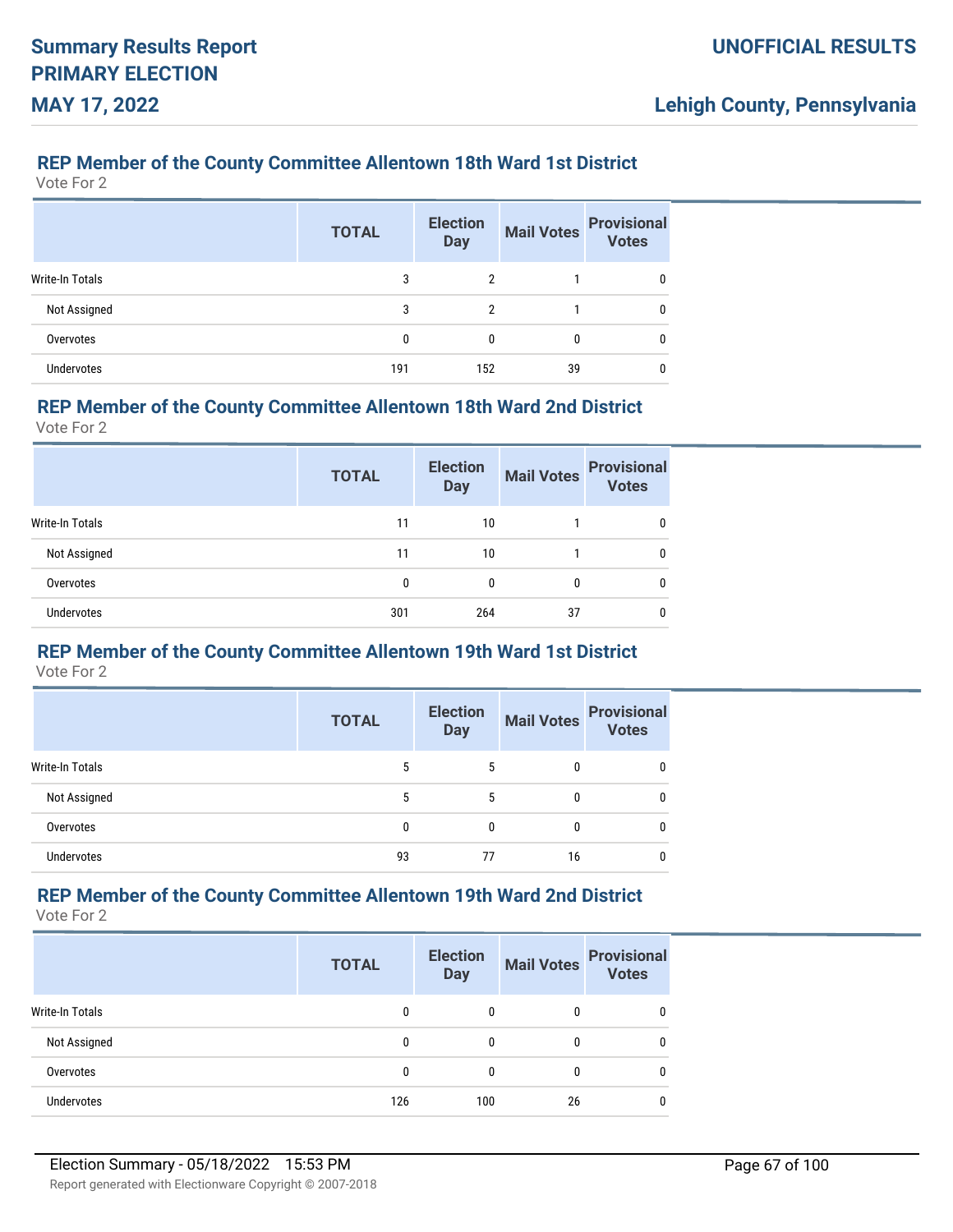### **REP Member of the County Committee Allentown 19th Ward 3rd District**

Vote For 2

|                        | <b>TOTAL</b> | <b>Election</b><br><b>Day</b> | <b>Mail Votes</b> | <b>Provisional</b><br><b>Votes</b> |
|------------------------|--------------|-------------------------------|-------------------|------------------------------------|
| <b>Write-In Totals</b> | 3            | 3                             | 0                 | 0                                  |
| Not Assigned           | 3            | 3                             | 0                 | 0                                  |
| Overvotes              | 0            | 0                             | 0                 | 0                                  |
| <b>Undervotes</b>      | 149          | 127                           | 22                | 0                                  |

#### **REP Member of the County Committee Allentown 19th Ward 4th District**

Vote For 2

|                        | <b>TOTAL</b> | <b>Election</b><br><b>Day</b> | <b>Mail Votes</b> | <b>Provisional</b><br><b>Votes</b> |
|------------------------|--------------|-------------------------------|-------------------|------------------------------------|
| <b>Write-In Totals</b> |              |                               | 0                 |                                    |
| Not Assigned           |              |                               | 0                 |                                    |
| Overvotes              | 0            | 0                             | 0                 |                                    |
| <b>Undervotes</b>      | 97           | 79                            | 18                |                                    |

# **REP Member of the County Committee Allentown 19th Ward 5th District**

Vote For 2

|                   | <b>TOTAL</b> | <b>Election</b><br><b>Day</b> | <b>Mail Votes</b> | <b>Provisional</b><br><b>Votes</b> |
|-------------------|--------------|-------------------------------|-------------------|------------------------------------|
| Write-In Totals   | 6            | 5                             |                   |                                    |
| Not Assigned      | 6            | 5                             |                   |                                    |
| Overvotes         | 0            | $\Omega$                      | 0                 |                                    |
| <b>Undervotes</b> | 238          | 207                           | 31                |                                    |

### **REP Member of the County Committee Allentown 19th Ward 6th District**

|                   | <b>TOTAL</b> | <b>Election</b><br><b>Day</b> | <b>Mail Votes</b> | <b>Provisional</b><br><b>Votes</b> |
|-------------------|--------------|-------------------------------|-------------------|------------------------------------|
| Write-In Totals   | 4            | 4                             |                   | 0                                  |
| Not Assigned      | 4            | 4                             |                   | 0                                  |
| Overvotes         |              |                               |                   | 0                                  |
| <b>Undervotes</b> | 240          | 214                           | 26                | 0                                  |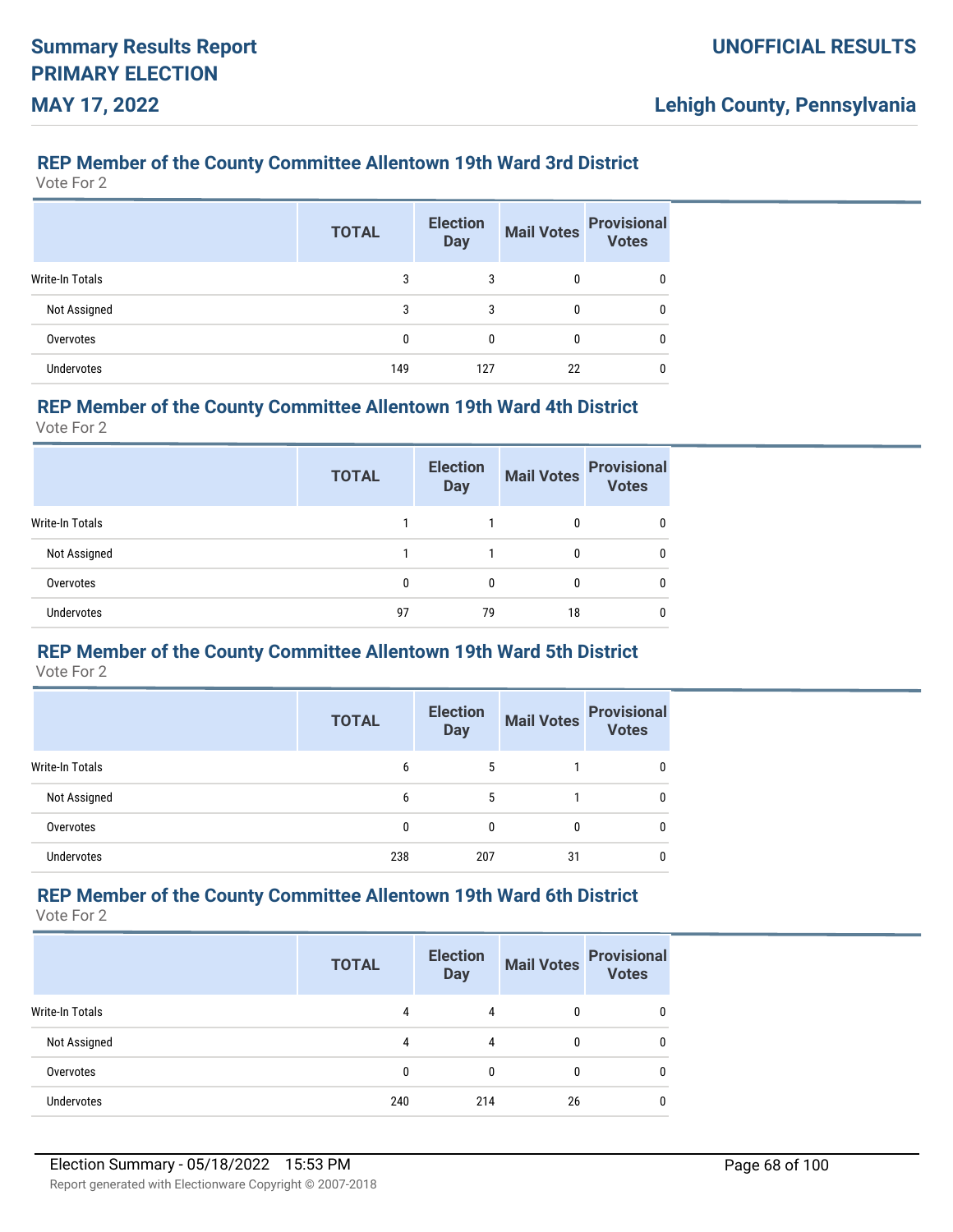#### **REP Member of the County Committee Bethlehem 10th Ward**

Vote For 2

|                        | <b>TOTAL</b> | <b>Election</b><br><b>Day</b> | <b>Mail Votes</b> | <b>Provisional</b><br>Votes |
|------------------------|--------------|-------------------------------|-------------------|-----------------------------|
| <b>Write-In Totals</b> | 5            | 5                             | 0                 |                             |
| Not Assigned           | 5            | 5                             | 0                 |                             |
| Overvotes              | 0            | 0                             | 0                 | 0                           |
| <b>Undervotes</b>      | 127          | 113                           | 14                |                             |

#### **REP Member of the County Committee Bethlehem 11th Ward**

Vote For 2

|                 | <b>TOTAL</b> | <b>Election</b><br><b>Day</b> | <b>Mail Votes</b> | <b>Provisional</b><br><b>Votes</b> |
|-----------------|--------------|-------------------------------|-------------------|------------------------------------|
| Michael O'Hare  | 46           | 40                            | 6                 | $\mathbf{0}$                       |
| Write-In Totals |              |                               | 0                 | 0                                  |
| Not Assigned    |              |                               | $\Omega$          | $\mathbf{0}$                       |
| Overvotes       | 0            | 0                             | $\Omega$          | $\Omega$                           |
| Undervotes      | 75           | 69                            | 6                 | 0                                  |

### **REP Member of the County Committee Bethlehem 12th Ward 1st District**

|                   | <b>TOTAL</b> | <b>Election</b><br><b>Day</b> | Mail Votes Provisional |   |
|-------------------|--------------|-------------------------------|------------------------|---|
| Write-In Totals   | 3            | 3                             | 0                      | 0 |
| Not Assigned      | 3            | 3                             | 0                      | 0 |
| Overvotes         | $\Omega$     | 0                             | 0                      | 0 |
| <b>Undervotes</b> | 89           | 79                            | 10                     | 0 |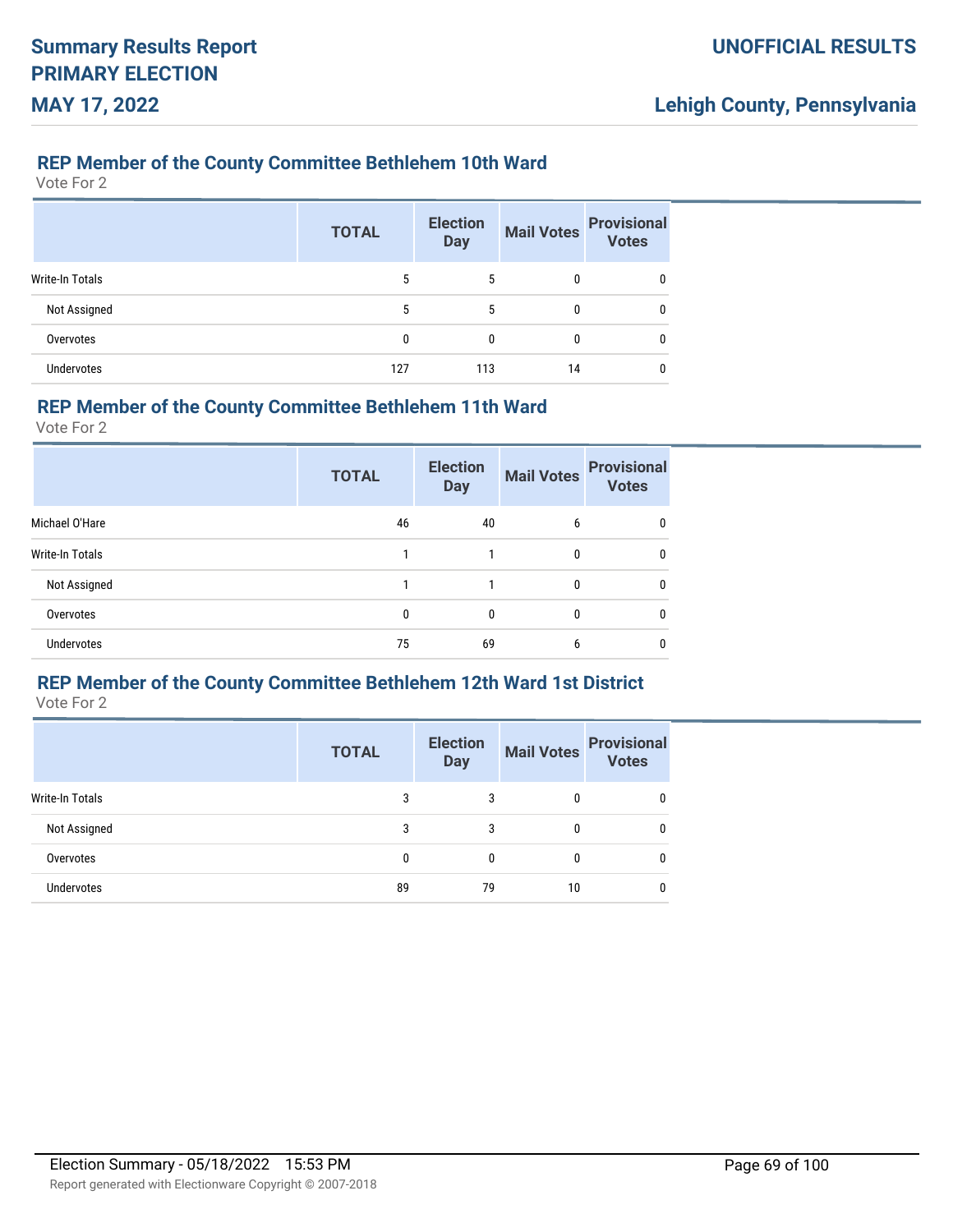# **REP Member of the County Committee Bethlehem 12th Ward 2nd District**

Vote For 2

|                        | <b>TOTAL</b> | <b>Election</b><br><b>Day</b> | <b>Mail Votes</b> | <b>Provisional</b><br><b>Votes</b> |
|------------------------|--------------|-------------------------------|-------------------|------------------------------------|
| Ann M Mickus           | 47           | 41                            | 6                 | 0                                  |
| Robert L Mickus        | 48           | 43                            | 5                 | $\mathbf{0}$                       |
| Nourhan Sharif         | 17           | 14                            | 3                 | $\mathbf{0}$                       |
| <b>Write-In Totals</b> | 0            | $\mathbf{0}$                  | $\mathbf{0}$      | $\mathbf{0}$                       |
| Not Assigned           | 0            | $\mathbf{0}$                  | $\mathbf{0}$      | $\mathbf{0}$                       |
| Overvotes              | 0            | $\mathbf{0}$                  | $\mathbf{0}$      | $\mathbf{0}$                       |
| Undervotes             | 48           | 40                            | 8                 | 0                                  |

# **REP Member of the County Committee Bethlehem 13th Ward 1st District**

Vote For 2

|                   | <b>TOTAL</b> | <b>Election</b><br><b>Day</b> | <b>Mail Votes</b> | <b>Provisional</b><br><b>Votes</b> |
|-------------------|--------------|-------------------------------|-------------------|------------------------------------|
| Write-In Totals   | 11           | 11                            | 0                 |                                    |
| Not Assigned      | 11           | 11                            | 0                 |                                    |
| Overvotes         | 0            | 0                             | 0                 |                                    |
| <b>Undervotes</b> | 273          | 233                           | 40                |                                    |

# **REP Member of the County Committee Bethlehem 13th Ward 2nd District**

|                        | <b>TOTAL</b> | <b>Election</b><br><b>Day</b> | <b>Mail Votes</b> | <b>Provisional</b><br><b>Votes</b> |
|------------------------|--------------|-------------------------------|-------------------|------------------------------------|
| Jacqueline Rivera      | 73           | 66                            |                   | 0                                  |
| <b>Write-In Totals</b> | 6            | 6                             | 0                 | 0                                  |
| Not Assigned           | 6            | 6                             | $\mathbf{0}$      | 0                                  |
| Overvotes              | 0            | $\mathbf{0}$                  | $\mathbf{0}$      | 0                                  |
| <b>Undervotes</b>      | 123          | 112                           | 11                | 0                                  |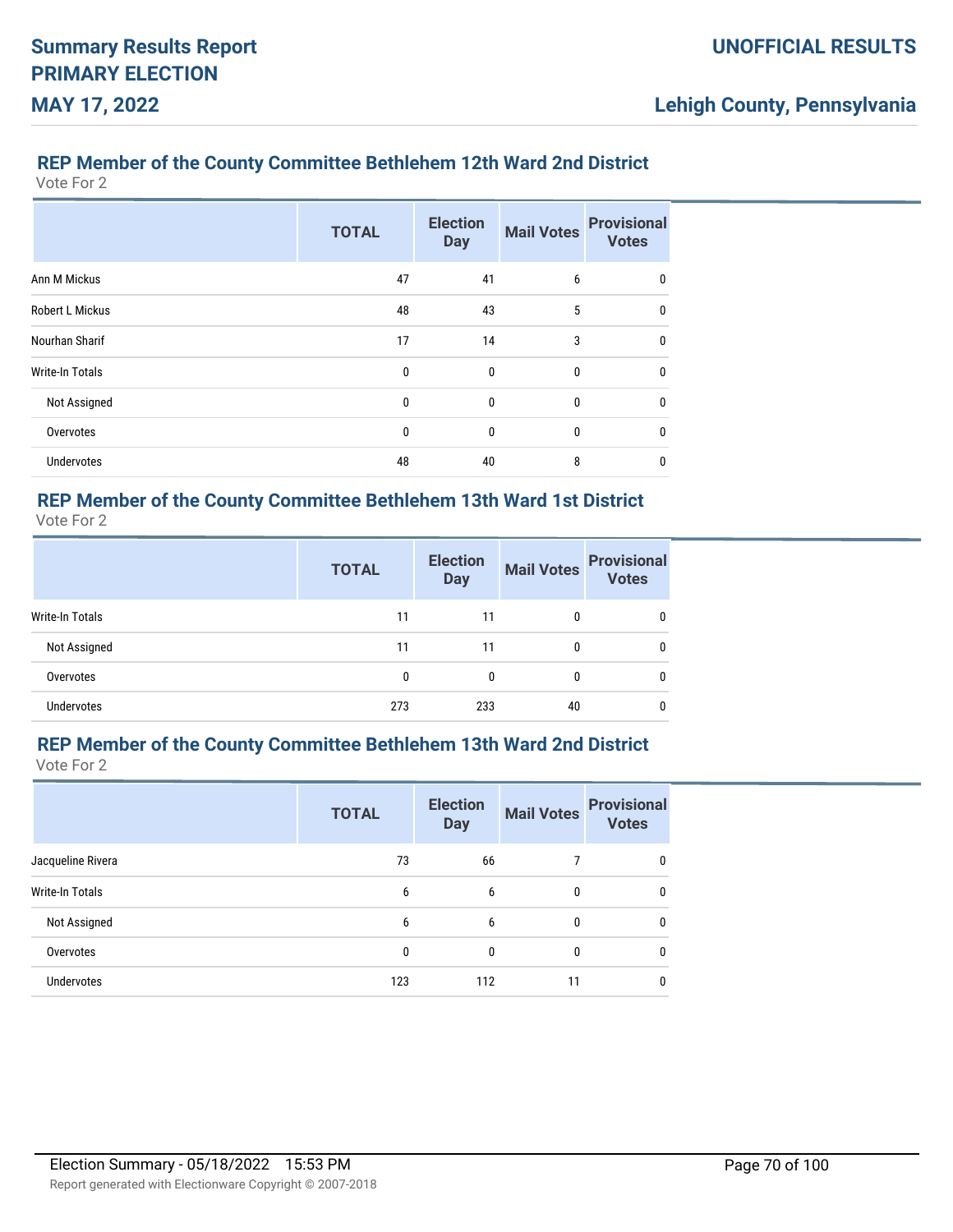### **REP Member of the County Committee Bethlehem 13th Ward 3rd District**

Vote For 2

|                        | <b>TOTAL</b> | <b>Election</b><br><b>Day</b> | <b>Mail Votes</b> | <b>Provisional</b><br><b>Votes</b> |
|------------------------|--------------|-------------------------------|-------------------|------------------------------------|
| <b>Write-In Totals</b> | 11           | 11                            | 0                 | 0                                  |
| Not Assigned           | 11           | 11                            | 0                 | 0                                  |
| Overvotes              | 0            | 0                             | 0                 | 0                                  |
| <b>Undervotes</b>      | 219          | 169                           | 50                | 0                                  |

# **REP Member of the County Committee Bethlehem 13th Ward 4th District**

Vote For 2

|                   | <b>TOTAL</b> | <b>Election</b><br><b>Day</b> | <b>Mail Votes</b> | <b>Provisional</b><br><b>Votes</b> |
|-------------------|--------------|-------------------------------|-------------------|------------------------------------|
| Write-In Totals   | 5            | 5                             | 0                 |                                    |
| Not Assigned      | 5            | 5                             | 0                 | 0                                  |
| Overvotes         | 0            | 0                             | 0                 | 0                                  |
| <b>Undervotes</b> | 347          | 311                           | 36                |                                    |

# **REP Member of the County Committee Bethlehem 13th Ward 5th District**

Vote For 2

|                 | <b>TOTAL</b> | <b>Election</b><br><b>Day</b> | <b>Mail Votes</b> | <b>Provisional</b><br><b>Votes</b> |
|-----------------|--------------|-------------------------------|-------------------|------------------------------------|
| Write-In Totals |              | 6                             |                   | 0                                  |
| Not Assigned    |              | 6                             |                   | 0                                  |
| Overvotes       | 0            | 0                             |                   | 0                                  |
| Undervotes      | 199          | 182                           | 17                | 0                                  |

### **REP Member of the County Committee Bethlehem 13th Ward 6th District**

|                   | <b>TOTAL</b> | <b>Election</b><br><b>Day</b> | <b>Mail Votes</b> | <b>Provisional</b><br><b>Votes</b> |
|-------------------|--------------|-------------------------------|-------------------|------------------------------------|
| Write-In Totals   | 6            | 6                             |                   | 0                                  |
| Not Assigned      | 6            | 6                             |                   | 0                                  |
| Overvotes         |              |                               |                   | 0                                  |
| <b>Undervotes</b> | 238          | 200                           | 38                | 0                                  |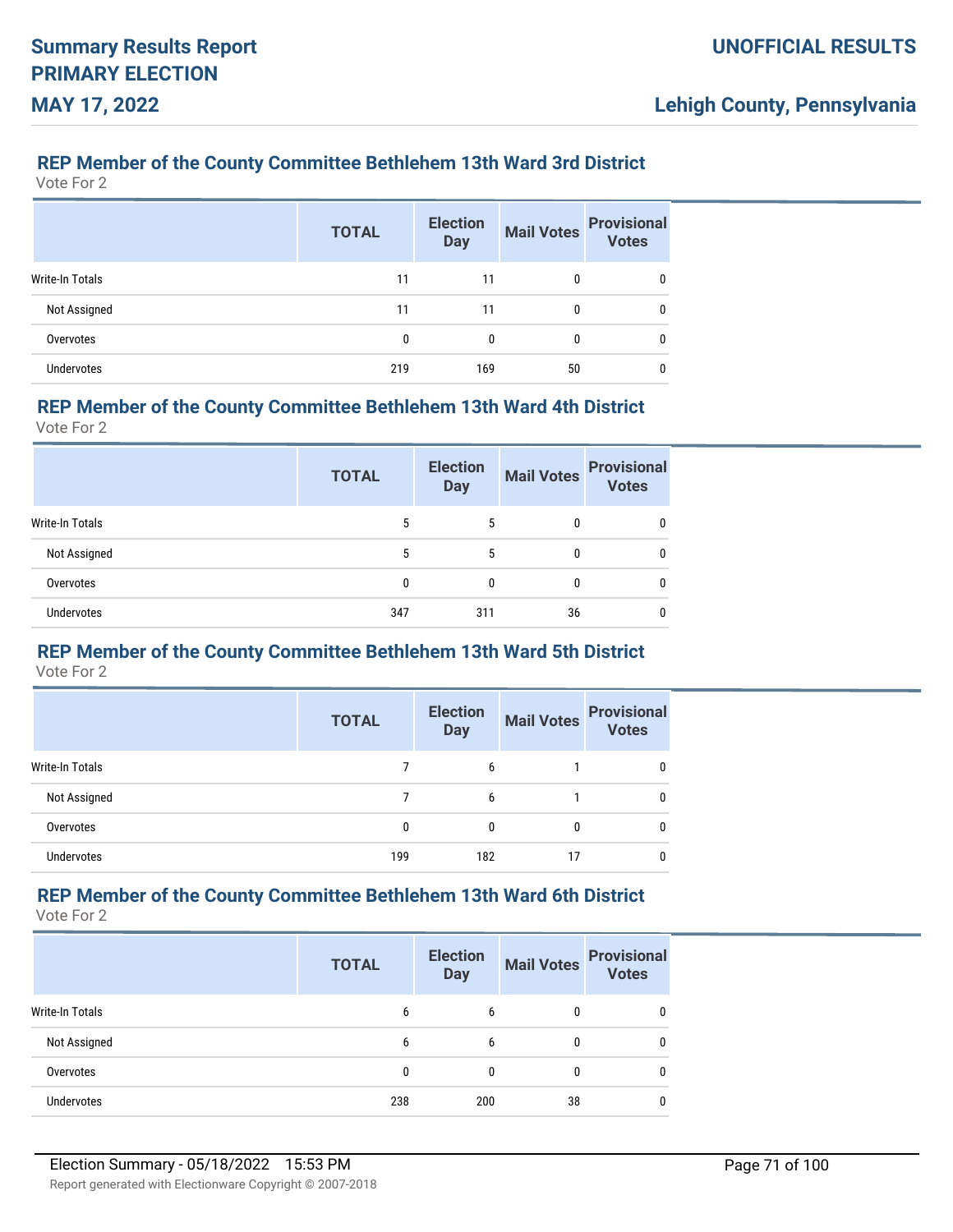### **REP Member of the County Committee Bethlehem 13th Ward 7th District**

Vote For 2

|                        | <b>TOTAL</b> | <b>Election</b><br><b>Day</b> | <b>Mail Votes</b> | <b>Provisional</b><br><b>Votes</b> |
|------------------------|--------------|-------------------------------|-------------------|------------------------------------|
| <b>Write-In Totals</b> | 3            | $\overline{2}$                |                   | 0                                  |
| Not Assigned           | 3            | $\overline{2}$                |                   | 0                                  |
| Overvotes              | 0            | 0                             | 0                 | 0                                  |
| <b>Undervotes</b>      | 163          | 136                           | 27                | 0                                  |

# **REP Member of the County Committee Bethlehem 13th Ward 8th District**

Vote For 2

|                   | <b>TOTAL</b> | <b>Election</b><br><b>Day</b> | <b>Mail Votes</b> | <b>Provisional</b><br><b>Votes</b> |
|-------------------|--------------|-------------------------------|-------------------|------------------------------------|
| Write-In Totals   | 4            | 3                             |                   | 0                                  |
| Not Assigned      | 4            | 3                             |                   | 0                                  |
| Overvotes         |              |                               | 0                 | 0                                  |
| <b>Undervotes</b> | 238          | 157                           | 81                | 0                                  |

#### **REP Member of the County Committee Alburtis**

Vote For 2

|                 | <b>TOTAL</b> | <b>Election</b><br><b>Day</b> | <b>Mail Votes</b> | <b>Provisional</b><br><b>Votes</b> |
|-----------------|--------------|-------------------------------|-------------------|------------------------------------|
| Write-In Totals | 28           | 27                            |                   |                                    |
| Not Assigned    | 28           | 27                            |                   |                                    |
| Overvotes       | 0            | $\Omega$                      | 0                 |                                    |
| Undervotes      | 474          | 429                           | 45                |                                    |

### **REP Member of the County Committee Catasauqua 1st District**

|                   | <b>TOTAL</b> | <b>Election</b><br><b>Day</b> | <b>Mail Votes</b> | <b>Provisional</b><br><b>Votes</b> |
|-------------------|--------------|-------------------------------|-------------------|------------------------------------|
| Write-In Totals   | 18           | 18                            | 0                 |                                    |
| Not Assigned      | 18           | 18                            |                   | 0                                  |
| Overvotes         | 0            | $\Omega$                      | $\Omega$          | 0                                  |
| <b>Undervotes</b> | 212          | 172                           | 40                | 0                                  |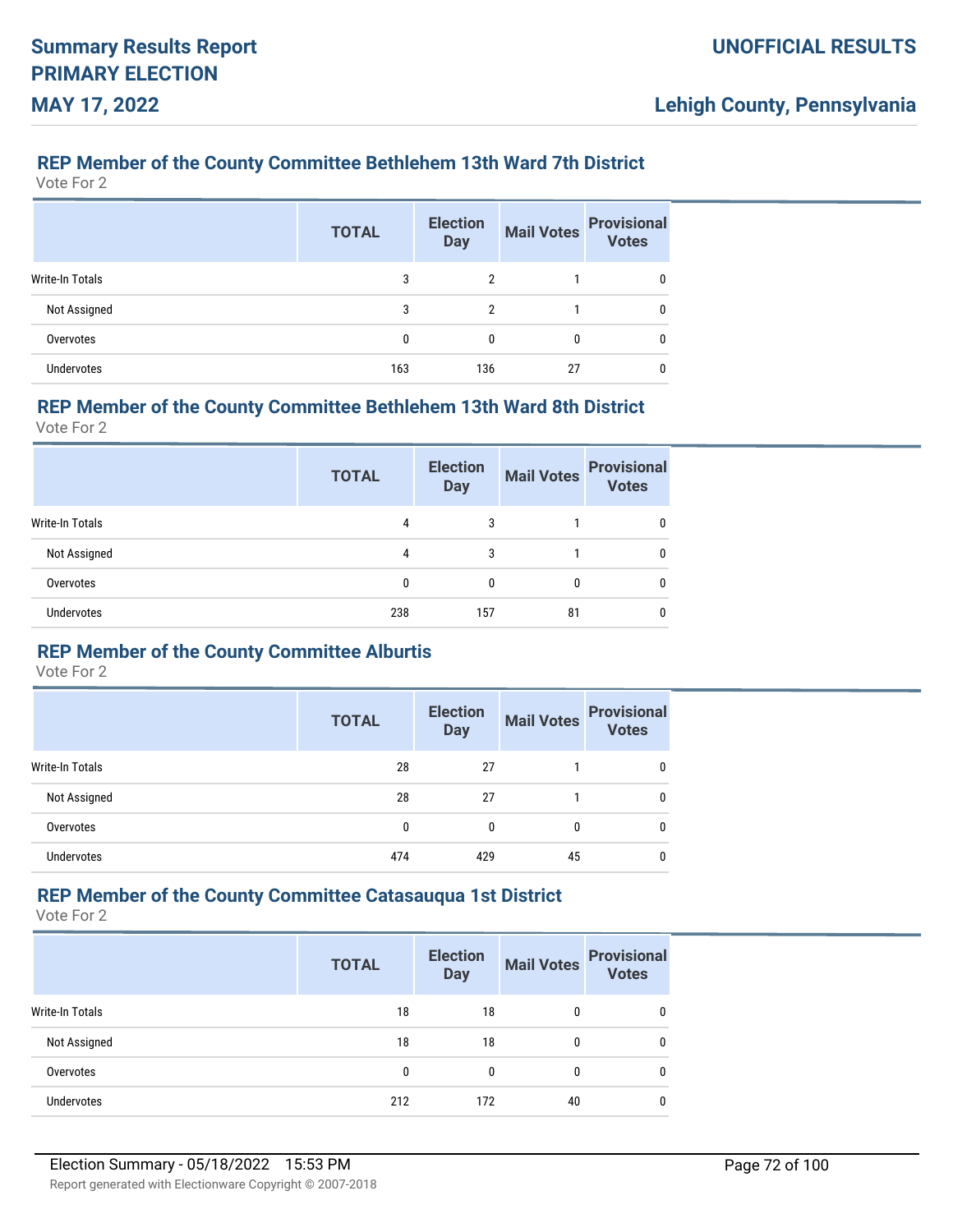### **REP Member of the County Committee Catasauqua 2nd District**

Vote For 2

|                        | <b>TOTAL</b> | <b>Election</b><br><b>Day</b> | <b>Mail Votes</b> | <b>Provisional</b><br><b>Votes</b> |
|------------------------|--------------|-------------------------------|-------------------|------------------------------------|
| <b>Write-In Totals</b> | 6            | 6                             | 0                 |                                    |
| Not Assigned           | 6            | 6                             | 0                 |                                    |
| Overvotes              | 0            | 0                             | 0                 |                                    |
| <b>Undervotes</b>      | 290          | 256                           | 34                |                                    |

#### **REP Member of the County Committee Catasauqua 3rd District**

Vote For 2

|                        | <b>TOTAL</b> | <b>Election</b><br><b>Day</b> | <b>Mail Votes</b> | <b>Provisional</b><br><b>Votes</b> |
|------------------------|--------------|-------------------------------|-------------------|------------------------------------|
| <b>Write-In Totals</b> | 12           | 10                            | 2                 | 0                                  |
| Not Assigned           | 12           | 10                            | 2                 | 0                                  |
| Overvotes              | 0            |                               | 0                 | 0                                  |
| Undervotes             | 318          | 284                           | 34                | 0                                  |

## **REP Member of the County Committee Coopersburg**

Vote For 2

|                 | <b>TOTAL</b> | <b>Election</b><br><b>Day</b> | <b>Mail Votes</b> | <b>Provisional</b><br><b>Votes</b> |
|-----------------|--------------|-------------------------------|-------------------|------------------------------------|
| Write-In Totals | 14           | 13                            |                   |                                    |
| Not Assigned    | 14           | 13                            |                   |                                    |
| Overvotes       | 0            | $\Omega$                      | 0                 |                                    |
| Undervotes      | 616          | 557                           | 59                |                                    |

# **REP Member of the County Committee Coplay 1st District**

|                        | <b>TOTAL</b> | <b>Election</b><br><b>Day</b> | <b>Mail Votes</b> | <b>Provisional</b><br><b>Votes</b> |
|------------------------|--------------|-------------------------------|-------------------|------------------------------------|
| <b>Write-In Totals</b> | 4            | 4                             |                   |                                    |
| Not Assigned           | 4            | 4                             |                   |                                    |
| Overvotes              | 0            | $\Omega$                      |                   | 0                                  |
| <b>Undervotes</b>      | 232          | 212                           | 20                | 0                                  |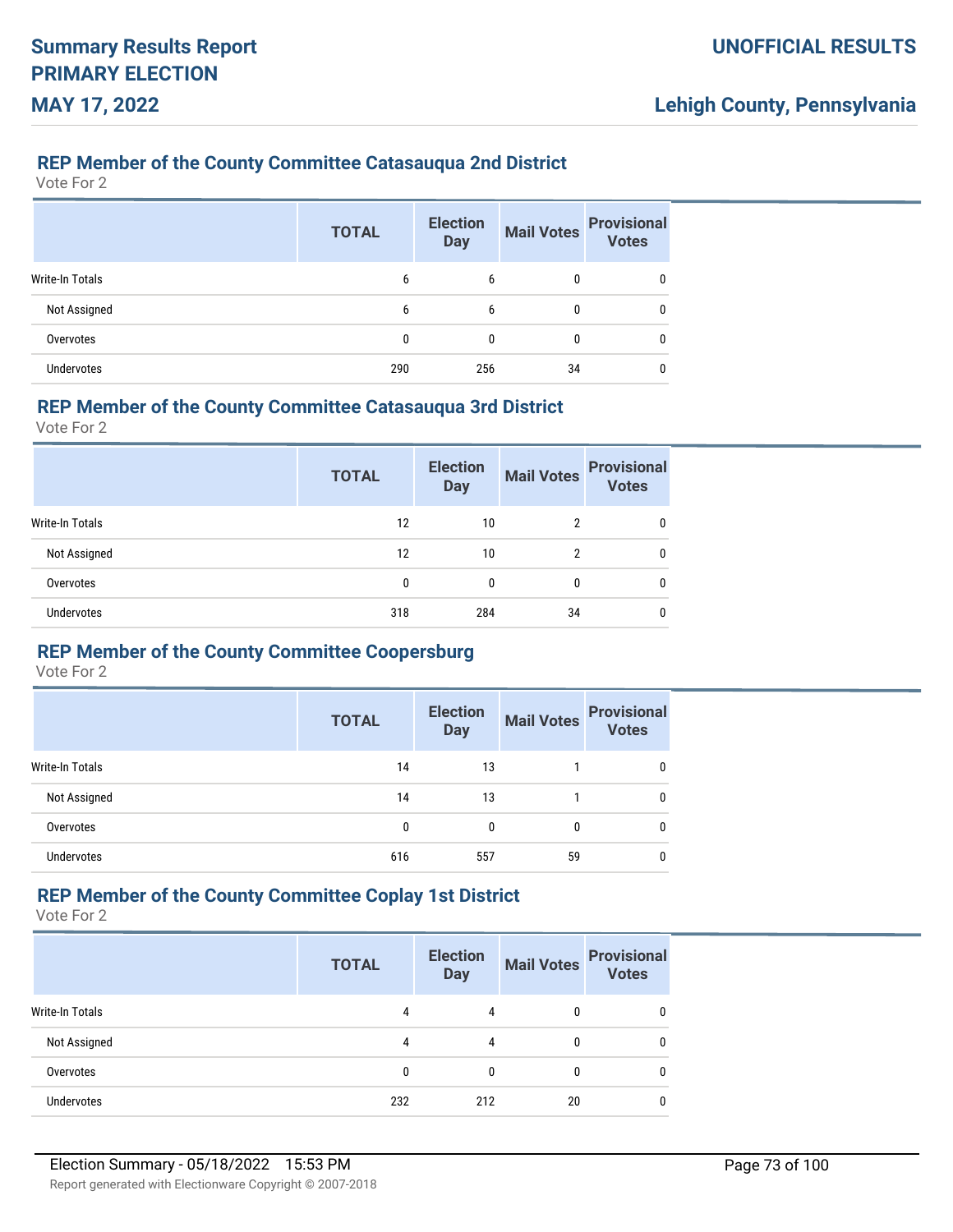### **REP Member of the County Committee Coplay 2nd District**

Vote For 2

|                        | <b>TOTAL</b> | <b>Election</b><br><b>Day</b> | <b>Mail Votes</b> | <b>Provisional</b><br><b>Votes</b> |
|------------------------|--------------|-------------------------------|-------------------|------------------------------------|
| <b>Write-In Totals</b> | 8            | 5                             | 3                 | 0                                  |
| Not Assigned           | 8            | 5                             | 3                 | 0                                  |
| Overvotes              | 0            | 0                             | 0                 | 0                                  |
| <b>Undervotes</b>      | 298          | 273                           | 25                | 0                                  |

#### **REP Member of the County Committee Emmaus 1st District**

Vote For 2

|                   | <b>TOTAL</b> | <b>Election</b><br><b>Day</b> | <b>Mail Votes</b> | <b>Provisional</b><br><b>Votes</b> |
|-------------------|--------------|-------------------------------|-------------------|------------------------------------|
| Write-In Totals   | 13           | 9                             | 4                 |                                    |
| Not Assigned      | 13           | 9                             | 4                 | 0                                  |
| Overvotes         | 0            | 0                             | 0                 | 0                                  |
| <b>Undervotes</b> | 305          | 283                           | 22                | 0                                  |

#### **REP Member of the County Committee Emmaus 2nd District**

|                   | <b>TOTAL</b> | <b>Election</b><br><b>Day</b> | <b>Mail Votes</b> | <b>Provisional</b><br><b>Votes</b> |
|-------------------|--------------|-------------------------------|-------------------|------------------------------------|
| Debra R Hoffman   | 130          | 109                           | 21                | 0                                  |
| Andres Weller     | 106          | 83                            | 23                | U                                  |
| Write-In Totals   | 0            | 0                             | $\mathbf{0}$      | 0                                  |
| Not Assigned      | 0            | 0                             | 0                 | 0                                  |
| Overvotes         | 0            | 0                             | $\mathbf{0}$      | U                                  |
| <b>Undervotes</b> | 124          | 118                           | 6                 | 0                                  |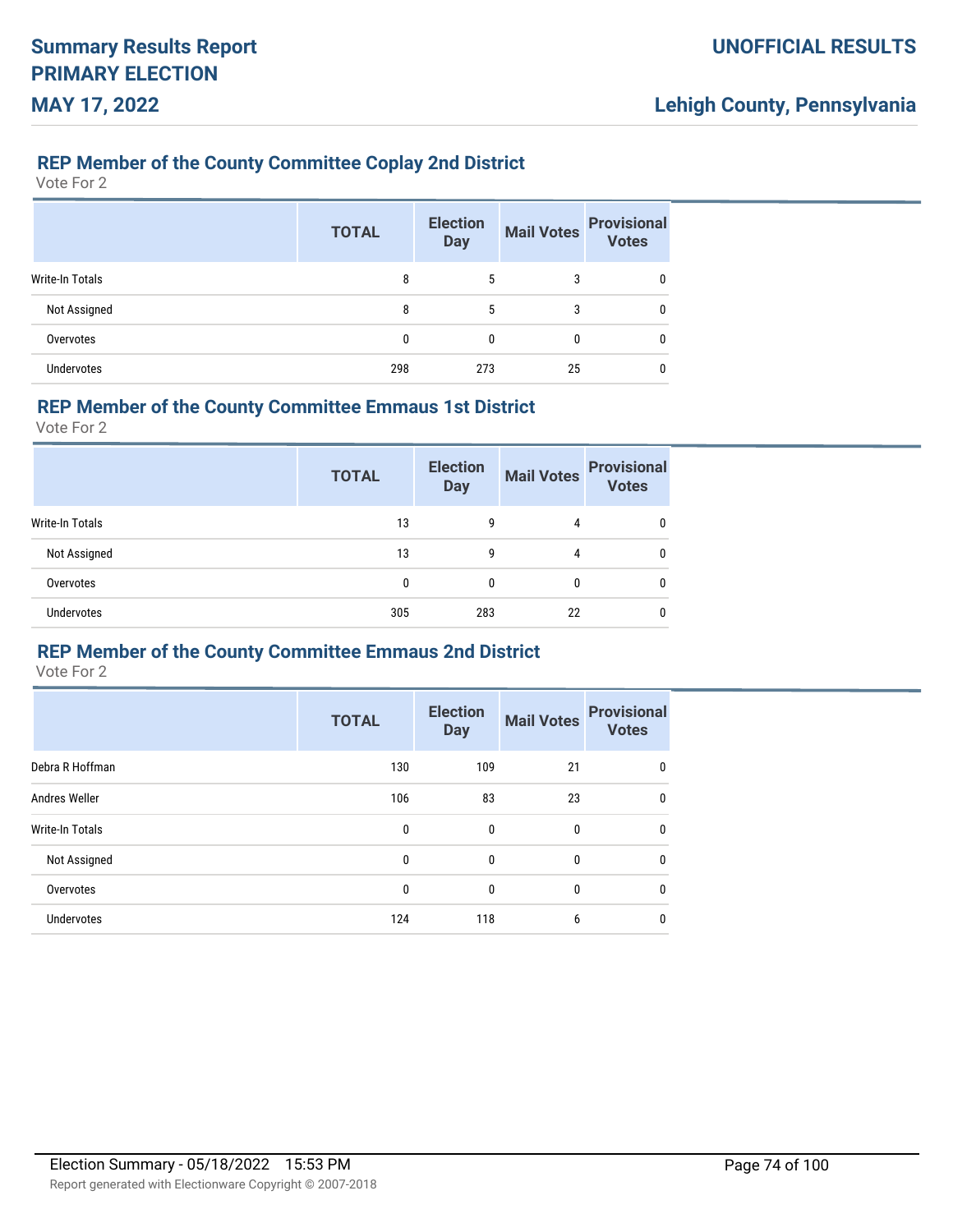#### **REP Member of the County Committee Emmaus 3rd District**

Vote For 2

|                   | <b>TOTAL</b> | <b>Election</b><br><b>Day</b> | <b>Mail Votes</b> | <b>Provisional</b><br><b>Votes</b> |
|-------------------|--------------|-------------------------------|-------------------|------------------------------------|
| Judith Binder     | 198          | 167                           | 31                | 0                                  |
| Write-In Totals   | 9            | 6                             | 3                 | 0                                  |
| Not Assigned      | 9            | 6                             | 3                 | 0                                  |
| Overvotes         | 0            | 0                             | 0                 | 0                                  |
| <b>Undervotes</b> | 291          | 255                           | 36                | 0                                  |

## **REP Member of the County Committee Emmaus 4th District**

Vote For 2

|                        | <b>TOTAL</b> | <b>Election</b><br><b>Day</b> | <b>Mail Votes</b> | <b>Provisional</b><br><b>Votes</b> |
|------------------------|--------------|-------------------------------|-------------------|------------------------------------|
| <b>Write-In Totals</b> | 12           | 11                            |                   | 0                                  |
| Not Assigned           | 12           | 11                            |                   | 0                                  |
| Overvotes              | 0            | 0                             | 0                 | 0                                  |
| Undervotes             | 370          | 325                           | 45                | 0                                  |

## **REP Member of the County Committee Emmaus 5th District**

Vote For 2

|                   | <b>TOTAL</b> | <b>Election</b><br><b>Day</b> | <b>Mail Votes</b> | <b>Provisional</b><br><b>Votes</b> |
|-------------------|--------------|-------------------------------|-------------------|------------------------------------|
| Write-In Totals   | 16           | 15                            |                   |                                    |
| Not Assigned      | 16           | 15                            |                   |                                    |
| Overvotes         | 0            | 0                             | 0                 |                                    |
| <b>Undervotes</b> | 300          | 283                           | 17                |                                    |

## **REP Member of the County Committee Emmaus 6th District**

|                        | <b>TOTAL</b> | <b>Election</b><br><b>Day</b> | <b>Mail Votes</b> | <b>Provisional</b><br>Votes |
|------------------------|--------------|-------------------------------|-------------------|-----------------------------|
| <b>Write-In Totals</b> | 17           | 15                            | 2                 | 0                           |
| Not Assigned           | 17           | 15                            | 2                 | 0                           |
| Overvotes              | 0            | 0                             |                   | $\Omega$                    |
| Undervotes             | 431          | 363                           | 68                | 0                           |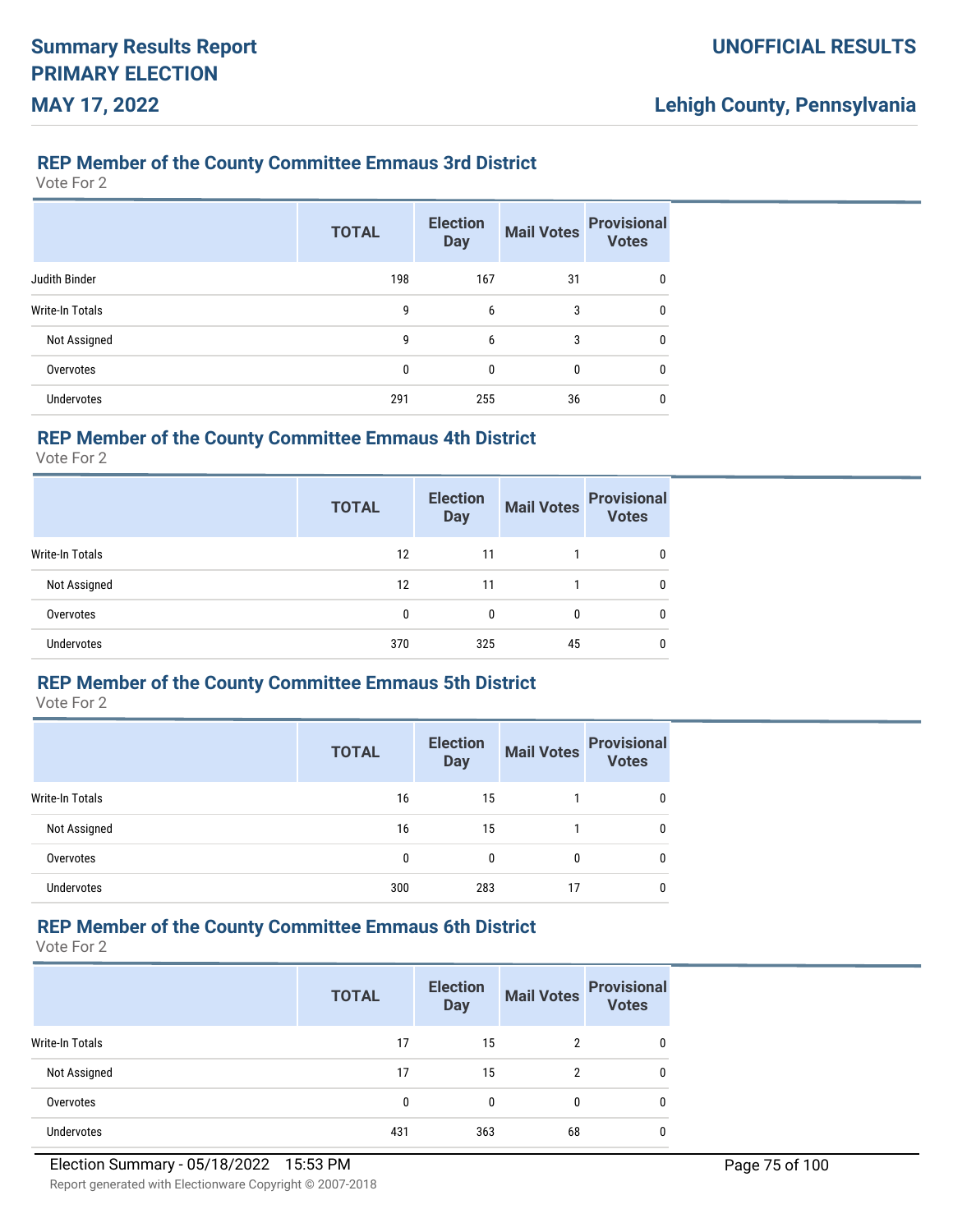### **REP Member of the County Committee Fountain Hill 1st District**

Vote For 2

|                        | <b>TOTAL</b> | <b>Election</b><br><b>Day</b> | <b>Mail Votes</b> | <b>Provisional</b><br><b>Votes</b> |
|------------------------|--------------|-------------------------------|-------------------|------------------------------------|
| <b>Write-In Totals</b> |              |                               | 0                 |                                    |
| Not Assigned           |              |                               | 0                 |                                    |
| Overvotes              | 0            | 0                             | 0                 | 0                                  |
| Undervotes             | 107          | 77                            | 30                |                                    |

#### **REP Member of the County Committee Fountain Hill 2nd District**

Vote For 2

|                   | <b>TOTAL</b> | <b>Election</b><br><b>Day</b> | <b>Mail Votes</b> | <b>Provisional</b><br><b>Votes</b> |
|-------------------|--------------|-------------------------------|-------------------|------------------------------------|
| Write-In Totals   | 3            | 3                             | 0                 | 0                                  |
| Not Assigned      | 3            | 3                             | 0                 | 0                                  |
| Overvotes         |              | 0                             | 0                 | 0                                  |
| <b>Undervotes</b> | 123          | 101                           | 22                | 0                                  |

## **REP Member of the County Committee Fountain Hill 3rd District**

Vote For 2

|                   | <b>Election</b><br><b>TOTAL</b><br><b>Day</b> |     | <b>Mail Votes</b> | <b>Provisional</b><br><b>Votes</b> |
|-------------------|-----------------------------------------------|-----|-------------------|------------------------------------|
| Write-In Totals   |                                               |     | 0                 | 0                                  |
| Not Assigned      |                                               |     | 0                 | 0                                  |
| Overvotes         | 0                                             | 0   |                   | 0                                  |
| <b>Undervotes</b> | 157                                           | 151 | 6                 | 0                                  |

## **REP Member of the County Committee Macungie**

|                   | <b>TOTAL</b> | <b>Election</b><br><b>Day</b> | <b>Mail Votes</b> | <b>Provisional</b><br><b>Votes</b> |
|-------------------|--------------|-------------------------------|-------------------|------------------------------------|
| <b>Bill Reiss</b> | 253          | 228                           | 25                | $\mathbf{0}$                       |
| Write-In Totals   | 15           | 12                            | 3                 | 0                                  |
| Not Assigned      | 15           | 12                            | 3                 | 0                                  |
| Overvotes         | 0            | 0                             | 0                 | 0                                  |
| <b>Undervotes</b> | 374          | 328                           | 46                | 0                                  |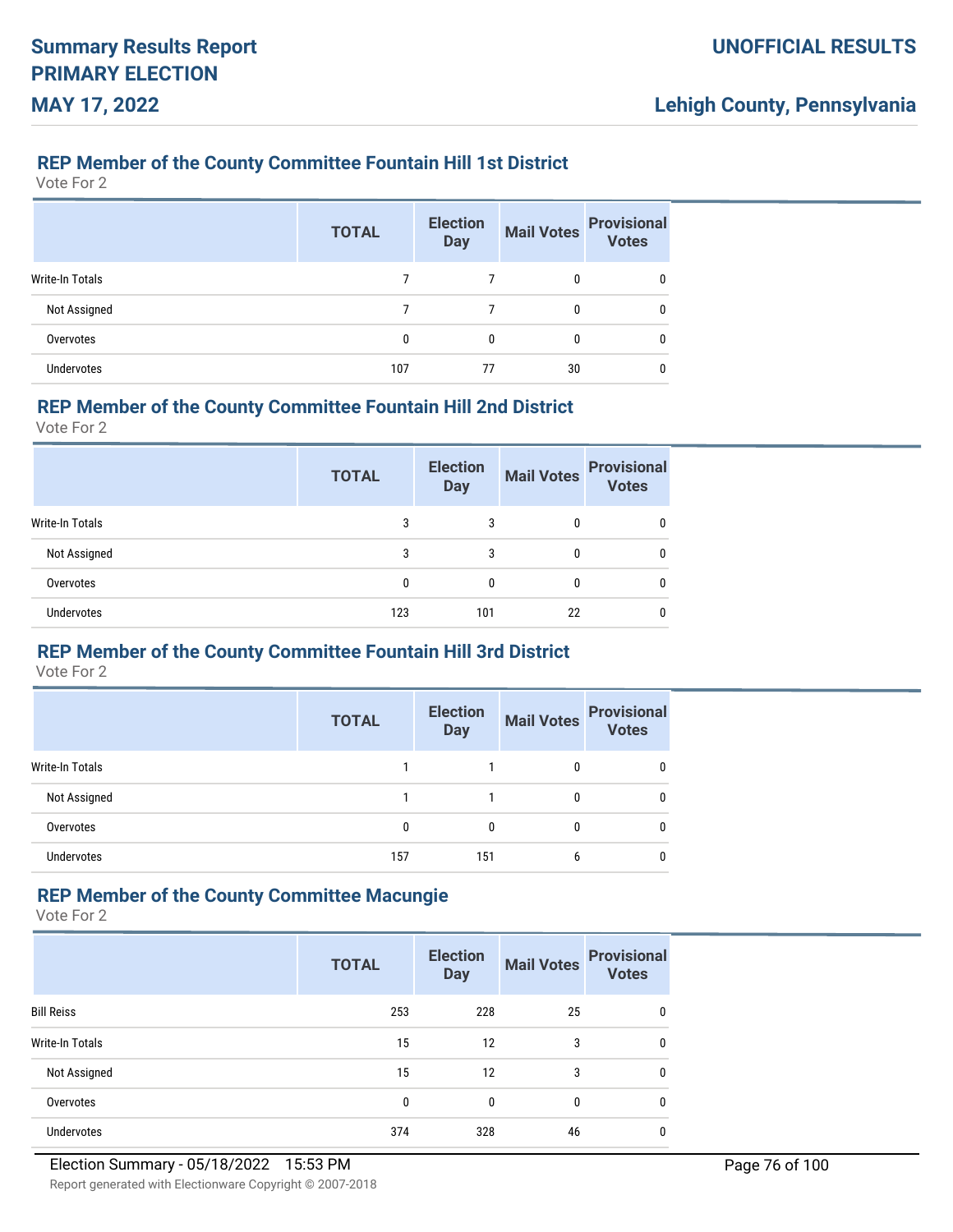### **REP Member of the County Committee Slatington 1st District**

Vote For 2

|                        | <b>TOTAL</b> | <b>Election</b><br><b>Day</b> | <b>Mail Votes</b> | <b>Provisional</b><br>Votes |
|------------------------|--------------|-------------------------------|-------------------|-----------------------------|
| <b>Write-In Totals</b> | 11           | 11                            | 0                 | 0                           |
| Not Assigned           | 11           | 11                            | 0                 | 0                           |
| Overvotes              | 0            | 0                             | 0                 | 0                           |
| Undervotes             | 139          | 131                           | 8                 |                             |

#### **REP Member of the County Committee Slatington 2nd District**

Vote For 2

|                   | <b>TOTAL</b> | <b>Election</b><br><b>Day</b> | <b>Mail Votes</b> | <b>Provisional</b><br><b>Votes</b> |
|-------------------|--------------|-------------------------------|-------------------|------------------------------------|
| Zachari R Halkias | 57           | 53                            | 4                 | 0                                  |
| Barbara A Halkias | 50           | 46                            | 4                 | 0                                  |
| Write-In Totals   | 0            | $\mathbf{0}$                  | $\mathbf{0}$      | $\mathbf{0}$                       |
| Not Assigned      | 0            | $\mathbf{0}$                  | $\mathbf{0}$      | 0                                  |
| Overvotes         | 0            | $\mathbf{0}$                  | $\mathbf{0}$      | 0                                  |
| Undervotes        | 33           | 31                            | $\overline{2}$    | 0                                  |

## **REP Member of the County Committee Slatington 3rd District**

|                        | <b>TOTAL</b> | <b>Election</b><br><b>Day</b> | <b>Mail Votes</b> | <b>Provisional</b><br><b>Votes</b> |
|------------------------|--------------|-------------------------------|-------------------|------------------------------------|
| <b>Write-In Totals</b> |              |                               | 0                 | 0                                  |
| Not Assigned           |              |                               | 0                 | 0                                  |
| Overvotes              | $\mathbf{0}$ | 0                             | 0                 | 0                                  |
| <b>Undervotes</b>      | 345          | 307                           | 38                | 0                                  |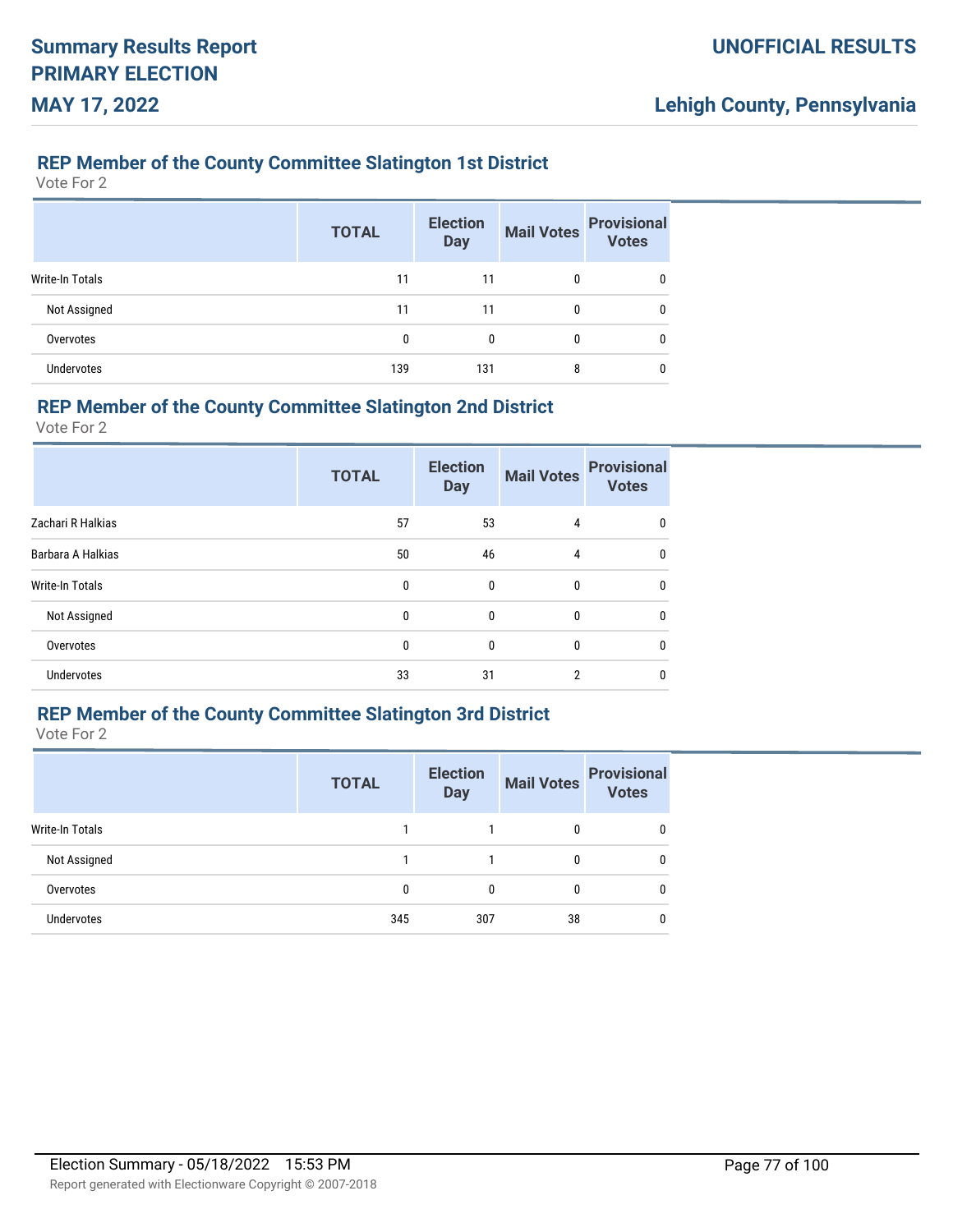### **REP Member of the County Committee Hanover**

Vote For 2

|                 | <b>TOTAL</b> | <b>Election</b><br><b>Day</b> | <b>Mail Votes</b> | <b>Provisional</b><br><b>Votes</b> |
|-----------------|--------------|-------------------------------|-------------------|------------------------------------|
| Write-In Totals | 12           | 10                            | 2                 | 0                                  |
| Not Assigned    | 12           | 10                            | 2                 | 0                                  |
| Overvotes       | 0            | $\mathbf{0}$                  | 0                 | 0                                  |
| Undervotes      | 200          | 174                           | 26                | 0                                  |

#### **REP Member of the County Committee Heidelberg**

Vote For 2

|                     | <b>TOTAL</b> | <b>Election</b><br><b>Day</b> | <b>Mail Votes</b> | <b>Provisional</b><br><b>Votes</b> |
|---------------------|--------------|-------------------------------|-------------------|------------------------------------|
| <b>Teena Bailey</b> | 512          | 473                           | 39                | $\mathbf{0}$                       |
| Write-In Totals     | 13           | 9                             | 4                 | 0                                  |
| Not Assigned        | 13           | 9                             | 4                 | $\mathbf{0}$                       |
| Overvotes           | 0            | 0                             | $\Omega$          | $\mathbf{0}$                       |
| Undervotes          | 799          | 736                           | 63                | $\mathbf{0}$                       |

## **REP Member of the County Committee Lower Macungie 1st District**

|                   | <b>TOTAL</b> | <b>Election</b><br><b>Day</b> | <b>Mail Votes</b> | <b>Provisional</b><br><b>Votes</b> |
|-------------------|--------------|-------------------------------|-------------------|------------------------------------|
| Robert Arena      | 367          | 298                           | 69                | 0                                  |
| Write-In Totals   | 9            | 8                             |                   | 0                                  |
| Not Assigned      | 9            | 8                             |                   | 0                                  |
| Overvotes         | 0            | $\Omega$                      | 0                 | 0                                  |
| <b>Undervotes</b> | 544          | 434                           | 110               | 0                                  |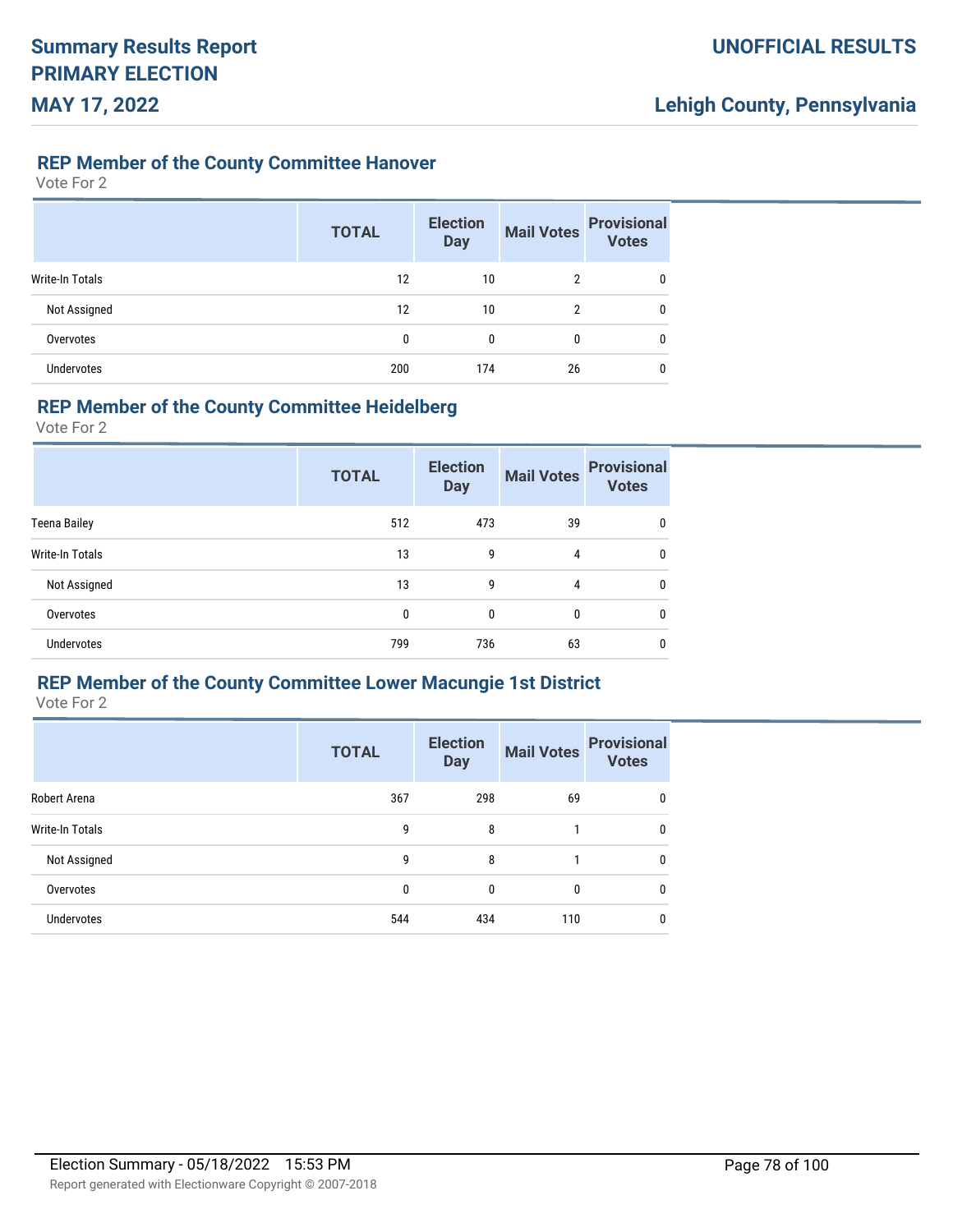## **REP Member of the County Committee Lower Macungie 2nd District**

Vote For 2

|                   | <b>TOTAL</b> | <b>Election</b><br><b>Day</b> | <b>Mail Votes</b> | <b>Provisional</b><br><b>Votes</b> |
|-------------------|--------------|-------------------------------|-------------------|------------------------------------|
| Write-In Totals   | 57           | 53                            | 4                 | 0                                  |
| Not Assigned      | 57           | 53                            | 4                 | 0                                  |
| Overvotes         | 0            | 0                             | 0                 | 0                                  |
| <b>Undervotes</b> | 1,675        | 1,417                         | 258               |                                    |

#### **REP Member of the County Committee Lower Macungie 3rd District**

Vote For 2

|                 | <b>TOTAL</b> | <b>Election</b><br><b>Day</b> | <b>Mail Votes</b> | <b>Provisional</b><br><b>Votes</b> |
|-----------------|--------------|-------------------------------|-------------------|------------------------------------|
| Write-In Totals | 34           | 29                            | 5                 | 0                                  |
| Not Assigned    | 34           | 29                            | 5                 | 0                                  |
| Overvotes       | 0            | 0                             | 0                 | 0                                  |
| Undervotes      | 768          | 659                           | 109               | 0                                  |

#### **REP Member of the County Committee Lower Macungie 4th District**

|                 | <b>TOTAL</b> | <b>Election</b><br><b>Day</b> | <b>Mail Votes</b> | <b>Provisional</b><br><b>Votes</b> |
|-----------------|--------------|-------------------------------|-------------------|------------------------------------|
| Write-In Totals | 21           | 20                            |                   |                                    |
| Not Assigned    | 21           | 20                            |                   |                                    |
| Overvotes       | 0            | 0                             | 0                 | 0                                  |
| Undervotes      | 725          | 612                           | 113               |                                    |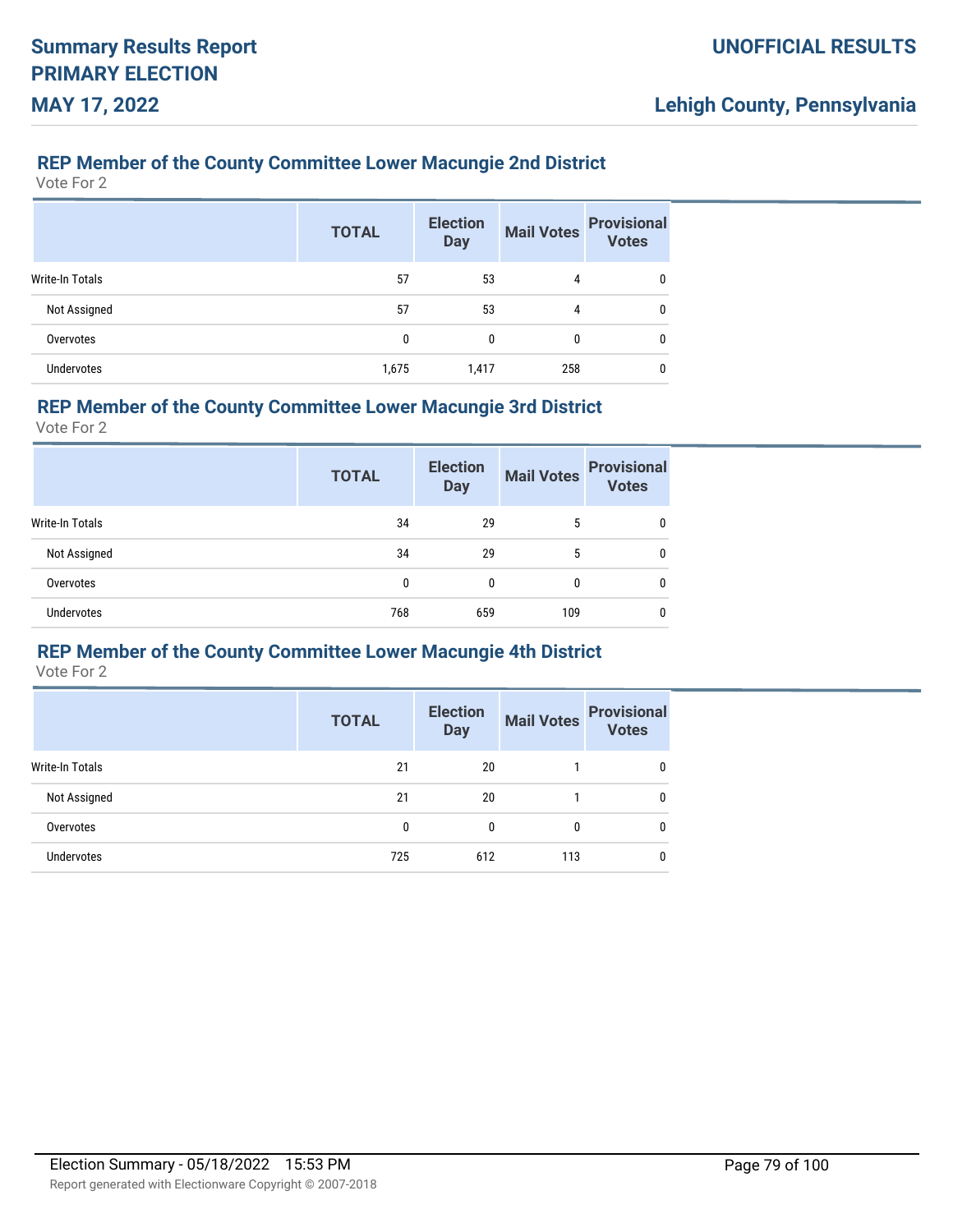### **REP Member of the County Committee Lower Macungie 5th District**

Vote For 2

|                        | <b>TOTAL</b> | <b>Election</b><br><b>Day</b> | <b>Mail Votes</b> | <b>Provisional</b><br><b>Votes</b> |
|------------------------|--------------|-------------------------------|-------------------|------------------------------------|
| <b>Barbara Nemes</b>   | 271          | 210                           | 61                | 0                                  |
| <b>Dennis Nemes</b>    | 258          | 202                           | 56                | $\mathbf{0}$                       |
| <b>Write-In Totals</b> | 4            | 4                             | $\mathbf{0}$      | 0                                  |
| Not Assigned           | 4            | 4                             | $\mathbf{0}$      | 0                                  |
| Overvotes              | 0            | 0                             | 0                 | 0                                  |
| <b>Undervotes</b>      | 221          | 170                           | 51                | 0                                  |

### **REP Member of the County Committee Lower Macungie 6th District**

Vote For 2

|                   | <b>TOTAL</b> | <b>Election</b><br><b>Day</b> | <b>Mail Votes</b> | <b>Provisional</b><br><b>Votes</b> |
|-------------------|--------------|-------------------------------|-------------------|------------------------------------|
| John Hinkle       | 344          | 300                           | 44                | 0                                  |
| Write-In Totals   | 9            | 9                             | 0                 | 0                                  |
| Not Assigned      | 9            | 9                             | 0                 | 0                                  |
| Overvotes         | 0            | $\mathbf{0}$                  | 0                 | $\mathbf{0}$                       |
| <b>Undervotes</b> | 547          | 487                           | 60                | 0                                  |

# **REP Member of the County Committee Lower Macungie 7th District**

|                        | <b>TOTAL</b> | <b>Election</b><br><b>Day</b> | <b>Mail Votes</b> | <b>Provisional</b><br><b>Votes</b> |
|------------------------|--------------|-------------------------------|-------------------|------------------------------------|
| Marie Kollar           | 238          | 197                           | 41                | 0                                  |
| <b>Write-In Totals</b> | 13           | 5                             | 8                 | 0                                  |
| Not Assigned           | 13           | 5                             | 8                 | 0                                  |
| Overvotes              | 0            | $\mathbf{0}$                  | 0                 | 0                                  |
| <b>Undervotes</b>      | 381          | 318                           | 63                | 0                                  |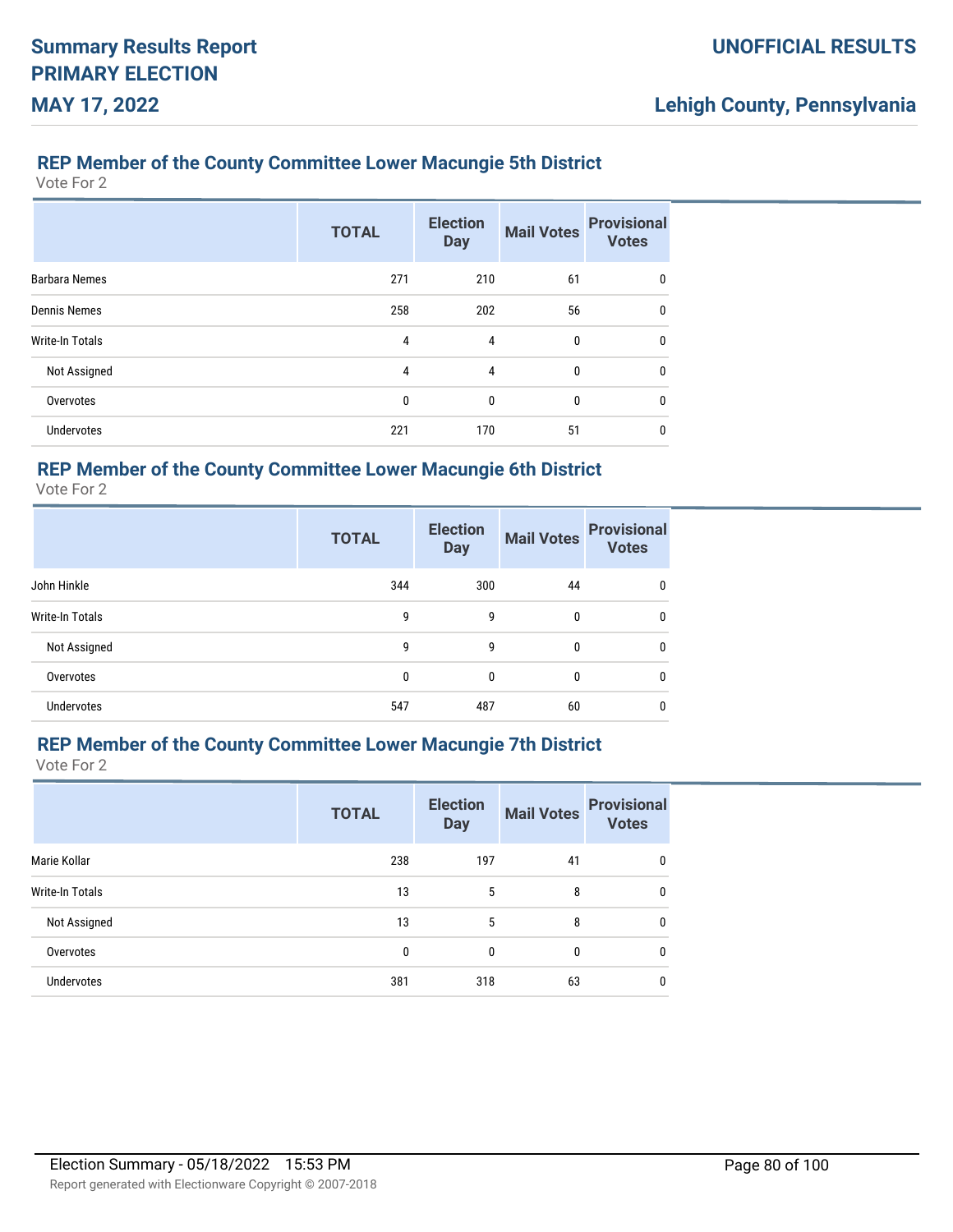### **REP Member of the County Committee Lower Macungie 8th District**

Vote For 2

|                        | <b>TOTAL</b> | <b>Election</b><br><b>Day</b> | <b>Mail Votes</b> | <b>Provisional</b><br><b>Votes</b> |
|------------------------|--------------|-------------------------------|-------------------|------------------------------------|
| William L Royer        | 170          | 131                           | 39                | 0                                  |
| Ryan E Mackenzie       | 320          | 267                           | 53                | $\mathbf{0}$                       |
| <b>Write-In Totals</b> | 1            | 1                             | 0                 | 0                                  |
| Not Assigned           | 1            | 1                             | $\mathbf{0}$      | 0                                  |
| Overvotes              | 0            | 0                             | 0                 | 0                                  |
| <b>Undervotes</b>      | 267          | 227                           | 40                | 0                                  |

### **REP Member of the County Committee Lower Macungie 9th District**

Vote For 2

|                   | <b>TOTAL</b> | <b>Election</b><br><b>Day</b> | <b>Mail Votes</b> | <b>Provisional</b><br><b>Votes</b> |
|-------------------|--------------|-------------------------------|-------------------|------------------------------------|
| Write-In Totals   | 19           | 19                            | 0                 | 0                                  |
| Not Assigned      | 19           | 19                            | 0                 | 0                                  |
| Overvotes         | 0            | 0                             | 0                 | 0                                  |
| <b>Undervotes</b> | 481          | 413                           | 68                | 0                                  |

# **REP Member of the County Committee Lower Macungie 10th District**

|                        | <b>TOTAL</b> | <b>Election</b><br><b>Day</b> | <b>Mail Votes</b> | <b>Provisional</b><br><b>Votes</b> |
|------------------------|--------------|-------------------------------|-------------------|------------------------------------|
| <b>Frank Dumbleton</b> | 239          | 163                           | 76                | 0                                  |
| Joseph Buss            | 278          | 206                           | 72                | $\mathbf{0}$                       |
| <b>Write-In Totals</b> | 3            | 3                             | $\mathbf{0}$      | $\mathbf{0}$                       |
| Not Assigned           | 3            | 3                             | $\mathbf{0}$      | $\mathbf{0}$                       |
| Overvotes              | 0            | 0                             | $\mathbf{0}$      | $\mathbf{0}$                       |
| <b>Undervotes</b>      | 306          | 242                           | 64                | 0                                  |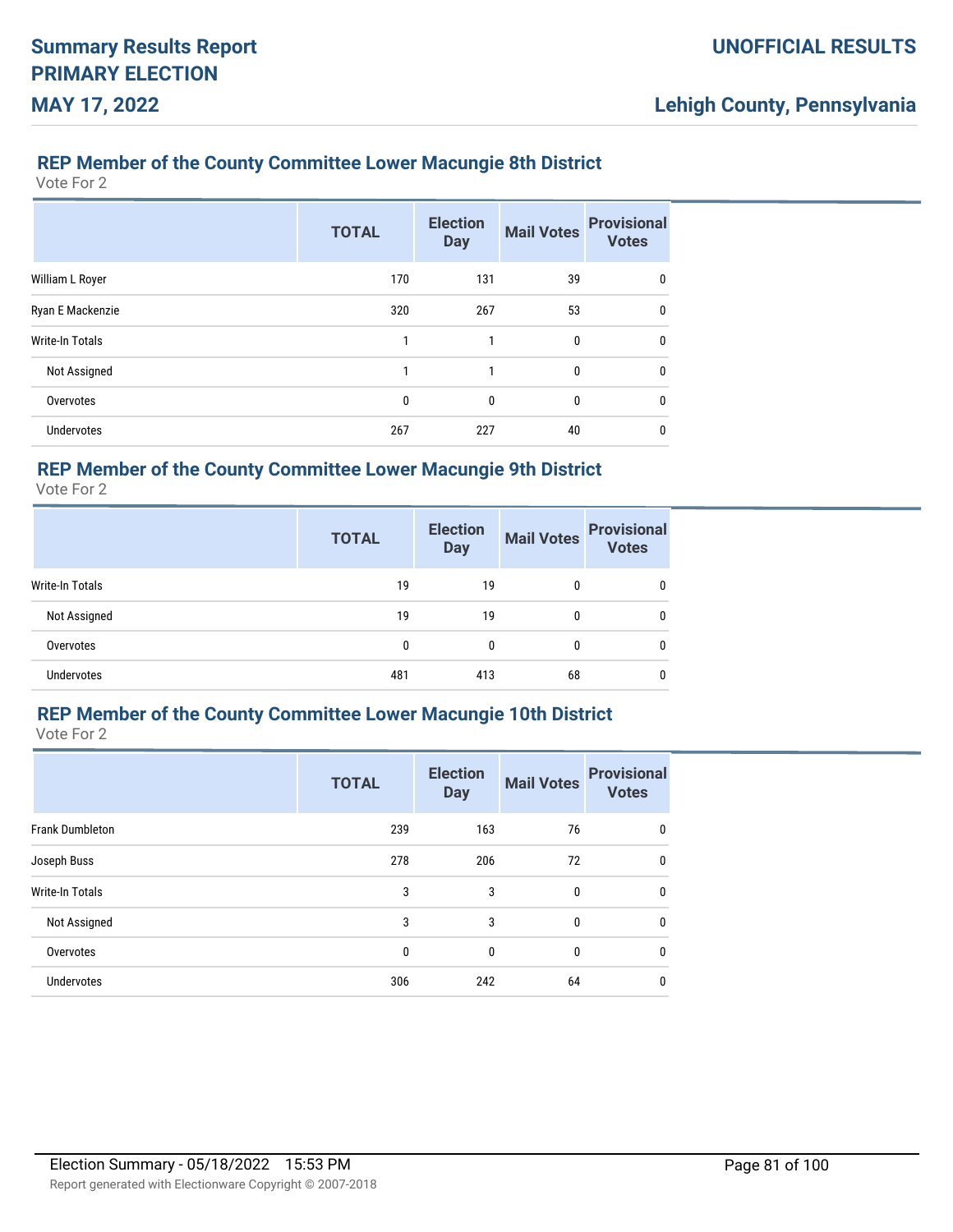#### **REP Member of the County Committee Lower Milford**

Vote For 2

|                         | <b>TOTAL</b> | <b>Election</b><br><b>Day</b> | <b>Mail Votes</b> | <b>Provisional</b><br><b>Votes</b> |
|-------------------------|--------------|-------------------------------|-------------------|------------------------------------|
| <b>Arland H Schantz</b> | 605          | 529                           | 76                | 0                                  |
| Write-In Totals         | 78           | 68                            | 10                | $\mathbf{0}$                       |
| Not Assigned            | 78           | 68                            | 10                | 0                                  |
| Overvotes               | 0            | 0                             | 0                 | 0                                  |
| <b>Undervotes</b>       | 777          | 681                           | 96                | 0                                  |

# **REP Member of the County Committee Lowhill**

Vote For 2

|                   | <b>TOTAL</b> | <b>Election</b><br><b>Day</b> | <b>Mail Votes</b> | <b>Provisional</b><br><b>Votes</b> |
|-------------------|--------------|-------------------------------|-------------------|------------------------------------|
| Claire F Kukielka | 305          | 277                           | 28                | 0                                  |
| Write-In Totals   | 0            | 0                             | 0                 | 0                                  |
| Not Assigned      | 0            | 0                             | 0                 | 0                                  |
| Overvotes         | 0            | 0                             | 0                 | 0                                  |
| <b>Undervotes</b> | 587          | 539                           | 48                | 0                                  |

## **REP Member of the County Committee Lynn New Tripoli**

|                   | <b>TOTAL</b> | <b>Election</b><br><b>Day</b> | <b>Mail Votes</b> | <b>Provisional</b><br><b>Votes</b> |
|-------------------|--------------|-------------------------------|-------------------|------------------------------------|
| Write-In Totals   | 15           | 15                            | 0                 | 0                                  |
| Not Assigned      | 15           | 15                            | 0                 | $\mathbf{0}$                       |
| Overvotes         | 0            | 0                             | 0                 | $\mathbf{0}$                       |
| <b>Undervotes</b> | 1,035        | 963                           | 72                | 0                                  |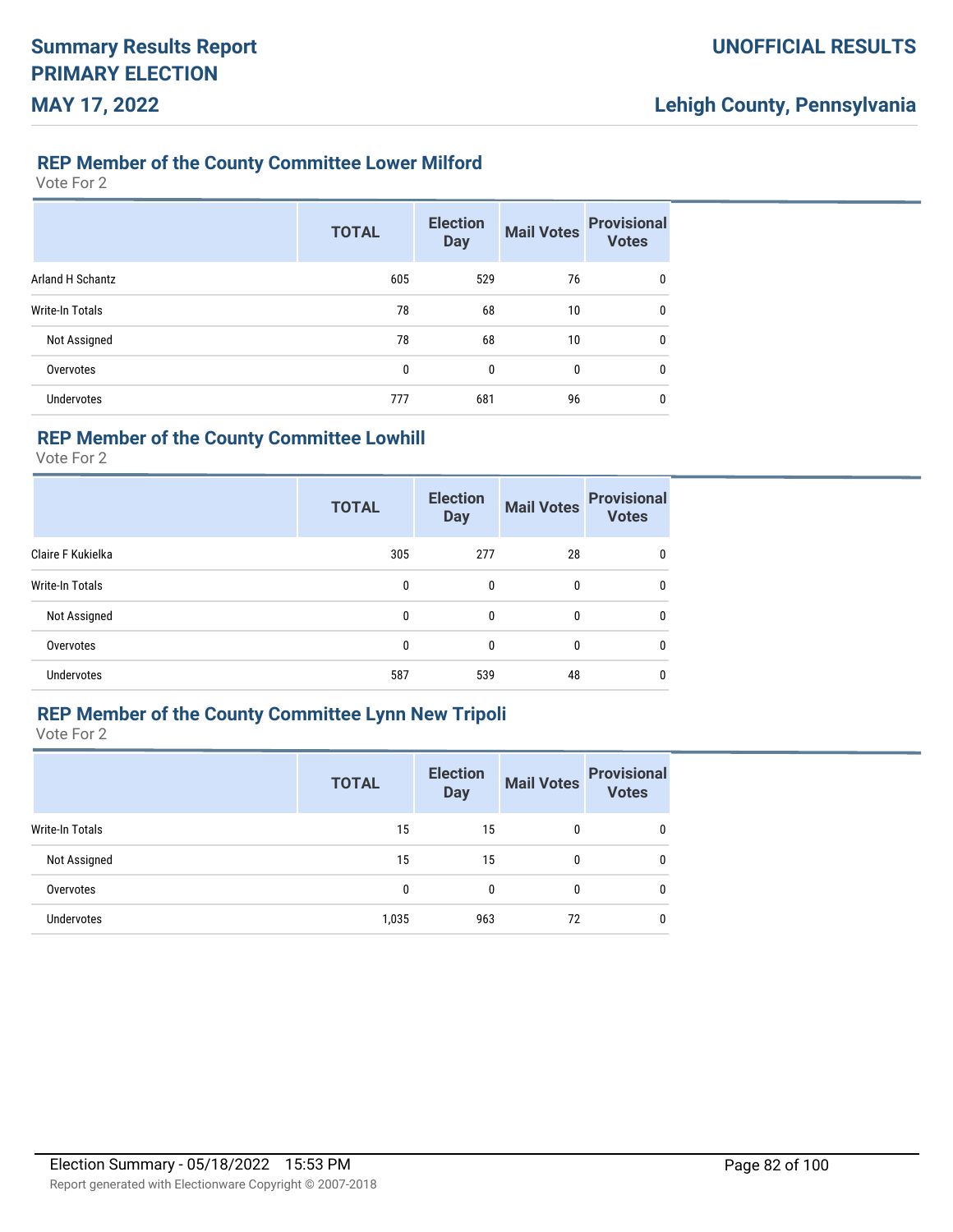#### **REP Member of the County Committee Lynn Lynnville**

Vote For 2

|                        | <b>TOTAL</b> | <b>Election</b><br><b>Day</b> | <b>Mail Votes</b> | <b>Provisional</b><br><b>Votes</b> |
|------------------------|--------------|-------------------------------|-------------------|------------------------------------|
| Perry Long             | 113          | 109                           | $\overline{4}$    | 0                                  |
| Frederick K Najarian   | 95           | 88                            | 7                 | 0                                  |
| <b>Write-In Totals</b> | 0            | 0                             | $\bf{0}$          | 0                                  |
| Not Assigned           | 0            | $\mathbf 0$                   | $\bf{0}$          | $\mathbf{0}$                       |
| Overvotes              | 0            | 0                             | 0                 | $\mathbf{0}$                       |
| <b>Undervotes</b>      | 132          | 119                           | 13                | $\mathbf{0}$                       |

## **REP Member of the County Committee Lynn Jacksonville**

Vote For 2

|                   | <b>TOTAL</b> | <b>Election</b><br><b>Day</b> | <b>Mail Votes</b> | <b>Provisional</b><br><b>Votes</b> |
|-------------------|--------------|-------------------------------|-------------------|------------------------------------|
| Write-In Totals   | 16           | 16                            | $\mathbf{0}$      | 0                                  |
| Not Assigned      | 16           | 16                            | $\mathbf{0}$      | 0                                  |
| Overvotes         | 0            |                               | 0                 | 0                                  |
| <b>Undervotes</b> | 470          | 428                           | 42                | 0                                  |

# **REP Member of the County Committee North Whitehall 1st District**

|                        | <b>TOTAL</b> | <b>Election</b><br><b>Day</b> | <b>Mail Votes</b> | <b>Provisional</b><br><b>Votes</b> |
|------------------------|--------------|-------------------------------|-------------------|------------------------------------|
| Janis M Thomas         | 356          | 290                           | 66                | 0                                  |
| Shawn R Borger         | 364          | 292                           | 72                | $\mathbf{0}$                       |
| <b>Write-In Totals</b> | 7            | 7                             | $\mathbf{0}$      | $\mathbf{0}$                       |
| Not Assigned           | 7            | 7                             | $\mathbf{0}$      | $\mathbf{0}$                       |
| Overvotes              | 0            | 0                             | $\mathbf{0}$      | $\mathbf{0}$                       |
| <b>Undervotes</b>      | 409          | 375                           | 34                | 0                                  |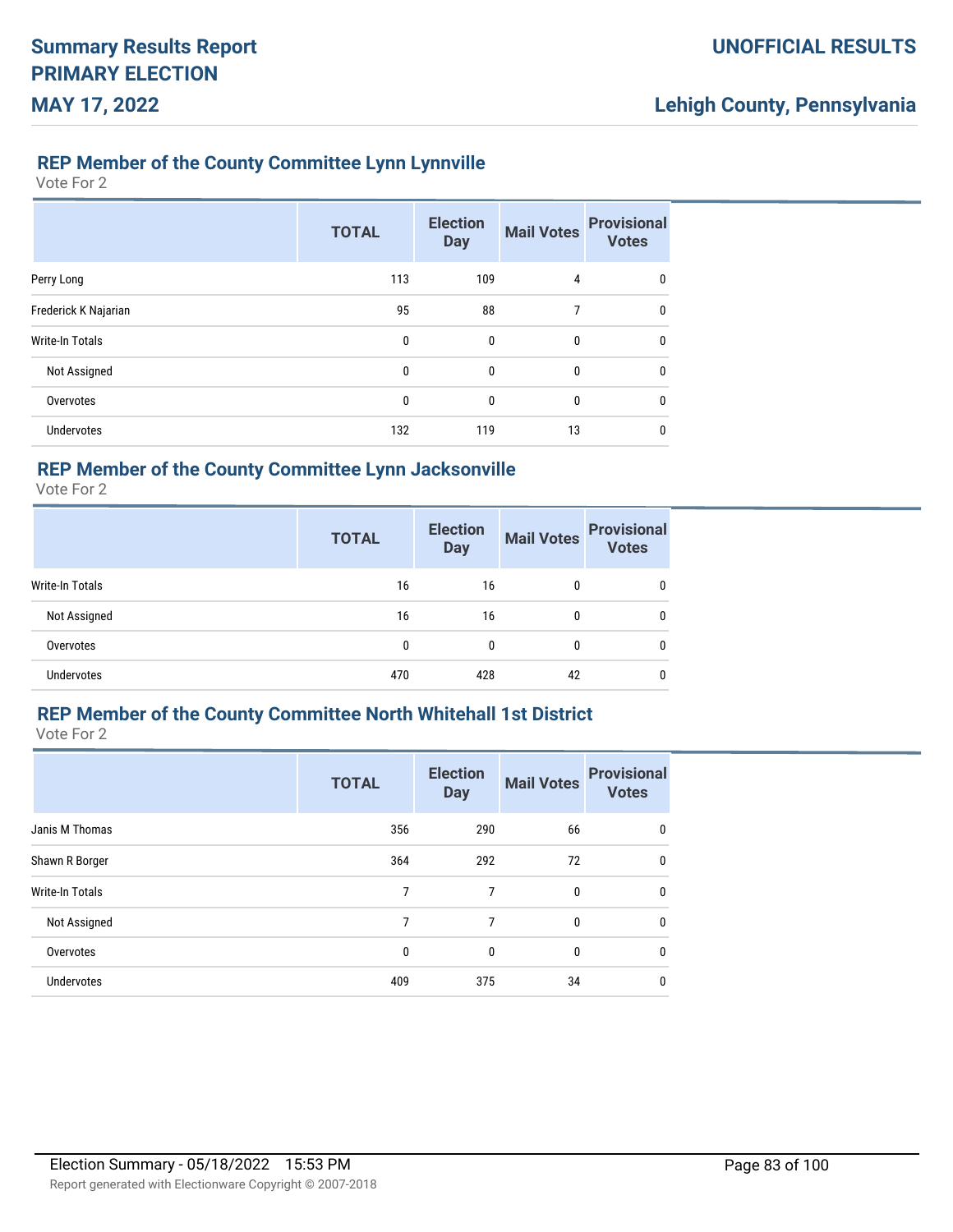#### **REP Member of the County Committee North Whitehall 2nd District**

Vote For 2

|                   | <b>TOTAL</b> | <b>Election</b><br><b>Day</b> | <b>Mail Votes</b> | <b>Provisional</b><br><b>Votes</b> |
|-------------------|--------------|-------------------------------|-------------------|------------------------------------|
| Pamela S Roth     | 438          | 389                           | 49                | 0                                  |
| Write-In Totals   | 9            | 9                             | 0                 | 0                                  |
| Not Assigned      | 9            | 9                             | 0                 | 0                                  |
| Overvotes         | 0            | 0                             | 0                 | 0                                  |
| <b>Undervotes</b> | 605          | 532                           | 73                | 0                                  |

## **REP Member of the County Committee North Whitehall 3rd District**

Vote For 2

|                        | <b>TOTAL</b> | <b>Election</b><br><b>Day</b> | <b>Mail Votes</b> | <b>Provisional</b><br><b>Votes</b> |
|------------------------|--------------|-------------------------------|-------------------|------------------------------------|
| <b>Write-In Totals</b> | 13           | 13                            |                   | 0                                  |
| Not Assigned           | 13           | 13                            | 0                 | 0                                  |
| Overvotes              | 0            | 0                             | 0                 | 0                                  |
| <b>Undervotes</b>      | 527          | 485                           | 42                | 0                                  |

#### **REP Member of the County Committee North Whitehall 4th District**

|                    | <b>TOTAL</b> | <b>Election</b><br><b>Day</b> | <b>Mail Votes</b> | <b>Provisional</b><br><b>Votes</b> |
|--------------------|--------------|-------------------------------|-------------------|------------------------------------|
| Dennis E Klusaritz | 297          | 277                           | 20                | 0                                  |
| Write-In Totals    | 5            | 5                             | 0                 | 0                                  |
| Not Assigned       | 5            | 5                             | 0                 | 0                                  |
| Overvotes          | 0            | $\mathbf{0}$                  | 0                 | 0                                  |
| <b>Undervotes</b>  | 374          | 344                           | 30                | 0                                  |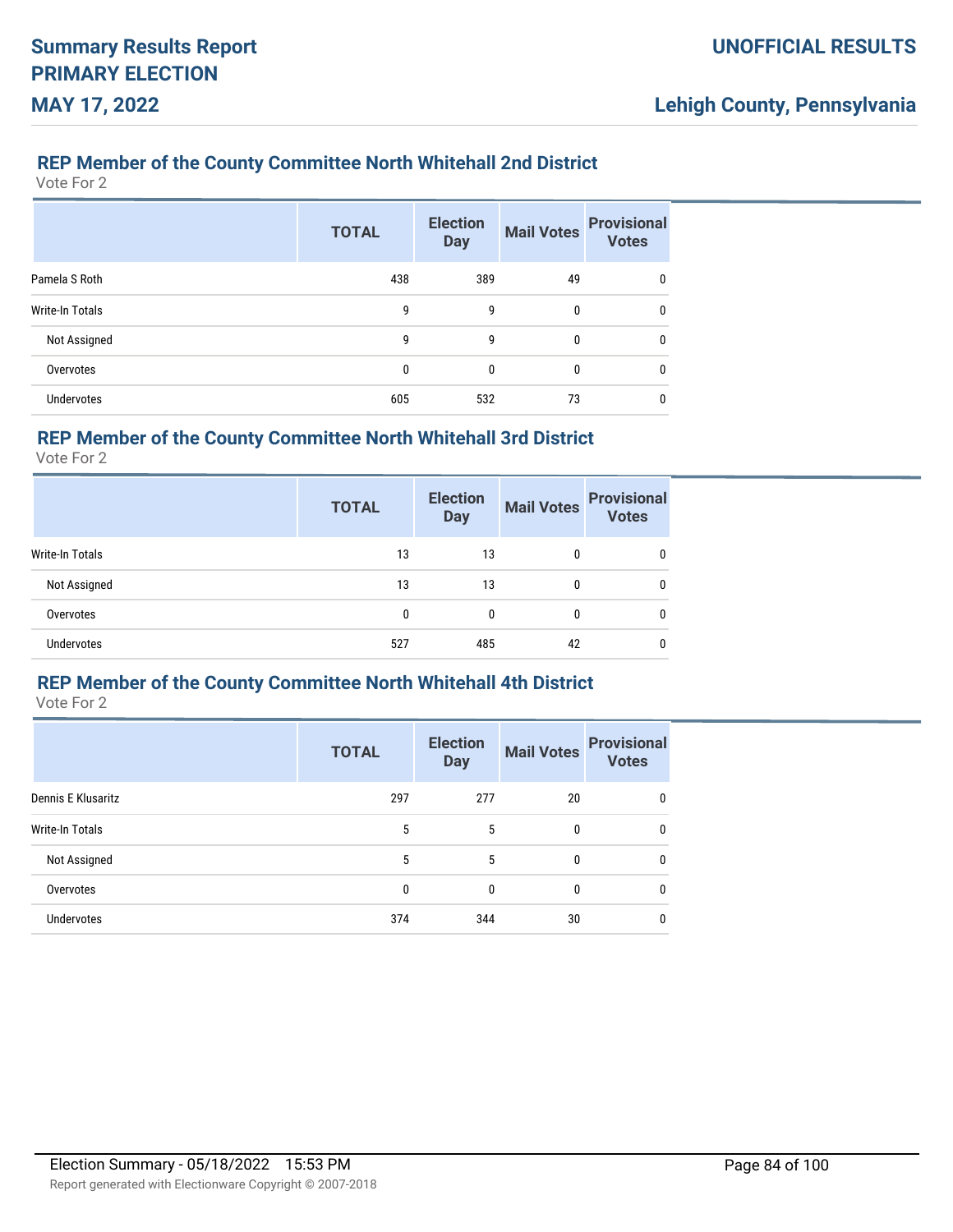### **REP Member of the County Committee North Whitehall 5th District**

Vote For 2

|                        | <b>TOTAL</b> | <b>Election</b><br><b>Day</b> | <b>Mail Votes</b> | <b>Provisional</b><br><b>Votes</b> |
|------------------------|--------------|-------------------------------|-------------------|------------------------------------|
| <b>Write-In Totals</b> | 36           | 29                            |                   |                                    |
| Not Assigned           | 36           | 29                            |                   |                                    |
| Overvotes              | 0            | 0                             | 0                 |                                    |
| <b>Undervotes</b>      | 804          | 687                           | 117               |                                    |

#### **REP Member of the County Committee North Whitehall 6th District**

Vote For 2

|                   | <b>TOTAL</b> | <b>Election</b><br><b>Day</b> | <b>Mail Votes</b> | <b>Provisional</b><br><b>Votes</b> |
|-------------------|--------------|-------------------------------|-------------------|------------------------------------|
| Write-In Totals   | 12           | 11                            |                   | 0                                  |
| Not Assigned      | 12           | 11                            |                   | 0                                  |
| Overvotes         | 0            |                               | 0                 | 0                                  |
| <b>Undervotes</b> | 406          | 375                           | 31                | 0                                  |

## **REP Member of the County Committee Salisbury 1st Ward**

|                        | <b>TOTAL</b> | <b>Election</b><br><b>Day</b> | <b>Mail Votes</b> | <b>Provisional</b><br><b>Votes</b> |
|------------------------|--------------|-------------------------------|-------------------|------------------------------------|
| <b>Write-In Totals</b> | 18           | 17                            |                   | 0                                  |
| Not Assigned           | 18           | 17                            |                   | 0                                  |
| Overvotes              | $\mathbf{0}$ | 0                             | 0                 | 0                                  |
| Undervotes             | 490          | 451                           | 39                | 0                                  |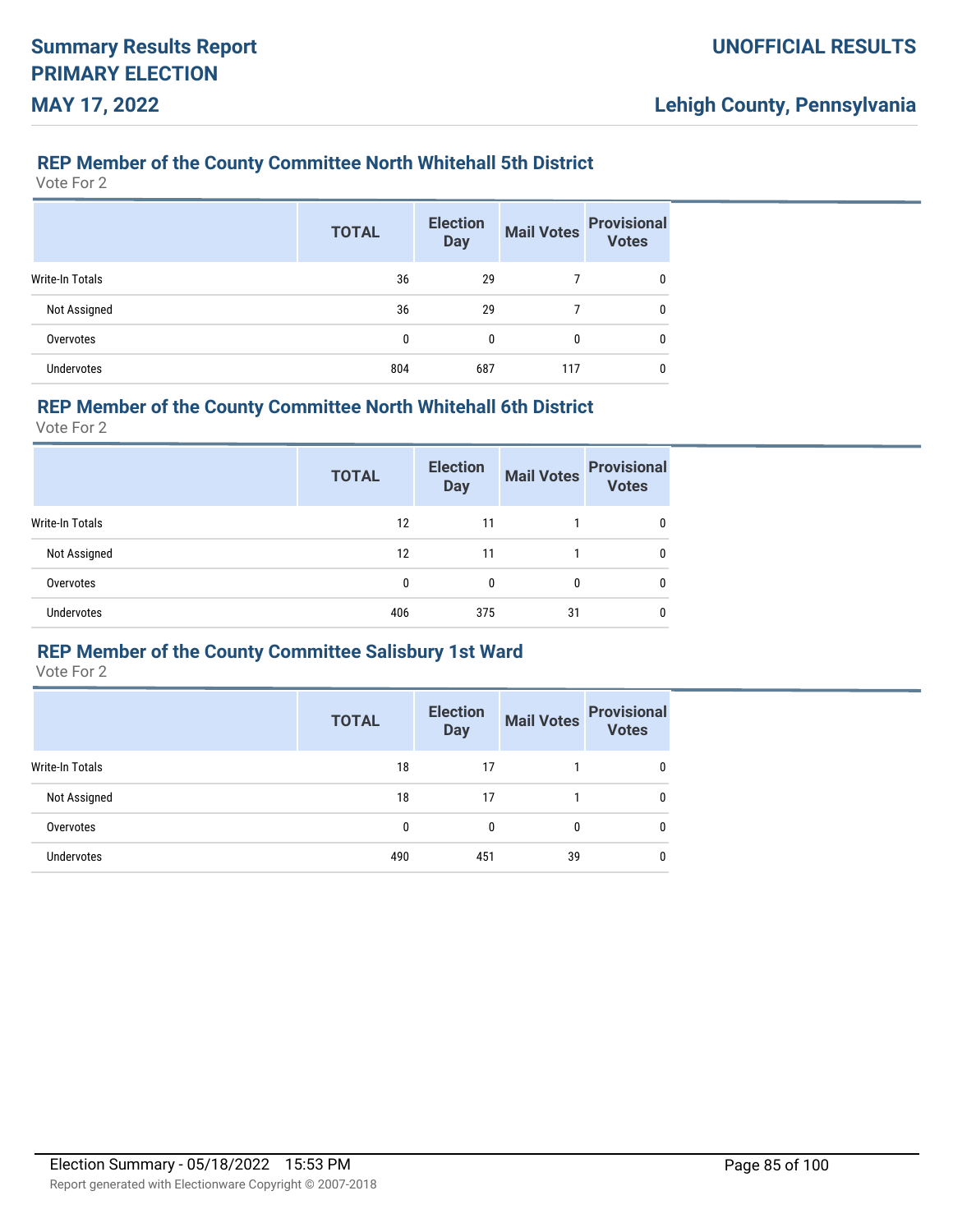#### **REP Member of the County Committee Salisbury 2nd Ward**

Vote For 2

|                           | <b>TOTAL</b> | <b>Election</b><br><b>Day</b> | <b>Mail Votes</b> | <b>Provisional</b><br><b>Votes</b> |
|---------------------------|--------------|-------------------------------|-------------------|------------------------------------|
| Sandra A Williams Eckhart | 160          | 141                           | 19                | $\mathbf{0}$                       |
| Holly Ann Weiss           | 130          | 114                           | 16                | $\mathbf{0}$                       |
| Write-In Totals           | 1            |                               | 0                 | 0                                  |
| Not Assigned              | 1            | 1                             | $\mathbf{0}$      | $\mathbf{0}$                       |
| Overvotes                 | $\mathbf{0}$ | 0                             | 0                 | 0                                  |
| <b>Undervotes</b>         | 165          | 158                           | 7                 | 0                                  |

## **REP Member of the County Committee Salisbury 3rd Ward 1st District**

Vote For 2

|                        | <b>TOTAL</b> | <b>Election</b><br><b>Day</b> | <b>Mail Votes</b> | <b>Provisional</b><br><b>Votes</b> |
|------------------------|--------------|-------------------------------|-------------------|------------------------------------|
| <b>Write-In Totals</b> | 9            | 9                             | 0                 | 0                                  |
| Not Assigned           | 9            | 9                             | 0                 | 0                                  |
| Overvotes              | 0            | 0                             |                   | 0                                  |
| <b>Undervotes</b>      | 279          | 243                           | 36                | 0                                  |

# **REP Member of the County Committee Salisbury 3rd Ward 2nd District**

Vote For 2

|                        | <b>TOTAL</b> | <b>Election</b><br><b>Day</b> | <b>Mail Votes</b> | <b>Provisional</b><br><b>Votes</b> |
|------------------------|--------------|-------------------------------|-------------------|------------------------------------|
| <b>Write-In Totals</b> | 10           | 8                             | 2                 | 0                                  |
| Not Assigned           | 10           | 8                             |                   | 0                                  |
| Overvotes              | $\mathbf{0}$ | 0                             | $\Omega$          | 0                                  |
| <b>Undervotes</b>      | 282          | 244                           | 38                | 0                                  |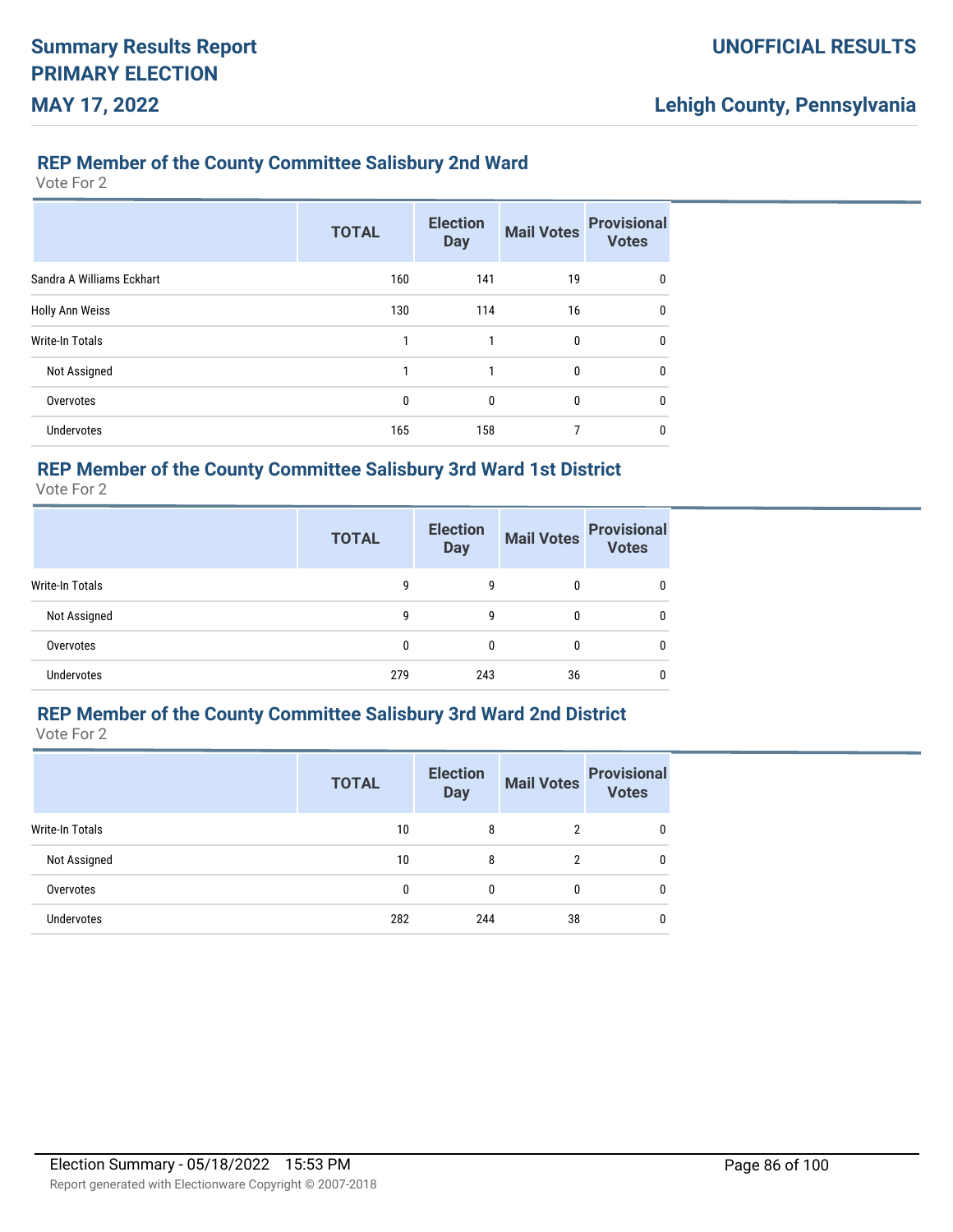### **REP Member of the County Committee Salisbury 4th Ward 1st District**

Vote For 2

|                 | <b>TOTAL</b> | <b>Election</b><br><b>Day</b> | <b>Mail Votes</b> | <b>Provisional</b><br><b>Votes</b> |
|-----------------|--------------|-------------------------------|-------------------|------------------------------------|
| Carol M Rieder  | 214          | 186                           | 28                | 0                                  |
| Write-In Totals | 8            | 8                             | 0                 | 0                                  |
| Not Assigned    | 8            | 8                             | 0                 | 0                                  |
| Overvotes       | 0            | 0                             | 0                 | 0                                  |
| Undervotes      | 318          | 270                           | 48                | 0                                  |

## **REP Member of the County Committee Salisbury 4th Ward 2nd District**

Vote For 2

|                        | <b>TOTAL</b> | <b>Election</b><br><b>Day</b> | <b>Mail Votes</b> | <b>Provisional</b><br><b>Votes</b> |
|------------------------|--------------|-------------------------------|-------------------|------------------------------------|
| <b>Write-In Totals</b> | 5            | 4                             |                   |                                    |
| Not Assigned           | 5            | 4                             |                   |                                    |
| Overvotes              | 0            | 0                             | 0                 |                                    |
| Undervotes             | 297          | 264                           | 33                |                                    |

#### **REP Member of the County Committee Salisbury 5th Ward 1st District**

|                   | <b>TOTAL</b> | <b>Election</b><br><b>Day</b> | <b>Mail Votes</b> | <b>Provisional</b> |
|-------------------|--------------|-------------------------------|-------------------|--------------------|
| Write-In Totals   | 11           | 9                             | 2                 |                    |
| Not Assigned      | 11           | 9                             | າ                 |                    |
| Overvotes         | 0            | 0                             | 0                 |                    |
| <b>Undervotes</b> | 323          | 261                           | 62                |                    |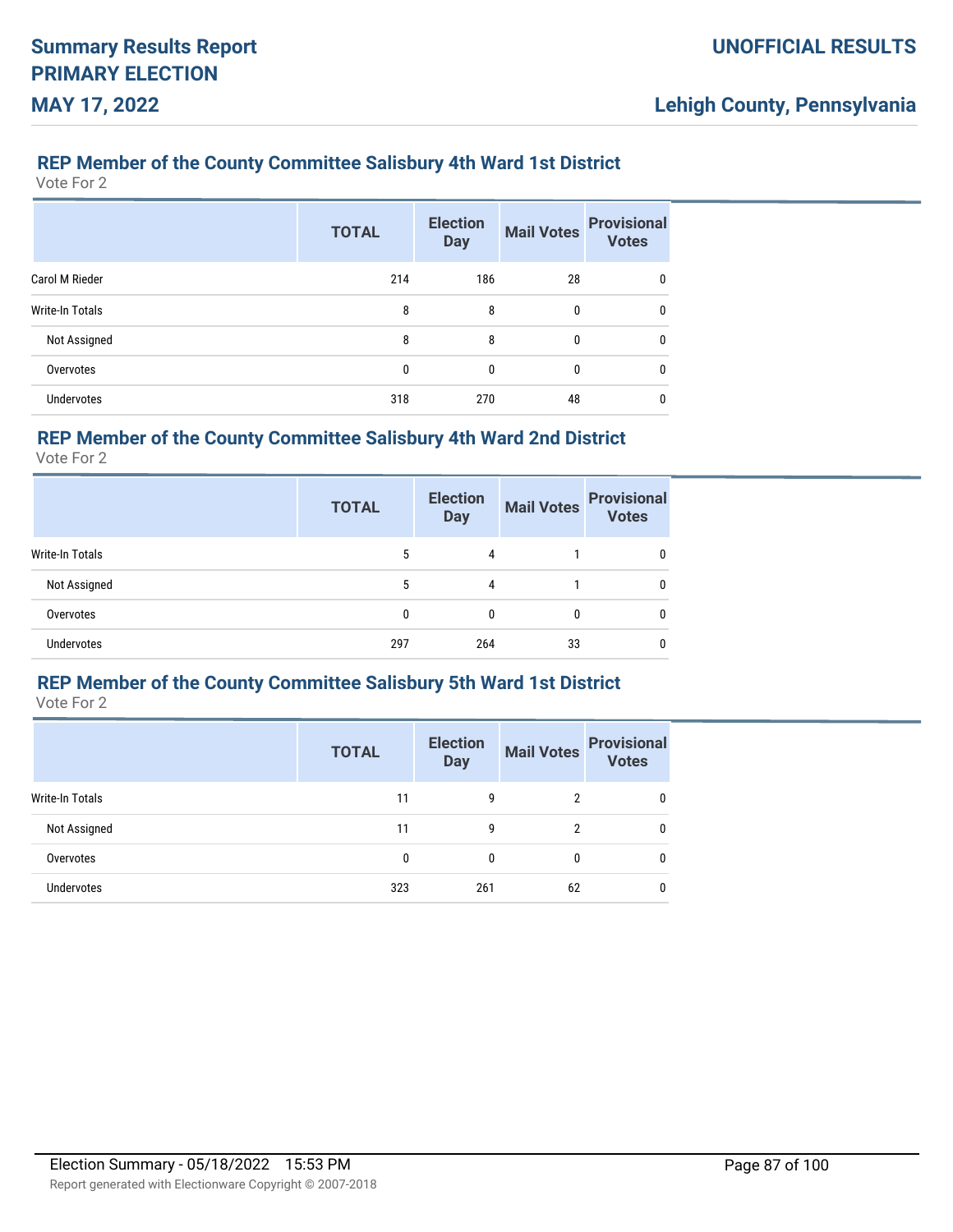## **REP Member of the County Committee Salisbury 5th Ward 2nd District**

Vote For 2

|                   | <b>TOTAL</b> | <b>Election</b><br><b>Day</b> | <b>Mail Votes</b> | <b>Provisional</b><br><b>Votes</b> |
|-------------------|--------------|-------------------------------|-------------------|------------------------------------|
| Dennis Engle      | 185          | 147                           | 38                | 0                                  |
| Write-In Totals   |              |                               | 0                 | 0                                  |
| Not Assigned      | 1            | 1                             | 0                 | 0                                  |
| Overvotes         | 0            | $\mathbf{0}$                  | 0                 | 0                                  |
| <b>Undervotes</b> | 308          | 250                           | 58                | 0                                  |

## **REP Member of the County Committee South Whitehall 1st District**

Vote For 2

|                   | <b>TOTAL</b> | <b>Election</b><br><b>Day</b> | <b>Mail Votes</b> | <b>Provisional</b><br><b>Votes</b> |
|-------------------|--------------|-------------------------------|-------------------|------------------------------------|
| Manuel Rodriguez  | 229          | 188                           | 41                | 0                                  |
| Write-In Totals   | 18           | 18                            | 0                 | 0                                  |
| Not Assigned      | 18           | 18                            | 0                 | 0                                  |
| Overvotes         | 0            | $\mathbf{0}$                  | 0                 | 0                                  |
| <b>Undervotes</b> | 461          | 394                           | 67                | 0                                  |

# **REP Member of the County Committee South Whitehall 2nd District**

|                        | <b>TOTAL</b> | <b>Election</b><br><b>Day</b> | <b>Mail Votes</b> | <b>Provisional</b><br><b>Votes</b> |
|------------------------|--------------|-------------------------------|-------------------|------------------------------------|
| Cheryl K Browning      | 94           | 78                            | 16                | 0                                  |
| Dean N Browning        | 129          | 113                           | 16                | $\mathbf{0}$                       |
| <b>Write-In Totals</b> |              |                               | $\mathbf{0}$      | $\mathbf{0}$                       |
| Not Assigned           | 1            | 1                             | 0                 | $\mathbf{0}$                       |
| Overvotes              | 0            | 0                             | 0                 | $\mathbf{0}$                       |
| <b>Undervotes</b>      | 102          | 96                            | 6                 | 0                                  |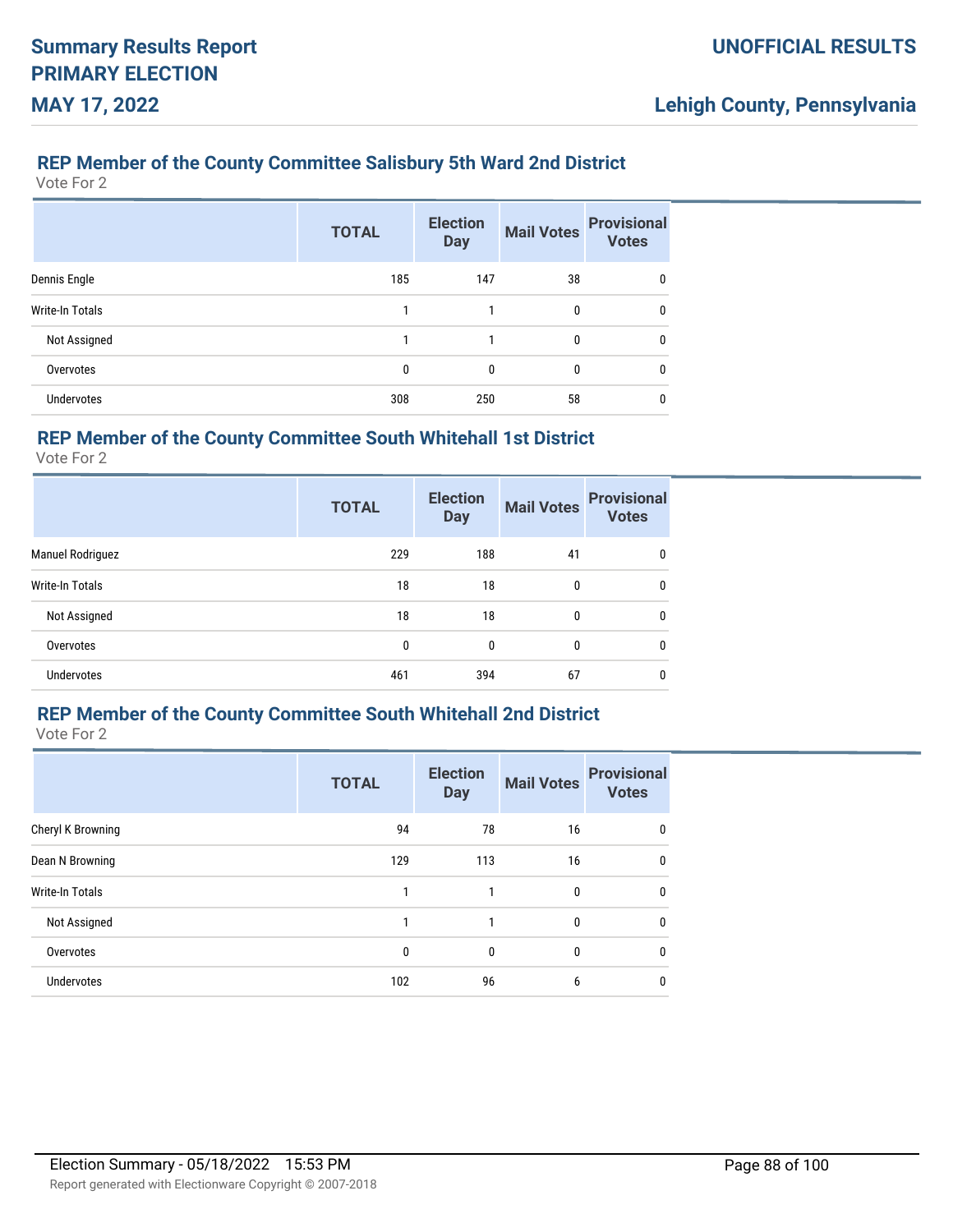#### **REP Member of the County Committee South Whitehall 3rd District**

Vote For 2

|                     | <b>TOTAL</b> | <b>Election</b><br><b>Day</b> | <b>Mail Votes</b> | <b>Provisional</b><br><b>Votes</b> |
|---------------------|--------------|-------------------------------|-------------------|------------------------------------|
| Charles E Mackenzie | 300          | 245                           | 55                | 0                                  |
| Write-In Totals     | 9            | 9                             | 0                 | 0                                  |
| Not Assigned        | 9            | 9                             | 0                 | 0                                  |
| Overvotes           | 0            | 0                             | 0                 | 0                                  |
| Undervotes          | 401          | 332                           | 69                | 0                                  |

### **REP Member of the County Committee South Whitehall 4th District**

Vote For 2

|                 | <b>TOTAL</b> | <b>Election</b><br><b>Day</b> | <b>Mail Votes</b> | <b>Provisional</b><br><b>Votes</b> |
|-----------------|--------------|-------------------------------|-------------------|------------------------------------|
| Write-In Totals | 16           | 15                            |                   |                                    |
| Not Assigned    | 16           | 15                            |                   |                                    |
| Overvotes       | 0            | 0                             | 0                 | 0                                  |
| Undervotes      | 438          | 347                           | 91                |                                    |

#### **REP Member of the County Committee South Whitehall 5th District**

|                   | <b>TOTAL</b> | <b>Election</b><br><b>Day</b> | <b>Mail Votes</b> | <b>Provisional</b><br>Votes |
|-------------------|--------------|-------------------------------|-------------------|-----------------------------|
| Write-In Totals   | 16           | 13                            | 3                 |                             |
| Not Assigned      | 16           | 13                            | 3                 |                             |
| Overvotes         | 0            | 0                             | $\Omega$          |                             |
| <b>Undervotes</b> | 596          | 429                           | 167               |                             |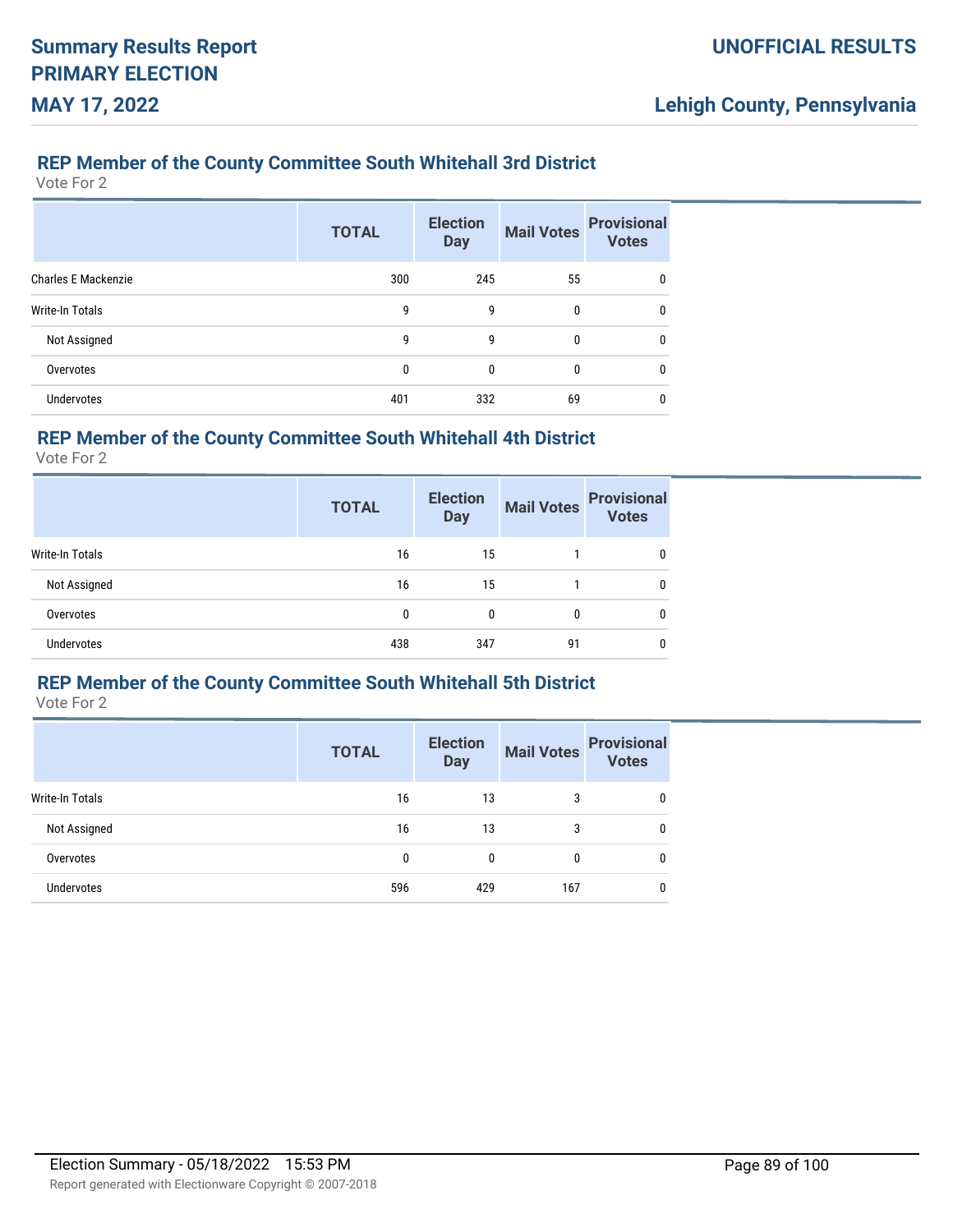#### **REP Member of the County Committee South Whitehall 6th District**

Vote For 2

|                        | <b>TOTAL</b> | <b>Election</b><br><b>Day</b> | <b>Mail Votes</b> | <b>Provisional</b><br><b>Votes</b> |
|------------------------|--------------|-------------------------------|-------------------|------------------------------------|
| Jeff Kelly             | 210          | 174                           | 36                | 0                                  |
| <b>Write-In Totals</b> | 42           | 42                            | 0                 | 0                                  |
| Not Assigned           | 42           | 42                            | 0                 | 0                                  |
| Overvotes              | 0            | 0                             | 0                 | 0                                  |
| <b>Undervotes</b>      | 328          | 254                           | 74                | 0                                  |

## **REP Member of the County Committee South Whitehall 7th District**

Vote For 2

|                 | <b>TOTAL</b> | <b>Election</b><br><b>Day</b> | <b>Mail Votes</b> | <b>Provisional</b><br><b>Votes</b> |
|-----------------|--------------|-------------------------------|-------------------|------------------------------------|
| Jim Vinup       | 118          | 106                           | 12                | 0                                  |
| Marie Vinup     | 106          | 91                            | 15                | $\mathbf{0}$                       |
| Write-In Totals | 3            | 3                             | 0                 | $\mathbf{0}$                       |
| Not Assigned    | 3            | 3                             | 0                 | $\mathbf{0}$                       |
| Overvotes       | 0            | $\mathbf{0}$                  | 0                 | $\mathbf{0}$                       |
| Undervotes      | 105          | 88                            | 17                | 0                                  |

### **REP Member of the County Committee South Whitehall 8th District**

|                     | <b>TOTAL</b> | <b>Election</b><br><b>Day</b> | <b>Mail Votes</b> | <b>Provisional</b><br><b>Votes</b> |
|---------------------|--------------|-------------------------------|-------------------|------------------------------------|
| Helen Papathanasiou | 345          | 282                           | 63                | 0                                  |
| Write-In Totals     | 16           | 13                            | 3                 | $\mathbf{0}$                       |
| Not Assigned        | 16           | 13                            | 3                 | 0                                  |
| Overvotes           | 0            | 0                             | 0                 | 0                                  |
| <b>Undervotes</b>   | 649          | 541                           | 108               | 0                                  |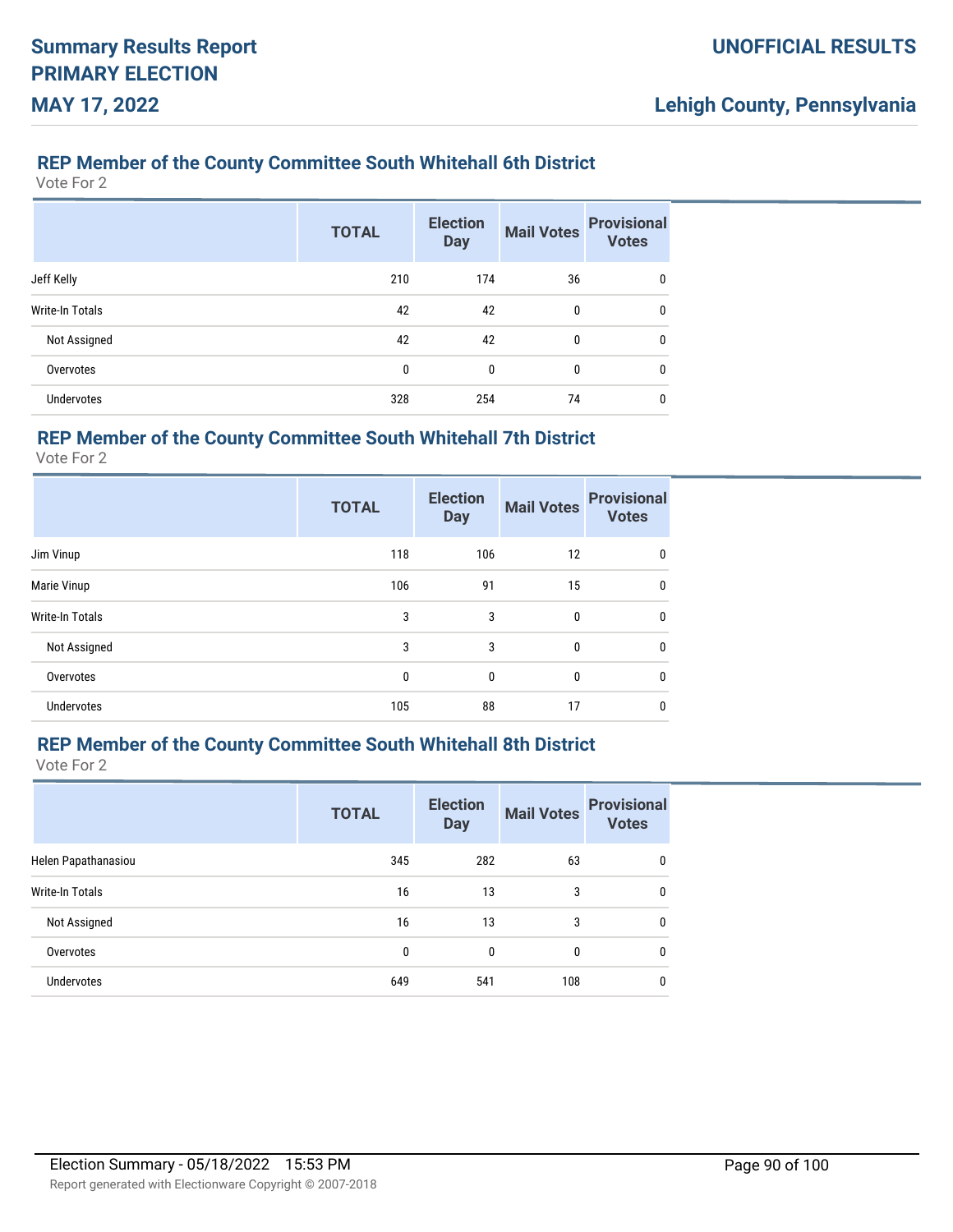### **REP Member of the County Committee Upper Macungie 1st District**

Vote For 2

|                   | <b>TOTAL</b> | <b>Election</b><br><b>Day</b> | <b>Mail Votes</b> | <b>Provisional</b><br><b>Votes</b> |
|-------------------|--------------|-------------------------------|-------------------|------------------------------------|
| Write-In Totals   | 24           | 21                            | 3                 |                                    |
| Not Assigned      | 24           | 21                            | 3                 |                                    |
| Overvotes         | 0            | 0                             | 0                 |                                    |
| <b>Undervotes</b> | 724          | 631                           | 93                |                                    |

#### **REP Member of the County Committee Upper Macungie 2nd District**

Vote For 2

|                   | <b>TOTAL</b> | <b>Election</b><br><b>Day</b> | <b>Mail Votes</b> | <b>Provisional</b><br><b>Votes</b> |
|-------------------|--------------|-------------------------------|-------------------|------------------------------------|
| Write-In Totals   | 38           | 30                            | 8                 | 0                                  |
| Not Assigned      | 38           | 30                            | 8                 | 0                                  |
| Overvotes         | 0            | 0                             | 0                 | 0                                  |
| <b>Undervotes</b> | 1,064        | 870                           | 194               | 0                                  |

## **REP Member of the County Committee Upper Macungie 3rd District**

Vote For 2

|                   | <b>TOTAL</b> | <b>Election</b><br><b>Day</b> | <b>Mail Votes</b> | <b>Provisional</b><br><b>Votes</b> |
|-------------------|--------------|-------------------------------|-------------------|------------------------------------|
| Write-In Totals   | 24           | 20                            | 4                 | 0                                  |
| Not Assigned      | 24           | 20                            | 4                 | 0                                  |
| Overvotes         | 0            | 0                             | 0                 | 0                                  |
| <b>Undervotes</b> | 746          | 668                           | 78                |                                    |

## **REP Member of the County Committee Upper Macungie 4th District**

|                 | <b>TOTAL</b> | <b>Election</b><br><b>Day</b> | <b>Mail Votes</b> | <b>Provisional</b><br><b>Votes</b> |
|-----------------|--------------|-------------------------------|-------------------|------------------------------------|
| Write-In Totals | 56           | 55                            |                   | 0                                  |
| Not Assigned    | 56           | 55                            |                   | 0                                  |
| Overvotes       | 0            | $\Omega$                      | 0                 | 0                                  |
| Undervotes      | 302          | 277                           | 25                | 0                                  |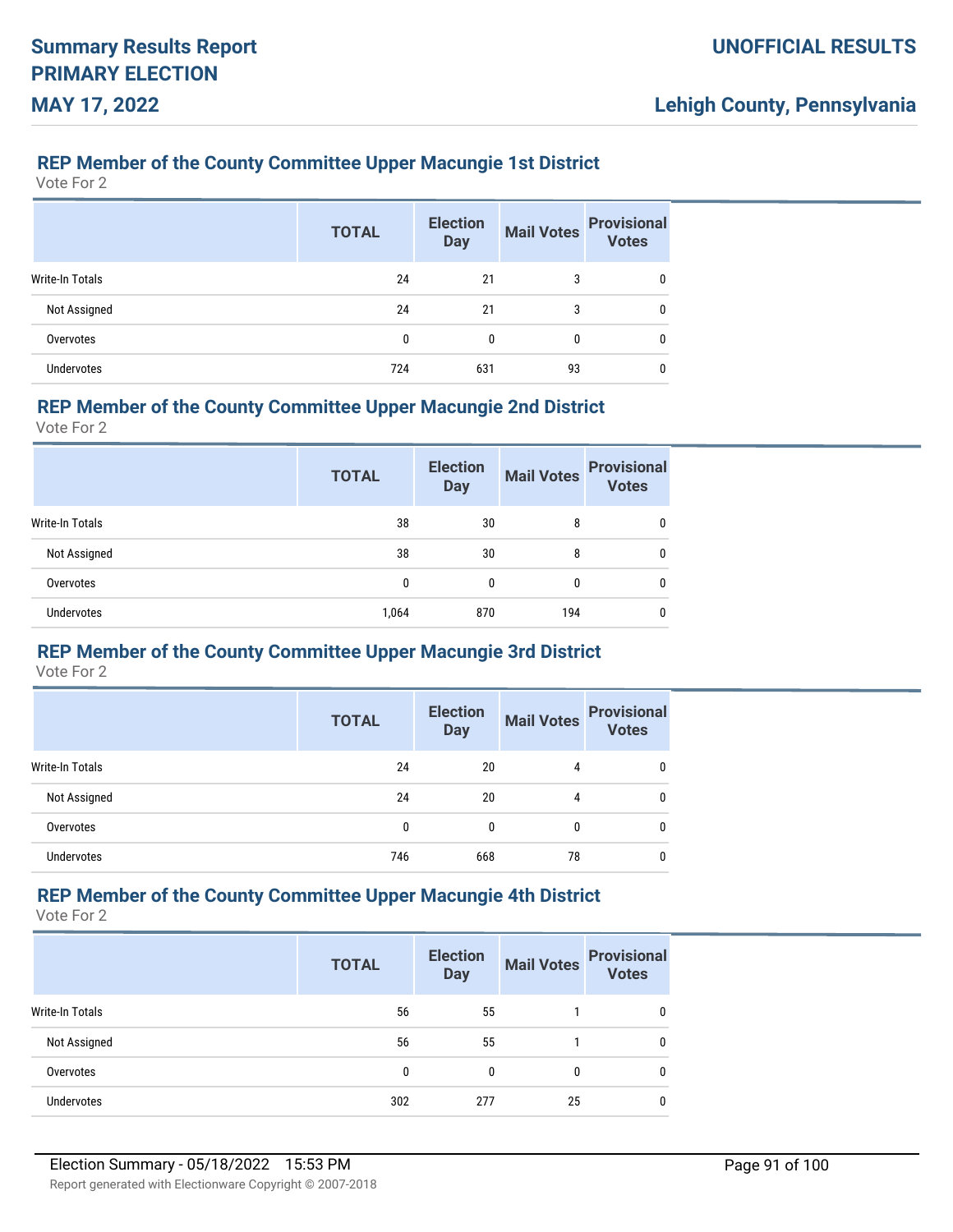### **REP Member of the County Committee Upper Macungie 5th District**

Vote For 2

|                   | <b>TOTAL</b> | <b>Election</b><br><b>Day</b> | <b>Mail Votes</b> | <b>Provisional</b><br><b>Votes</b> |
|-------------------|--------------|-------------------------------|-------------------|------------------------------------|
| Sean Gill         | 448          | 352                           | 96                | 0                                  |
| Write-In Totals   | 19           | 12                            |                   | 0                                  |
| Not Assigned      | 19           | 12                            | 7                 | 0                                  |
| Overvotes         | 0            | $\mathbf{0}$                  | 0                 | 0                                  |
| <b>Undervotes</b> | 641          | 500                           | 141               | 0                                  |

## **REP Member of the County Committee Upper Macungie 6th District**

Vote For 2

|                 | <b>TOTAL</b> | <b>Election</b><br><b>Day</b> | <b>Mail Votes</b> | <b>Provisional</b><br><b>Votes</b> |
|-----------------|--------------|-------------------------------|-------------------|------------------------------------|
| Write-In Totals | 17           | 15                            | 2                 |                                    |
| Not Assigned    | 17           | 15                            | 2                 | 0                                  |
| Overvotes       | 0            | 0                             | 0                 | 0                                  |
| Undervotes      | 385          | 339                           | 46                |                                    |

#### **REP Member of the County Committee Upper Macungie 7th District**

Vote For 2

|                   | <b>TOTAL</b> | <b>Election</b><br><b>Day</b> |    | Mail Votes Provisional |
|-------------------|--------------|-------------------------------|----|------------------------|
| Write-In Totals   | 8            | 6                             | 2  | 0                      |
| Not Assigned      | 8            | 6                             |    | 0                      |
| Overvotes         |              |                               | 0  | 0                      |
| <b>Undervotes</b> | 338          | 288                           | 50 | C                      |

## **REP Member of the County Committee Upper Macungie 8th District**

|                 | <b>TOTAL</b> | <b>Election</b><br><b>Day</b> | <b>Mail Votes</b> | <b>Provisional</b><br><b>Votes</b> |
|-----------------|--------------|-------------------------------|-------------------|------------------------------------|
| Write-In Totals | 18           | 18                            | 0                 | 0                                  |
| Not Assigned    | 18           | 18                            | 0                 | 0                                  |
| Overvotes       | 0            | $\Omega$                      | 0                 | 0                                  |
| Undervotes      | 360          | 340                           | 20                | 0                                  |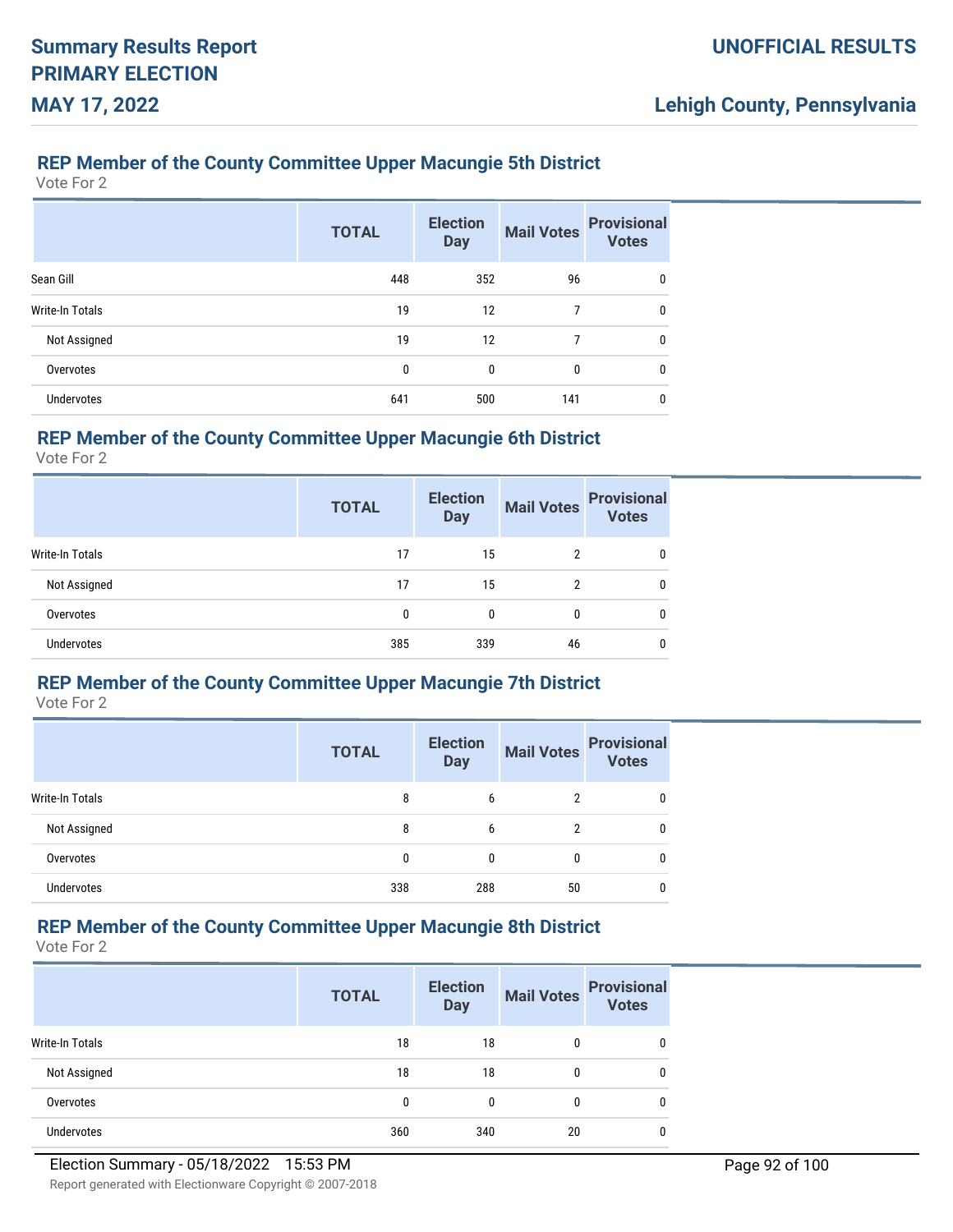#### **REP Member of the County Committee Upper Milford East**

Vote For 2

|                         | <b>TOTAL</b> | <b>Election</b><br><b>Day</b> | <b>Mail Votes</b> | <b>Provisional</b><br><b>Votes</b> |
|-------------------------|--------------|-------------------------------|-------------------|------------------------------------|
| <b>Richard P Benton</b> | 445          | 365                           | 80                | 0                                  |
| Barbara A Tantaros      | 413          | 331                           | 82                | $\mathbf{0}$                       |
| Write-In Totals         | 8            | $\overline{2}$                | 6                 | $\mathbf{0}$                       |
| Not Assigned            | 8            | $\overline{2}$                | 6                 | $\mathbf{0}$                       |
| Overvotes               | 0            | 0                             | 0                 | $\mathbf{0}$                       |
| <b>Undervotes</b>       | 572          | 476                           | 96                | 0                                  |

## **REP Member of the County Committee Upper Milford West**

Vote For 2

|                   | <b>TOTAL</b> | <b>Election</b><br><b>Day</b> | <b>Mail Votes</b> | <b>Provisional</b><br><b>Votes</b> |
|-------------------|--------------|-------------------------------|-------------------|------------------------------------|
| Write-In Totals   | 46           | 41                            | 5                 | 0                                  |
| Not Assigned      | 46           | 41                            | 5                 | 0                                  |
| Overvotes         | 0            | 0                             | 0                 | 0                                  |
| <b>Undervotes</b> | 1,266        | 1,113                         | 153               | 0                                  |

# **REP Member of the County Committee Upper Saucon 1st District**

|                   | <b>TOTAL</b> | <b>Election</b><br><b>Day</b> | <b>Mail Votes</b> | <b>Provisional</b><br><b>Votes</b> |
|-------------------|--------------|-------------------------------|-------------------|------------------------------------|
| Write-In Totals   | 26           | 20                            | 6                 | 0                                  |
| Not Assigned      | 26           | 20                            | 6                 | $\mathbf{0}$                       |
| Overvotes         | 0            | 0                             | 0                 | $\mathbf{0}$                       |
| <b>Undervotes</b> | 916          | 792                           | 124               | 0                                  |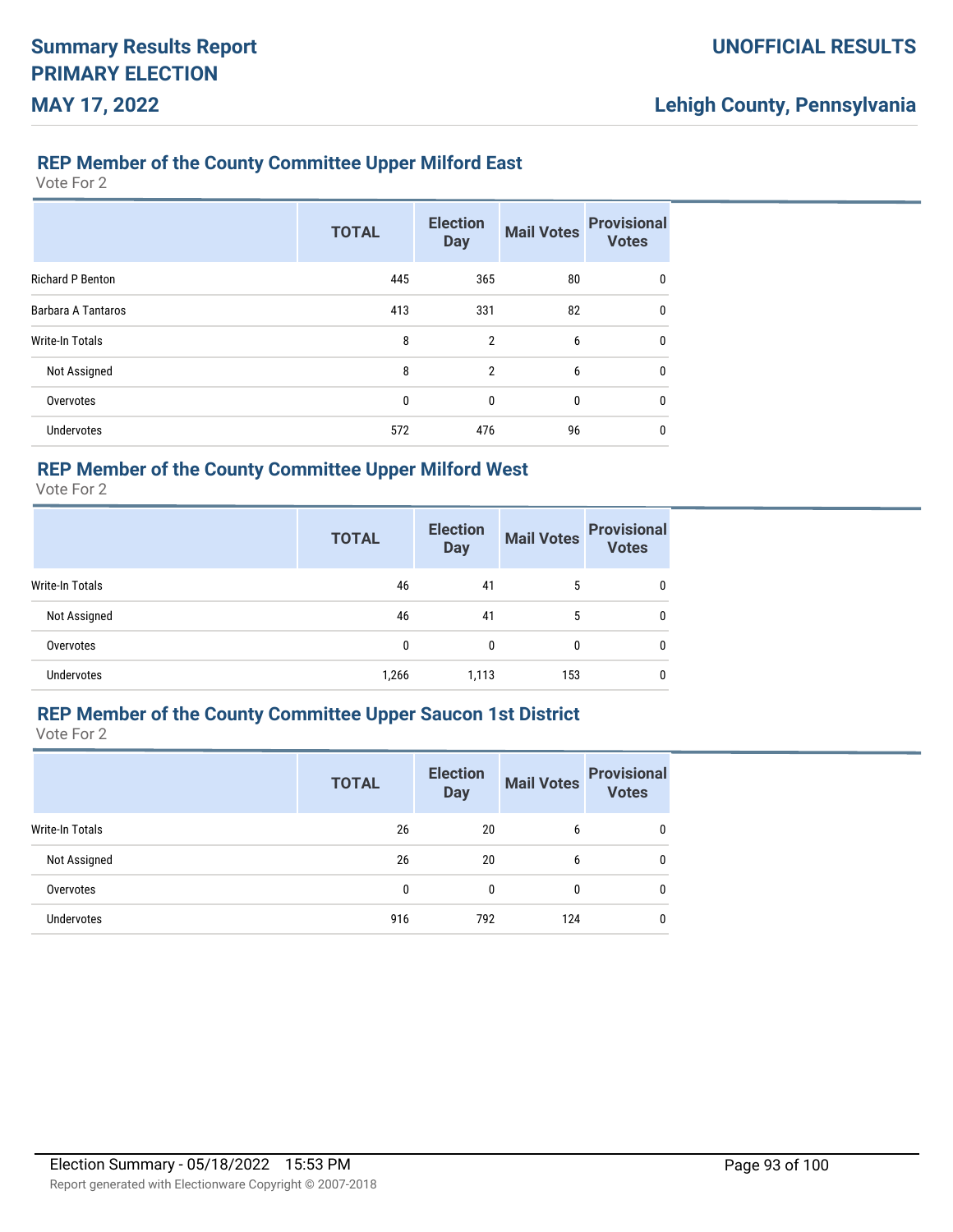### **REP Member of the County Committee Upper Saucon 2nd District**

Vote For 2

|                            | <b>TOTAL</b> | <b>Election</b><br><b>Day</b> | <b>Mail Votes</b> | <b>Provisional</b><br><b>Votes</b> |
|----------------------------|--------------|-------------------------------|-------------------|------------------------------------|
| <b>Christine Castiello</b> | 239          | 208                           | 31                | 0                                  |
| Write-In Totals            | 11           | 11                            | 0                 | 0                                  |
| Not Assigned               | 11           | 11                            | 0                 | 0                                  |
| Overvotes                  | 0            | 0                             | 0                 | 0                                  |
| <b>Undervotes</b>          | 330          | 279                           | 51                | 0                                  |

## **REP Member of the County Committee Upper Saucon 3rd District**

Vote For 2

|                 | <b>TOTAL</b> | <b>Election</b><br><b>Mail Votes</b><br><b>Day</b> |    | <b>Provisional</b><br><b>Votes</b> |
|-----------------|--------------|----------------------------------------------------|----|------------------------------------|
| Write-In Totals | 17           | 15                                                 | 2  |                                    |
| Not Assigned    | 17           | 15                                                 | 2  |                                    |
| Overvotes       | 0            | 0                                                  | 0  | 0                                  |
| Undervotes      | 477          | 399                                                | 78 |                                    |

#### **REP Member of the County Committee Upper Saucon 4th District**

|                 | <b>TOTAL</b> | <b>Election</b><br><b>Day</b> | <b>Mail Votes</b> | <b>Provisional</b><br><b>Votes</b> |
|-----------------|--------------|-------------------------------|-------------------|------------------------------------|
| Douglas Durham  | 449          | 385                           | 64                | 0                                  |
| Michael Grim    | 421          | 361                           | 60                | 0                                  |
| Write-In Totals | 7            | 5                             | $\overline{2}$    | 0                                  |
| Not Assigned    | 7            | 5                             | $\overline{2}$    | 0                                  |
| Overvotes       | 2            | $\overline{2}$                | 0                 | $\mathbf{0}$                       |
| Undervotes      | 421          | 361                           | 60                | 0                                  |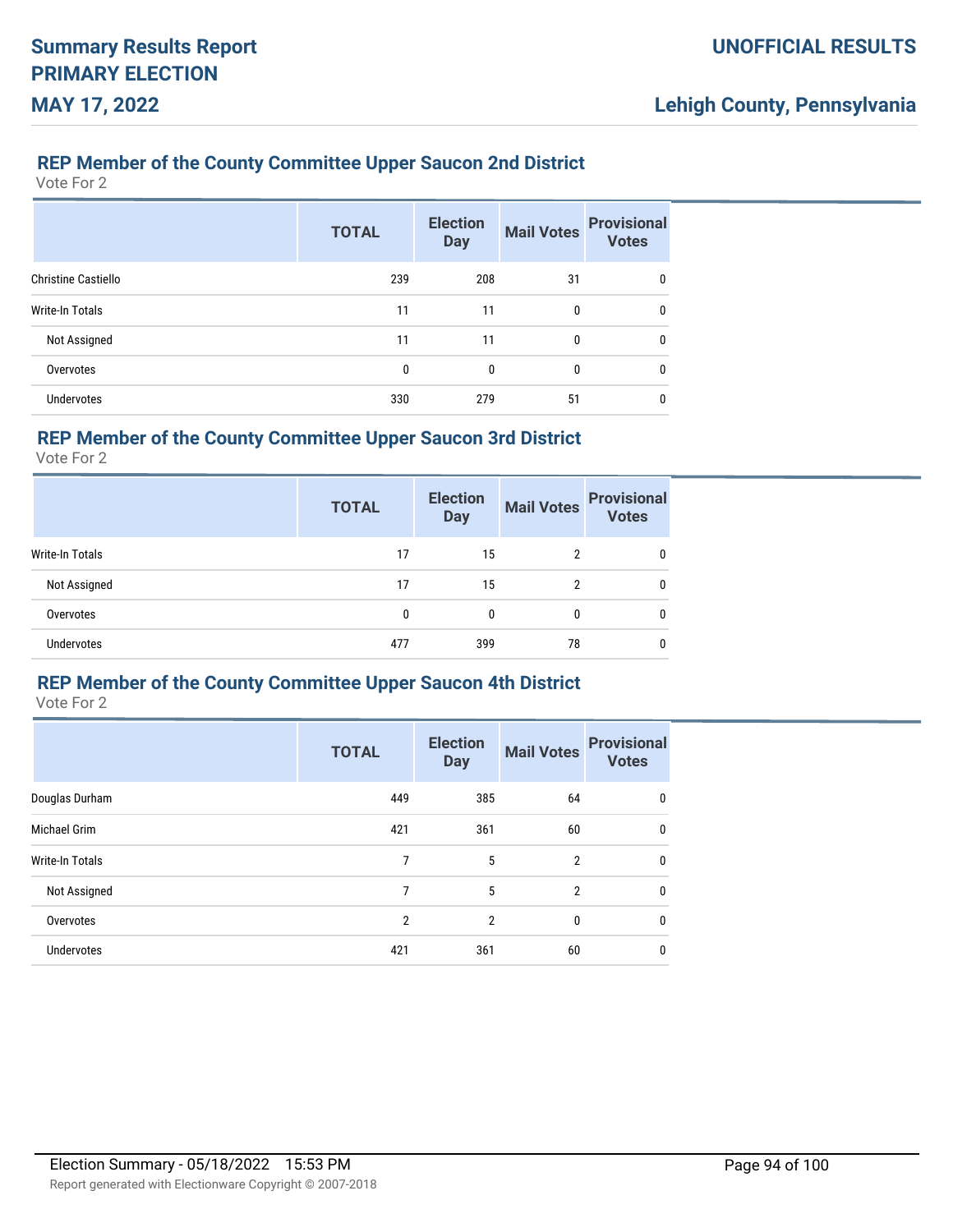### **REP Member of the County Committee Upper Saucon 5th District**

Vote For 2

|                        | <b>TOTAL</b> | <b>Election</b><br><b>Day</b> | <b>Mail Votes</b> | <b>Provisional</b><br><b>Votes</b> |
|------------------------|--------------|-------------------------------|-------------------|------------------------------------|
| Joe Vichot             | 252          | 204                           | 48                | 0                                  |
| <b>Write-In Totals</b> | 7            | 5                             | $\overline{2}$    | 0                                  |
| Not Assigned           | 7            | 5                             | 2                 | 0                                  |
| Overvotes              | 0            | 0                             | 0                 | 0                                  |
| <b>Undervotes</b>      | 379          | 307                           | 72                | 0                                  |

## **REP Member of the County Committee Upper Saucon 6th District**

Vote For 2

|                        | <b>TOTAL</b> | <b>Election</b><br><b>Day</b> | <b>Mail Votes</b> | <b>Provisional</b><br><b>Votes</b> |
|------------------------|--------------|-------------------------------|-------------------|------------------------------------|
| <b>Write-In Totals</b> | 17           | 15                            | $\overline{2}$    | 0                                  |
| Not Assigned           | 17           | 15                            | $\overline{2}$    | 0                                  |
| Overvotes              | 0            | 0                             | 0                 | 0                                  |
| <b>Undervotes</b>      | 457          | 395                           | 62                | 0                                  |

## **REP Member of the County Committee Washington East**

|                   | <b>TOTAL</b> | <b>Election</b><br><b>Day</b> | <b>Mail Votes</b> | <b>Provisional</b><br><b>Votes</b> |
|-------------------|--------------|-------------------------------|-------------------|------------------------------------|
| Write-In Totals   | 10           | 10                            | 0                 |                                    |
| Not Assigned      | 10           | 10                            | 0                 |                                    |
| Overvotes         | 0            | 0                             |                   |                                    |
| <b>Undervotes</b> | 404          | 384                           | 20                |                                    |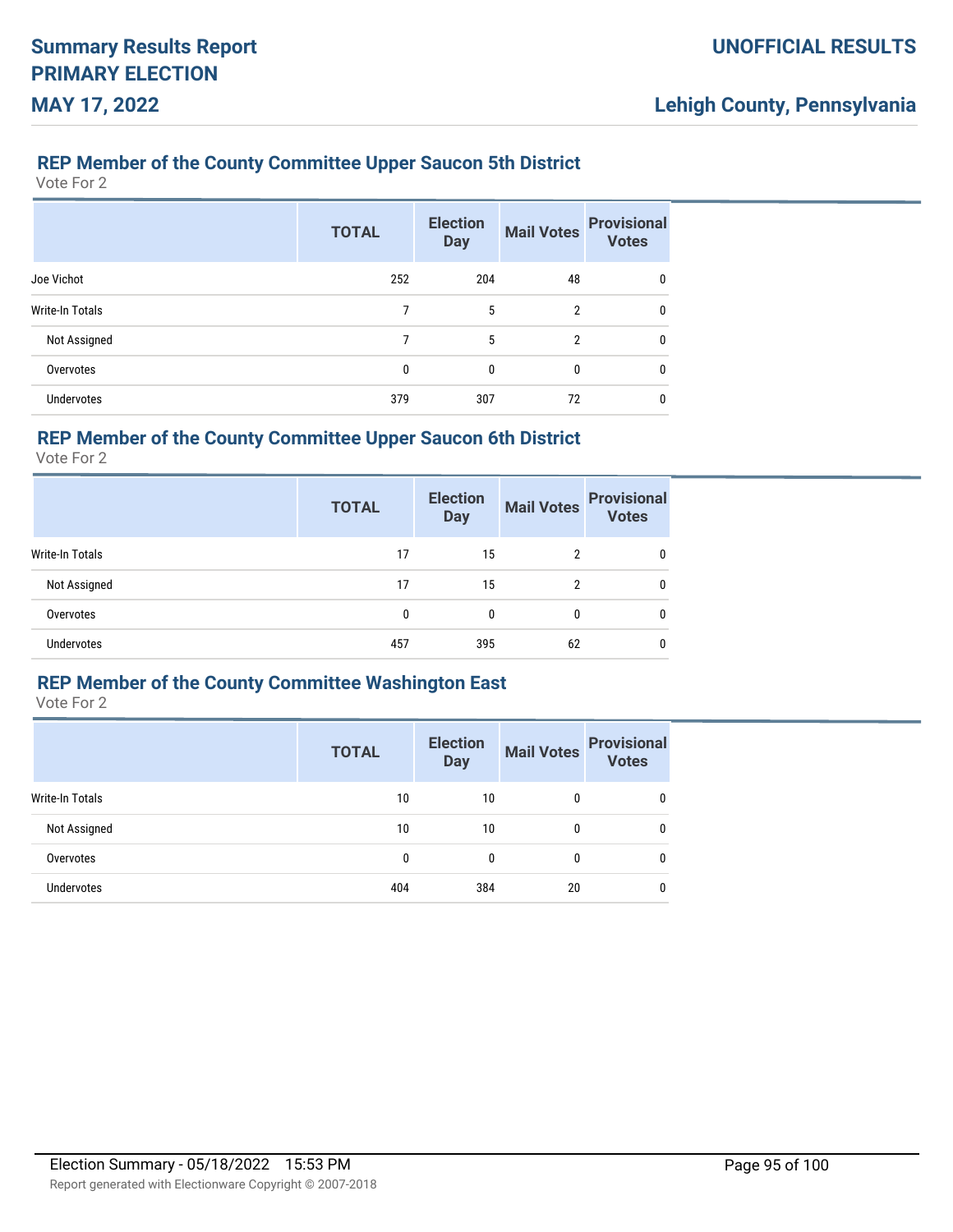#### **REP Member of the County Committee Washington South**

Vote For 2

|                   | <b>TOTAL</b> | <b>Election</b><br><b>Day</b> | <b>Mail Votes</b> | <b>Provisional</b><br><b>Votes</b> |
|-------------------|--------------|-------------------------------|-------------------|------------------------------------|
| Lauren Ganser     | 535          | 486                           | 49                | 0                                  |
| Write-In Totals   | 17           | 16                            |                   | 0                                  |
| Not Assigned      | 17           | 16                            | 1                 | 0                                  |
| Overvotes         | 0            | 0                             | 0                 | 0                                  |
| <b>Undervotes</b> | 722          | 648                           | 74                | 0                                  |

## **REP Member of the County Committee Washington West**

Vote For 2

|                   | <b>TOTAL</b> | <b>Election</b><br><b>Day</b> | <b>Mail Votes</b> | <b>Provisional</b><br><b>Votes</b> |
|-------------------|--------------|-------------------------------|-------------------|------------------------------------|
| Write-In Totals   | 5            | 5                             | 0                 |                                    |
| Not Assigned      | 5            | 5                             | 0                 | 0                                  |
| Overvotes         | 0            | 0                             | 0                 | 0                                  |
| <b>Undervotes</b> | 363          | 333                           | 30                | 0                                  |

## **REP Member of the County Committee Weisenberg**

Vote For 2

|                   | <b>TOTAL</b> | <b>Election</b><br><b>Day</b> |     | Mail Votes Provisional |
|-------------------|--------------|-------------------------------|-----|------------------------|
| Write-In Totals   | 69           | 65                            | 4   | 0                      |
| Not Assigned      | 69           | 65                            | 4   | 0                      |
| Overvotes         | 0            | 0                             | 0   | 0                      |
| <b>Undervotes</b> | 2,061        | 1,851                         | 210 | 0                      |

# **REP Member of the County Committee Whitehall 1st District**

|                        | <b>TOTAL</b> | <b>Election</b><br><b>Day</b> | <b>Mail Votes</b> | <b>Provisional</b><br><b>Votes</b> |
|------------------------|--------------|-------------------------------|-------------------|------------------------------------|
| <b>Write-In Totals</b> | 12           | 11                            |                   | 0                                  |
| Not Assigned           | 12           | 11                            |                   | $\Omega$                           |
| Overvotes              | 0            | 0                             |                   | $\Omega$                           |
| Undervotes             | 354          | 293                           | 61                | 0                                  |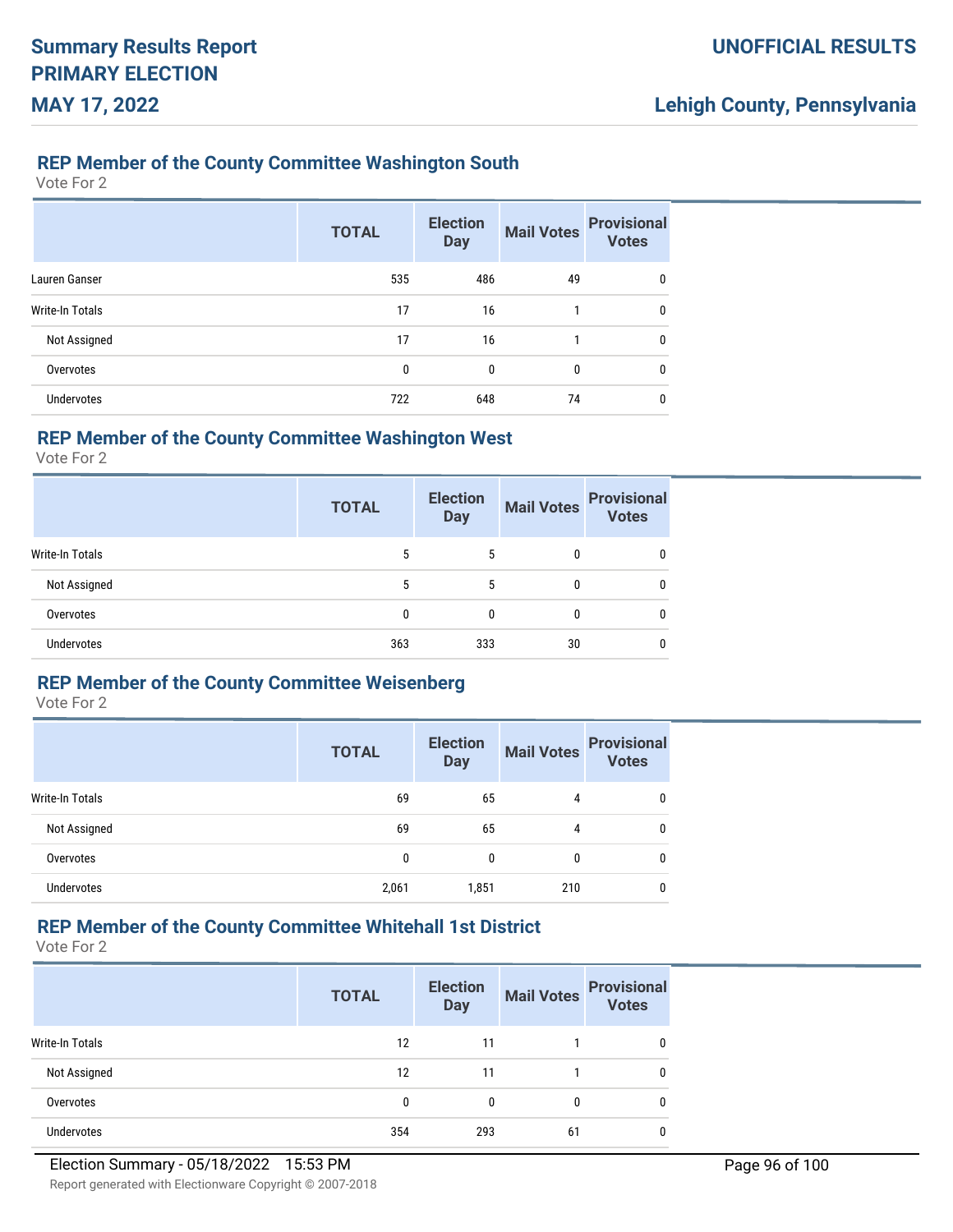### **REP Member of the County Committee Whitehall 2nd District**

Vote For 2

|                   | <b>TOTAL</b> | <b>Election</b><br><b>Day</b> | <b>Mail Votes</b> | <b>Provisional</b><br><b>Votes</b> |
|-------------------|--------------|-------------------------------|-------------------|------------------------------------|
| Fady Salloum      | 48           | 44                            | 4                 | 0                                  |
| Write-In Totals   | 3            | 3                             | $\mathbf{0}$      | 0                                  |
| Not Assigned      | 3            | 3                             | $\mathbf{0}$      | 0                                  |
| Overvotes         | $\mathbf{0}$ | $\mathbf{0}$                  | 0                 | 0                                  |
| <b>Undervotes</b> | 93           | 85                            | 8                 | 0                                  |

## **REP Member of the County Committee Whitehall 3rd District**

Vote For 2

|                   | <b>TOTAL</b> | <b>Election</b><br><b>Day</b> | <b>Mail Votes</b> | <b>Provisional</b><br><b>Votes</b> |
|-------------------|--------------|-------------------------------|-------------------|------------------------------------|
| Ron Clever        | 44           | 33                            | 11                | 0                                  |
| Write-In Totals   |              |                               | 0                 | 0                                  |
| Not Assigned      |              |                               | 0                 | 0                                  |
| Overvotes         | 0            | $\mathbf{0}$                  | 0                 | 0                                  |
| <b>Undervotes</b> | 87           | 70                            | 17                | 0                                  |

## **REP Member of the County Committee Whitehall 4th District**

|                 | <b>TOTAL</b> | <b>Election</b><br><b>Day</b> | <b>Mail Votes</b> | <b>Provisional</b><br><b>Votes</b> |
|-----------------|--------------|-------------------------------|-------------------|------------------------------------|
| Write-In Totals | 3            | 3                             | 0                 |                                    |
| Not Assigned    | 3            | 3                             | 0                 | 0                                  |
| Overvotes       | 0            | $\mathbf{0}$                  | 0                 | 0                                  |
| Undervotes      | 217          | 189                           | 28                | 0                                  |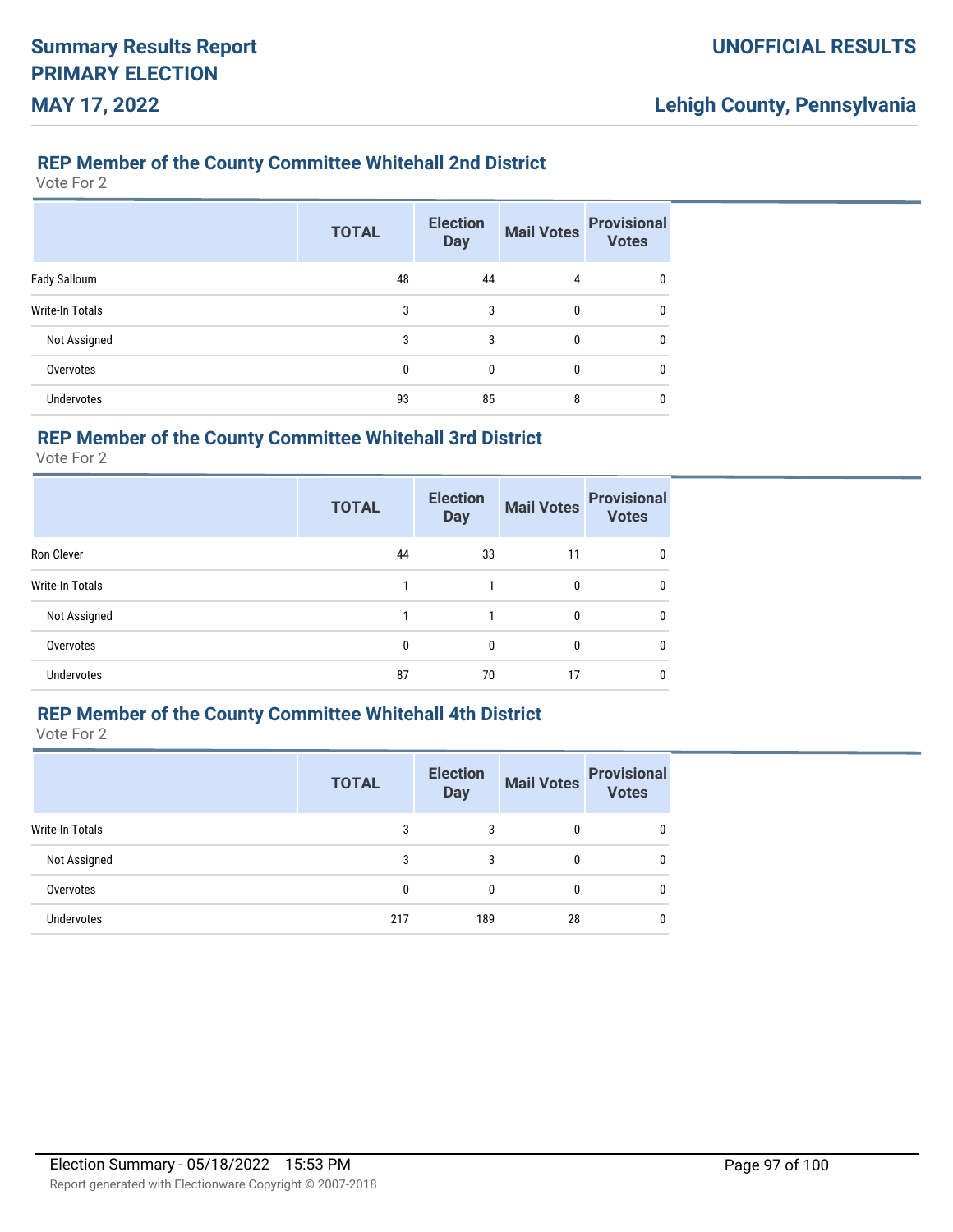### **REP Member of the County Committee Whitehall 5th District**

Vote For 2

|                        | <b>TOTAL</b> | <b>Election</b><br><b>Day</b> | <b>Mail Votes</b> | <b>Provisional</b><br><b>Votes</b> |
|------------------------|--------------|-------------------------------|-------------------|------------------------------------|
| <b>Write-In Totals</b> | 4            | 4                             | 0                 | 0                                  |
| Not Assigned           | 4            | 4                             | 0                 | 0                                  |
| Overvotes              | 0            | 0                             | 0                 | 0                                  |
| <b>Undervotes</b>      | 160          | 134                           | 26                | 0                                  |

#### **REP Member of the County Committee Whitehall 6th District**

Vote For 2

|                        | <b>TOTAL</b> | <b>Election</b><br><b>Day</b> | <b>Mail Votes</b> | <b>Provisional</b><br><b>Votes</b> |
|------------------------|--------------|-------------------------------|-------------------|------------------------------------|
| <b>Write-In Totals</b> |              |                               | 0                 |                                    |
| Not Assigned           |              |                               | 0                 |                                    |
| Overvotes              | 0            | 0                             | 0                 |                                    |
| <b>Undervotes</b>      | 269          | 229                           | 40                |                                    |

# **REP Member of the County Committee Whitehall 7th District**

|                       | <b>TOTAL</b> | <b>Election</b><br><b>Day</b> | <b>Mail Votes</b> | <b>Provisional</b><br><b>Votes</b> |
|-----------------------|--------------|-------------------------------|-------------------|------------------------------------|
| <b>Kristie Tertel</b> | 267          | 204                           | 63                | 0                                  |
| Write-In Totals       | 11           | 10                            |                   | 0                                  |
| Not Assigned          | 11           | 10                            |                   | 0                                  |
| Overvotes             | 0            | 0                             | 0                 | 0                                  |
| <b>Undervotes</b>     | 524          | 416                           | 108               | 0                                  |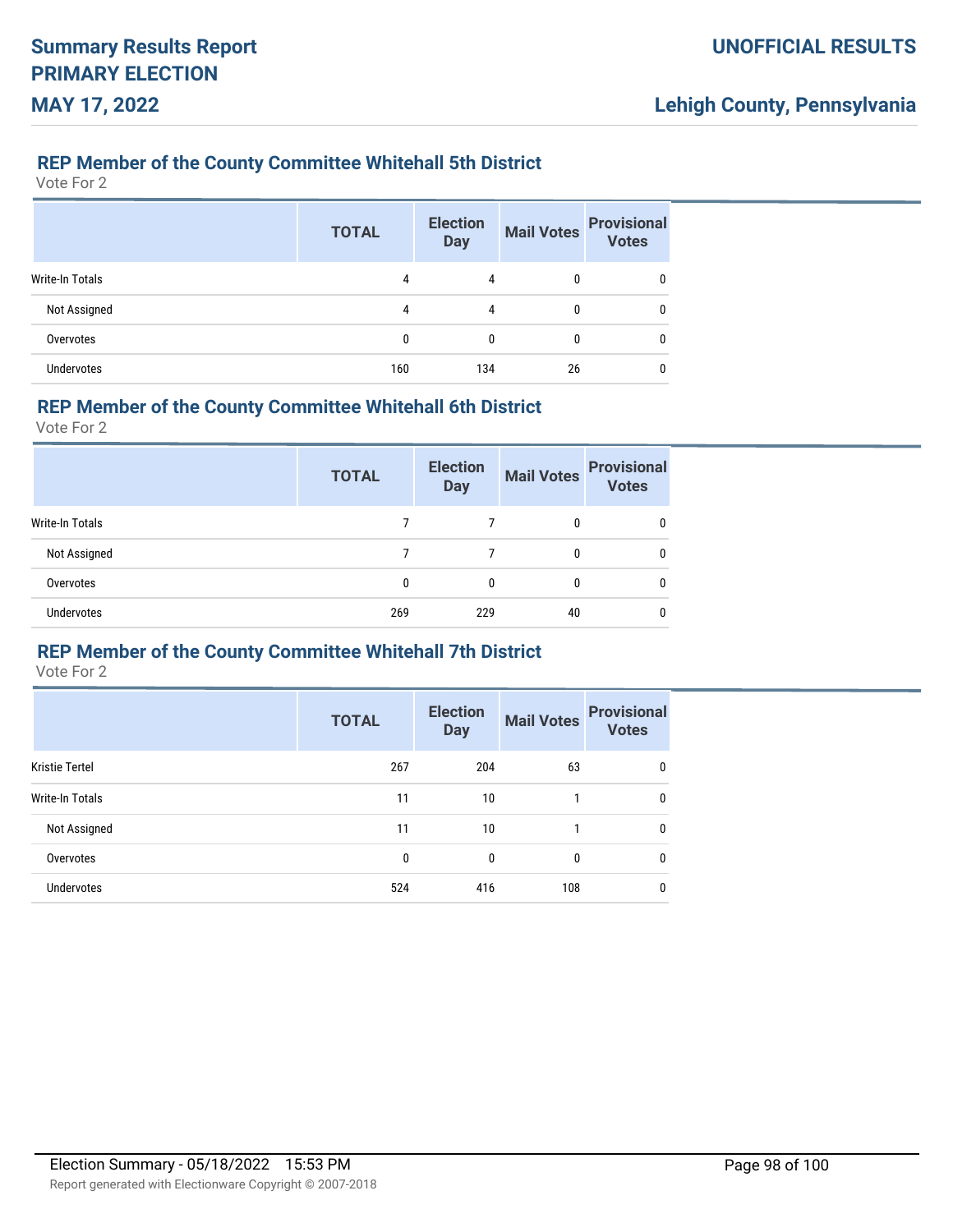### **REP Member of the County Committee Whitehall 8th District**

Vote For 2

|                   | <b>TOTAL</b> | <b>Election</b><br><b>Day</b> | <b>Mail Votes</b> | <b>Provisional</b><br><b>Votes</b> |
|-------------------|--------------|-------------------------------|-------------------|------------------------------------|
| Aleta Zimmerman   | 174          | 160                           | 14                | 0                                  |
| Write-In Totals   | 11           | 8                             | 3                 | 0                                  |
| Not Assigned      | 11           | 8                             | 3                 | 0                                  |
| Overvotes         | 0            | 0                             | 0                 | 0                                  |
| <b>Undervotes</b> | 361          | 326                           | 35                | 0                                  |

## **REP Member of the County Committee Whitehall 9th District**

Vote For 2

|                        | <b>TOTAL</b> | <b>Election</b><br><b>Day</b> | <b>Mail Votes</b> | <b>Provisional</b><br><b>Votes</b> |
|------------------------|--------------|-------------------------------|-------------------|------------------------------------|
| <b>Write-In Totals</b> | 5            | 4                             |                   |                                    |
| Not Assigned           | 5            | 4                             |                   | 0                                  |
| Overvotes              | 0            | 0                             | 0                 | 0                                  |
| Undervotes             | 333          | 290                           | 43                | 0                                  |

# **REP Member of the County Committee Whitehall 10th District**

|                   | <b>TOTAL</b> | <b>Election</b><br><b>Day</b> | <b>Mail Votes</b> | <b>Provisional</b><br>Votes |
|-------------------|--------------|-------------------------------|-------------------|-----------------------------|
| Write-In Totals   | 14           | 13                            |                   |                             |
| Not Assigned      | 14           | 13                            |                   |                             |
| Overvotes         | 0            | 0                             | 0                 |                             |
| <b>Undervotes</b> | 706          | 639                           | 67                |                             |